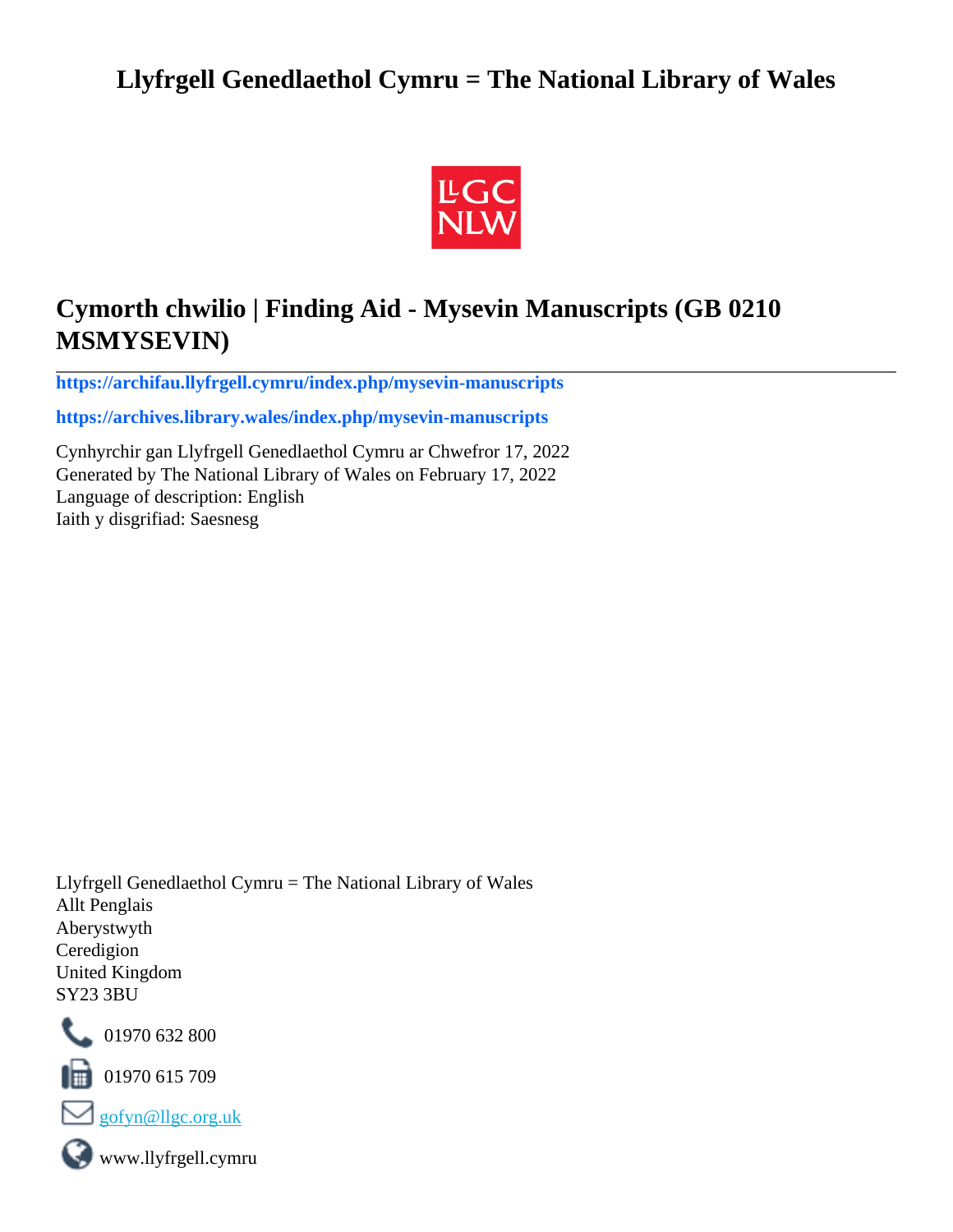# Tabl cynnwys | Table of contents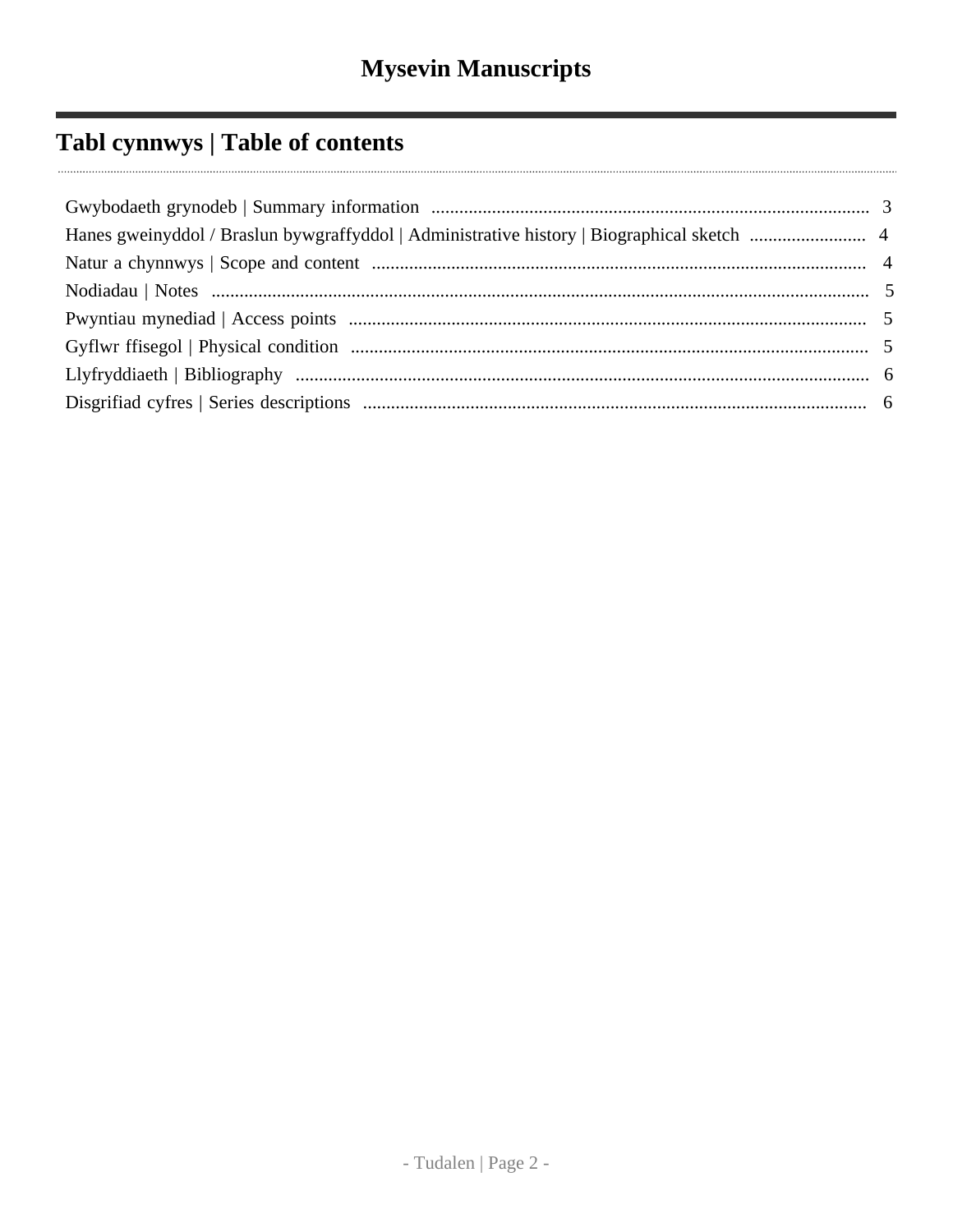. . . . . .

# <span id="page-2-0"></span>**Crynodeb o wybodaeth | Summary of information**

| <b>Lleoliad   Repository:</b>                                                       | Llyfrgell Genedlaethol Cymru = The National Library of Wales                                                                                                                                                                                                                                              |  |
|-------------------------------------------------------------------------------------|-----------------------------------------------------------------------------------------------------------------------------------------------------------------------------------------------------------------------------------------------------------------------------------------------------------|--|
| <b>Teitl   Title:</b>                                                               | <b>Mysevin Manuscripts</b>                                                                                                                                                                                                                                                                                |  |
| Cod cyfeirnod  <br><b>Reference code:</b>                                           | GB 0210 MSMYSEVIN                                                                                                                                                                                                                                                                                         |  |
| Virtua system control<br>number [alternative]:                                      | vtls003844282                                                                                                                                                                                                                                                                                             |  |
| <b>Dyddiad</b>   Date:                                                              | [ $1540x1927$ ] (dyddiad creu   date of creation)                                                                                                                                                                                                                                                         |  |
| Disgrifiad ffisegol  <br><b>Physical description:</b>                               | 42 vols.                                                                                                                                                                                                                                                                                                  |  |
| Lleoliad ffisegol  <br><b>Physical location:</b>                                    | ARCH/MSS (GB0210)                                                                                                                                                                                                                                                                                         |  |
| <b>Iaith   Language:</b>                                                            | Arabic                                                                                                                                                                                                                                                                                                    |  |
| <b>Iaith   Language:</b>                                                            | English                                                                                                                                                                                                                                                                                                   |  |
| <b>Iaith   Language:</b>                                                            | French                                                                                                                                                                                                                                                                                                    |  |
| <b>Iaith   Language:</b>                                                            | Greek                                                                                                                                                                                                                                                                                                     |  |
| <b>Iaith   Language:</b>                                                            | Hebrew                                                                                                                                                                                                                                                                                                    |  |
| <b>Iaith   Language:</b>                                                            | Latin                                                                                                                                                                                                                                                                                                     |  |
| <b>Iaith   Language:</b>                                                            | Slavic Language                                                                                                                                                                                                                                                                                           |  |
| <b>Iaith   Language:</b>                                                            | Welsh                                                                                                                                                                                                                                                                                                     |  |
| Dyddiadau creu,<br>golygu a dileu   Dates<br>of creation, revision<br>and deletion: | June 2010.                                                                                                                                                                                                                                                                                                |  |
| Nodyn   Note<br>[sourcesDescription]:                                               | The following sources were used in the compilation of this<br>description: Handlist of Manuscripts in the National Library of<br>Wales, Volume IV (Aberystwyth, 1971); Y Bywgraffiadur Ar-lein<br>viewed via WWW, 18 June 2010; Oxford Dictionary of National<br>Biography WWW site, viewed 21 June 2010. |  |
| <b>Nodyn</b>   Note<br>[generalNote]:                                               | Title based on contents.                                                                                                                                                                                                                                                                                  |  |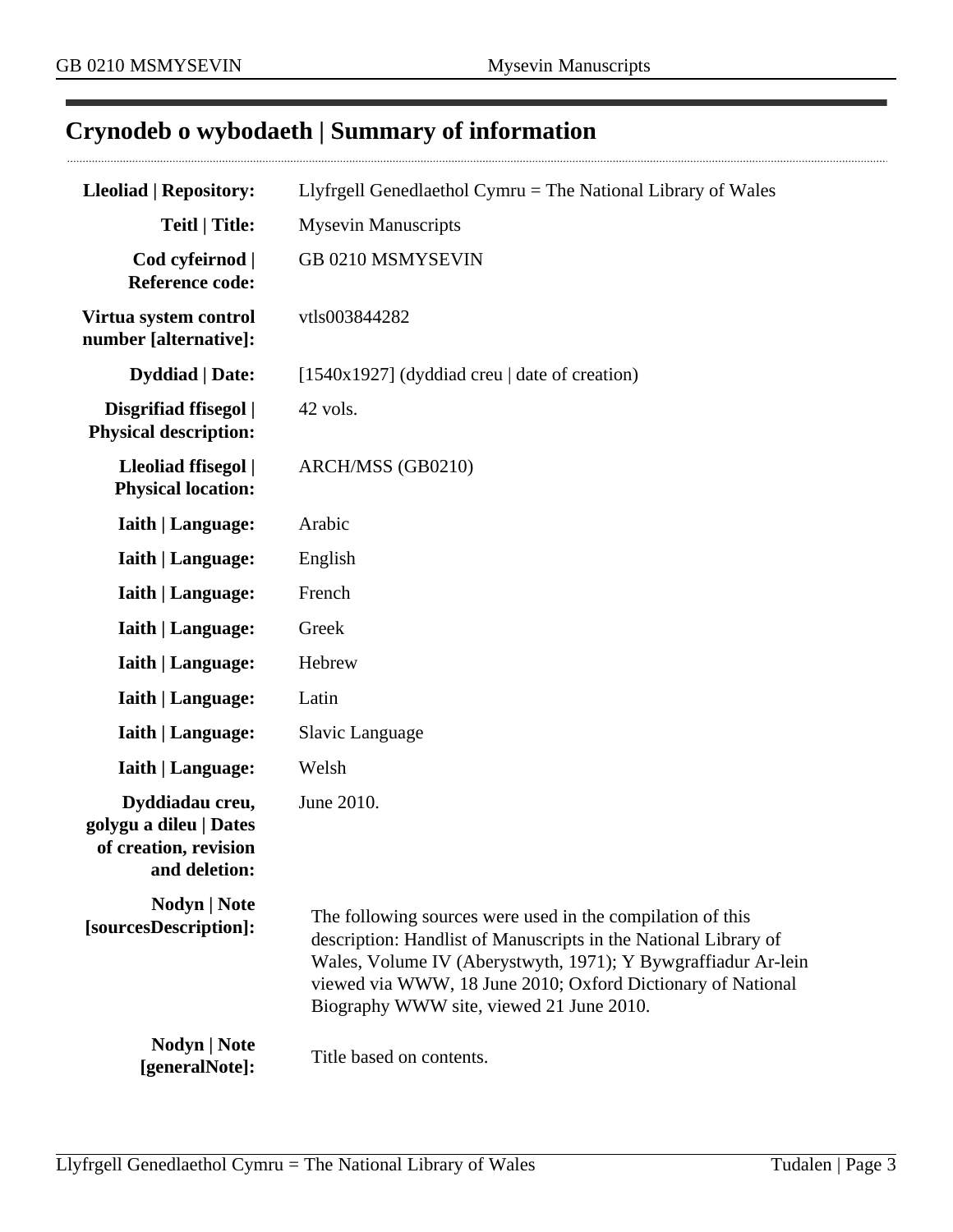**Nodyn | Note**

**EXECUTE:** Formerly known as Mysevin 1-41 + one previously unnumbered **[generalNote]:** volume.

**Nodyn | Note**

**[generalNote]:** Preferred citation: NLW MSS 13221-13263.

## <span id="page-3-0"></span>**Hanes gweinyddol / Braslun bywgraffyddol | Administrative history | Biographical sketch**

#### **Nodyn | Note**

William Owen-Pughe was born in Llanfihangel-y-Pennant, Merioneth and brought up in a farmhouse called Egryn in Ardudwy. He moved to London in 1776, where he committed himself to the London Welsh community, becoming a member of both the Gwyneddigion Society and the Honourable Society of Cymmrodorion. He was made a Fellow of the Society of Antiquaries and corresponded with many scholarly figures of his day. Like his contemporary 'Iolo Morganwg', who greatly influenced him, Pughe held somewhat idiosyncratic ideas concerning the Welsh language and its origins. His own literary output, however, was prolific and included lexicographical works such as A Grammar of the Welsh Language and A Welsh and English Dictionary (both 1803) and translations such as Coll Gwynfa (1819), a Welsh rendering of Milton's 'Paradise Lost'. He was also principal editor of The Myvyrian Archaiology of Wales (1801-1807) and the short-lived periodical Y Greal (1805-1807) and was a regular contributor to the newspapers and magazine publications of his day. Pughe conducted a close relationship with the writer and prophet Joanna Southcott from around 1803 until her death in 1814. Pughe's son Aneurin Owen was a historical scholar who received much of his early education from his father. He edited Ancient Laws and Institutes of Wales; comprising the Laws ... by Howel the Good ... (London, 1841) and was also a major, though unacknowledged, contributor to the prodigious chronicle Brut y Tywysogion (1860).

## <span id="page-3-1"></span>**Natur a chynnwys | Scope and content**

Papers and manuscripts, [1540x1927], from the library of Dr William Owen-Pughe of Mysevin, relating primarily to Welsh literature and culture and to antiquarian subjects. The material includes correspondence addressed mainly to William Owen-Pughe, with a smaller number addressed to his son, Aneurin Owen, from prominent contemporary antiquarian and literary figures, including Edward Williams ('Iolo Morganwg'), Owen Jones ('Owain Myfyr'), Theophilus Jones, Richard Llwyd, Sir Richard Colt Hoare, Richard Fenton, Thomas Pennant and Edward ('Celtic') Davies; volumes and papers in the hand of William Owen-Pughe, 'Iolo Morganwg' and others; manuscripts and printed papers relating to the Gwyneddigion Society, the Cymreigyddion Society and the Cymmrodorion; diary entries of William Owen-Pughe, 1811-1835; and transcripts of unpublished letters and papers, 1792-1820, of the writer and prophet Joanna Southcott. NLW MS 13263 is a supplementary volume of letters which was presented separately to NLW (see 'Source of Acquisition' note).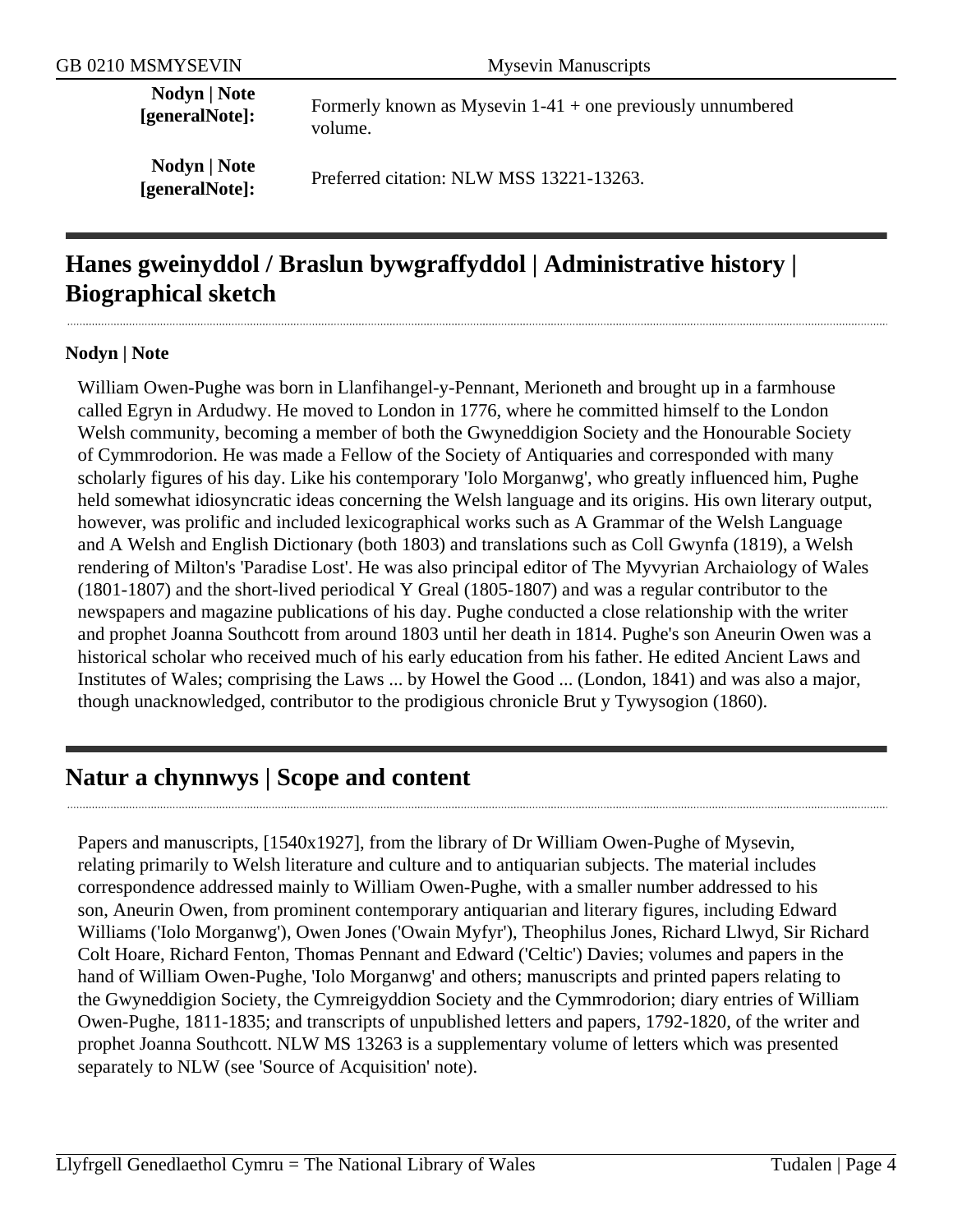## <span id="page-4-0"></span>**Nodiadau | Notes**

### **Nodiadau teitl | Title notes**

### <span id="page-4-2"></span>**Gyflwr ffisegol | Physical condition**

Some of the papers are considerably damp-stained and torn and incomplete as well as discoloured.

### **Ffynhonnell | Immediate source of acquisition**

NLW MSS 13221-13262; Mr W. Churchill Owen; Mysevin; Purchase; 1940 NLW MS 13263; Mr W. Churchill Owen; Mysevin; Presentation; 1949

### **Trefniant | Arrangement**

Arranged according to NLW MSS reference numbers: NLW MSS 13221-13263.

### **Ffurf arall ar gael | Alternative form available**

Text

#### **Cyfyngiadau ar fynediad | Restrictions on access**

Readers consulting modern papers in the National Library of Wales are required to abide by the conditions noted on the 'Modern papers - data protection' form issued with their readers' tickets.

### **Amodau rheoli defnydd | Conditions governing use**

Usual copyright laws apply.

### **Rhestrau cymorth | Finding aids**

The descriptions are also available in the Handlist of Manuscripts in the National Library of Wales, Volume IV (Aberystwyth, 1971).

### **Nodiadau eraill | Other notes**

• **Dynodwr sefydliad | Institution identifier**: Llyfrgell Genedlaethol Cymru = The National Library of Wales

## <span id="page-4-1"></span>**Pwyntiau mynediad | Access points**

- Pughe, W. Owen (William Owen), 1759-1835 -- Correspondence (pwnc) | (subject)
- Iolo Morganwg, 1747-1826 -- Correspondence. (pwnc) | (subject)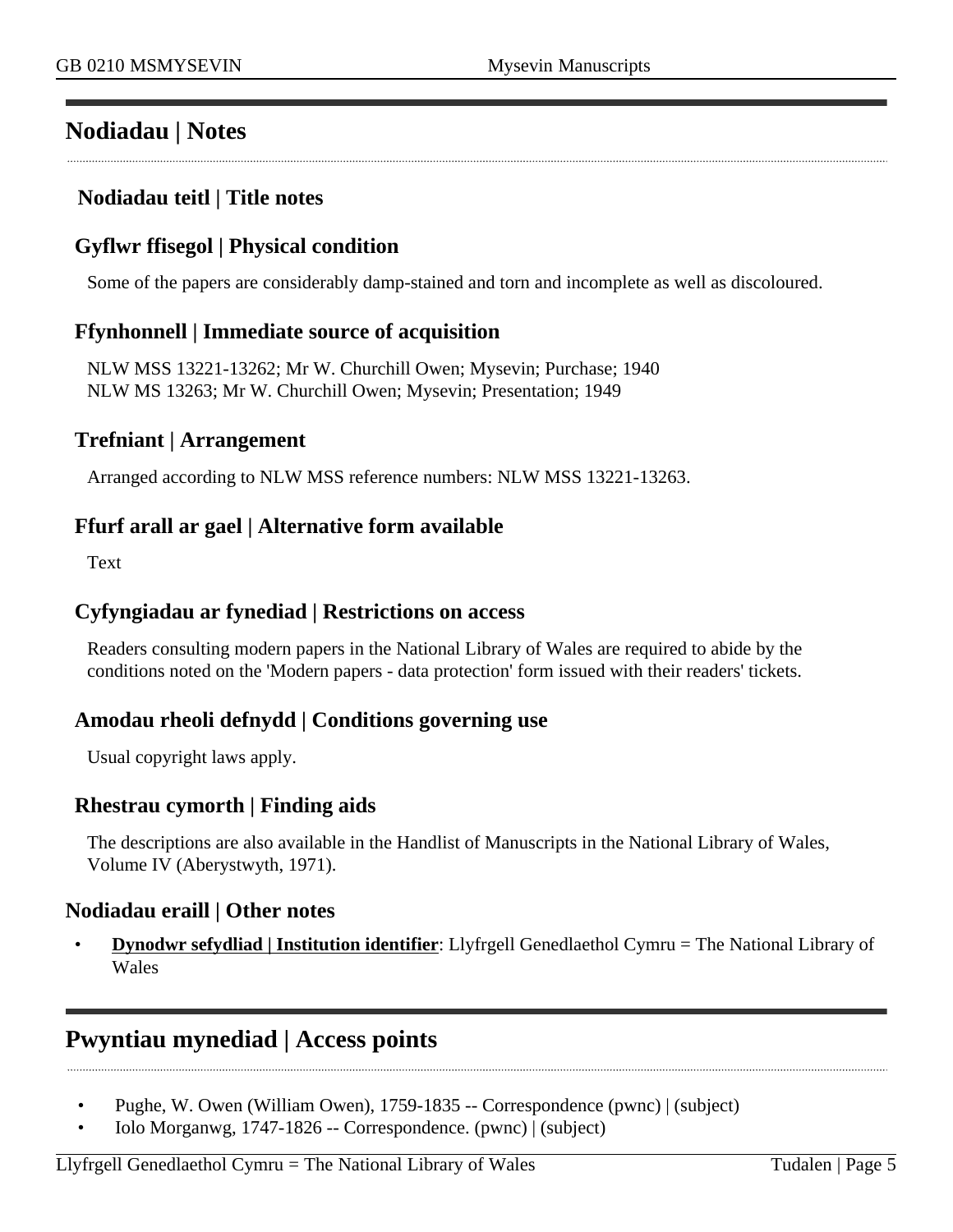- Owen, Aneurin, 1792-1851 -- Correspondence. (pwnc) | (subject)
- Pughe, W. Owen (William Owen), 1759-1835 -- Archives. (pwnc) | (subject)
- Iolo Morganwg, 1747-1826 -- Archives (pwnc) | (subject)
- Southcott, Joanna, 1750-1814 -- Archives. (pwnc) | (subject)
- Southcott, Joanna, 1750-1814 -- Correspondence. (pwnc) | (subject)
- Owen, Aneurin, 1792-1851. (pwnc) | (subject)
- Southcott, Joanna, 1750-1814. (pwnc) | (subject)
- Iolo Morganwg, 1747-1826 (pwnc) | (subject)

## <span id="page-5-0"></span>**Llyfryddiaeth | Bibliography**

For a description of the collection see B. G. Owens, 'The Mysevin Manuscripts', The National Library of Wales Journal, II, 90-2. A typewritten catalogue was prepared in 1939.

## <span id="page-5-1"></span>**Disgrifiad cyfres | Series descriptions**

| Cod cyfeirnod         | Teitl   Title                                                                                                                                                                                                   | Dyddiadau   Dates | Disgrifiad ffisegol   Physical |
|-----------------------|-----------------------------------------------------------------------------------------------------------------------------------------------------------------------------------------------------------------|-------------------|--------------------------------|
| Reference code        |                                                                                                                                                                                                                 |                   | description                    |
| <b>NLW MS 13221E.</b> | File - Letters, vol. I,                                                                                                                                                                                         | 1786-1806.        |                                |
| vtls006008819         |                                                                                                                                                                                                                 |                   |                                |
|                       | Natur a chynnwys / Scope and content:                                                                                                                                                                           |                   |                                |
|                       | A volume made up of correspondence, poetry, printed items, etc. The letters, about one hundred                                                                                                                  |                   |                                |
|                       | and six in number, 1786-1806, are addressed (except where otherwise stated) to William Owen [-                                                                                                                  |                   |                                |
|                       | Pughe], and the correspondents, in alphabetical order, are the following: p. 505, Mary Belk, French                                                                                                             |                   |                                |
|                       | Gate, Doncaster, 1805 (1, to Mrs. Owen) (mention of visions of Mrs. Southcott, etc.); p. 443, Edward                                                                                                            |                   |                                |
|                       | Charles ['Siamas Wynedd'], London, n.d. (1) (he wishes to subscribe to the dictionary, a series of twelve                                                                                                       |                   |                                |
|                       | 'englynion' ('Molawd y llyfr')); p. 471, Wm. Cunnington, Heytesbury, 1806 (1) (an account of Marden                                                                                                             |                   |                                |
|                       | or Merden between Devizes and Everly [sic]); p. 278, J[ohn] Daniel, [Carmarthen, 1793] (1) (a note re                                                                                                           |                   |                                |
|                       | copies ordered of the dictionary); pp. 239, 241, 245, Edwd. Davies, Sodbury, 1792 (2, and 'Scheme of                                                                                                            |                   |                                |
|                       | an Essay on the History of the Bards') (sending a paraphrase of Taliesin's elegy on the death of Owain                                                                                                          |                   |                                |
|                       | son of Urien prince of Reged); p. 470, Hugh Davies, Beaumares, 1806 (1) (mention of the abridgement                                                                                                             |                   |                                |
|                       | of the addressee's great work, he has nearly completed the trifle containing the account of the British                                                                                                         |                   |                                |
|                       | names of plants, a gout prescription); pp. 219, 273, 291, 501, Walter Davies, 'Gwallter Mechain', All                                                                                                           |                   |                                |
|                       | Souls Col[lege], Oxford, and Myfod, 1793-1805 and undated (4, one to Owen Jones) (the addressee's                                                                                                               |                   |                                |
|                       | dictionary, the Cylchgrawn, re the return of Owen Jones's books, the writer's work in connection with the                                                                                                       |                   |                                |
|                       | S.P.C.K. Welsh Bible, he is setting off for South Wales owing to Iolo [Morganwg]'s strange conduct); p.<br>163, G[eorge] Ellis, London, [1803] (1) (mention of Walter Scott, the Mabinogion, Leyden's opinion); |                   |                                |
|                       |                                                                                                                                                                                                                 |                   |                                |
|                       | p. 155, W[illiam] Gunn, Irstead, Norwich, 1803 (1) (the illness of his eldest daughter, requesting further                                                                                                      |                   |                                |
|                       | assistance in identifying the British cities of Nennius, the 'Vindication of the Celts' by the addressee's                                                                                                      |                   |                                |
|                       | friend); pp. 483, 488, 491, Richd. Hoare, [1805] (2, and a list of persons and places mentioned in the                                                                                                          |                   |                                |
|                       | Hirlas poem) (various queries re Giraldus); pp. 281, 379, John Jones, curate of Llangadfan, Llangadfan,                                                                                                         |                   |                                |
|                       | 1790 and [1793] (2) (the specimen of the addressee's dictionary, a request concerning a near relation                                                                                                           |                   |                                |
|                       | (a girl) who is anxious to come to London); pp. 255, 263, 288 ('englynion'), 381, 439, Thomas Jones,                                                                                                            |                   |                                |
|                       | Colommendy, Corwen, Llanrhaiadr in Mochant [sic], and Excise Office, Bristol, 1789-1795 (4, two to                                                                                                              |                   |                                |
|                       | Edward Jones ['Bardd y Brenin']) (sending 'penillion' (enclosure wanting), the Bala Eisteddfod (1789),                                                                                                          |                   |                                |
|                       | the St. Asaph Eisteddfod (1790), the addressee's proposed dictionary, chance and not choice has brought                                                                                                         |                   |                                |
|                       | him to Bristol for two years, mention of John Evans, the Penmorfa Eisteddfod (1795), a young Quaker                                                                                                             |                   |                                |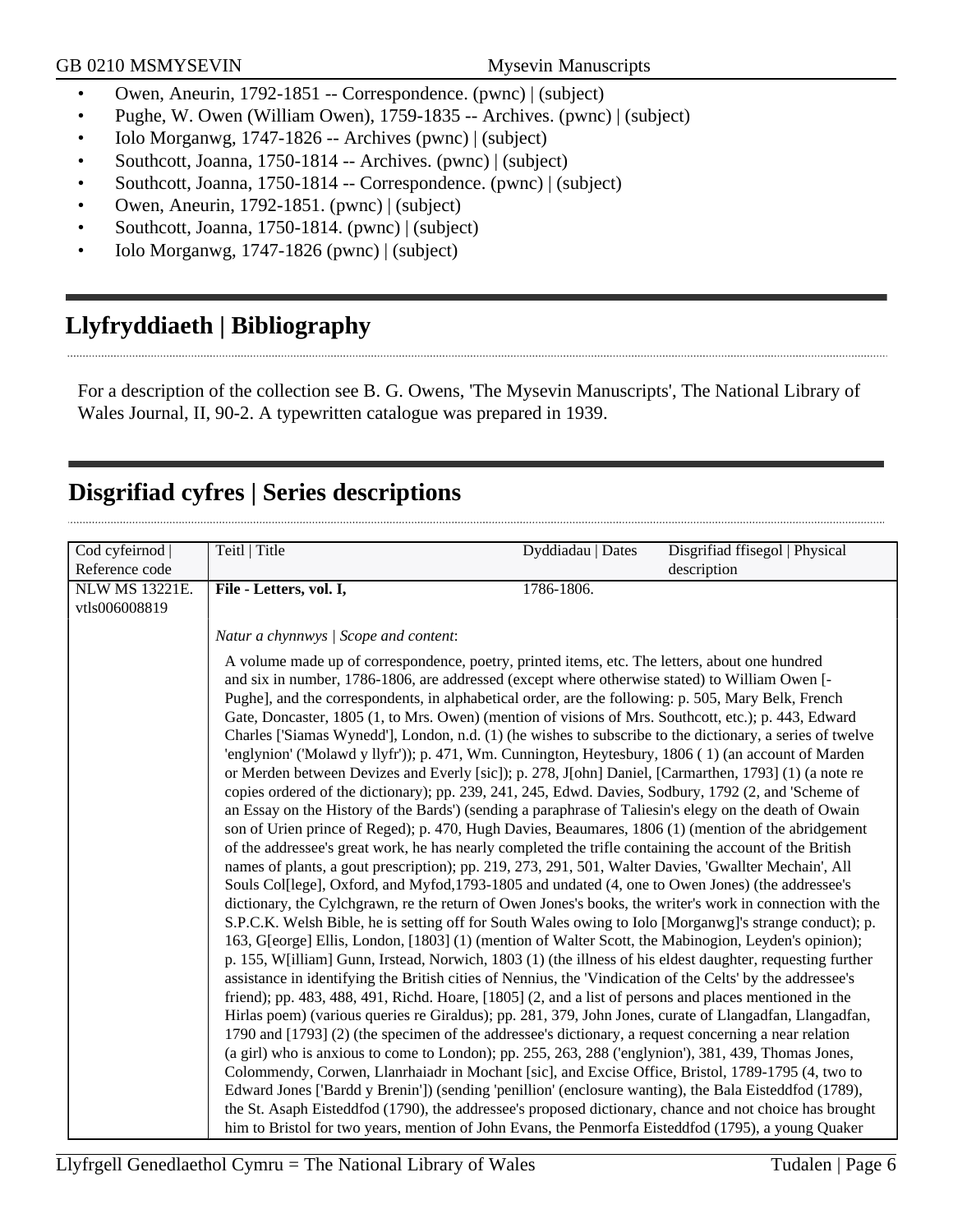in Bristol (unnamed), the writer's health); pp. 267, 282, 289, 301, 303, 311, 339, 343, 367, 371, 373, 377, (?)387, 415, Will[iam] Jones, 'Cadfan' or 'Gwilym Cadfan', Llangadfan, 1789-1794 (13 and an address) (words for the dictionary, emigration, autobiographical details, an address 'To all indigenous Cam- brobritons', mention of Ezeckiel Hughes, etc.); p. 345, John Lloyd [Holywell postmark, 1790] (1) (hints concerning the specimen of the addressee's dictionary, subscribers' names); pp. 495, 497, Tho[mas] Lloyd, North Walsham, 1805 (2) (requesting translations of passages (specified) in the 'Wisdom of the Cymri [sic]', Iolo Morgannwg [sic] and the History of the Bards, the Welsh Archaiology); p. 385, Thomas Owans, New Inn, Llanrwst, 1791 (1, to Owen Jones) (a letter to the Gwyneddigion in London mentioning the Llanrwst Eisteddfod and hoping they will be no less assiduous in caring for the work of the old poets, reference to the manuscripts of Dafydd Sion, 'Dewi Fardd', at Trefriw, and to a manuscript of Welsh poetry belonging to Thomas Holland of Manchester, son of John Holland of Te[i]rdan in the parish of Llan-Elian yn rhos, co. Denbigh, his own circumstances); p. 159, Jane Owen, Nassau, New Providence, 1801 (1) ( her plight following the death of John Owen, with a cutting headed 'The Bahama Gazette', 16 Oct. 1801); pp. 285, 295, Richard Powel, 'Y Bardd Glas o'r Gader', Yspytty Ifan, 1793-1794 (2, one to [Thomas Jones, Llanrhaiadr y Mochnant]) (he has not yet received the medal, items of poetry addressed to Thomas Jones, William Owen [-Pughe], and [David Thomas] 'D. Ddu o Eryri '); pp. 277, 307, Morg[a]n J[ohn] Rhees, Carmarthen and Philadelphia, 1793 and 1796 (2 and a printed prospectus of the Cambrian Company); (continued)pp. 349, 353, 403, 461, W[illiam] Richards, Lynn, 1790-1803 (4) (the addressee's proposed dictionary, the Welsh Indians, how he relinquished his design of compiling a small Welsh dictionary for the use of Gw#r Dyfed chiefly, mention of three bungling Welsh dictionaries now set on foot); p. 271, Evan Richardson [i.e. Evan Pritchard], 'Ieuan ab Risiart alias Ieuan Llyn', Bryncroes, [17]93 (1) (wishing to know the price of the addressee's dictionary, whether to come to London); pp. 465, 467, 479, Griffith Roberts Senior, Surgeon &c., Dolgelley, 1804 (3) (intelligence that his son Jhon [sic] Roberts is dead, the writer's MSS); pp. 447, 449, D[avid] Samwell, 'D. Feddyg Du', [1797] (2) (the printed proclamation [of the (1798) Caerwys Eisteddfod]); pp. 249, 275, 313, 318, 319, 321, 325, 329, 333, 335, 357, 389, 393, 397, 419, 423, 427, 431, 435, 455, 457, David ( Dafydd) Thomas, 'Dafydd Ddu Eryri', writing from Waunfawr, Llanddeiniolen, Bettws Garmon, Caernarfon, Llanystumdwy, Plas Gwyn, Llanfair Bettws Geraint, and Amlwch, 1786-1798 (21) (literary matters, etc., including the intention of the writer and others to form a society called 'Eryron' (Snowdonians), Barddoniaeth Dafydd ab Guilym, draft proposals for printing 'A Guide to the British Language' by H. & D. Thomas, a draft title-page, etc., for 'Awdlau ar destynau Cymdeithas y Gwyneddigion i'r Eisteddfodau B. A. 1789, 1790, 1791 . . . gan Dafydd Ddu o'r Eryri', and items of poetry); p. 509, G[eorge] Thomson, Edinburgh, 1805 (1) (to Thomas Johnes, see NLW MS 13223C, p. 257) (a request for original Welsh airs, to be harmonized by Haydn); p. 399, John Walters, Cowbridge, 1790 (1) (re the specimen of the addressee's dictionary); and pp. 11, 25, 29, 33, 37, 41, 49, 53, 55, 59, 63, 67, 71, 75, 79, 83, 87, 91, 95, 99, 103, 107, 111, 115, 119, 123, 127, 131, 135, 139, 143, 147, 151, Edward Williams, 'Iolo Morganwg', writing mainly from Flimston but also from London, Llanrwst, Hafod Uchtryd, Cowbridge, and Gileston, 1788-1806 (33) (literary and personal matters). Some items of poetry are to be found in the letters (see under the names Edward Charles, Edward Davies, William Jones, Richard Powel, and David Thomas). At the beginning of the volume, pp. 3-10, 15-24, are a number of 'cywyddau' attributed to Dafydd ap Gwilym, with notes. These are in the autograph of Edward Williams, 'Iolo Morganwg', and they include the poems now known as 'Cywyddau'r Ychwanegiad'. Also in the volume are poetical compositions, some holograph, by Goronwy Owen (pp. 199-218, 451-3), and Lewis Morris, 'Llewelyn Ddu' (pp. 221-33), and instances of the work of the following poets: Edward Williams, 'Iolo Morganwg' (pp. 43-5, ?523-4, holograph), William Philyp [sic] (pp. 170-1), William Wynn, Person Llan- Gynhafal (pp. 189-96), Edm[un]d Price, Archiagon Meirionydd (pp. 197-8), Ieuan ap Hywel Swrdwal or Ieuan ap Rhydderch ap Ieuan Llwyd (pp. 235-7), [David Thomas], 'D[afydd] Dd[u] Er[yri]' (pp. 253-4, holograph), D. Pugh (pp. 529- 30), Robert Davies, Nantglyn (pp. 535-8), Jo. Davies ['Siôn Dafydd Las'] (p. 548), and 'Owen ap loan', Caer-gybi (pp. 553-6) with anonymous pieces on pp. 517-8 and 561-8. Miscellaneous items include the following: pp. 173-84, a transcript in the autograph of Evan Evans, 'Ieuan Fardd' or 'Ieuan Brydydd Hir', of the 'Mirabilia' associated with the 'Historia Brittonum' and of c. 57-66 of the Historia (cf. NLW MS 7011D, pp. 202-12, and NLW MS 1982 (Panton 13), ff. 42 verso-58 recto); pp. 259-62, extracts from certain Wynn of Gwydir papers headed 'Instances of the custom of making presents to the Judges' (? in the autograph of Paul Panton, senior); pp. 407-14, a list, under headings, of Welsh physical and geographical features (? in the autograph of David Thomas, 'Dafydd Ddu Eryri'); pp. 475-6, a list of diocesan registrars, etc.; p. 520, a note concerning the medals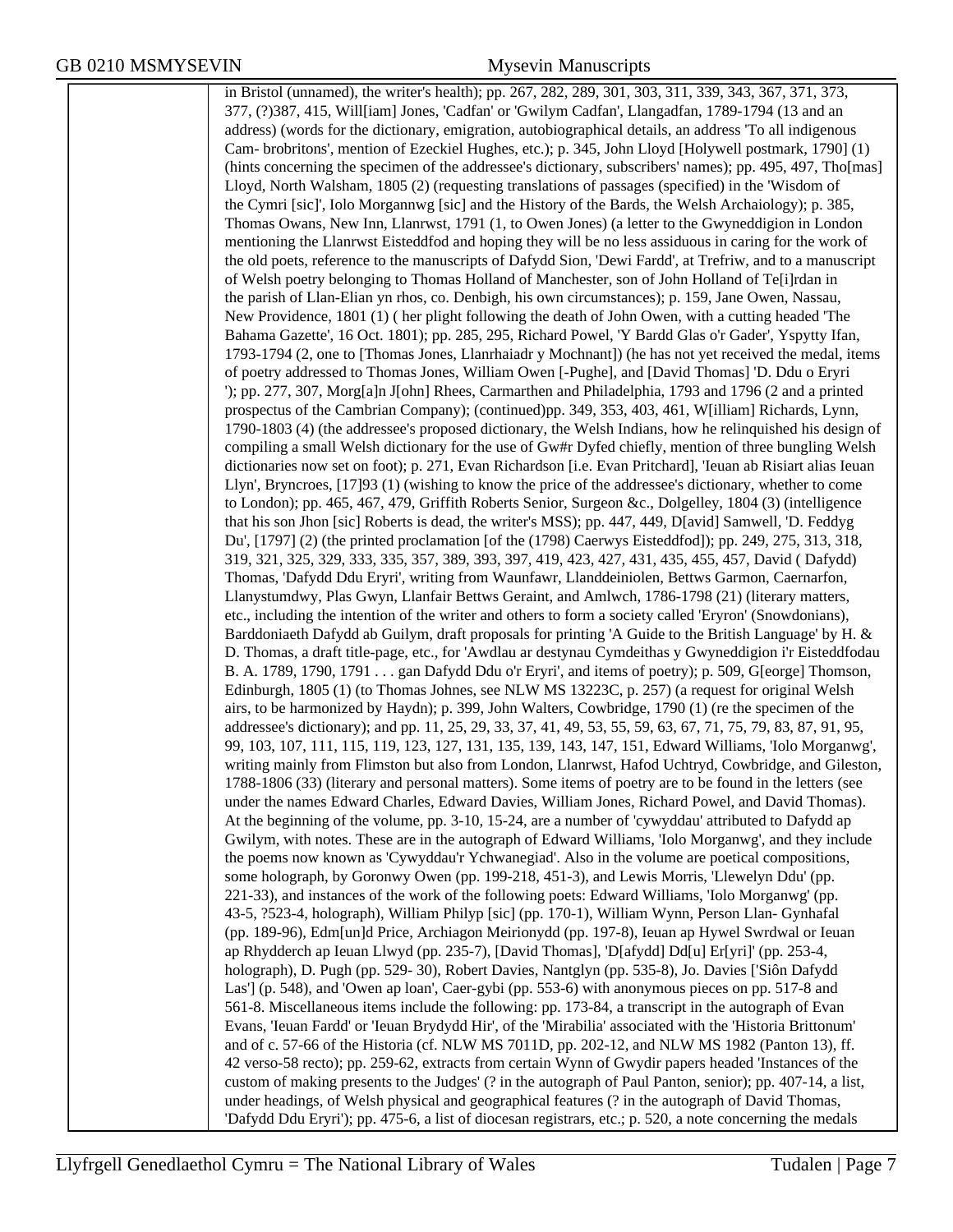|                | to be awarded at the Gwyneddigion eisteddfod of 1790 with mention of those for 1791; pp. 545-6, notes<br>concerning Dr. John Davies of Mallwyd; and pp. 549-50, a list of 'British names of Shells & Crustaceous<br>fish' and 'Prif gaerae ynys Brydain gynt'. The printed items comprise: p. 1, 'Trial by Jury' A Song,<br>sung Feb. 4, 1795 in celebration of the trials and acquittals of Thomas Hardy, John<br>Horne Tooke, and John Thelwall' by Edward Williams ['Iolo Morganwg']; pp. 166-7, 514-5, 540-1,<br>a broadsheet containing 'Dull ac amcanion Cymdeithas y Cymreigyddion' by E[dward] Charles, 1796,<br>and 'Cerdd y Cymreigyddion' by J[ohn] Jones, Glan y Gors (three copies, the first endorsed 'Mr. Owen<br>from T. Roberts'); pp. 361-3, 'Ode for the New Year', 1790, attributed elsewhere to David Samwell; pp.<br>365, 519, an announcement concerning the Gwyneddigion eisteddfod to be held at Bala the following<br>Michaelmas [1789] and the subjects for the ensuing year (two copies); p. 521, 'Plan of the Triangles made<br>use of for obtaining the Geometrical Distance and Altitude of Snowdon and Moel Eilio with respect to<br>the Sea at Carnarvon. Augt. 1775' extracted from Philosophical Transactions of the Royal Society of<br>London, Vol. LXVII, Tab. XVIII, p. 788; pp. 525-8, 'The Arabic Alphabet' with notes (two copies); and<br>p. 533, an announcement of the forthcoming publication of Heroic Odes and Elegies of Llywarch Hen,<br>with translation by William Owen. There are also a few loose papers.                                                                                                                                                                                                                                                                                                                                                                                                                                                                                                                                                                                                                                                                                                                                                                                                                                                                                                                                                                                                                                                                                                                                                                                                                                                                                                                                                                                             |
|----------------|-------------------------------------------------------------------------------------------------------------------------------------------------------------------------------------------------------------------------------------------------------------------------------------------------------------------------------------------------------------------------------------------------------------------------------------------------------------------------------------------------------------------------------------------------------------------------------------------------------------------------------------------------------------------------------------------------------------------------------------------------------------------------------------------------------------------------------------------------------------------------------------------------------------------------------------------------------------------------------------------------------------------------------------------------------------------------------------------------------------------------------------------------------------------------------------------------------------------------------------------------------------------------------------------------------------------------------------------------------------------------------------------------------------------------------------------------------------------------------------------------------------------------------------------------------------------------------------------------------------------------------------------------------------------------------------------------------------------------------------------------------------------------------------------------------------------------------------------------------------------------------------------------------------------------------------------------------------------------------------------------------------------------------------------------------------------------------------------------------------------------------------------------------------------------------------------------------------------------------------------------------------------------------------------------------------------------------------------------------------------------------------------------------------------------------------------------------------------------------------------------------------------------------------------------------------------------------------------------------------------------------------------------------------------------------------------------------------------------------------------------------------------------------------------------------------------------------------------------------------------------------------------------------------------------------------------------------------|
|                | Nodyn   Note [generalNote]:                                                                                                                                                                                                                                                                                                                                                                                                                                                                                                                                                                                                                                                                                                                                                                                                                                                                                                                                                                                                                                                                                                                                                                                                                                                                                                                                                                                                                                                                                                                                                                                                                                                                                                                                                                                                                                                                                                                                                                                                                                                                                                                                                                                                                                                                                                                                                                                                                                                                                                                                                                                                                                                                                                                                                                                                                                                                                                                                 |
|                | Title based on contents.                                                                                                                                                                                                                                                                                                                                                                                                                                                                                                                                                                                                                                                                                                                                                                                                                                                                                                                                                                                                                                                                                                                                                                                                                                                                                                                                                                                                                                                                                                                                                                                                                                                                                                                                                                                                                                                                                                                                                                                                                                                                                                                                                                                                                                                                                                                                                                                                                                                                                                                                                                                                                                                                                                                                                                                                                                                                                                                                    |
|                | Nodyn   Note [generalNote]:                                                                                                                                                                                                                                                                                                                                                                                                                                                                                                                                                                                                                                                                                                                                                                                                                                                                                                                                                                                                                                                                                                                                                                                                                                                                                                                                                                                                                                                                                                                                                                                                                                                                                                                                                                                                                                                                                                                                                                                                                                                                                                                                                                                                                                                                                                                                                                                                                                                                                                                                                                                                                                                                                                                                                                                                                                                                                                                                 |
|                | Formerly known as Mysevin 1.                                                                                                                                                                                                                                                                                                                                                                                                                                                                                                                                                                                                                                                                                                                                                                                                                                                                                                                                                                                                                                                                                                                                                                                                                                                                                                                                                                                                                                                                                                                                                                                                                                                                                                                                                                                                                                                                                                                                                                                                                                                                                                                                                                                                                                                                                                                                                                                                                                                                                                                                                                                                                                                                                                                                                                                                                                                                                                                                |
|                | Nodyn   Note [generalNote]:                                                                                                                                                                                                                                                                                                                                                                                                                                                                                                                                                                                                                                                                                                                                                                                                                                                                                                                                                                                                                                                                                                                                                                                                                                                                                                                                                                                                                                                                                                                                                                                                                                                                                                                                                                                                                                                                                                                                                                                                                                                                                                                                                                                                                                                                                                                                                                                                                                                                                                                                                                                                                                                                                                                                                                                                                                                                                                                                 |
|                | Preferred citation: NLW MS 13221E.                                                                                                                                                                                                                                                                                                                                                                                                                                                                                                                                                                                                                                                                                                                                                                                                                                                                                                                                                                                                                                                                                                                                                                                                                                                                                                                                                                                                                                                                                                                                                                                                                                                                                                                                                                                                                                                                                                                                                                                                                                                                                                                                                                                                                                                                                                                                                                                                                                                                                                                                                                                                                                                                                                                                                                                                                                                                                                                          |
|                | Lleoliad ffisegol   Physical location:                                                                                                                                                                                                                                                                                                                                                                                                                                                                                                                                                                                                                                                                                                                                                                                                                                                                                                                                                                                                                                                                                                                                                                                                                                                                                                                                                                                                                                                                                                                                                                                                                                                                                                                                                                                                                                                                                                                                                                                                                                                                                                                                                                                                                                                                                                                                                                                                                                                                                                                                                                                                                                                                                                                                                                                                                                                                                                                      |
| NLW MS 13222C. | ARCH/MSS (GB0210)<br>File - Letters, vol. II,<br>1784-1833.                                                                                                                                                                                                                                                                                                                                                                                                                                                                                                                                                                                                                                                                                                                                                                                                                                                                                                                                                                                                                                                                                                                                                                                                                                                                                                                                                                                                                                                                                                                                                                                                                                                                                                                                                                                                                                                                                                                                                                                                                                                                                                                                                                                                                                                                                                                                                                                                                                                                                                                                                                                                                                                                                                                                                                                                                                                                                                 |
| vtls006009228  |                                                                                                                                                                                                                                                                                                                                                                                                                                                                                                                                                                                                                                                                                                                                                                                                                                                                                                                                                                                                                                                                                                                                                                                                                                                                                                                                                                                                                                                                                                                                                                                                                                                                                                                                                                                                                                                                                                                                                                                                                                                                                                                                                                                                                                                                                                                                                                                                                                                                                                                                                                                                                                                                                                                                                                                                                                                                                                                                                             |
|                | Natur a chynnwys / Scope and content:                                                                                                                                                                                                                                                                                                                                                                                                                                                                                                                                                                                                                                                                                                                                                                                                                                                                                                                                                                                                                                                                                                                                                                                                                                                                                                                                                                                                                                                                                                                                                                                                                                                                                                                                                                                                                                                                                                                                                                                                                                                                                                                                                                                                                                                                                                                                                                                                                                                                                                                                                                                                                                                                                                                                                                                                                                                                                                                       |
|                | A volume made up of about two hundred and twenty items of correspondence, etc., 1784-1806, 1833, and<br>undated, with one or two later items, nearly all addressed to William Owen [-Pughe]. The correspondents<br>are: pp. 231, 377, 649, Joseph Allen, 'Teacher of the Mathematics', Pembroke, and 'at Richard Mathias'<br>Esqr., Hayston hill near Johnston, Pembrokeshire', 1790-1802 (3) (the addressee's dictionary, etc., he<br>(J.A.) is engaged by Mr. Wilmott, bookseller at Pembroke, to compile a history of co. Pembroke); p. 457,<br>[?Carl Gottlieb] Anton, Goerliz, [17]96 (1) (delay in receiving his letter, philology, etc.); p. 573, J[oseph]<br>G[urney] Bevan, 1799 (1) (his preference for the term 'Cyfaill' rather than 'Carodawr' for 'Quaker', (?)<br>E. Pugh's Annerch ir Cymru); pp. 765, 777, Wm. Bingley, Christchurch, Hants., 1803 (2) (requesting<br>English translations of the names of Welsh tunes, the second volume of Mr. [?Edward] Jones's work,<br>what he must combat in his own new publication on N[orth] Wales); p. 37, B. Bishop, [London] 1806<br>(1) (a message from Mr. Chandless); p. 443, John Brand, Secretary of the Society of Antiquaries, 1796<br>(1) (an acknowledgement); pp. 81, 87, 439, 445, 479, 507, 519, 525, 555, 637, 685, 689, 741, 755, 761,<br>Geo[rge] Chalmers, Office for Trade, etc., 1796-1805 and undated (15) (invitations, queries, Mr. Davies's<br>Report on the Agriculture of Wales, the death of [John] Owen, re a catalogue of Lord Macclesfield's<br>Welsh MSS., Mr. [Sharon] Turner's Vindication of the old poets); p. 539, Ja: Chalmers [London], 1798<br>(1) (enclosing a letter from Mr. Dalley to his uncle [?George Chalmers]); p. 51, (?)Tho. Chandless,<br>Brighton, 1806 (1) (legal matters); p. 465, Edwd. Charles, n.d. (1, to Thomas Roberts, Poultry) (mention<br>of Y Geirgrawn, the name Llwynrhudol is in his view incorrect); p. 3, [Thos. Charles], Bala, 1806 (1)<br>(one or two errata in the book of Isaiah, mention of the ABC and the spelling-book, an order for ink);<br>pp. 595, 601, 655, 659, 667, 679, 693, 697, 701, 705, 709, 723, Wm. Coxe, Bemerton, etc., 1799-1802<br>and undated (12) (requesting the addressee's observations on an inscription in the church of Usk, British<br>etymologies, he has thoughts of printing Richard of Cirencester's 'Account of the Antient State of<br>Britain', his answer to Pinkerton); pp. 15, 63, 119, Wm. Cunnington, Heytesbury, 1806 (3) (Abury and<br>Stonehenge, a meteor, tumuli); p. 563, J. Dalley, Custom House, 1798 (1, to Geo[rge] Chalmers) (re<br>creeks and ports); pp. 281, 295, 299, 407 (see 581 for continuation), 503, 511, 529, 551, 589, 623 and<br>add. i, Edwd. Davies, Sodbury and Olveston, 1792-1799 (11) (his determination to attempt something for<br>the elucidation of the ancient bards, his views with regard to the 24 metres, mention of the addressee's |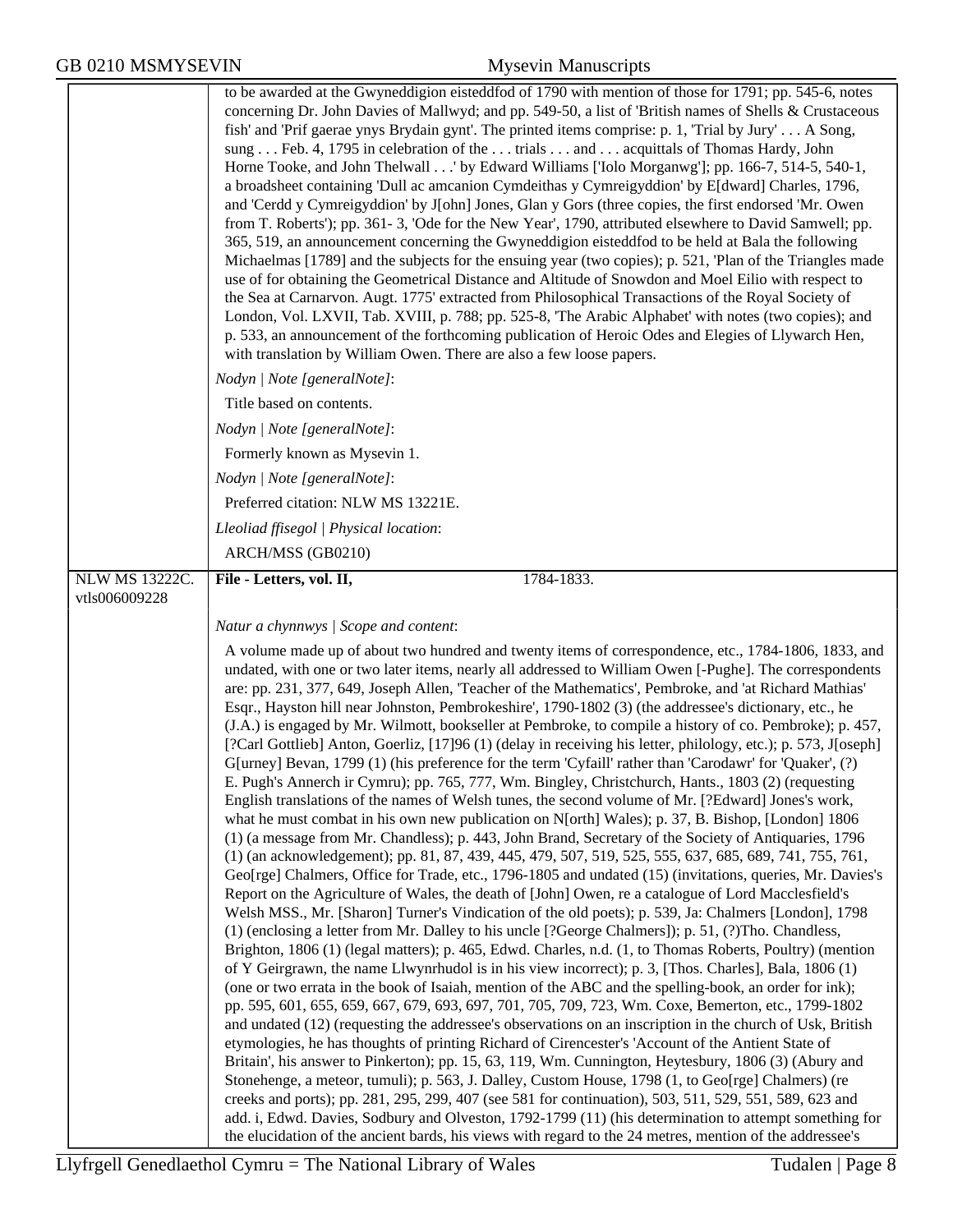dictionary and the proposed work [Myvyrian Archaiology], the bardic alphabet, etc.); pp. 7, 271, Hugh Davies, Aber and Beaumares, 1791 and 1806 (2) (the addressee's Welsh Botanologium, subscribers' names, an outline of another letter); p. 329, Reit [Reynold] Davies, Streatham, 1793 (1) (it is impossible for him to attend the meeting,at Primrose Hill); p. 415, W[alter] Davies ['Gwallter Mechain'], All Souls [Oxford], 1795 (1) (the Cambrian Register, etc.); (continued)p. 769, David Davis, Neath, 1803 (1) (mention of Edward Williams ['Iolo Morganwg'], gratitude for attention during his stay in London, re a Greek inscription, items of poetry in a manuscript of his father's, a report that Owen Myfyr is very ill); p. 333, [John Disney], Knightsbridge, 1793 (1, to the Reverend Dr. [John] Williams, Sydenham) (his readiness to sign the usual certificate in favour of Wm. Owen to the Society of Antiquaries and a comment); p. 235, [John Edwards] 'Sion Ceiriog' [London], 1790 (1) (an unsuccessful search, requesting the return of a poem); p. 259, Thomas Edwards, 'A subscriber to your Dictionary', Ruthin, 1791 (1), i.e. 'Twm o'r Nant' (sending an 'englyn' said to have been engraved on the tomb (in America) of Madoc son of Owen Gwynedd); p. 106, G[eorge] Ellis, [London], n.d. (i) (returning the addressee's Mabinogion and requesting the return of his own abstract of Marie's lays, his reason for being anxious for the early appearance of the work [i.e. the Mabinogion]); p. 315, [John Evans] 'Ieuan ab Ivan', Baltimore, 1792 (1) (his arrival in Baltimore, etc. (a translation in the autograph of William Owen [-Pughe])); add. ii, Samuel Eyre, Bristol, 1833 (1) (the case of Mr. Foley, mention of Joanna [Southcott], Mrs. Townley); pp. 207, 211, R[ichar]d Fenton, Beaumaris and Aberllefenny, 1789 (2) (his hurried departure from London, the Gododin, D: Gwilim, etc.); p. 59, Ann Field, 1805 (1) (a prophetic dream); pp. 575, 593, 605, 615, Edmund Fry, Type Street [London], 1799 (4) (the Pantographia); pp. 47, 67, 71, Samuel Greatheed, London and Newport Pagnel, 1806 (3) (his philological studies, his health); p. 43, J. W. Griffith, Garn, 1806 (1) (financial matters); pp. 39, 91, 669, 713, Wm. Gunn, Irstead near Norwich, 1802-1806 (4) (an answer from Rome (?) requesting Tysilio, mention of his friend Zoega, queries, re Firmail, Mr. Lloyd (North Walsham) and his translations, etc.); pp. 673, (?) 717, 733, 737, G[eorge] Hardinge, [London] 1802 (3 and notes on Hindustani and Persian words) (mention of Henley and Davies, etc.); p. 55, Charles Herbert, (Watchfield House, Faringdon), n.d. (1) (a translation attempted from Davidd [sic] ap Gwilym); p. 113, R[ichard] C[olt] Hoare, Stourhead, n. d. (1) (his Giraldus, re prevailing upon Owen Jones to sit for his portrait, recommending Mr. Woodforde, Great Marlborough Street); p. 11, Jno. Hughes, Denbigh, [1806] (1) (Mr. Lewis Pughe left no will, Mr. [? J. W.] Griffith's request); p. 381, M. Hughes, Treveka, 1793 (1) (see under M. J. Rhees); p. 675, [ ] Hunt, 1802 (1) (he must defer his visit, the reason for this); p. 663, Robt. Jamieson, Macclesfield School, 1802 (1) (a request for romantic tales, ballads, etc., a vacancy for a writing-master at Macclesfield Free Grammar School); p. 85, Mrs. Jenkinson [London], n.d. (1, to Mr. Harper) (requesting him to call); pp. 517, 569, 585, 613, 631, T[homas] Johnes, Hafod, 1798-1799 (5) (Sebright MSS., his wish to have his 'A Cardiganshire Land Lord's advice to his Tenants' printed in Welsh and English to give to his tenants only, a stay of about three weeks by E[dward] Williams ['Iolo Morganwg'], re having to sell some of his land); p. 534, Ben Jones 'on the Monanghela', 1797 (1, to his brother, the late Dr. Jones of Hammersmith) (re Welsh Indians, extract only); pp. 203, 215, Edwd. Jones ['Bardd y Brenin'], Broughton Hall near Lechlade, Oxfordshire, and Cardiff, 1789 (2) (requests and instructions); p. 645, Hugh Jones 'late of Maes-y-glasau near Mallwyd, Merionethshire' (London], 1802 (1) (an advertisement for some small (Welsh) works he intends for publication); p. 749, John Jones, Ramoth, 1803 (1) (inquiring about the last part of the addressee's dictionary, his birthplace, the addressee's reply to T. Parry of Chester, mention of a pamphlet and a collection of Psalms and Hymns); p. 109, Jno. Jones, Shipston on Stour, 1806 (1) (acknowledging a parcel containing a copy of a manuscript music book and a printed copy of the Welsh School music book); add. iv, [Morris Jones] 'Meurig Idris', Manafon, 1842 (1, to Aneurin Owen) ('Cywydd Deuair At Aneurin Owen, Ysw.'); pp. 101, 753, Owen Jones, 'Myvyr', 1803-1804 (2) (remarks concerning a certain printer, etc.); pp. 175, 177, The[ophilu]s Jones, Brecon and Neath, 1803 (2) (acknowledging a letter, 'Edward the eccentric' [i.e. 'Iolo Morganwg']); p. 199, Thos. Jones, 'Y Bardd Cloff', London, 1789 (1) (sending poetry addressed to William Owen [-Pughe]); (continued)p. 277, Thomas Jones, Llantisilio or Llandysilio, 1791 (1) (re the additions to Dr. Davies's dictionary which are in the possession of Mr. Lloyd of Plas-power); p. 499, Thomas Jones, Llanrhaiadr, 1793 (1) (desiring the addressee to direct a line to the Bardd-Glas in answer to his 'cywydd', mention of having received a letter from the editor of the Welsh Magazine); pp. 219, 287, 431, Will: Jones, 'Gwilym Cadfan', Llangadfan, 1790-1793 (3) (names of subscribers to the dictionary, the attitude of the English towards the Welsh, emigration, how to safeguard the old Welsh writings, Mr. Ed[war]d Jones's loss, etc.); p. 25, Wm. Jones, Marshal, King's Bench, 1806 (1) (re money due to the writer's late brother from the late Mr. Pugh of Blaene); pp. 523, 609, the Earl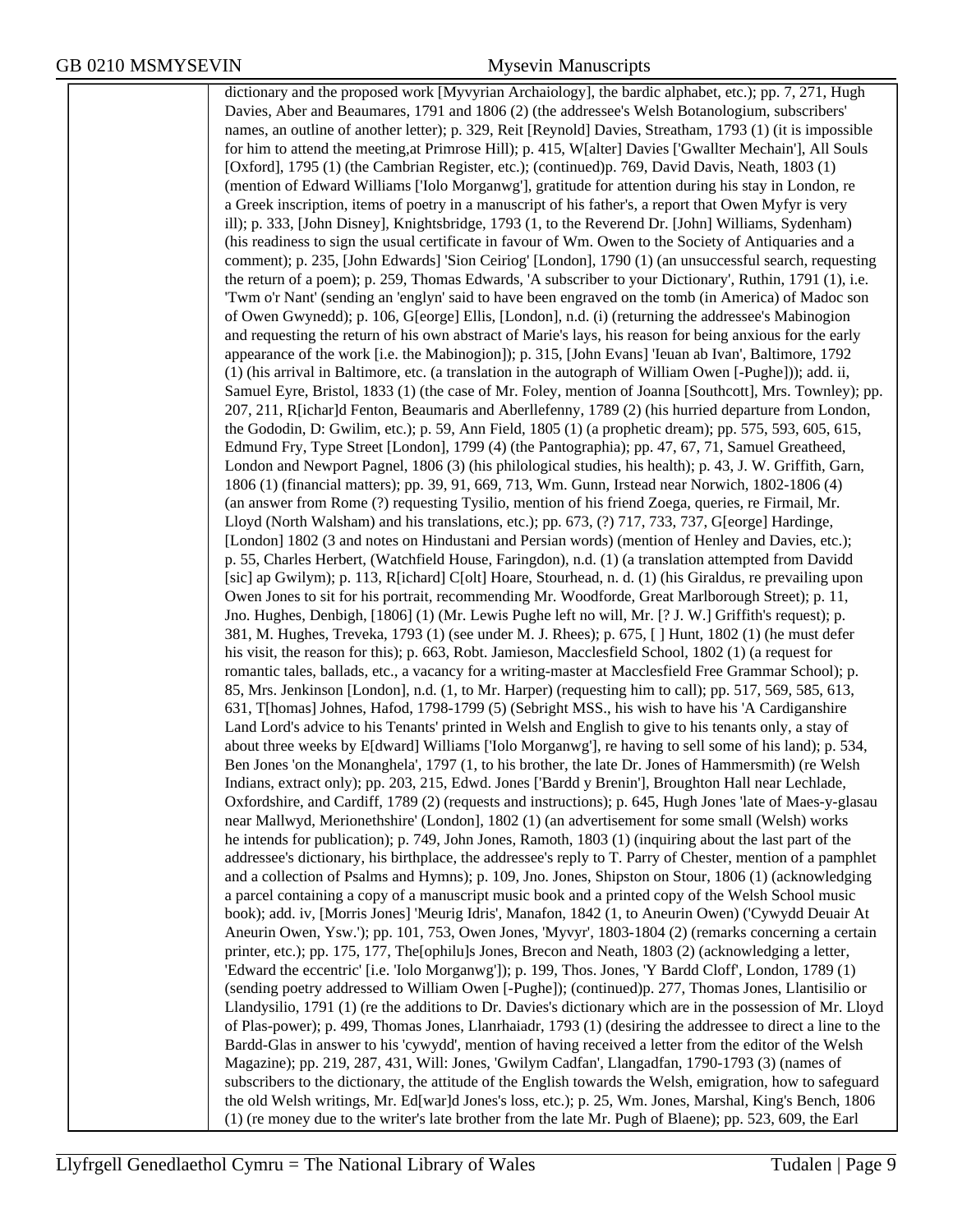of Leicester, President of the Society of Antiquaries, 1798-1799 (2) (printed notice of an election, an address); p. 535, Llewelyn Lloyd [Holywell postmark], n.d. (1) (wishing the undertaking [?the Myvyrian Archaiology] every success, reference to the tardiness of the bards in bringing in their productions); pp. 739, 773, Richd. Llwyd, Beaumaris and Chester, 1802 and undated (2) (mention of a storm, the writer is talked of in the Monthly Mirror, December [1801]. introducing a Mr. Jones); p. 745, the Earl of Macclesfield, Sherborn Castle, 1803 (1, to George Chalmers) (replying to a letter, the period when he can receive Mr. Owen [i.e. William Owen-Pughe] at Sherborn); p. 79, [?Robert] Macfarlan, Shakespeare Printing Office, Pall Mall, 1804 (1) (re procuring the Bard's poems); add. iii, Will[iam] Aug[ustus] Miles, Assistant Commissioner of the Hand Loom enquiry, n.d. (1, to Aneurin Owen) (suggestions concerning their proposed caravan expedition [in Wales]); p. 449, Huw Morus, n.d. (1) (the inscription on a stone pillar in the parish of Clocaenog); p. 77, William Murrell, Captain and Adjutant, C[lerkenwell] L[oyal] V[olunteer] I[nfantry ], 1804 (1) (printed notice concerning an inspection); p. 577, J[ane] Owen, St. Athan, 1799 (1) (asking him to call on her father for her £15, Owen is determined to emigrate to America) with a postscript from J[ohn] Owen; p. 683, R. Owen (brother) at Dolgelley, 1802 (1) (mention of Dr. Roberts, Mr. Herbert, etc., he begins to get tired of the mountains); pp. 223, 241, 245, 273, 285, 325, 403, 411, Paul Panton, Plasgwyn and Holywell, 1790-1795 (8) (a transcript of part of a letter from the Reverend Rd. Davies, Holywell, subscribers' names, the Madawgwys [sic], extracts from Wynn of Gwydir letters re Dr. Thomas Wiliems's dictionary, mention of Mr. Williams of Treffos, David Thomas, 'Dafydd Ddu Eryri', a copy of a letter from the Reverend John Williams, Llanrwst, etc.); pp. 253, 515, 547, 559, Paul Panton, Junr., Plasgwyn, 1791 and 1798 (4) (mention of [Thomas] Jones, Llantysilio (see p. 277), re Evan Evans's MSS, a copy of a letter from Paul Panton the younger to Thomas [Percy], bishop of Dromore, and of the bishop's reply); p. 399, Henry Parry, Holywell, 1794 (1) (questions from Mr. Pennant (enclosure wanting), a request from Mr. Panton); pp. 127, 239, 249, 263, 269, 369, 395, Tho[mas] Pennant, Downing, 1789-1794 (6 and a list of subscribers (to the dictionary) addressed to Thomas Pennant) (various requests, wishing to know the extent of the plan about the Padoucas); p. 365, J. Phillips, King's Bench Prison, [17]93 (1) (the Welsh Indians, the travels of a person named Lawrence); p. 357, Jams. Phillips, George Yard, Lombard Street [London], 1793 (1) (Bardism and Quakerism); p. 471, R[ichard] Phillips [London], [17]97 (an invitation); p. 759, Wm. Phillips, York Hosp[ita]l, 1803 (1) (re a transaction with Mr. Leamond); p. 597, Wm. Phillips [printer], n.d. (1) (Dr. Hawes wishes the addressee to attend the anniversary dinner of the Humane Society in return for a favour conferred, the writer requests the return of the copy of Pugh's Salutation); pp. 19, 21, 227, J[ohn] W[illiam] Prisiart (John Williams), Plasybrain [Anglesey], 1790 and 1806 (3) (the dictionary, mention of Jonathan son of Jonathan Hughes the Poet, Joanna [Southcott], Y Greal, the ancestry of Sir William Jones, etc.); pp. 337, 371, 387, Rice Pughe, Blaeney, 1793 (3) (re accommodation for Mrs. Owen and Aneurin, the writer and the living of Dolgelley, etc.); p. 107, W[illiam] O[wen-Pughe], 1806 (2) (drafts of two letters re satisfying the Income Tax Commissioners); pp. 341, 361, 375, 381, 461 (incomplete), 487, 495, Morgn. J. Rhees (Rees, Rhys), Trevecka and Philadelphia, 1793-1797 (7) (see G. J. Williams, 'Letters of Morgan John Rhys to William Owen [-Pughe]', in The National Library of Wales Journal, II, pp. 131-41); (continued)p. 491, W[illiam] Richards, New Castle Emlyn, 1797 (1) (a report that the Madogwys had been discovered, the addressee's dictionary, his own English and Welsh pocket dictionary); pp. 707, 711, Gr[iffith] Roberts, senr., Dolgelley, 1802 (2) (the addressee's brother, the non-arrival of the ear syringes); p. 599, J[ohn] Roberts (Stadhampton), Jes: Coll. [Oxford], 1799 (1) (his wish to keep the Welsh treatise a little longer, the W[elsh] Bible is not yet out of the press); pp. 435, 475, 483, [Rev.] Peter Roberts, Eton, 1795 and 1797 (3) (returning a book, mention of Mr. [Edward] Williams, re Welsh music); p. 75, Rob. Roberts [London], n. d. (1) (sending a paper for printing (enclosure wanting)); p. 123, Thos. Roberts, Llwynrhudol, Poultry [London], 1806 (1) (hoping Mr. Jos[ep]h Roberts's account of the Madogion and his own letter would not be left out of the Greal, mention of a letter from the 'Grealwyr'); p. 103, Richd. Sargent, [?London], 1804 (1) (re Mr. Harman and a warrant of attorney); p. 641, Wm. Slade, Shrewsbury, 1799 (1, to Edmund Fry) (Coelbren y Beirdd); pp. 29, 31, Joanna Southcott, 1806 (2) (an invitation, etc.); p. 469, Robert Southey, 1797 (1) (a query concerning the court of Owain Cyveilioc); pp. 267, 307, 321, 427, David Thomas ['Dafydd Ddu Eryri'], Bangor, Waunfawr, Plas gwyn, and Amlwch, 1791-1795 (4) ('Y Sillafydd', Edward Barnes's pirated edition of the 'awdl' on Liberty ('Rhyddid'), travels in North Wales, errata in the 'awdlau', mention of an 'eisteddfod', renewing his request concerning some translated specimens of the Gododin, the new orthography, etc.); p. 33, J. Thomas, Sec[retar]y to the Ancient Britons, Welsh Charity School, 1806 (1) (the Society needs someone to answer the Bishops in the responses of the prayers on St. David's Day); p. 99, Sh[aro] n Turner, 1805 (1) (he is obliged to be absent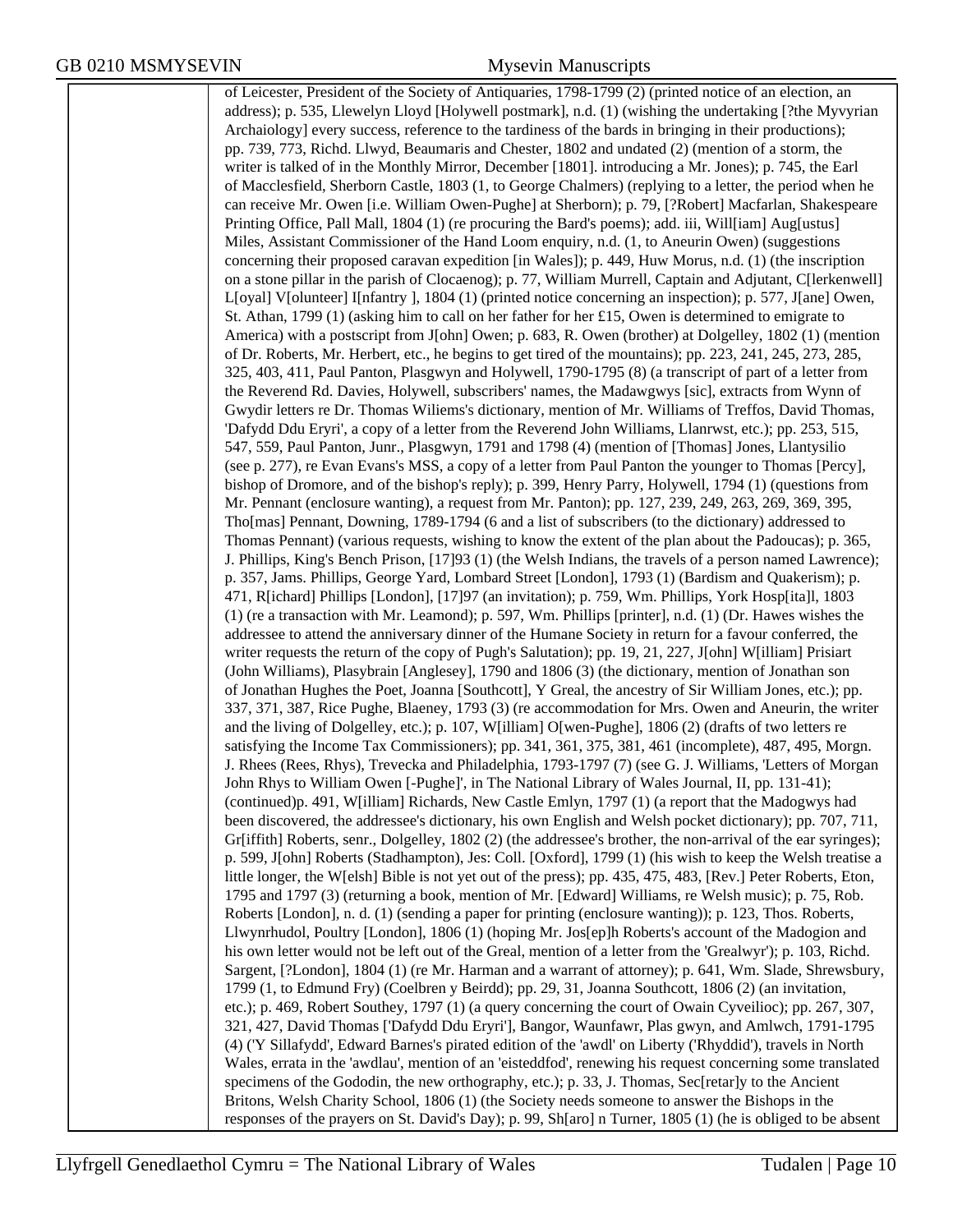|                                        | that night); pp. 131, 135, 137, 141, 145, 149, 153, 157, 161, 165, 169, 173, 181, 185, 187, 191, 195,<br>Edward Williams, 'Iolo Morganwg', Flimston, etc., 1797-1806 and undated (17) (mention of a survey<br>of co. Glamorgan for the Board of Agriculture, the French landing on the Welsh coast, he has almost<br>finished his translation into Welsh of the Bishop of Landaff's Apology for the Bible ('Gair ymhlaid Y<br>Bible'), literary matters, etc.); p. 117, E[van] Williams [Strand], 1806 (1) (an invitation to meet a learned<br>bard from the Severn side); pp. 543, 567, Hen[ry] Williams, Llangattock Place near Abergavenny,<br>1798 (2) (giving his own name and that of the Reverend Henry Payne as subscribers [to the Myvyrian<br>Archaiology]); pp. 257, 291, 303, 345, 349, 417, 421, 425, 453, 729, J[ohn] Williams, Sydenham, etc.,<br>1791-1796 (10) (doubts about the propriety of meeting on Primrose Hill, the Welsh Indians, mention of<br>the death of Ffranki dywyll); p. 227, John Williams, Plasybrain, 1790 (1) (see under J. W. Prisiart); pp.<br>391, 635, Robert Williams, Jes[us] Col[lege, Oxford] and Llandidno [sic], Conway, 1794 and [17]99 (2)<br>(an illness, re sending 'Delw'r Byd' as described in Llyvyr - Coç, the business of applying for one of the<br>legacies for married clergy under the will of the late Absalom Evans of Cowley, co. Middlesex, esq.);<br>and pp. 317, (?) 353, 383, T. W. Wrighte, Secretary of the Society of Antiquaries, [London], 1793 (3)<br>(acknowledging books, the addressee's election as a Fellow). Other items are the following: pp. 1727,<br>notices, one dated 1784, the other blank, of meetings of the Honourable Society of Cymmrodorion,<br>London; p. 311, an appeal, 1792, for assistance and support in connection with resolutions proposed and<br>adopted at a meeting of the [Liverpool] Cymrydorion [sic] Society, 9 August 1792; p. 619, a printed<br>statement issued by the friends of Lord Lewisham, 1799, in connection with the ensuing election for the<br>presidency of the Society of Antiquaries; and p. 653, a copy of the inscription on a marble monument in |
|----------------------------------------|-----------------------------------------------------------------------------------------------------------------------------------------------------------------------------------------------------------------------------------------------------------------------------------------------------------------------------------------------------------------------------------------------------------------------------------------------------------------------------------------------------------------------------------------------------------------------------------------------------------------------------------------------------------------------------------------------------------------------------------------------------------------------------------------------------------------------------------------------------------------------------------------------------------------------------------------------------------------------------------------------------------------------------------------------------------------------------------------------------------------------------------------------------------------------------------------------------------------------------------------------------------------------------------------------------------------------------------------------------------------------------------------------------------------------------------------------------------------------------------------------------------------------------------------------------------------------------------------------------------------------------------------------------------------------------------------------------------------------------------------------------------------------------------------------------------------------------------------------------------------------------------------------------------------------------------------------------------------------------------------------------------------------------------------------------------------------------------------------------------------------------------------------------------------------------------|
|                                        | Llanaran [sic] church, co. Glamorgan, to Rees Powell, esq., Elizabeth, his wife, and other members of<br>the family. Some of the signatures to the letters were cut out by William Owen-Pughe himself and sent to<br>one Rd. Humphreys for his autograph collection.                                                                                                                                                                                                                                                                                                                                                                                                                                                                                                                                                                                                                                                                                                                                                                                                                                                                                                                                                                                                                                                                                                                                                                                                                                                                                                                                                                                                                                                                                                                                                                                                                                                                                                                                                                                                                                                                                                              |
|                                        | Nodyn   Note [generalNote]:                                                                                                                                                                                                                                                                                                                                                                                                                                                                                                                                                                                                                                                                                                                                                                                                                                                                                                                                                                                                                                                                                                                                                                                                                                                                                                                                                                                                                                                                                                                                                                                                                                                                                                                                                                                                                                                                                                                                                                                                                                                                                                                                                       |
|                                        | Title based on contents.                                                                                                                                                                                                                                                                                                                                                                                                                                                                                                                                                                                                                                                                                                                                                                                                                                                                                                                                                                                                                                                                                                                                                                                                                                                                                                                                                                                                                                                                                                                                                                                                                                                                                                                                                                                                                                                                                                                                                                                                                                                                                                                                                          |
|                                        | Nodyn   Note [generalNote]:                                                                                                                                                                                                                                                                                                                                                                                                                                                                                                                                                                                                                                                                                                                                                                                                                                                                                                                                                                                                                                                                                                                                                                                                                                                                                                                                                                                                                                                                                                                                                                                                                                                                                                                                                                                                                                                                                                                                                                                                                                                                                                                                                       |
|                                        | Formerly known as Mysevin 2.                                                                                                                                                                                                                                                                                                                                                                                                                                                                                                                                                                                                                                                                                                                                                                                                                                                                                                                                                                                                                                                                                                                                                                                                                                                                                                                                                                                                                                                                                                                                                                                                                                                                                                                                                                                                                                                                                                                                                                                                                                                                                                                                                      |
|                                        | Nodyn   Note [generalNote]:                                                                                                                                                                                                                                                                                                                                                                                                                                                                                                                                                                                                                                                                                                                                                                                                                                                                                                                                                                                                                                                                                                                                                                                                                                                                                                                                                                                                                                                                                                                                                                                                                                                                                                                                                                                                                                                                                                                                                                                                                                                                                                                                                       |
|                                        | Preferred citation: NLW MS 13222C.                                                                                                                                                                                                                                                                                                                                                                                                                                                                                                                                                                                                                                                                                                                                                                                                                                                                                                                                                                                                                                                                                                                                                                                                                                                                                                                                                                                                                                                                                                                                                                                                                                                                                                                                                                                                                                                                                                                                                                                                                                                                                                                                                |
|                                        | Lleoliad ffisegol   Physical location:                                                                                                                                                                                                                                                                                                                                                                                                                                                                                                                                                                                                                                                                                                                                                                                                                                                                                                                                                                                                                                                                                                                                                                                                                                                                                                                                                                                                                                                                                                                                                                                                                                                                                                                                                                                                                                                                                                                                                                                                                                                                                                                                            |
|                                        | ARCH/MSS (GB0210)                                                                                                                                                                                                                                                                                                                                                                                                                                                                                                                                                                                                                                                                                                                                                                                                                                                                                                                                                                                                                                                                                                                                                                                                                                                                                                                                                                                                                                                                                                                                                                                                                                                                                                                                                                                                                                                                                                                                                                                                                                                                                                                                                                 |
| <b>NLW MS 13223C.</b><br>vtls006009611 | File - Letters, vol. III,<br>1789-1807.                                                                                                                                                                                                                                                                                                                                                                                                                                                                                                                                                                                                                                                                                                                                                                                                                                                                                                                                                                                                                                                                                                                                                                                                                                                                                                                                                                                                                                                                                                                                                                                                                                                                                                                                                                                                                                                                                                                                                                                                                                                                                                                                           |
|                                        |                                                                                                                                                                                                                                                                                                                                                                                                                                                                                                                                                                                                                                                                                                                                                                                                                                                                                                                                                                                                                                                                                                                                                                                                                                                                                                                                                                                                                                                                                                                                                                                                                                                                                                                                                                                                                                                                                                                                                                                                                                                                                                                                                                                   |
|                                        | Natur a chynnwys / Scope and content:                                                                                                                                                                                                                                                                                                                                                                                                                                                                                                                                                                                                                                                                                                                                                                                                                                                                                                                                                                                                                                                                                                                                                                                                                                                                                                                                                                                                                                                                                                                                                                                                                                                                                                                                                                                                                                                                                                                                                                                                                                                                                                                                             |
|                                        | A volume made up of over two hundred and fifty items of correspondence, 1789-1807 and undated,<br>nearly all addressed to William Owen [-Pughe]. The correspondents are the following: p. 843, Joseph<br>Allen 'at Richard Mathias's Esqre. Hayston-hill near Johnston & Haverfordwest', 1803 (1) (suggestions<br>re a Welsh Grammar); p. 145, Dr. [?Carl Gottlieb] Anton, Görliz in Ober Lauslz, [17]97 (1) (a reply<br>concerning the Wendish language, queries); p. 348, J[oseph] G[urney] Bevan, Stoke Newington, 1803<br>(1) (the addressee's proposed grammar); pp. 287, 335, 397, 869, John Brand, Secretary, Society of<br>Antiquaries, 1802-1805 (4) (acknowledging gifts of books, etc.); p. 655, E. W. Brayley, n.d. (1) (a<br>request for a Welsh tale); pp. 221, 438, J. Britton, n.d. (1) (an invitation) and a short note; p. 37, E.<br>Carpenter, Bermondsey, 1804 (1) (defending himself); p. 559, WM. Carter, Newry, 1801 (1) (returning<br>a (money) draft); pp. 235, 299, 303, 307, 319, 323, 327, 339, 343, 349, 361, 371, 373, 381, 385,<br>401, 425, 459, 467, 497, 519, 523, 527, 535, 541, 549, 619, 635, 749, 793, 797, 801, 809, 817, 821,<br>831, 839, 865, 903, Geo[rge] Chalmers, Office for Trade, 1801-1804 and undated (39) (invitations,<br>requests for information, the addressee's sister-in-law, Mrs. Jane Owen, re arranging to see the Earl of<br>Macclesfield's Welsh MSS); pp. 67, 71, 75, 77, 81, 139, 181, 185, 189, 193, 197, 495, Thos Charles,<br>Bala, etc., 1802-1807 and undated (12) (corrections for editions of the Welsh Bible and Testament,<br>mention of his Welsh spelling-book, etc.); pp. 447, 451, 455, 479, 511, 539, 679, 685, 689, 693, 705,<br>709, 713, 791, 825, 838, 847, Wm. Coxe, Bemerton, 1800-1802 (17) (acknowledging papers, queries,<br>Abury and Stonehenge, the Answer to Mr. Pinkerton's Dissertation); pp. 33, 51, 163, Wm. Cunnington,                                                                                                                                                                                                                                                           |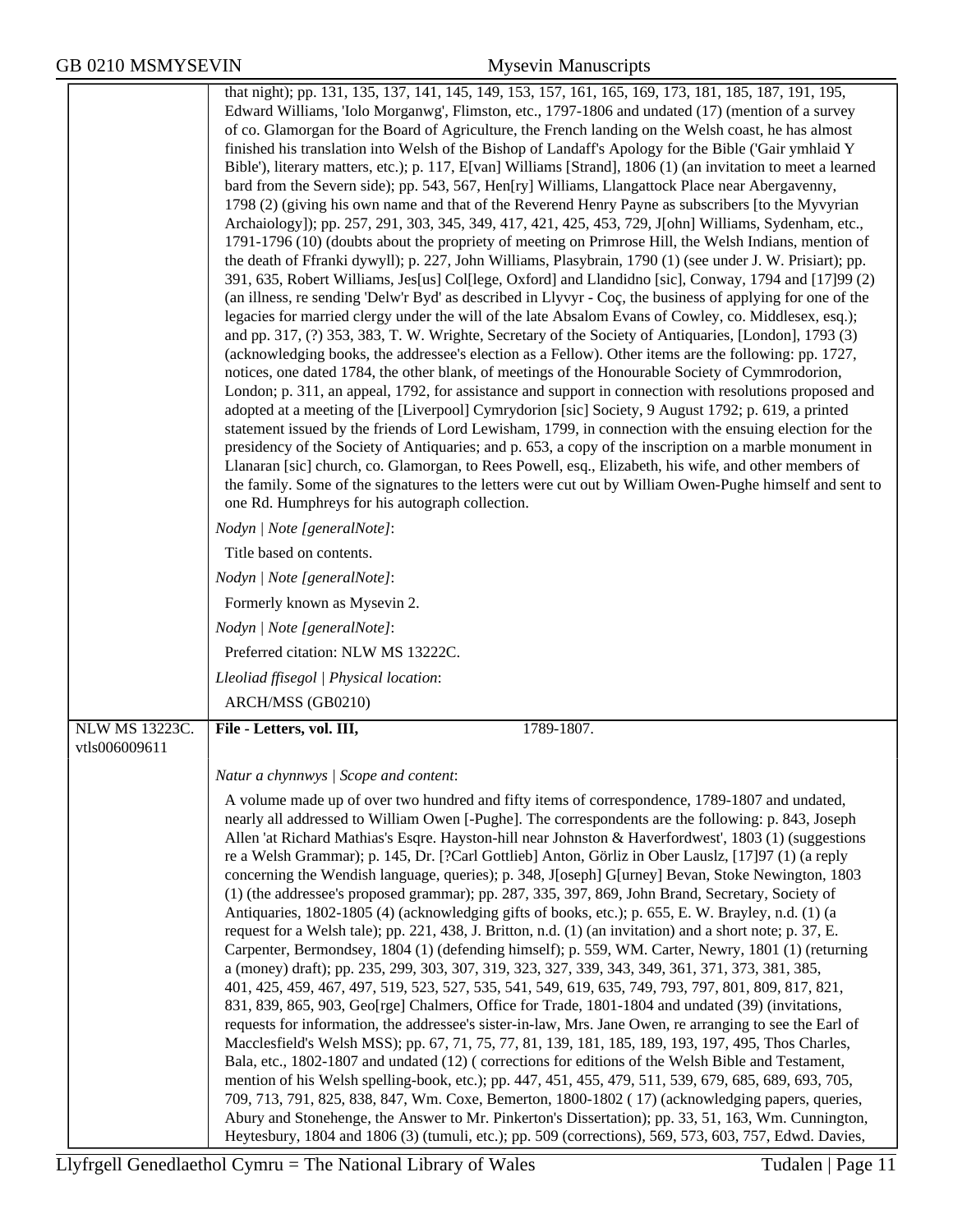Olveston, 1799 and 1801 (4) (he has moved from Sodbury, repeating his thanks for the copy of the bardic alphabet, the addressee's dictionary, the [Myvyrian] Archaiology, he has a volume almost ready for the press, Hu Gadarn, printed proposals for publishing certain tracts (essays)); pp. 534, 827, 913, Hugh Davies, Beaumares, 1802 and 1804 (3) ( the addressee's dictionary, Diddanwch Teuluaidd, Llyfr y Resolution, etc.); p. 921, [Robert Davies], 'B[ardd] Nantglyn', Coviadur [sic] (y Gwyneddlgion), Llundain, [1802] (1) (notice of a meeting); p. 265, [Walter Davies, 'Gwallter Mechain'], Myfod, 1805 (1) (he is now engaged in preparing a Welsh Bible for the press); p. 475, A. Didier, 'Proffesswr ieithodd y Deheubarth Europa', Bath, 1802 (1) (sending a letter to Iolo Morganwg (enclosure wanting)); pp. 377, 419, J. & W. Eddowes, Shrewsbury, 1803 (2, one addressed to Messrs. Longman & Rees) (re an order for books); pp. 227, 231, 315, 883, 895, 909, G[eorge] Ellis, London and SunningHill near Staines, 1803-1804 and undated (6) (queries, the Mabinogion, etc.); p. 123, R[ichar]d Fenton, Carmarthen, 1804 (1) (requesting a literal prose translation of the Hirlas of Owen Cyfeilioc, how he is seriously occupied in arranging and collecting materials for his historical Tour of So[uth] Wales); p. 879, Wm. Fox, Hackney, 1804 (1) (thanking him for the loan of his translation); p. 29, Edmund Fry (Fry, Steele, and Co., Letter Founders ) [London], [1719] (1) (a request in connection with his work [? Pantographia]); p. 161, W. Godwin, Somers Town, 1805 (1) (a request in connection with his examination of the ancient Britons); p. 173, Samuel Greatheed, Newport Pagnel, 1806 (1) (remarks on the origin of the ancient British dialects, etc.); pp. 99, 103, 113, 264, 285, 429, 491, 553, 565, 585, 591, 595, 773, 777, 891, Wm. Gunn, Irstead near Norwich, 1801-1805 (15) (re Nennius, information received in a letter from a clergyman at Dolgelley of the name of Herbert, mention of Mr. Lloyd, a clergyman (a native of Caermarthenshire [sic]) living at Northwalsham); p. 240, (?) T. Handley, Captn. Grenadiers, Winchester Place, 1804 (1) (acknowledging his resignation as a member of the Clerkenwell Loyal Volunteers, a testimonial ); pp. 435, 505, 851, 874, Geo[rge] Hardinge [London], 1802 and undated (4 ) (he is the friend of [Edward] Davies, curate of Olveston, subscribers' names, sending a fourteenth and fifteenth letter, etc., mention of Mr. Henley); pp. 805, 813, S. Henley, [? 1802] and undated (2, one if not both addressed to George Hardinge) (Mr. [Edward] Davies's letters); (continued)pp. 63, 65, 85, 95, 109, 117, 127, 141, 177, 203, 245, 253, 393, 781, (Sir) Richd. C[olt] Hoare, Stourhead, etc., 1802-1806 and undated (14) (queries and requests in connection with his work on Giraldus, etc.); p. 19, (Dr.) H. Hodgson, Market Rasen, 1801 (1, to Mr. Griffiths, Books[elle]r, Paternoster Row, London) (requesting information re books available, e.g. is there a Welsh grammar written in English); p. 665, J. W. Hucklebridge, 71 St. Paul's Ch[urch] Y[ar]d, 1803 (1) (an ultimatum from Mr. [Richard] Phillips to Mr. Rousseau); pp. 241, 257, 545, 663, 675, 681, 697, 701, 717, 725, 737, 741, 917, T[homas] Johnes, Hafod, etc., 1800-1805 and undated (13) (mention of his translation of Froissart, his daughter's health, his Advice to his Tenants translated by William Owen [-Pughe], harassment by an attorney, etc.); pp. 59, 281, (Revd. Dr.) Jno. Jones, Shipston on Stour, 1805-1806 (2) (a query concerning the present number of a Sebright MS in the possession of Mr. Johnes of Hafod, mention of a music MS then in the Welsh School); pp. 167, 213, 647, O[wen] Jones, 'O[wain] Myvyr', [London], 1803-1805 (3) (an invitation, an amendment, sending a draft for £25); p. 1, Rob: Jones, Ap[othecar]y, Denbigh, 1806 (1) (requesting a favour); pp. 201, 249, The[ophilu]s Jones, 1805 and undated (2) (queries, a request for (?)Y Greal, botanical names, his health); p. 261, [Thos. Jones, 'Y Bardd Cloff'], Long Acre, 1805 (1) (sending something for Y Greal (enclosure wanting )); p. 89, Mrs. Kennedy, [London], 1804 (1) (? lessons for her son during his Christmas holidays); p. 761, A. Lawrence, Highgate, 1801 (1) ( promising to settle an account); pp. 291, 295, 673, the Earl of Leicester, President, Society of Antiquaries of London, 1803 and 1805 (3) (printed notices concerning elections to the Council, etc.); pp. 389, 434, John Leyden, Holborn, [1803] (2) (an invitation, Mr. [George] Ellis); p. 487, Richd. Llwyd, Môn [sic], n.d. (1) (mention of the death of Mr. Griffith of Caerhun, literary matters); pp. 729, 733, (Lieutt.) John Lucas (Navy), Portsea, 1800 (2) (re harp strings for Mrs. Owen who had just left Portsmouth for Providence); p. 311, Samuel Lysons, [London], n.d. (I) (the addressee's paper on the ancient Welsh MSS, now printing for Archaeologia, vol. XIV); p. 47, (?) W. Miller, Albemarle St., [London], 1806 (1) (a gift of volumes from Sir Richard Hoare); p. 217, W. Murrell, Adjutant, Clerkenwell Loyal Volunteer Infantry, 1803 (1) (printed notice concerning winter drills); pp. 91, 211, 277, 899, Edwd. Owen (brother), Pool, Jersey, and Gurnsey [sic], 1804-1805 (4) (mention of the scoundrel Phillips and of being arrested at Gosport, Dyer's bills, etc.); pp. 357, 501, 599, Jane Owen (sister-in-law), Nassau, 1802-1803 (3) (her circumstances); pp. 15, 765, John Owen (brother), Nassau, 1801 (2) (instructions, business matters, yellow fever on a frigate, etc.); p. 169, R. Owen (?brother), Nottingham, 1806 (1) (Captain Herbert (son of Lord Carnarvon), who is studying Welsh, wishes the addressee to call on him); p. 461, Thos. Parry, 'Sopeboiler', Chester, 1802 (1) (the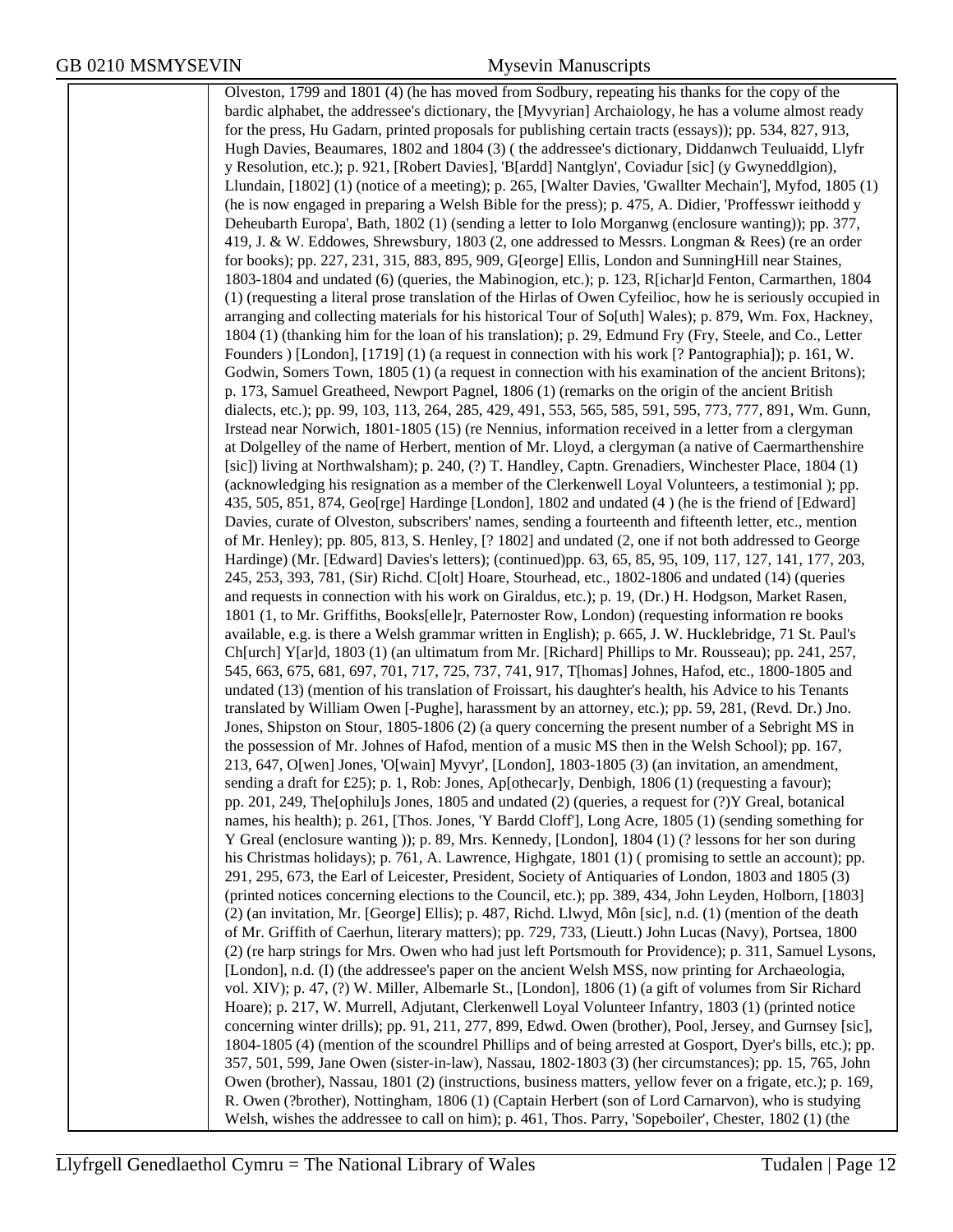addressee's dictionary, mention of Mr. J. Jones of Ramoth); p. 615, D[avid] Pennant, Downing, [1801] (1) (replying to a query concerning certain manuscripts, mention of [Thomas] Jeffreys); pp. 11, 138, 155, 370, 643, 649, 659, 661, Richard] Phillips, [London], 1803-1805 and undated (8) (strictures on Rousseau, invitations, etc.); p. 415, Wm. Phillips, York Hosp[ita]l, [Chelsea], 1803 (1) (mention of a contract); pp. 21, 239, 625, 627, 629, 631, William Owen [-Pughe], 1804 and undated (6) (a letter and drafts or copies of letters to various persons, etc., the letter relating to the Clerkenwell Loyal Volunteers and the drafts or copies addressed to [Edward] Davies, Sodbury, the African Association, and others unnamed); pp. 55, 423, Richd. Rees [London], [1803] and [1806] (2) (enclosing a letter from Eddowes (see above), his friend, the Revd. John Jones, wishes to be introduced to the addressee); p. 25, G. Reveley, Portsmouth [Virginia], 1789 (1) (the Welsh Indians); pp. 751, 785, W[illiam] Richards, Lynn, 1801-1802 (2) (re Welsh terms of rhetoric, his fear that the papers of the late John Evans cannot be recovered, sending two pamphlets (wanting)); pp. 132, 444, 640, 722, 863, Griffith Roberts, senior, surgeon, Dolgelley, 1800-1805 (5) (inquiring about 'the Poet' [? Iolo Morganwg], re ear syringes, his efforts to obtain what is due following the death of his son, an order for a book); pp. 471, 745, J[ohn] Roberts, Stadhampton, 1801-1802 (2) (mention of Mr. Lloyd's visit, the addressee's request with regard to the tales in the Llyvr Coch, re a young man (Mr. Luff) who had come into his parish to keep a day school, etc., the Cambrian Register, Lord Macclesfield); (continued)p. 855, P[eter], Roberts, 1802 (1) (returning the music of 'Hun Gwenllian' which he has copied); pp. 5, 207, 657, Robert Roberts, Caergybi and [London], 1806 and undated (3) (reference to the money left to the addressee by his kinsman, his own activities, an order for Testaments, etc., Joanna [Southcott], a reminder from Mr. Roy, re coming to Mr. Till); p. 157, S. Rousseau, n.d. (1) (he brought some copy from Mr. Sharp, requesting the loan of £1); pp. 581, 755, James Saunders, Carmarthen and Haverfordwest, 1801 (2) (the date of his ordination, after which he went to his curacy (Llanstadwell)); pp. 439, 515, Walter Scott [afterwards Sir Walter Scott], Edin[burgh], 1802 (2) (queries in connection with the metrical romance called Sir Tristrem, requesting that his name should be added to the subscription for the Welsh Dictionary, mention of Dr. Leyden); p. 215, Willm. Sharp, Titchfield Street [London], 1804 (1) (re the money to discharge the printing of the Warning to the World [? Joanna Southcott's prophecies]); p. 483, C. Smith, Strand, n.d. (1) (requesting the loan of [Lewis] Morris's Survey of the Coast of Wales); p. 875, Tho. Smith, Sec[retary] of the Committee of the Society for the Support and Encouragement of Sunday Schools in England and Wales, [London], 1804 (1) (the Committee thanks him for correcting the Welsh spelling-book); p. 121, S. Stevens, Sec[retary] of the Committee of the Rev[erend] Mr. [Richard] Lendon, (London], 1804 (1) (circular concerning an ecclesiastical dispute); p. 887, Alexr. Stewart, Moulin, 1803 (1) (replying to a letter [re Gaelic literature], mention of a neighbouring clergyman, Mr. James Maclagan, and of [?Alexander] Robertson, a parish schoolmaster who had been preparing a Gaelic dictionary); p. 653, Jos[ep]h Tarn, Spa Fields, 1803 (1) (sending a [?Welsh] spelling-book to be corrected); p. 151, Lord Teignmouth, P[residen]t of the British and Foreign Bible Society, London, 1805 (1) (requesting the addressee to meet the committee of the Society to consider the corrections proposed by Mr. Charles in the last Oxford edition of the Welsh Bible); p. 769, D[avid] Thomas, ['Dafydd Ddu Eryri'], Waunfawr, 1801 (1) (his health, his Grammar); p. 223, G[eorge] Thomson (Edinburgh), London, 1804 (1) (wishing to know whether the Welsh have good songs in English suited to their native airs, mention of the Reverend Mr. Williams of Chiswick); p. 269, Robert Townson, L.L.D. [sic], at Lydleys Hayes near Shrewsbury, 1805 (1) (sending a prospectus of his intended History of Yorkshire (enclosure wanting), requesting assistance with the etymology of the rivers, mountains, etc., of Yorkshire and its history in British times); pp. 57, 107, 273, 391, 465, Sh[aro]n Turner, [London], 1804-[1806] and undated (5) (invitations, mention of Southey, sending material for the printer); pp. 407, 859, T. R. Underwood, [London], 1803 and n.d. (2) (re attending a new introductory lecture by Davy); p. 135, Caroline (?) Waynem, [London], n.d. (1) (her little girls' education, Lady Sebright's wish to see him); p. 577, John Whitaker, Ruan Lanyhorne near Tregoney, 1801 (1) (acknowledging the gift of the two volumes of Welsh Archaiology); pp. 9, 13, 149, 159, 209, 309, 405, 669, 907, E[van] Williams, Strand, 1803-1806 and undated (9) (the dictionary, invitations, matters of printing); p. 353, Jenkin Williams, Merthyr Dydvyl [sic], 1803 (1) (his wish to obtain the addressee's dictionary, queries, etc.); p. 411, Peter Williams, rector of Llanrug, 1803 (1) (why the addressee's letter remained so long unanswered); p. 31, Ro[bert] Williams, Jes[us] Col[lege] Oxon, [17]95 (1) (concern about the addressee's note); and p. 331, Thos. Williams [bookseller and printer], Dolgelleu, 1803 (1) (re selling Welsh books if the Gwyneddigion intend to send some to that part of Gwynedd, queries, sending two items by Dafydd Ionawr which he (T.W.) has just published (enclosures wanting, but for one such item see NLW MS 13235B, p. 197)). The volume also contains the following: p. 607, 'A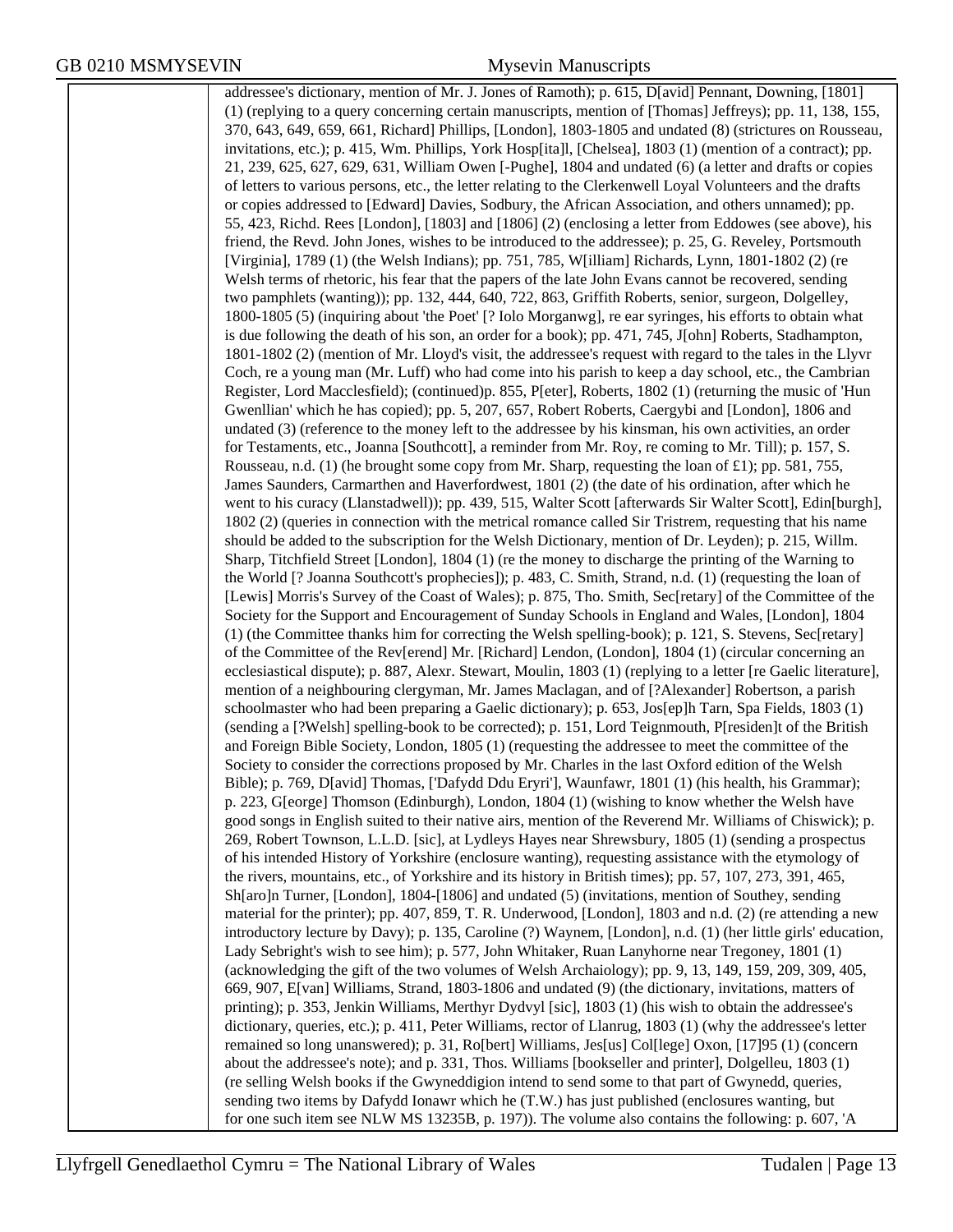|                                        | Translation of part of the Genealogy of Woden in the Cotton MSS. of Nennius - from the Llannerch<br>MS.'; p. 623, 'Englynion i Gell Lyfrau Gwilim Owen' and a 'Proest' by 'Bardd (?) Glwyb'; and pp. 789,<br>835, etymological notes (?part of a letter from an unidentified correspondent). Some of the signatures<br>have been cut away for autograph purposes, and a few letters had been removed altogether before the<br>volume was paginated.                                                                                                                                                                                                                                                                                                                                                                                                                                                                                                                                                                                                                                                                                                                                                                                                                                                                                                                                                                                                                                                                                                                                                                                                                                                                                                                                                                                                                                                                                                                                                                                                                                                                                                                                                                                                              |
|----------------------------------------|------------------------------------------------------------------------------------------------------------------------------------------------------------------------------------------------------------------------------------------------------------------------------------------------------------------------------------------------------------------------------------------------------------------------------------------------------------------------------------------------------------------------------------------------------------------------------------------------------------------------------------------------------------------------------------------------------------------------------------------------------------------------------------------------------------------------------------------------------------------------------------------------------------------------------------------------------------------------------------------------------------------------------------------------------------------------------------------------------------------------------------------------------------------------------------------------------------------------------------------------------------------------------------------------------------------------------------------------------------------------------------------------------------------------------------------------------------------------------------------------------------------------------------------------------------------------------------------------------------------------------------------------------------------------------------------------------------------------------------------------------------------------------------------------------------------------------------------------------------------------------------------------------------------------------------------------------------------------------------------------------------------------------------------------------------------------------------------------------------------------------------------------------------------------------------------------------------------------------------------------------------------|
|                                        | Nodyn   Note [generalNote]:                                                                                                                                                                                                                                                                                                                                                                                                                                                                                                                                                                                                                                                                                                                                                                                                                                                                                                                                                                                                                                                                                                                                                                                                                                                                                                                                                                                                                                                                                                                                                                                                                                                                                                                                                                                                                                                                                                                                                                                                                                                                                                                                                                                                                                      |
|                                        | Title based on contents.                                                                                                                                                                                                                                                                                                                                                                                                                                                                                                                                                                                                                                                                                                                                                                                                                                                                                                                                                                                                                                                                                                                                                                                                                                                                                                                                                                                                                                                                                                                                                                                                                                                                                                                                                                                                                                                                                                                                                                                                                                                                                                                                                                                                                                         |
|                                        | Nodyn   Note [generalNote]:                                                                                                                                                                                                                                                                                                                                                                                                                                                                                                                                                                                                                                                                                                                                                                                                                                                                                                                                                                                                                                                                                                                                                                                                                                                                                                                                                                                                                                                                                                                                                                                                                                                                                                                                                                                                                                                                                                                                                                                                                                                                                                                                                                                                                                      |
|                                        | Formerly known as Mysevin 3.                                                                                                                                                                                                                                                                                                                                                                                                                                                                                                                                                                                                                                                                                                                                                                                                                                                                                                                                                                                                                                                                                                                                                                                                                                                                                                                                                                                                                                                                                                                                                                                                                                                                                                                                                                                                                                                                                                                                                                                                                                                                                                                                                                                                                                     |
|                                        | Nodyn   Note [generalNote]:                                                                                                                                                                                                                                                                                                                                                                                                                                                                                                                                                                                                                                                                                                                                                                                                                                                                                                                                                                                                                                                                                                                                                                                                                                                                                                                                                                                                                                                                                                                                                                                                                                                                                                                                                                                                                                                                                                                                                                                                                                                                                                                                                                                                                                      |
|                                        | Preferred citation: NLW MS 13223C.                                                                                                                                                                                                                                                                                                                                                                                                                                                                                                                                                                                                                                                                                                                                                                                                                                                                                                                                                                                                                                                                                                                                                                                                                                                                                                                                                                                                                                                                                                                                                                                                                                                                                                                                                                                                                                                                                                                                                                                                                                                                                                                                                                                                                               |
|                                        | Lleoliad ffisegol   Physical location:                                                                                                                                                                                                                                                                                                                                                                                                                                                                                                                                                                                                                                                                                                                                                                                                                                                                                                                                                                                                                                                                                                                                                                                                                                                                                                                                                                                                                                                                                                                                                                                                                                                                                                                                                                                                                                                                                                                                                                                                                                                                                                                                                                                                                           |
|                                        | ARCH/MSS (GB0210)                                                                                                                                                                                                                                                                                                                                                                                                                                                                                                                                                                                                                                                                                                                                                                                                                                                                                                                                                                                                                                                                                                                                                                                                                                                                                                                                                                                                                                                                                                                                                                                                                                                                                                                                                                                                                                                                                                                                                                                                                                                                                                                                                                                                                                                |
| <b>NLW MS 13224B.</b><br>vtls006009690 | 1791-1806.<br>File - Letters, vol. IV,                                                                                                                                                                                                                                                                                                                                                                                                                                                                                                                                                                                                                                                                                                                                                                                                                                                                                                                                                                                                                                                                                                                                                                                                                                                                                                                                                                                                                                                                                                                                                                                                                                                                                                                                                                                                                                                                                                                                                                                                                                                                                                                                                                                                                           |
|                                        | Natur a chynnwys / Scope and content:                                                                                                                                                                                                                                                                                                                                                                                                                                                                                                                                                                                                                                                                                                                                                                                                                                                                                                                                                                                                                                                                                                                                                                                                                                                                                                                                                                                                                                                                                                                                                                                                                                                                                                                                                                                                                                                                                                                                                                                                                                                                                                                                                                                                                            |
|                                        |                                                                                                                                                                                                                                                                                                                                                                                                                                                                                                                                                                                                                                                                                                                                                                                                                                                                                                                                                                                                                                                                                                                                                                                                                                                                                                                                                                                                                                                                                                                                                                                                                                                                                                                                                                                                                                                                                                                                                                                                                                                                                                                                                                                                                                                                  |
|                                        | A volume made up of about one hundred and forty items of correspondence, etc. 1791-1806 and undated,<br>addressed (except where otherwise stated) to William Owen [-Pughe]. The correspondents are the<br>following: p. 83, Joseph Allen, Teacher of Mathematics, &c., Pembroke, 1792 (1) (queries); p. 453,<br>Joseph Belk [London], 1806 (1) (requesting a favour); pp. 477, 481, 485, M. Belk, Doncaster, 1805 (3,<br>two to Mrs. Owen) (personal matters, account of a dream); p. 469, Wm. Belk [? Doncaster], n.d. (1)<br>(mention of Joanna [? Southcott], enclosing a copy of a letter, 1805, from James Brown, Newcastle<br>upon Tyne, to Mr. Garratt, minister of Sions Chaple [sic], Lant Street, London, his son's behaviour); pp.<br>333, 369, 443, J. Britton, Bath, Chippenham, and [], 1800-1801 and 1804 (3) (mention of excursions,<br>a request for reviews); pp. 383, 391, 415, 461, Thos Charles, Bala, [1800], 1806, and undated (4) (a<br>query, an edition of the Welsh Bible); pp. 201, 225, 233, 301, 337, 359, 365, W[illiam] Coxe, Bemerton,<br>etc., 1800-1803 and undated (7 (mention of proofs, the Vindication, etc.); p. 389, Rob. Davyz (Dafydd)<br>[i.e. Robert Davies, 'Bardd Nantglyn'], Coviadur [Cymdeithas y Gwyneddigion], n.d. (1) (draft in the<br>autograph of William Owen [-Pughe] of an address to Sharon Turner, 1803); pp. 91, 169, Edward Davies,<br>Sodbury, 1793 and 1798 (2) ([The Heroic Elegies of] Llywarch Hen, apprehension lest a manuscript<br>he sent should have been lost); pp. 179, 183, 297, 309, Hugh Davies (Rector of Aber), Beaumares [sic]<br>and London, 1802-1803 (4) (the addressee's dictionary, Llyfyr y Resolution, etc.); pp. 79, 119, 124,<br>149, 153, 157, 173, 373, Walter Davies, 'Gwallter Mechain', Llanymynech and Myvod, etc., 1791-1799<br>and undated (8, one to Owen Jones) (mention of an essay for publication, the statistical account of<br>Llanymyneich for the Cambrian Register, Whitaker's etymologies, the addressee's dictionary, the Report<br>of North Wales, etc.); p. 447, T[homas] E[dwards] nant [i.e. 'Twm o'r Nant'], Dinbych, 1806 (1) (various<br>anecdotes and tales); p. 127, Revd. Jn. Evans, Caira near Newport, 1794 (1, to E. and T. Williams, |
|                                        | Booksellers, Strand, London) (an omission in the first part of Mr. Owen's dictionary); pp. 308, 317,<br>Geo. Hardinge, n.d. (2) ([Edward] Davies and Mr. Henley, mention of the addressee's hints re the Celtic<br>symbols); p. 107, M[aurice] Hughes, [printer], 1793 (1) (the controversy aroused by the addressee's plan                                                                                                                                                                                                                                                                                                                                                                                                                                                                                                                                                                                                                                                                                                                                                                                                                                                                                                                                                                                                                                                                                                                                                                                                                                                                                                                                                                                                                                                                                                                                                                                                                                                                                                                                                                                                                                                                                                                                      |
|                                        | to reform the Welsh language); p. 187, [Edward Jones, 'Bardd y Brenin', London], [1803] (1) (his recent<br>severe illness, an invitation); p. 267, J[ohn] Jones, Ramoth near Tan-y-bwlch Inn, Merionethshire, 1803<br>$(1)$ (enquiring about the dictionary); p. 421, O[wen] Jones, 1806 (1) (re the extracts from T. Wms.); pp.<br>195, 457, 507, 511, 515, The [ophilu]s Jones, Brecon, 1801-1806 and undated (5, three to William Owen                                                                                                                                                                                                                                                                                                                                                                                                                                                                                                                                                                                                                                                                                                                                                                                                                                                                                                                                                                                                                                                                                                                                                                                                                                                                                                                                                                                                                                                                                                                                                                                                                                                                                                                                                                                                                        |
|                                        | and one each to Mr. Williams, Bookseller, Strand, and Owen Jones) (literary matters, etc.); p. 303, Thos.<br>Jones, ['Y Bardd Cloff', London], 1802 (1) (sending an ode for the addressee's inspection (enclosure<br>wanting)); p. 109, [William Jones] 'Cadfan', Llangadfan, 1793 (1) (concern for the fate of the addressee's                                                                                                                                                                                                                                                                                                                                                                                                                                                                                                                                                                                                                                                                                                                                                                                                                                                                                                                                                                                                                                                                                                                                                                                                                                                                                                                                                                                                                                                                                                                                                                                                                                                                                                                                                                                                                                                                                                                                  |
|                                        | dictionary, (?) reference to contemporary events, etc.); p. 113, Mr. LaTrobe [London], n.d. (1, to Mr.<br>Samwell) (sending an extract from a letter concerning the Welsh Indians (enclosure wanting, but cf. I.<br>A. Williams Collection, Letters to Iolo Morganwg, No. 320)); pp. 213, 385, 406, 423, Rich[ar]d Llwyd,<br>Beaumaris, 1802-1806 and undated (4) (mention of old books [? manuscripts] at Brynddu near Amlwch,                                                                                                                                                                                                                                                                                                                                                                                                                                                                                                                                                                                                                                                                                                                                                                                                                                                                                                                                                                                                                                                                                                                                                                                                                                                                                                                                                                                                                                                                                                                                                                                                                                                                                                                                                                                                                                  |
|                                        | manuscripts at Hengwrt, etc.); p. 282, Messrs. Longman & Rees, [London], n.d. (1) (circular); pp. 427,<br>433, 494, 497, 501, 503, Robert Macfarlan, Hammersmith, 1804 (6 (observations for the addressee's                                                                                                                                                                                                                                                                                                                                                                                                                                                                                                                                                                                                                                                                                                                                                                                                                                                                                                                                                                                                                                                                                                                                                                                                                                                                                                                                                                                                                                                                                                                                                                                                                                                                                                                                                                                                                                                                                                                                                                                                                                                      |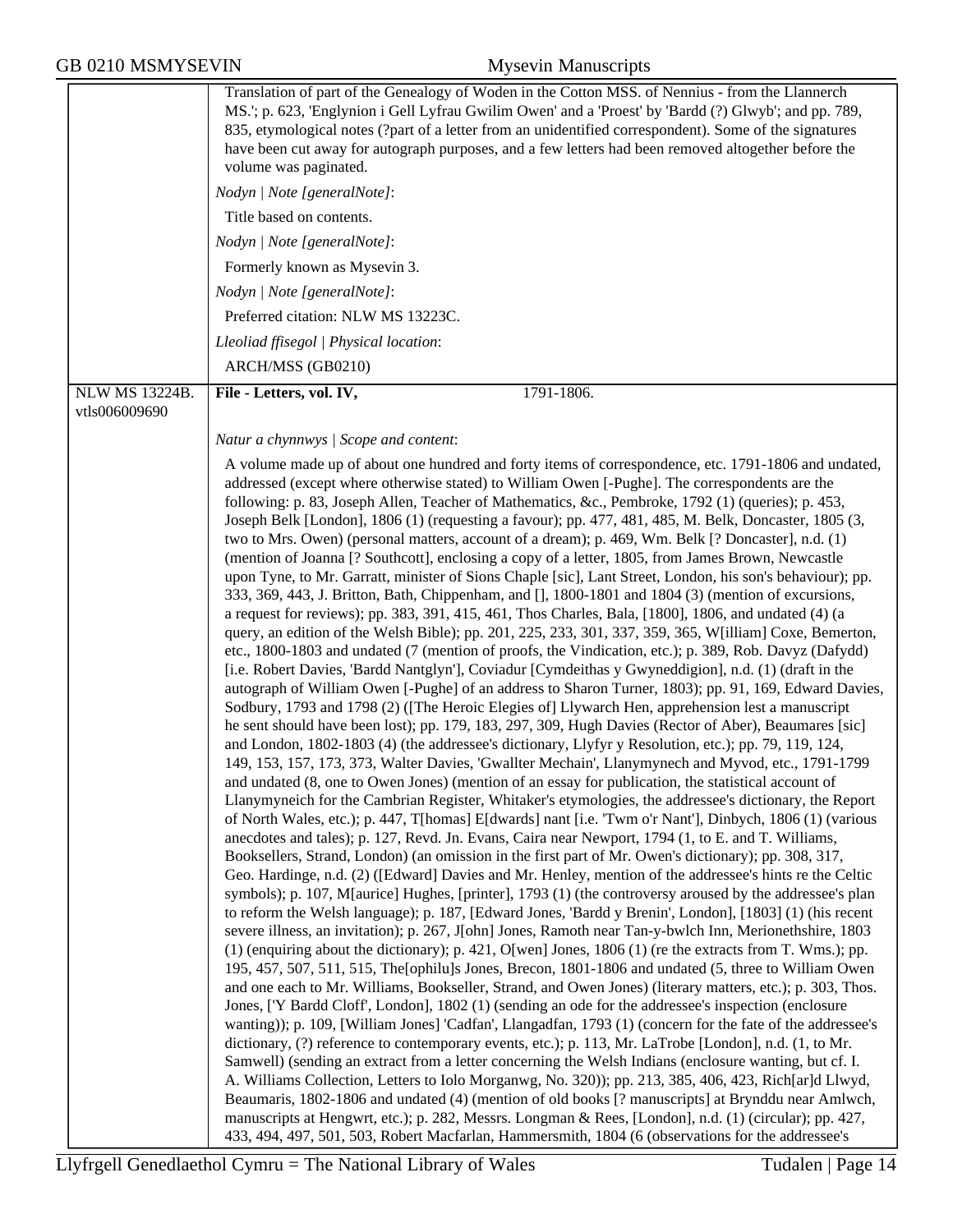opinion, requesting assistance in various matters); p. 425, Benj. He[ath] Malkin, n.d. (1) (an invitation to dinner, in a week's time he sets out for Glamorganshire); p. 361, William Moorcroft, [London], 1801 (1) (various queries); p. 165, bill from J. Newo [? Owen], (?)1797 (stationery, elegies); p. 259, Wm. [Owen, London], n.d. ( 1) to [ ] (a query concerning the Wendish language); p. 55, Th[omas] Pennant, Downing, 1789 (1) (he will be glad to receive the sequel of the addressee's enquiries, asking him to call on Mr. Sherwin, engraver, for a print of Mr. Pitt); p. 253, R. Phillips, [London, 1801] (1) (he has Mrs. Smith's permission to show him the MS); p. 135, Richard Powel, Yspytty, 1795 (1) (acknowledging a gift of the first part of the addressee's dictionary, opposition in various parts of North Wales to an Act to raise men for the Navy, various questions, the first part of a 'cywydd' entitled 'Cwymp Dyn a'i Adferiad' by 'Y Bardd Glâs o'r Gadair'); (continued)p. 59, Siôn Wiliam [Prisiart], Plas-y-Brain, 1790 (1) (mention of a storm, the Dictionary, and D[afydd] Ddu, etc.); p. 203, E[dward] Pugh, [London], n.d. (1) (re sittings [? for a portrait]); W. O. Pughe, see under Owen, Wm.; p. 275, A[braham?] Raimbach, [London], 1803 (1) (Mr. Landseer and he will take tea with the addressee the following Tuesday evening); p. 431, O[wen] Rees, [London], n.d. (1) (introducing Mr. Malkin); p. 131, M. J. Rhees, Ponty Pool, 1794 (1) (he is obliged to give up the Welsh Magazine, subscribers to the addressee's dictionary, his intention to be at Carmarthen to print a collection of hymns for public worship, mention of the affair of Madam Bevan, re sailing to America); pp. 375, 379, W[illiam] Richards [of Lynn], Menaian Vawr, near Cardigan, and Lincoln, 1800 and 1804 (2) (an extract from a letter from Dr. Jones of Lower Dublin in Pensylvania [sic] referring to the death of John Evans, mention of his own little dictionary and of writing Welsh essays under different names such as 'Papuryn Achlysurol', etc., reference to a pirated edition (of a dictionary) now printed at Caermarthen); pp. 177, 199, 212, 218, 222, 230, 237, 244, 248, 292, 323, 328, 332, 340, 407, 438, 490, Gr[iffith] Roberts, senior, Dolgelley, surgeon, 1802-1804 (17, one undated) (his MSS, his son, John Roberts, a request for ear syringes, mention of old people dying of a kind of strange fever); pp. 343, 355, J[ohn] Roberts, Stadhampton near Dorchester, 1800-1801 (2) (mention of an edition of the Welsh Bible, a point relative to the late editions of the Common Prayer Book, he has taken the necessary steps to procure the loan of the Llyfr Coch); p. 191, 'Coffhâd am y Parchedig Goronwy Owain y Bardd', [poetry] by [John Roberts] 'S[iôn] Lleyn', beginning 'Eheded Awenydd hoywdeg-rheded . . . '; p. 441, Thos. Roberts, Llwynrhudol, [London], 1805 (1) (an invitation); p. 271, S. Rousseau, n.d. (1) (the addressee's pamphlet); p. 279, C. Smith, Strand, 1803 (1) (requesting him to look over a map); p. 463, C. Taylor, ?1805 (1, to the Revd. Mr. [Thomas] Charles) (re a map of the world); pp. 43, 51, 67, 71, 75, 87, 95, 143, D[avid] or Dafydd Thomas, 'D[afydd] Ddu [Eryri]', writing from Llanddeniolen, Bettws St. Garmon, Waunfawr, Llanystumdwy, and Amlwch, 1788-1795 (8, one to Owen Jones) (Y Sillafydd, mention of Capt. Harri Williams of Dolgelley, the dictionary, Tomas o'r Nant, 'eisteddfodau', Mr. D. Ellis, the school at Llanystumdwy, the death at Plas hen of Ifan Llwyd Fychan, esq., (Corsygedol), 'Ymddiddan Bleddyn fin Pladur a Thudur Glustfain', etc.); p. 145, J. Thomas, Welsh School, 1795 (1) (a request for a catalogue of the Welsh books and manuscripts belonging to the Charity); p. 351, D. Thurson, Oldcastle, Lampeter, 1801 (1) (requesting help for Mr. Moorcroft in connection with his researches); p. 283, Col. Toone [Epsom, Surrey], n.d. (1) (a request concerning the education of the writer's eldest son); p. 249, Joshua Toulmin, Taunton, [? 1800] (I, to R. Phillips, Bookseller, No. 71 St. Paul's Church Yard [London]) (an extract from a letter of the Revd. Harry Toulmin of Kentucky concerning the Welch [ sic] Indians for the Monthly Magazine); p. 231, Sh[aro]n Turner, [? London ], n.d. (1) (sending the Vindication); p. 319, T. R. Underwood, n.d. (1) (re tickets, (?) an invitation from Mr. Tobin to the addressee and Bard Williams to tea and to meet Mr. Southey); p. 47, Wm. Warrington, Shenley near Barnet, 1788 (1) (re maps); pp. 1, 5, 7, 11, 15, 19, 23, 27, 31, 35, 39, Edwd. Williams, 'Iolo Morganwg', Bath, Flimston, and St. Mary Hill, 1791-1806 (11) (information for Dr. [John] Williams, his intended expedition to America, various requests, mention of a manuscript of Brut y Brenhinoedd, a projected work, answering a letter in which it was suggested that he 'took away the books in a fit of passion', a copy of a letter from Owen Jones, etc.); p. 347, Hen: Williams (Crickhowell) writing from London, 1801 (1) (he is unable to call, will subscribe to the addressee's next Welsh productions); p. 63, J[ohn] Williams, Sydenham, 1791 (1) (re arrangements to meet Mr. Drummond and the addressee); p. 115, John Williams, Llanrwst, 1793 (1) (the dictionary, hoping he has not adopted a new orthography, mention of the 'infamous translation' of the Prayer for the late Fast); pp. 207, 289, Margaret Williams, Flimston, 1802 (2) (requesting information concerning [her husband] Edwd. Williams ['Iolo Morganwg'], her daughter's health); p. 161, Rev. Rob[ert] Williams, Llandudno near Conway, 1796 (1) (mention of his degree and ordination to a curacy and of plans to go to Oxford and [London], 'a vessel sails from Carnarvon to America, this month with about 300 Emigrants all Inhabitants of Carnarvonshire Anglesey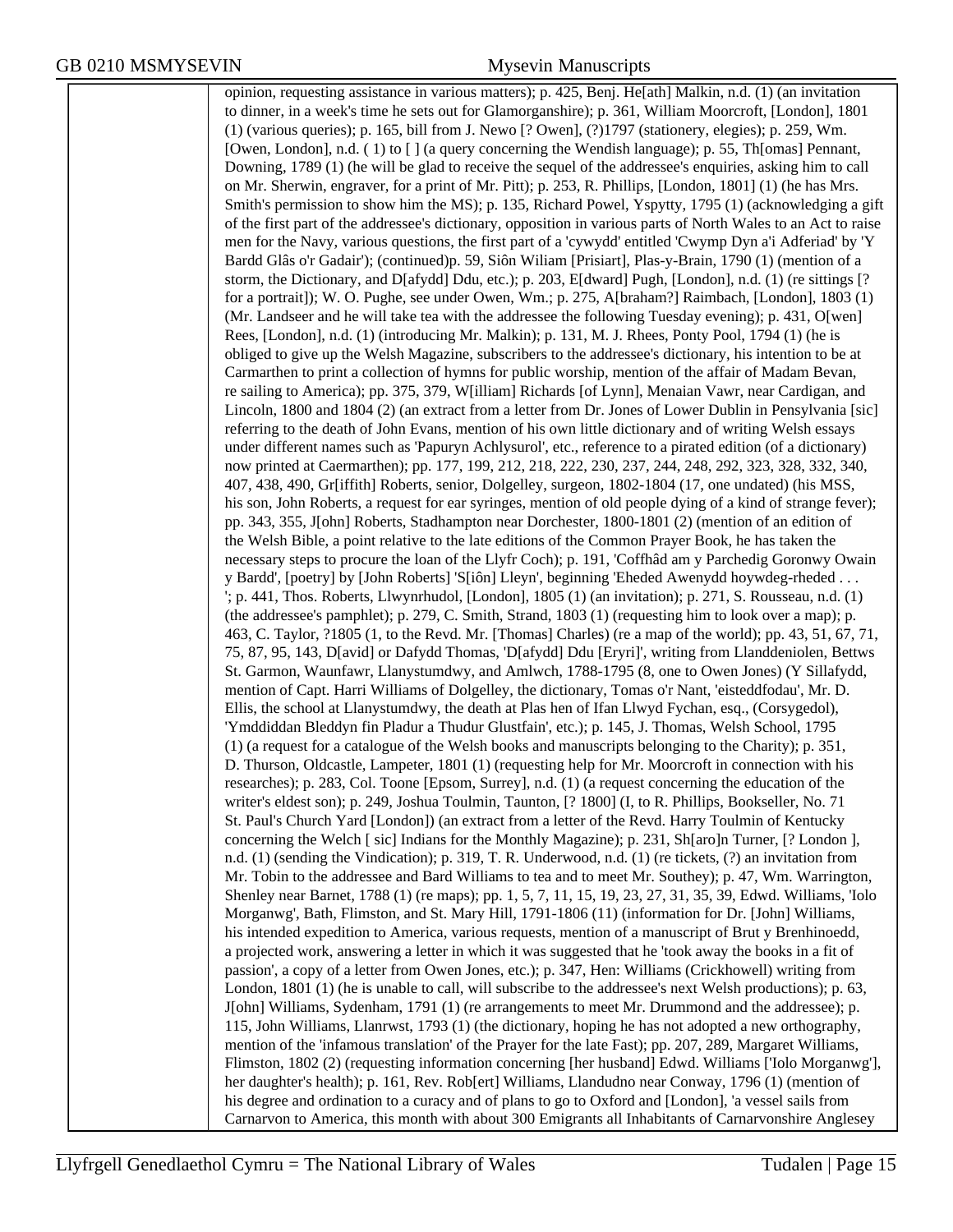|                                 | or Denbighshire'); pp. 263, 411, Robert Williams or Robert ap Gwilim, Southwark, 1803-1804 (2) (his<br>safe arrival in London from Riga in Russia, wishing to visit the addressee, an invitation); p. 419, Wm.<br>Williams [? London], 1806 (I, (? requesting payment of an account); p. 313, C. H. Wilson, n.d. (1) (his<br>inability to accept the kind invitation); p.295, C. Wood, [London], 1802 (1) (requesting the address of<br>Mr. E. Williams ['Iolo Morganwg']); and p. 99, Y Colegwyr, Coleg y Rhacgaer, 1793 (1, to [Edward<br>Williams] 'Iorwerth ab Gwilim') (refuting the addressee's claim and vowing that the language of the<br>Welsh Bible is the best Welsh and that they will compose poetry according to the rules of the book of<br>Sion Dafydd Rhys). Other items consist of: p. 123, printed proposals, 2 September 1793, for printing<br>the Celtic Remains; p. 257, notes [by William Owen-Pughe] on 'Ross', 'Rhos', and 'Rhys'; and p. 261,<br>particulars of the 'Madogeion Society'. One or two of the signatures to the letters have been cut away.<br>Nodyn   Note [generalNote]:<br>Title based on contents.<br>Nodyn   Note [generalNote]:<br>Formerly known as Mysevin 4.<br>Nodyn   Note [generalNote]:<br>Preferred citation: NLW MS 13224B.<br>Lleoliad ffisegol   Physical location:<br>ARCH/MSS (GB0210)                                                                                                                                                                                                                                                                                                                                                                                                                                                                                                                                                                                                                                                                                                                                                                                                                                                                                                                                                                                                                                                                                                                                                                                                                                                                                                                                                                                                                                                                                                                                                                                                                                                                                                                                                                                       |                                                                                             |                                                                                                          |
|---------------------------------|-----------------------------------------------------------------------------------------------------------------------------------------------------------------------------------------------------------------------------------------------------------------------------------------------------------------------------------------------------------------------------------------------------------------------------------------------------------------------------------------------------------------------------------------------------------------------------------------------------------------------------------------------------------------------------------------------------------------------------------------------------------------------------------------------------------------------------------------------------------------------------------------------------------------------------------------------------------------------------------------------------------------------------------------------------------------------------------------------------------------------------------------------------------------------------------------------------------------------------------------------------------------------------------------------------------------------------------------------------------------------------------------------------------------------------------------------------------------------------------------------------------------------------------------------------------------------------------------------------------------------------------------------------------------------------------------------------------------------------------------------------------------------------------------------------------------------------------------------------------------------------------------------------------------------------------------------------------------------------------------------------------------------------------------------------------------------------------------------------------------------------------------------------------------------------------------------------------------------------------------------------------------------------------------------------------------------------------------------------------------------------------------------------------------------------------------------------------------------------------------------------------------------------------------------------------------------------------------------------------------------------------------------------------------------------------------------------------------------------------------------------------------------------------------------------------------------------------------------------------------------------------------------------------------------------------------------------------------------------------------------------------------------------------------------------------------------------------------------------------------------------------------|---------------------------------------------------------------------------------------------|----------------------------------------------------------------------------------------------------------|
| NLW MS 13225C.<br>vtls006009826 | File - Miscellaneous poetry and prose,                                                                                                                                                                                                                                                                                                                                                                                                                                                                                                                                                                                                                                                                                                                                                                                                                                                                                                                                                                                                                                                                                                                                                                                                                                                                                                                                                                                                                                                                                                                                                                                                                                                                                                                                                                                                                                                                                                                                                                                                                                                                                                                                                                                                                                                                                                                                                                                                                                                                                                                                                                                                                                                                                                                                                                                                                                                                                                                                                                                                                                                                                                  | $[1779x1835]$ /<br>William Owen-<br>Pughe, 'Iolo<br>Morganwg', David<br>Samwell and others. | 142 pp. (thirty blank pages).<br>Repaired in part and bound in half<br>leather with marbled paper sides. |
|                                 | Natur a chynnwys / Scope and content:                                                                                                                                                                                                                                                                                                                                                                                                                                                                                                                                                                                                                                                                                                                                                                                                                                                                                                                                                                                                                                                                                                                                                                                                                                                                                                                                                                                                                                                                                                                                                                                                                                                                                                                                                                                                                                                                                                                                                                                                                                                                                                                                                                                                                                                                                                                                                                                                                                                                                                                                                                                                                                                                                                                                                                                                                                                                                                                                                                                                                                                                                                   |                                                                                             |                                                                                                          |
|                                 | A composite volume containing miscellaneous material, chiefly in the hand of William Owen [-Pughe]<br>and lettered on the spine 'M.S.S., Vol. I'. The contents include: pp. 1-3, 'At y Beirdd yn Eisteddfod<br>Caerwys', being a 'cywydd' by 'Y Bardd Clôff' [Thomas Jones]; p. 5, transcript of, and notes on, an<br>inscription found at Pap Castle near Cockermouth, [Cumberland]; pp. 7-9, 'An outline of the Tale of<br>Arthur and his Warriors, popular in Glamorgan and other parts of Wales, as given by Edward Williams';<br>pp. 11-13, notes on the Welsh and bardic alphabets, and the alphabet introduced by E. Llwyd [Edward<br>Lhuyd] into his Archaeologia Britannica; pp. 17-18, further notes on Welsh orthography; pp. 19-24,<br>'Llyma Ystori Aza ac Eva - Wedi ithyny o'r ail Lyvyr o'r Beibl, yr hwn a elwir Genesys' (text published,<br>see J. E. Caerwyn Williams: 'Ystorya Adaf ac Eua y Wreic', The National Library of Wales Journal, vol.<br>VI, pp. [170]-75; this version is probably a copy of the text found in Wrexham MS 2 [NLW MS 873B],<br>see the colophon at the end of the present text: 'Mez John Edmonde curad Tal-y-llyn. Adysgrived gan<br>Gwilym Owain o Lyvyr Havod Uçdryd, Gorfenav 12d. 1799'); pp. 24-26, 'Llyma y saith gair azywed<br>y doethion', and a series of questions and answers on Biblical and ecclesiastical subjects [cf. NLW MS<br>873B, pp. 138-42]; pp. 27-33, 'Llyma Ystori Titws Vesbessianws Arbenig a Filatws' (text published, see<br>J. E. Caerwyn Williams: 'Ystorya Titus Aspassianus', The Bulletin of the Board of Celtic Studies, vol. IX,<br>pp. 221-30; appended to the text is the following colophon: 'Gwilym Owain o Veirion a adysgrives hyn o<br>lyvyr cylę 300 mlwyz oed, Gorfenav. 11d. 1799; Y llyvyr hwnw a berthynai i lyvrgell Havod Uçdryd' [cf.<br>NLW MS 873B, pp. 83-90 ]); pp. 35 and pp. 37-38, drafts of two letters in the hand of William Owen [-<br>Pughe], relating to the perusal of MSS and the compilation of his dictionary; p. 39, notes on bards and<br>bardism; pp. 41, 43-44, onomastic notes attempting to prove the names 'Peebles', 'Fife' and 'Caledonia',<br>to be of Welsh origin; p. 45, printed receipt, dated 7 January 1805, recording W[illia]m Owen [-Pughe]'s<br>annual subscription to Cymdeithas y Gwyneddigion; p. 47, 'Proclamation for a Meeting of the Bards,<br>at Midsummer, 1798' (printed); p. 51, printed proposals, dated 1801, for the second volume of Edward<br>Jones, Musical and Poetical Relicks of the Welsh Bards; pp. 53-54 a poem entitled 'To Maenwyn',<br>beginning: 'Maenwyn, e'er Age had shook my head', being a translation of 'Llywarch a Maen' (see<br>If or Williams: Canu Llywarch Hen (Caerdydd, 1935) tt. 20-21); p. 55, proposals for encouraging the<br>Welsh bards by means of eisteddfodau; p. 56, draft proposals, dated 1 February 1789, for printing a<br>Welsh and English Dictionary by [William Owen-Pughe]; pp. 57-58, notes 'On the etimology [sic] of<br>London'; p. 59, a list of Welsh words, some of which are followed by phrases and couplets illustrating |                                                                                             |                                                                                                          |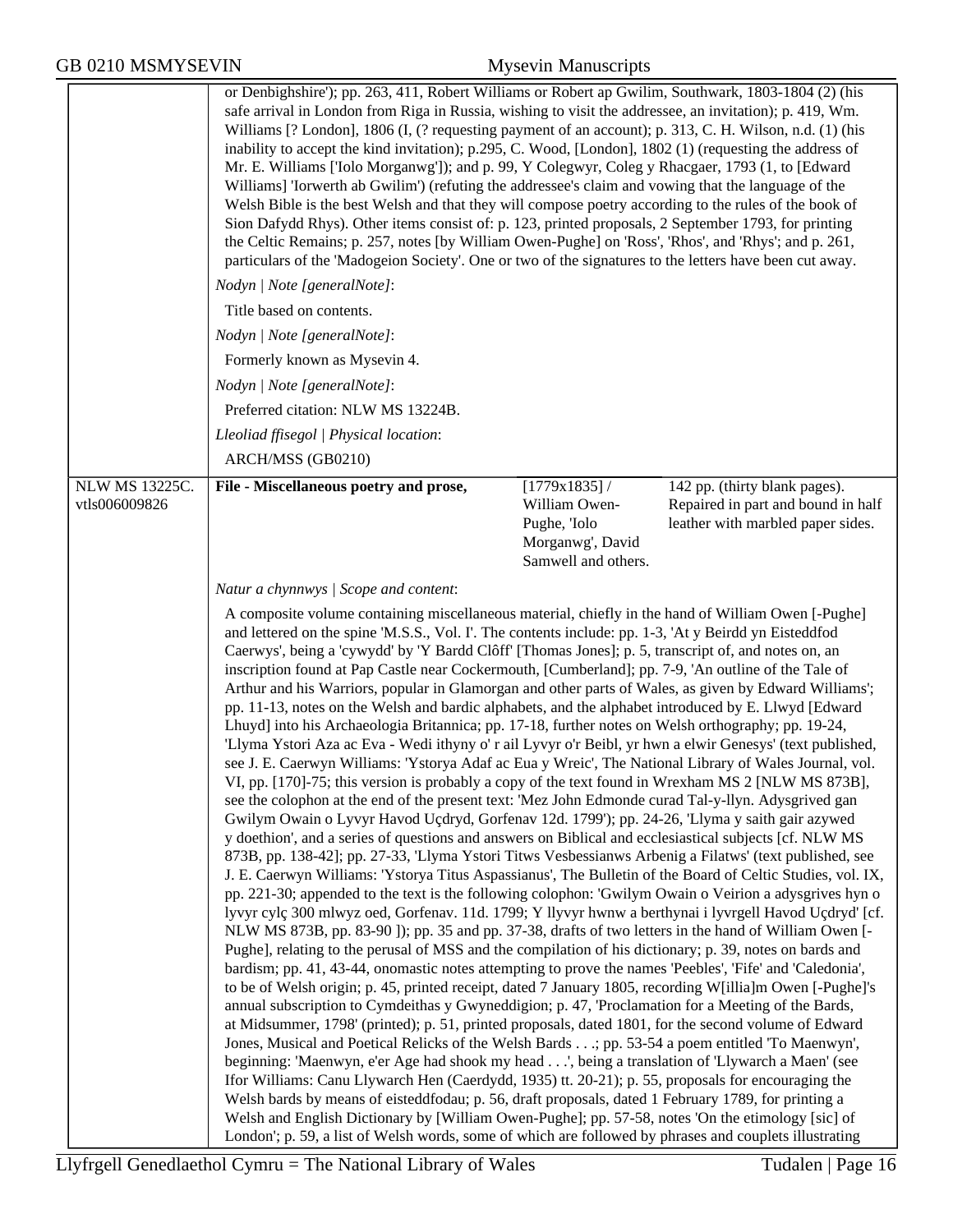|                                 | their meaning; p. 60, 'Gwedy dwyn koron Lundeyn ay theyrn wyalen Ac ny bu en oes Vaelgun,<br>ac wrth henny ny alley hwnnw vot en Vael da hynaf' (text published, see Dafydd Jenkins: 'Llawysgrif<br>Goll Llanforda o Gyfreithiau Hywel Dda', The Bulletin of the Board of Celtic Studies, vol. XIV, pp.<br>103-04); p. 62, a table and extract relating to the payment of 'galanas' (see Dafydd Jenkins, art. cit.,<br>p. 102); (continued)pp. 63-65, 'Trioedd ynys Brydain en Llyfr Coch o Hergest. Ex eodem col. 599', p.<br>65 bears a note in Latin by Iorwerth ab Madog, 'Transcript taken by Moses Williams from the original<br>M.S. in the House of Mr. Llwyd of Penyrallt, near Bangor'; pp. 67-68, 'Association for exploring the<br>Madawca Country', stating the objects of the society intent on an expedition to America in search of the<br>White Padoucas; pp. 69-70, Slavonic versions of the Lord's Prayer with an attempt to correlate them<br>with a Cornish version (incomplete); pp. 71-72, a poem by 'Meilirion', entitled 'On the Revolution', and<br>beginning: 'Hail sons of Cambria, bards of ancient lore'; p. 73, notes on 'Brigant', a type of dance,<br>in the hand of Edward Williams ('Iolo Morganwg'), including tunes entitled: 'Canu cylch y Brigant' and<br>'Canu rhedfa'r Brigant'; pp. 75-76, draft title of 'A Comparison Between The Erse language as contained<br>in Shaw's Dictionary and the Welsh in II Parts. done in December 1797 by W.O.'; p. 77, a vocabulary<br>of the terms of rhetoric; p. 78, draft proposals in English and Welsh for printing a guide to the Welsh<br>language; p. 79, printed proposals for printing by subscription, Poems Lyric and Pastoral by Edward<br>Williams; p. 81, notes on 'Lleiku Llwyd' and 'Llywelyn Goch ab Meyrig Hen'; pp. 83-84, 'Hanes am<br>grëad y Byd', being the beginning of the book of Genesis, written in William Owen [-Pughe]'s own<br>orthography; pp. 85-86, further notes on the 'Etymology of London'; p. 87, [?] draft inscription for<br>the tombstone of Robert Hughes, 'Robin Ddu yr Ail o Fôn'; p. 89, 'Cywydd Marwnad Robert Hughes<br>o Fon. 1785' attributed in pencil to 'Sion Lleyn' [John Roberts, Pwllheli], beginning: 'Clywyd clych<br>mynych ym Môn'; p. 91, a list of some MSS of Welsh interest in the Cotton library; pp. 93-96, a<br>collection of fifty-three miscellaneous 'englynion'; pp. 97-103, a paraphrase of a portion of the book of<br>Job, chapters 38-41; pp. 105-06, 'Plan for exploring the country of the Padoucas, commonly denominated<br>the White, or Welsh Indians'; p. 108, invitation dated 2 Oct. 1784, to a meeting of the Cymmrodorion<br>Society addressed to Mr. [William] Owen [-Pughe]; p. 109, a printed ticket (blank) to the St. David's<br>Day meeting of 'Cymdeithas y Gwyneddigion'; p. III, notice, dated 29 May 1784, of a meeting of the<br>Cymmrodorion Society, addressed to Mr. [William] Owen [-Pughe]; p. 113, 'Cerdd arferol ei chanu<br>gan y Gwyneddigion; Wrth dderbyn Cyfeillion', a printed poem beginning: 'Cyd unwn Wyneddigion,<br>Brodorion freiscion fryd '; p. 115, 'Buddugoliaeth Rhydd-did. Can Newydd', a printed poem by<br>[Edward Williams ], 'Iolo Morganwg', beginning: 'Y Diddig Brydyddion, Wyr glewion o'n Gwlad';<br>pp. 117-18, notes on punctuation and emphasis; p. 119, four 'englynion' headed: '1798 Un 87 o'i oed', by<br>Rhys Jones, beginning: 'Rho fawl tro buddiol tra byddaf - erglyw', together with another two entitled:<br>Tw Wyr', beginning: 'Glân yr â'r baban i'r bedd'; pp. 121-22, notes on the words 'Derwydd', 'Bardd'<br>and 'Ofydd'; p. 123, English and Welsh versions of eleven Psalm-like verses, beginning: 'Simple are<br>the children of the mountains, but their hearts beat high in their breasts'; p. 127, a copy of [?the Lord's<br>Prayer] in unpointed Hebrew; and pp. 129-42, a draft by David Samwell, in the author's autograph, of<br>portions of 'The Padouca Hunt', a satire on a debate by the Caractacan Society in 1791 on the existence<br>of the Welsh Indians; and a printed booklet entitled: Araeth y Gwir Anrhydeddus Iarll Caernarfon, Yn<br>Nghyfarfod Aelodau Lleyg Eglwys Loegr, a gynnaliwyd yn Winchester, Swydd Hants, Mehefin 29,<br>1834 (Bala: R. Saunderson, 1834).<br>Nodyn   Note [generalNote]:<br>Title based on contents.<br>Nodyn   Note [generalNote]:<br>Formerly known as Mysevin 5.<br>Nodyn   Note [generalNote]:<br>Preferred citation: NLW MS 13225C.<br>Lleoliad ffisegol   Physical location:<br>ARCH/MSS (GB0210) |                                                                                         |
|---------------------------------|----------------------------------------------------------------------------------------------------------------------------------------------------------------------------------------------------------------------------------------------------------------------------------------------------------------------------------------------------------------------------------------------------------------------------------------------------------------------------------------------------------------------------------------------------------------------------------------------------------------------------------------------------------------------------------------------------------------------------------------------------------------------------------------------------------------------------------------------------------------------------------------------------------------------------------------------------------------------------------------------------------------------------------------------------------------------------------------------------------------------------------------------------------------------------------------------------------------------------------------------------------------------------------------------------------------------------------------------------------------------------------------------------------------------------------------------------------------------------------------------------------------------------------------------------------------------------------------------------------------------------------------------------------------------------------------------------------------------------------------------------------------------------------------------------------------------------------------------------------------------------------------------------------------------------------------------------------------------------------------------------------------------------------------------------------------------------------------------------------------------------------------------------------------------------------------------------------------------------------------------------------------------------------------------------------------------------------------------------------------------------------------------------------------------------------------------------------------------------------------------------------------------------------------------------------------------------------------------------------------------------------------------------------------------------------------------------------------------------------------------------------------------------------------------------------------------------------------------------------------------------------------------------------------------------------------------------------------------------------------------------------------------------------------------------------------------------------------------------------------------------------------------------------------------------------------------------------------------------------------------------------------------------------------------------------------------------------------------------------------------------------------------------------------------------------------------------------------------------------------------------------------------------------------------------------------------------------------------------------------------------------------------------------------------------------------------------------------------------------------------------------------------------------------------------------------------------------------------------------------------------------------------------------------------------------------------------------------------------------------------------------------------------------------------------------------------------------------------------------------------------------------------------------------------------------------------------------------------------------------------------------------------------------------------------------------------------------------------------------------------------------------------------------------------------------------------------------------------------------------------------------------------------------------------------------------------------------------------------|-----------------------------------------------------------------------------------------|
|                                 |                                                                                                                                                                                                                                                                                                                                                                                                                                                                                                                                                                                                                                                                                                                                                                                                                                                                                                                                                                                                                                                                                                                                                                                                                                                                                                                                                                                                                                                                                                                                                                                                                                                                                                                                                                                                                                                                                                                                                                                                                                                                                                                                                                                                                                                                                                                                                                                                                                                                                                                                                                                                                                                                                                                                                                                                                                                                                                                                                                                                                                                                                                                                                                                                                                                                                                                                                                                                                                                                                                                                                                                                                                                                                                                                                                                                                                                                                                                                                                                                                                                                                                                                                                                                                                                                                                                                                                                                                                                                                                                                                                                                    |                                                                                         |
| NLW MS 13226C.<br>vtls006009994 | $[1779x1800]$ /<br>File - Miscellaneous prose and poetry,<br>Crëwr   Creator:                                                                                                                                                                                                                                                                                                                                                                                                                                                                                                                                                                                                                                                                                                                                                                                                                                                                                                                                                                                                                                                                                                                                                                                                                                                                                                                                                                                                                                                                                                                                                                                                                                                                                                                                                                                                                                                                                                                                                                                                                                                                                                                                                                                                                                                                                                                                                                                                                                                                                                                                                                                                                                                                                                                                                                                                                                                                                                                                                                                                                                                                                                                                                                                                                                                                                                                                                                                                                                                                                                                                                                                                                                                                                                                                                                                                                                                                                                                                                                                                                                                                                                                                                                                                                                                                                                                                                                                                                                                                                                                      | 376 p. (fifty-three pages blank).<br>Bound in half leather with<br>marbled paper sides. |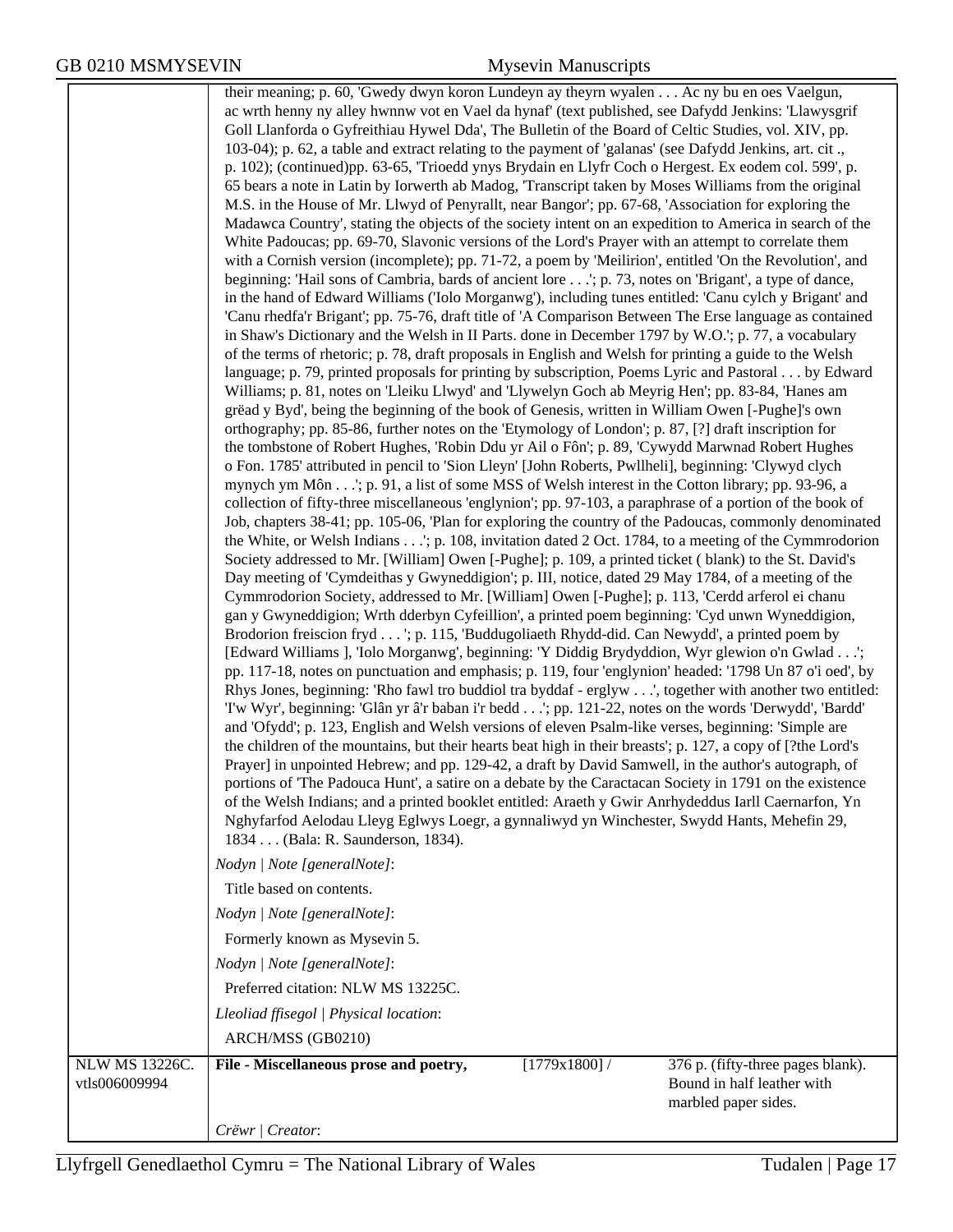## William Owen-Pughe, 'Iolo Morganwg', 'Dafydd Ddu Eryri', Lewis Morris and others.

*Natur a chynnwys | Scope and content*:

A composite volume containing miscellaneous material, chiefly in the hand of William Owen [-Pughe]. The volume is lettered on the spine, 'M.S.S. Vol. II'. The contents include: pp. 1-84, a list of English words, A-B, with definitions and a few suggested Welsh equivalents; pp. 85-87, 'A Copy of Verses said to be found in the Priory of Cardigan, supposed to have been wrote by one of the Monks - Ymgomio rhwng Van. a Sion o'r Cae Crin, a'r Brenhin, a Walter o'r Coed Mawr', with accompanying note; pp. 88-107, 'Cardigan Weddings', a transcript of Lewis Morris's description of wedding customs in Cardiganshire (cf. pp. 313-26 below); pp. 108-773, 'Cywydd Marwnad y Parchedig Mr. William Wynn, A. M. Person Llangynhafal, a Mynafon - 1760', by 'Rhys Jones o'r Blaenau ym Meirion', beginning: 'Dwys arwyl, Duw a sorrodd . . . '; pp. 173-76, 'Mr. Paynter's Copy of a Welsh Inscription upon the Monument of Morgan Herbert Esqr. in the Chapel of Eglwys Newydd: with a Translation thereof into Latin and English'; pp. 117-23, 'Copy of a Letter from L. Morris to Wm. Vaughan Esqr ., dated 26 Jan. 1757' (letter published, see Hugh Owen (ed.), Additional Letters of the Morrises of Anglesey (1735-1786), Part I, (London, 1947), pp. 296-99); pp. 127-29, Proposals for printing . . . a Welsh and English Dictionary by William Owen, dated 2 March 1789; p. 131, part of a Welsh vocabulary with Hebrew equivalents, similar portions are found on pp. 168, 278 and 298; p. 133, printed proposals, dated September 1807, for printing certain essays by Edward Davies, curate of Olveston, Gloucestershire, being: 'I. An Essay on the first Introduction of the Art of Writing into the West of Europe . . . II. On the Nature and Origin of the Celtic Dialects . . . III. . . . An Introductory Discourse, containing a general View of the state of Knowledge and Opinion . . .'; p. 135, part of an English-Welsh vocabulary, attempting to correlate similar-sounding words in the two languages; p. 137, draft observations on orthography; pp. 139- 42, 'Priv Gyvarç Taliesin', beginning: 'Priv gyvarç gelvyz pan rylëad . . . '; pp. 143-50, notes relating to the estate of a certain John Phillips, deceased, and to the Wogan family of Pembrokeshire; pp. 151-52, draft proposals for printing 'The first part of the Welsh and English Dictionary', by William Owen [-Pughe], 1793; p. 754, a draft letter from 'Owain O Veirion', [William Owen-Pughe], to Mr. Urban [Sylvanus Urban, pseud. of the editor of the Gentleman's Magazine], referring to [?Joseph Allen]'s proposed History of the County of Pembroke; pp. 155, 157, & 159- 60, notes on the etymology of place and personal names with references to [William Jones], 'G. Cadvan'; p. 161, a draft title-page for an edition of 'Barddoniaeth Dafydd ab Gwilym' by Owen Jones, 1788, together with a note: 'Went to live in No. 12 Pratt Place Camden Town in June 1794'; p. 162, 'englynion', one apparently to Angharad Law-arian, the mother of Ifor Hael, and others entitled 'Tymp Gwragedd' and 'Dychymyg'; p. 163, printed handbill advertising 'Edward Williams, jun., Marble-Mason, at Flimston, near Cowbridge', dated 1779; p. 165, a list of composite Welsh words; p. 167, an English translation of a portion of 'Y Gododdin' by Aneirin, beginning: 'Men went to Cattraeth drunk with sipping Mead . . .'; pp. 169- 80, 'Marwnad Rhisiart Morys yswain Llywydd Cymdeithas anrhydeddus y Cymmrodorion yn Llundain', by [Edward Williams], 'lorwerth Morganwg', 1780, of 'Llanfair ym morganwg', beginning: 'Cwynaw ag accen cannoch . . . '; (continued)pp. 185-88, 'A Palmyrene Inscription brought from Teive, with Remarks'; pp. 189-90, a translation of a poem, beginning: 'There is a man in the tower of the long visits. . .' (see 'Gwr yssyt yn twr yn hir westi . . .' in The Myvyrian Archaiology of Wales . . . (Denbigh, 1870), p. 267); p. 193, a further passage from 'Y Gododdin' in translation, beginning: 'Many renowned warriors hied . . .'; p. 194, notes on place-names; p. 195, the number of books, chapters, verses, words and letters in the Bible, etc.; pp. 197-98, fragment of a Welsh pedigree, beginning: 'Tudur Trevor iarll Henffordd ab Ynyr ab Cadfarch . . .'; pp. 199-200, a list of Welsh place- names, A to H; pp. 201-03, part of a Welsh-English vocabulary, A-B with additions; pp. 205-08, 'Câd Gozau', being a transcript of part of the poem usually attributed to Taliesin; pp. 209-12, a list of words relating to rivers and waters, mountains, etc.; pp. 213-14, lexicographical notes, ' Gail' to 'Gâl'; pp. 217-20, a Welsh-Latin vocabulary arranged under various headings, in the hand of William Jones, Llangadfan; p. 221, a resolution passed by the Ovatian Meeting of Bards, dated 'Full Moon 8th. Day of Mis Du', and signed by Edward Williams, Edmund Gill, Wm. Owen and Dav. Samwell (copy); p. 224, lines attributed to Siôn Cent, in the hand of Edward Williams, 'Iolo Morganwg'; pp. 225-31, vocabularies, linguistic material, etc.; pp. 233-34, an address from 'Y Dryw' [Edward Hughes], to the Gwyneddigion Society, dated 26 April 1791, concerning his 'awdl' on the subject 'Gwirionedd'; pp. 235-38, fragments of an 'awdl' entitled ['Ystyriaeth ar Oes Dyn'], by, and in the hand of, [David Thomas, 'Dafydd Ddu Eryri'], published in Dafydd Ddu o'r Eryri, Awdlau ar destynau Cymdeithas y Gwyneddigion . . . (Llundain, 1791), tt. [5]-16; p. 239, two rough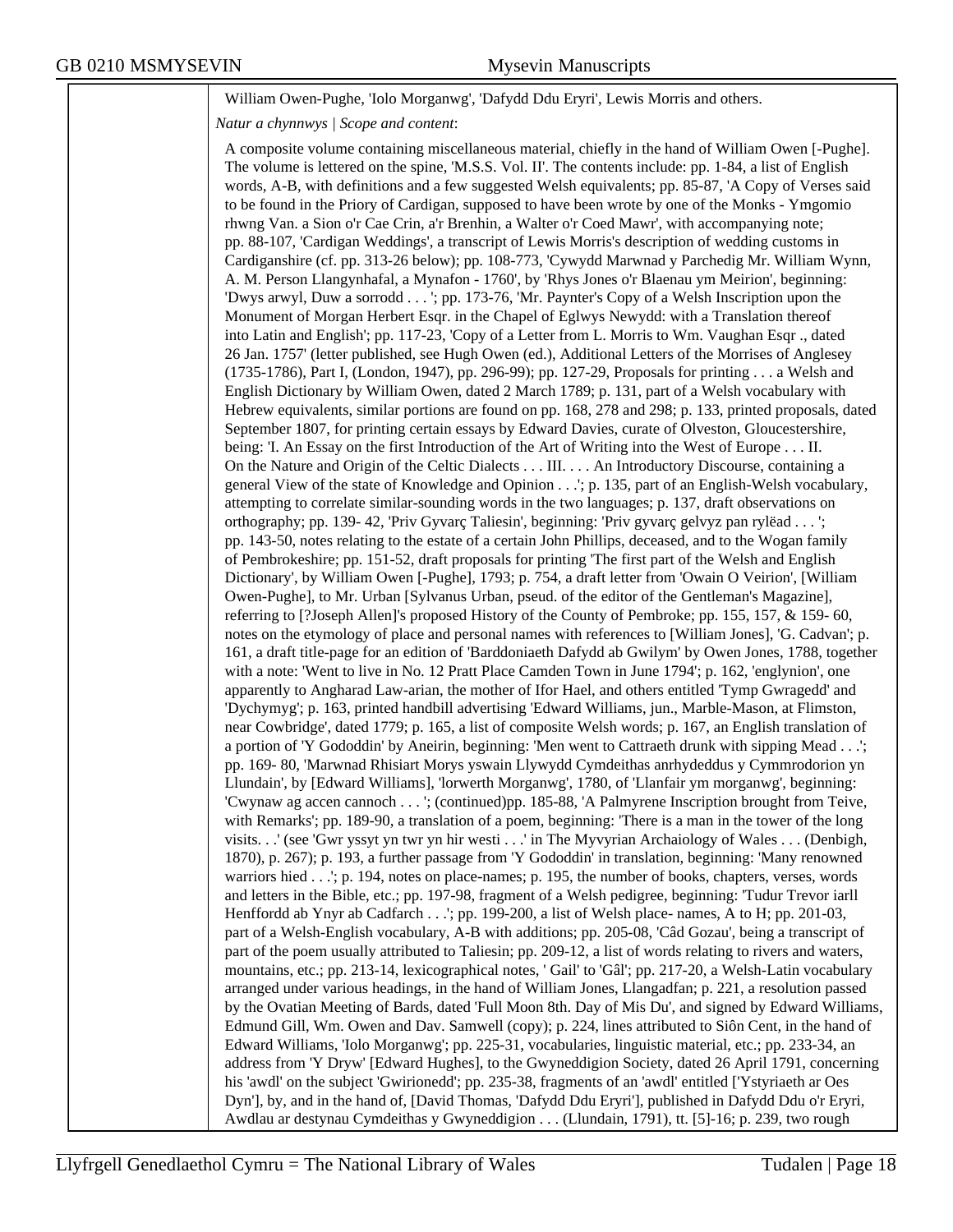sketches of a child by [William Owen-Pughe]; pp. 245-50, fragments of an 'awdl' entitled ['Rhyddid'], by, and in the hand of, [David Thomas, 'Dafydd Ddu Eryri'], published in op. cit., pp. 16-32; p. 253, an epigram based on Jeremiah XVIII, 4, beginning: 'Of late some Celestials, Archangels I ween . . .', by [Edward Williams], 'Iolo Morganwg'; p. 255, notes on the population of Wales by county; pp. 257-59, 'Cywydd Marwnad Syr Rhys Wgawn a las ym Mrwydr Cressi yn Ffrainc', by Iolo Goch, beginning : 'Llyma oerchwedl cenhedlawr . . .'; pp. 260-62, 'Llyma Awdl i Esgob Bangor am esgeuluso prydydd a mawrhau Cerddor Tant', by either Iorwerth Beli or Iolo Goch, beginning: 'Arglwydd Grist Culwydd calon-gyflawnvad . . .'; pages 257-63 are in the hand of 'Iolo Morganwg'; p. 263, 'Awdl arall ar yr yn [sic] Testun, sef Dosparth ymryson, y Beirdd a'r Telynorion A gant Iorwerth Beli. (Llyfr laco ab Dewi)', by Iorwerth Beli or Iolo Goch, beginning: 'Pan aeth Caswallawn Hir i Dir Mab Dôn . . .'; p. 265, draft of a letter concerning symbols; pp. 267-68, a portion of a Latin translation of the work of Diodorus Siculus, 'page 354: paragraph 31. Westling's Amsterdam Edition: fol. 1746', beginning: Ipsi terribili sunt aspectu . . . [and ending] . . . una Gallorum appellatione comprehendunt', the passage containing references to bards and druids; pp. 269-70, draft of a letter, n.d., to the Rev. John Whitaker from [William Owen-Pughe]; p. 273, a list of classical and mythological personages; pp. 275-77, ancient alphabets; p. 279, a further translation of part of 'Y Gododdln', beginning: 'Men went to Cattraeth who were a gallant army . . .'; p. 281, a list of place-names beginning with 'Caer-'; p. 283, 'englynion' (2) on a slate at Llanfrothen church; p. 285, verses beginning: 'Tra dedwydd dy ran, pwy bynnag wyt . . .'; p. 287, 'Pennillion [sic] I annerch Gwilym Owen', beginning: 'Ti fuost mor weddol a Ilunio'n allanol . . .'; pp. 289--90, a short list of MSS housed in the British Museum; p. 291, early Merioneth pedigrees, beginning: 'Gwyn ab Gr. ab Beli ab Selyf ab Brochfael ab Aeddan . . .'; p. 293, a list of bards, singers, etc., who attended the eisteddfod at Bala, [? 29-30 September, 1789]; pp. 295-96, 'Cywydd i Arglwydd Rodney', beginning: 'Yr Iôr mawr! ar warr Moroedd . . .' by R[hys] Jones; p. 297, dates of birth of members of the Owen family; p. 299, a panegyric on the sea by [? William Owen-Pughe], beginning: 'Hawddamor ! ti annispyddadwy ffynnon o ryfeddod a myfyrdod ! . . .'; pp. 301-05, 'Llyma Araith Iolo Gôch', beginning 'Nid amgen Mackwy serchawgddeddf, Cystuddliw' (text published, see D. Gwenallt Jones, Yr Areithiau Pros (Caerdydd, 1934) tt. 12-17); pp. 305-07, 'Araith i Ddafydd ap Bleddyn ap Ithel Llwyd ap Ithel Gam Esgob. Llan Elwy', by Iolo Gôch, beginning: 'Da iawn fu Fordaf Naf nifeiriawg . . .'; pp. 307-08, 'Araith arall o Fendith ar Lys Howel Kyffin Deon Llan Elwy' by Iolo Goch, beginning: 'Da yw Bendith Bardd a Duw Bendig . . .'; p. 308, 'Yr 8 sillaf Bhogalawc', an eight line stanza by Willm. Middleton alias Gwilym Ganoldref, beginning: 'Hwlyn goeg ae hel yn gâs . . .'; p. 309, 'Arwydd o barch gan Gymdeithas y Gwyneddigion i Robert William o Lys Padrig yn Eifionydd, am ei Awdl ar y Testyn i Eisteddfod Dinbych B.A. 1792: sef Cyflafan y Beirdd', being three ' englynion', beginning: 'Llyma ddu odfa adfyd, o wewyr . . .'; p. 311, copy of a letter, dated 25 December 1794, from R[obert] Davies, 'Coviadur' [ Cymdeithas y Gwyneddigion], to Owen Jones; pp. 313-26, a text in the hand of Lewis Morris, entitled 'The Manner of their solemnizing their Marriages among the Mechanics, Farmers & Common people in Cardiganshire, peculiar I think to this Country and its borders'; pp. 329- 31, a copy of pp. 321-23 above; pp. 333-36 a copy of pp. 313-26 above, omitting the verses; pp. 338-40, notes in the hand of Edward Williams, 'Iolo Morganwg', on the Bards of the Island of Britain and their opposition to slavery; pp. 341-50, 'General Hints addressed to Newly admitted Bards, in the London Gorsez'; pp. 353-65, 'English words derived from Welsh', and 'a list of Welsh & Cornish words from whence English one[s] are derived'; and pp. 367-68, 'Welsh radixes used in Composition of Names of Places'. *Nodyn | Note [generalNote]*: Title based on contents. *Nodyn | Note [generalNote]*: Formerly known as Mysevin 6. *Nodyn | Note [generalNote]*: Preferred citation: NLW MS 13226C. *Lleoliad ffisegol | Physical location*: ARCH/MSS (GB0210) NLW MS 13227A. vtls006010015 **File - Miscellaneous prose and poetry,** [1765x1835] / 358 pp. (one hundred and fiftythree blank pages; two blank

pages missed out in numbering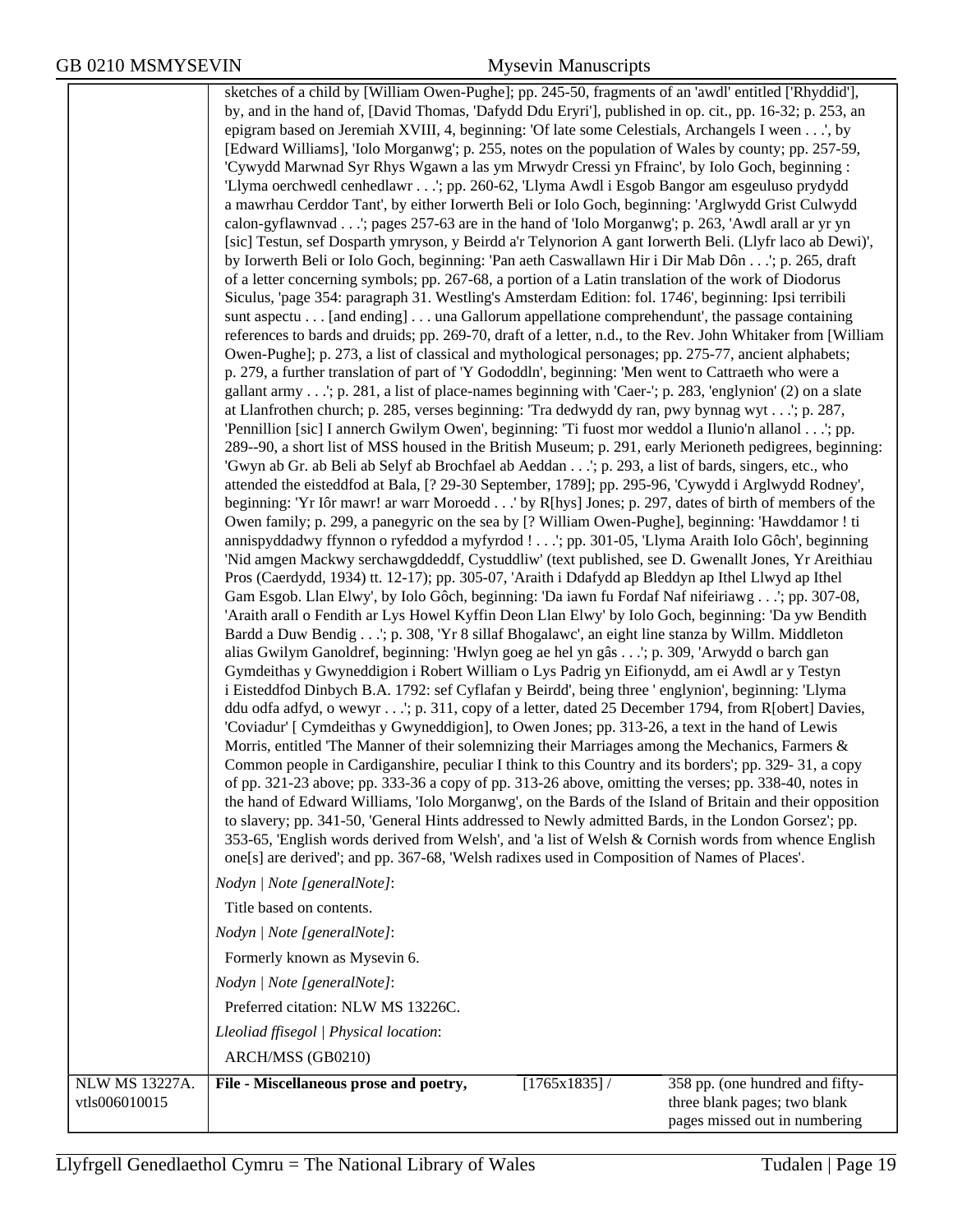between pp. 118 and 119, and also between pp. 344 and 345). Bound in half leather with marbled paper sides.

*Crëwr | Creator*:

William Owen-Pughe and John Davies, Pentrefidog (Siôn Dafydd Berson).

*Natur a chynnwys | Scope and content*:

|                | A composite volume ettered on the spine 'M.S.S. Vol. VI' containing miscellaneous material, chiefly                                                                                                             |            |                                     |  |
|----------------|-----------------------------------------------------------------------------------------------------------------------------------------------------------------------------------------------------------------|------------|-------------------------------------|--|
|                | in the hand of William Owen [-Pughe]. Pages 283-98 are in the hand of John Davies, Pentrefidog, and<br>a note by him on p. 298 reads: 'Mae yn ddrwg ginni na allaswn ei wneuthur yn well yr wyf wedi mynd       |            |                                     |  |
|                | yn rhy garnbwl wedi gadel y 90. o oedran J:D.'. The contents include: pp. 1-6, 'The Laws of Menu.                                                                                                               |            |                                     |  |
|                | Memorandums'; p. 30, a brief word- list; pp. 45-96, a bardic grammar with examples of the twenty-four                                                                                                           |            |                                     |  |
|                | metres of Welsh poetry, beginning: 'Sillafeu a derfynant mewn dwy neu dair or bogeild', the text is                                                                                                             |            |                                     |  |
|                | preceded by a note: 'gwell [sic] y dechreu yn y Llyfr glas, Dwned S.Vn.'; p. 97, lines entitled 'To Beli',                                                                                                      |            |                                     |  |
|                | beginning: 'Mi rythiolaf buddig Beli', with translation; pp. 99-101, 'Y Breiniau a roes Rhun i Wyr                                                                                                              |            |                                     |  |
|                | Arfon'; pp. 141-44, a list of the terms of rhetoric with Welsh equivalents; pp. 145-49, 'William Salbury                                                                                                        |            |                                     |  |
|                | yn danfon annerch ar Gruffudd Hiraethawc ag ar eraill of gelfyddyt, ex Autographo Salesburiano script<br>1552' (text published, see Henry Lewis: 'Llythyr William Salesbury at Ruffudd Hiraethog', The Bulletin |            |                                     |  |
|                | of the Board of Celtic Studies, vol. II, pp. 113-18); p. 181, a note in shorthand and Hebrew; pp. 184-90,                                                                                                       |            |                                     |  |
|                | 197-99, and 202-03, notes in shorthand; pp. 211-12, a shorthand-Hebrew vocabulary; pp. 213-14, a                                                                                                                |            |                                     |  |
|                | poem attributed to 'Gwyldrem Tarianmaon', beginning: 'Tan fyg Lywodraeth, Dewr Ymmerodraeth, Ynys                                                                                                               |            |                                     |  |
|                | Prydyn'; pp. 215-17 & 222, an elegy to 'Robin Ddu o Fôn' [Robert Hughes], beginning: 'Cloed awdur                                                                                                               |            |                                     |  |
|                | gwaith clodadwy'; pp. 225-28, a Welsh translation of the first two scenes of William Shakespeare's                                                                                                              |            |                                     |  |
|                | play Macbeth; p. 233, key to shorthand symbols; pp. 237-68, pages of shorthand; pp. 281-82, 'Odlig<br>newydd', seven stanzas beginning: 'Ar bethau o dragwyddol bwys'; pp. 283-84, & 297-98, 'Cywydd            |            |                                     |  |
|                | yn dang[os] mor bur yw Cydymaith ag mor ffals yw un arall. o waith Thomas Price o blas yolyn',                                                                                                                  |            |                                     |  |
|                | beginning 'Mae Bruson gyfion gyfion [sic] oedd gall'; pp. 285-97, 'Hanes Merddyn ap Morfran',                                                                                                                   |            |                                     |  |
|                | beginning: 'Y mae Prosess rhai or Awduron yn dangos fod gwr o fewn y wlad a elwir Nant Conwy '                                                                                                                  |            |                                     |  |
|                | and ending 'na gwr o drugiain mlwydd ar yr Awr hon'; p. 298, two 'englynion' by J:D. [John Davies,                                                                                                              |            |                                     |  |
|                | Pentrefidog], describing his handwriting in old age, beginning: 'Y llaw anhylaw yn hwylio/'r pinn';                                                                                                             |            |                                     |  |
|                | pp. 299 & 314, a note on the definition of God; pp. 300-342, notes on grammar and the parts of speech;                                                                                                          |            |                                     |  |
|                | p. 345, lines beginning: 'Hence Darkness! Light thy ancient seat regain'; pp. 347 & 350, a list of<br>place-names; and pp. 355-58 a note relating to Joanna [Southcott], dated 1803, and a passage concerning   |            |                                     |  |
|                | the second coming of the Lord Jesus Christ.                                                                                                                                                                     |            |                                     |  |
|                | Nodyn   Note [generalNote]:                                                                                                                                                                                     |            |                                     |  |
|                | Title based on contents.                                                                                                                                                                                        |            |                                     |  |
|                | Nodyn   Note [generalNote]:                                                                                                                                                                                     |            |                                     |  |
|                | Formerly known as Mysevin 7.                                                                                                                                                                                    |            |                                     |  |
|                | Nodyn   Note [generalNote]:                                                                                                                                                                                     |            |                                     |  |
|                | Preferred citation: NLW MS 13227A.                                                                                                                                                                              |            |                                     |  |
|                | Lleoliad ffisegol   Physical location:                                                                                                                                                                          |            |                                     |  |
|                | ARCH/MSS (GB0210)                                                                                                                                                                                               |            |                                     |  |
| NLW MS 13228C. | File - 'Cyfrinach Beirdd Ynys Prydain',                                                                                                                                                                         | $[1800]$ / | 153 ff. (recent foliation, of which |  |
| vtls006010101  |                                                                                                                                                                                                                 |            | ff. 113-53 are blank). Bound in     |  |
|                |                                                                                                                                                                                                                 |            | full leather.                       |  |
|                | Crëwr   Creator:                                                                                                                                                                                                |            |                                     |  |
|                | William Owen-Pughe.                                                                                                                                                                                             |            |                                     |  |
|                | Natur a chynnwys / Scope and content:                                                                                                                                                                           |            |                                     |  |
|                | A volume containing a transcript of 'Cyfrinach Beirdd Ynys Prydain' in the hand of William Owen [-                                                                                                              |            |                                     |  |
|                | Pughe] from a manuscript of Edward Williams, 'Iolo Morganwg'. A note on the fly-leaf reads: 'Gwilym                                                                                                             |            |                                     |  |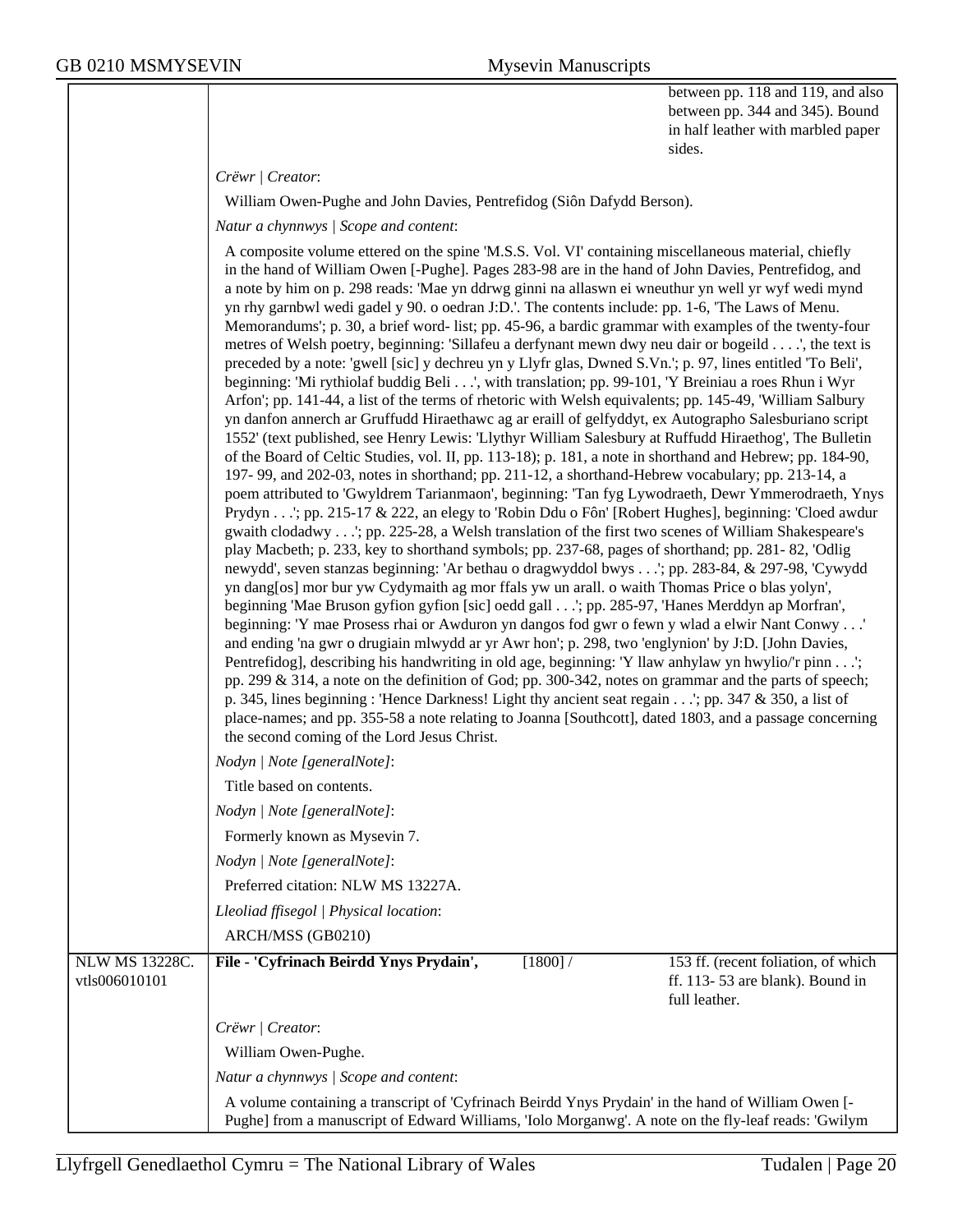|                                 | Owen o 'Meirion. Cyvysgriviad o Lyvr I. gan Iolo Morganwg. Cyvysgrivid yn Heol Penton, B.A. 1800',                                                                                                                                                                                                                                                                                                                                                                                                                                                                                                                                                                                                                                                                                                                                                                                                                                                                                                                                                                                                                                                                                                                                                                                                                                                                                                                                                                                                                                                                                                                                                                                                                                                                                                                                                                               |              |                                                                                                                                                                                          |
|---------------------------------|----------------------------------------------------------------------------------------------------------------------------------------------------------------------------------------------------------------------------------------------------------------------------------------------------------------------------------------------------------------------------------------------------------------------------------------------------------------------------------------------------------------------------------------------------------------------------------------------------------------------------------------------------------------------------------------------------------------------------------------------------------------------------------------------------------------------------------------------------------------------------------------------------------------------------------------------------------------------------------------------------------------------------------------------------------------------------------------------------------------------------------------------------------------------------------------------------------------------------------------------------------------------------------------------------------------------------------------------------------------------------------------------------------------------------------------------------------------------------------------------------------------------------------------------------------------------------------------------------------------------------------------------------------------------------------------------------------------------------------------------------------------------------------------------------------------------------------------------------------------------------------|--------------|------------------------------------------------------------------------------------------------------------------------------------------------------------------------------------------|
|                                 | and the original manuscript mentioned was probably NLW MS 13177E (Llanover E. 15).                                                                                                                                                                                                                                                                                                                                                                                                                                                                                                                                                                                                                                                                                                                                                                                                                                                                                                                                                                                                                                                                                                                                                                                                                                                                                                                                                                                                                                                                                                                                                                                                                                                                                                                                                                                               |              |                                                                                                                                                                                          |
|                                 | Nodyn   Note [generalNote]:                                                                                                                                                                                                                                                                                                                                                                                                                                                                                                                                                                                                                                                                                                                                                                                                                                                                                                                                                                                                                                                                                                                                                                                                                                                                                                                                                                                                                                                                                                                                                                                                                                                                                                                                                                                                                                                      |              |                                                                                                                                                                                          |
|                                 | Title based on contents.                                                                                                                                                                                                                                                                                                                                                                                                                                                                                                                                                                                                                                                                                                                                                                                                                                                                                                                                                                                                                                                                                                                                                                                                                                                                                                                                                                                                                                                                                                                                                                                                                                                                                                                                                                                                                                                         |              |                                                                                                                                                                                          |
|                                 | Nodyn   Note [generalNote]:                                                                                                                                                                                                                                                                                                                                                                                                                                                                                                                                                                                                                                                                                                                                                                                                                                                                                                                                                                                                                                                                                                                                                                                                                                                                                                                                                                                                                                                                                                                                                                                                                                                                                                                                                                                                                                                      |              |                                                                                                                                                                                          |
|                                 | Formerly known as Mysevin 8.                                                                                                                                                                                                                                                                                                                                                                                                                                                                                                                                                                                                                                                                                                                                                                                                                                                                                                                                                                                                                                                                                                                                                                                                                                                                                                                                                                                                                                                                                                                                                                                                                                                                                                                                                                                                                                                     |              |                                                                                                                                                                                          |
|                                 | Nodyn   Note [generalNote]:                                                                                                                                                                                                                                                                                                                                                                                                                                                                                                                                                                                                                                                                                                                                                                                                                                                                                                                                                                                                                                                                                                                                                                                                                                                                                                                                                                                                                                                                                                                                                                                                                                                                                                                                                                                                                                                      |              |                                                                                                                                                                                          |
|                                 | Preferred citation: NLW MS 13228C.                                                                                                                                                                                                                                                                                                                                                                                                                                                                                                                                                                                                                                                                                                                                                                                                                                                                                                                                                                                                                                                                                                                                                                                                                                                                                                                                                                                                                                                                                                                                                                                                                                                                                                                                                                                                                                               |              |                                                                                                                                                                                          |
|                                 | Lleoliad ffisegol   Physical location:                                                                                                                                                                                                                                                                                                                                                                                                                                                                                                                                                                                                                                                                                                                                                                                                                                                                                                                                                                                                                                                                                                                                                                                                                                                                                                                                                                                                                                                                                                                                                                                                                                                                                                                                                                                                                                           |              |                                                                                                                                                                                          |
|                                 | ARCH/MSS (GB0210)                                                                                                                                                                                                                                                                                                                                                                                                                                                                                                                                                                                                                                                                                                                                                                                                                                                                                                                                                                                                                                                                                                                                                                                                                                                                                                                                                                                                                                                                                                                                                                                                                                                                                                                                                                                                                                                                |              |                                                                                                                                                                                          |
| NLW MS 13229B.<br>vtls006010120 | File - 'Llyfr barddoniaeth Gwilym<br>Canoldref', etc.,                                                                                                                                                                                                                                                                                                                                                                                                                                                                                                                                                                                                                                                                                                                                                                                                                                                                                                                                                                                                                                                                                                                                                                                                                                                                                                                                                                                                                                                                                                                                                                                                                                                                                                                                                                                                                           | [1801x1815]/ | 68 ff. (new foliation - previous<br>pagination A-B, 1-48 (by Edward<br>Williams, 'Iolo Morganwg'),<br>followed by foliation $1[=49]$ -48.<br>Repaired and rebound in quarter<br>leather. |
|                                 | Crëwr   Creator:                                                                                                                                                                                                                                                                                                                                                                                                                                                                                                                                                                                                                                                                                                                                                                                                                                                                                                                                                                                                                                                                                                                                                                                                                                                                                                                                                                                                                                                                                                                                                                                                                                                                                                                                                                                                                                                                 |              |                                                                                                                                                                                          |
|                                 | 'Iolo Morganwg' and William Owen-Pughe.                                                                                                                                                                                                                                                                                                                                                                                                                                                                                                                                                                                                                                                                                                                                                                                                                                                                                                                                                                                                                                                                                                                                                                                                                                                                                                                                                                                                                                                                                                                                                                                                                                                                                                                                                                                                                                          |              |                                                                                                                                                                                          |
|                                 | Natur a chynnwys / Scope and content:                                                                                                                                                                                                                                                                                                                                                                                                                                                                                                                                                                                                                                                                                                                                                                                                                                                                                                                                                                                                                                                                                                                                                                                                                                                                                                                                                                                                                                                                                                                                                                                                                                                                                                                                                                                                                                            |              |                                                                                                                                                                                          |
|                                 | A composite volume, the contents being: ff. 1 recto-26 verso, 'Llyfr Barddoniaeth. sef y Gelfyddyd<br>o ganu Cerdd Dafawd yn dda. O waith Gwilym Ganoldref. O Wynedd', i.e. William Midleton (the<br>transcript, which is in the hand of 'Iolo Morganwg', is said on f. 25 verso to be copied 'o Lyfr Ieuan<br>Tir Iarll, sef Sion Bradford', and appears to be similar to that found in NLW MS 13096B (Llanover<br>C. 9.), pp. 201-35; there are references to the text published in Dafydd Lewys, Flores Poetarum<br>Britannicorum (Mwythig, 1710), pp. 59-80, on ff- 3 recto and 7 recto; 'Iolo Morganwg' dates his<br>'Rhagysbysiad' on f. 2 recto as follows: 'Trefflemin ym Morganwg Chwefror yr ail, 1806', and a note<br>on f. 1 recto, 'For Mr. Wm. Owen', suggests that the text was to be sent to William Owen [-Pughe];<br>for confirmation see NLW MS 13221E, pp. 139 & 143, and also NLW MS 21282E, no. 370; ff. 27<br>recto-59 verso, & 62 recto-verso, 'Llyma Gadwedigaeth Cerz Davawd This is the Institute of the science<br>of Language', being Welsh and English versions of a bardic grammar in the hand of William Owen<br>[-Pughe]; f. 60 recto- verso, a transcript of a 'Toddaid Taliesin' with notes by 'Iolo Morganwg'; f. 61<br>recto-verso, 'Cywydd i Syr Walter Vicar Brynbuga ag i'r chware Miragl a wnaeth ef yno', attributed to<br>Meredydd ap Rhosser, beginning 'Pwy'n Athro call wrth Allawr', in the hand of 'Iolo Morganwg',<br>who claims to have copied it from 'Llyfr Mr. Lewys o Ben Min'; ff. 63 recto-66 recto, vocabularies;<br>f. 67 recto, memoranda by William Owen [-Pughe] dated 1807; and f. 68 recto, printed proposals for<br>printing Dosparth neu Gramadeg yr laith Gymraeg o Gasgliad R[obert] D[avies] o Nantglyn. At ba un<br>y chwanegir, Rheolau Barddoniaeth Gymraeg, gan D[avid] T[homas] o'r Waun Fawr yn Arfon. |              |                                                                                                                                                                                          |
|                                 | Nodyn   Note [generalNote]:                                                                                                                                                                                                                                                                                                                                                                                                                                                                                                                                                                                                                                                                                                                                                                                                                                                                                                                                                                                                                                                                                                                                                                                                                                                                                                                                                                                                                                                                                                                                                                                                                                                                                                                                                                                                                                                      |              |                                                                                                                                                                                          |
|                                 | Title based on contents.                                                                                                                                                                                                                                                                                                                                                                                                                                                                                                                                                                                                                                                                                                                                                                                                                                                                                                                                                                                                                                                                                                                                                                                                                                                                                                                                                                                                                                                                                                                                                                                                                                                                                                                                                                                                                                                         |              |                                                                                                                                                                                          |
|                                 | Nodyn   Note [generalNote]:                                                                                                                                                                                                                                                                                                                                                                                                                                                                                                                                                                                                                                                                                                                                                                                                                                                                                                                                                                                                                                                                                                                                                                                                                                                                                                                                                                                                                                                                                                                                                                                                                                                                                                                                                                                                                                                      |              |                                                                                                                                                                                          |
|                                 | Formerly known as Mysevin 9.                                                                                                                                                                                                                                                                                                                                                                                                                                                                                                                                                                                                                                                                                                                                                                                                                                                                                                                                                                                                                                                                                                                                                                                                                                                                                                                                                                                                                                                                                                                                                                                                                                                                                                                                                                                                                                                     |              |                                                                                                                                                                                          |
|                                 | Nodyn   Note [generalNote]:                                                                                                                                                                                                                                                                                                                                                                                                                                                                                                                                                                                                                                                                                                                                                                                                                                                                                                                                                                                                                                                                                                                                                                                                                                                                                                                                                                                                                                                                                                                                                                                                                                                                                                                                                                                                                                                      |              |                                                                                                                                                                                          |
|                                 | Preferred citation: NLW MS 13229B.                                                                                                                                                                                                                                                                                                                                                                                                                                                                                                                                                                                                                                                                                                                                                                                                                                                                                                                                                                                                                                                                                                                                                                                                                                                                                                                                                                                                                                                                                                                                                                                                                                                                                                                                                                                                                                               |              |                                                                                                                                                                                          |
|                                 | Lleoliad ffisegol   Physical location:                                                                                                                                                                                                                                                                                                                                                                                                                                                                                                                                                                                                                                                                                                                                                                                                                                                                                                                                                                                                                                                                                                                                                                                                                                                                                                                                                                                                                                                                                                                                                                                                                                                                                                                                                                                                                                           |              |                                                                                                                                                                                          |
|                                 | ARCH/MSS (GB0210)                                                                                                                                                                                                                                                                                                                                                                                                                                                                                                                                                                                                                                                                                                                                                                                                                                                                                                                                                                                                                                                                                                                                                                                                                                                                                                                                                                                                                                                                                                                                                                                                                                                                                                                                                                                                                                                                |              |                                                                                                                                                                                          |
| NLW MS 13230A.<br>vtls006010166 | File - 'Gwersi doethineb yr hen Gymry',                                                                                                                                                                                                                                                                                                                                                                                                                                                                                                                                                                                                                                                                                                                                                                                                                                                                                                                                                                                                                                                                                                                                                                                                                                                                                                                                                                                                                                                                                                                                                                                                                                                                                                                                                                                                                                          | $[1800]$ /   | 112 pp. (previous pagination 1-<br>136, of which twenty-four pages<br>are missing between the present<br>numbers 36 and 37). Previously                                                  |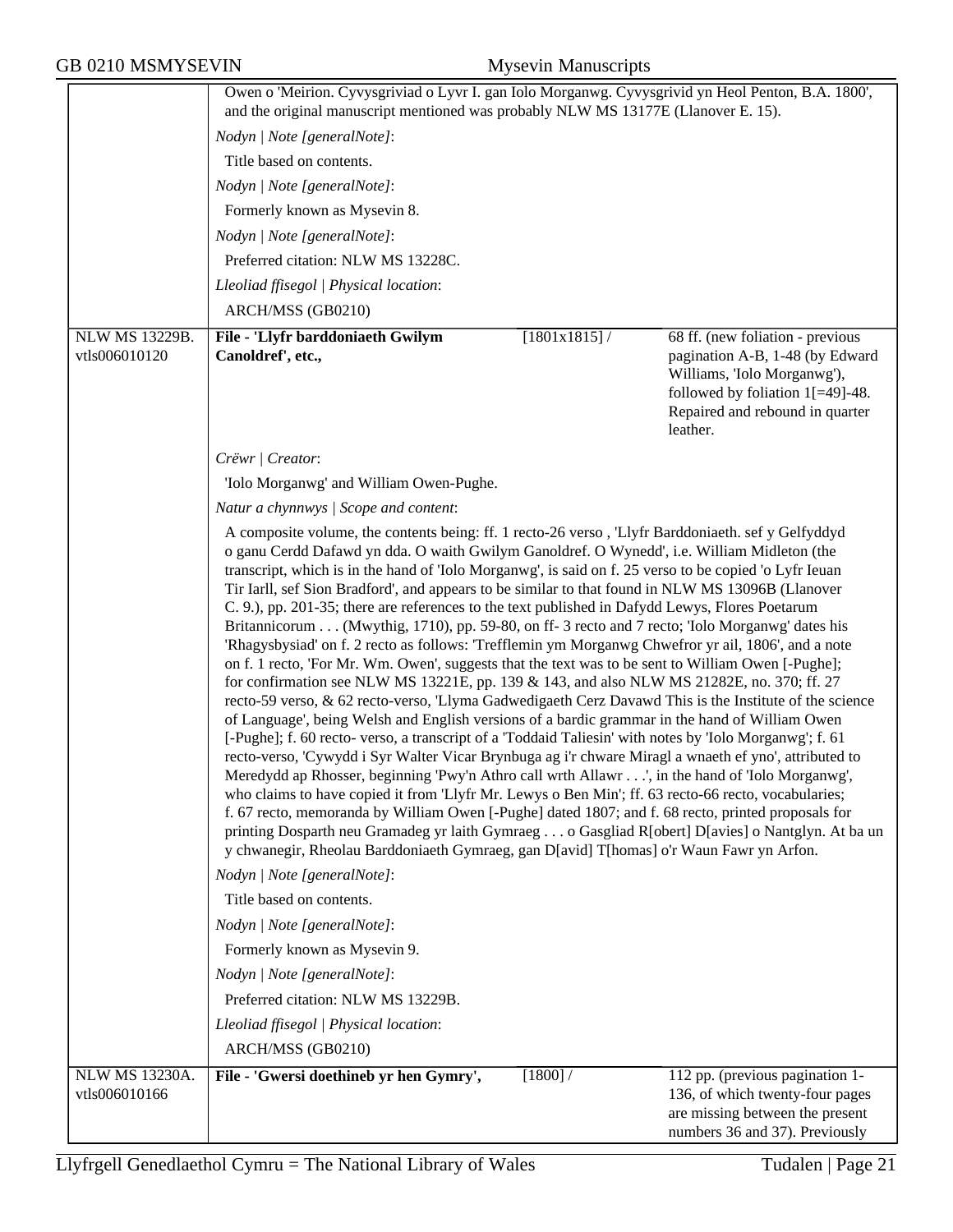unbound; bound in quarter leather at NLW.

#### *Crëwr | Creator*:

'Iolo Morganwg'.

*Natur a chynnwys | Scope and content*:

A manuscript in the hand of Edward Williams, 'Iolo Morganwg', entitled 'Gwersi Doethineb yr, Hen Gymry. a gasglwyd o'r Hên Lyfrau Ysgrifen, Gan Iolo Morganwg B.B.D. Yn y Flwyddyn 1800'. The contents include: p. 2, an announcement ('Ysbysiad') by 'Iolo Morganwg' in which he outlines his intentions in preparing the manuscript; pp. 3-26, 'Chwedlau'r Doethion (o Lyfr Tre Brynn)', being 160 'englynion milwr' (cf. Iolo MSS (1888), pp. 251-9); pp. 27-32, another series of 34 'englynion milwr' entitled 'Llyma chwedlau Doethion eraill, i ddoeth a'u deallo', (cf. Iolo MSS, pp. 260-1); pp. 32-34, 'Llyma Gynghorion y Bardd Glâs o'r Gadair i bob Gwr doeth a ddymunai rengu bodd Duw a Dynlon yn y Byd yma ac yn y byd arall . . .'; pp. 35-36, 'Llyma eraill o gynghorion Y Bardd Glas o'r Gadair' (end missing); pp. 37-41, [Cyfarddodau'r Bardd Glas o'r Gadair] being linked sequences of aphorisms (beginning missing); p. 42, 'Gnodiau y Bardd Glâs o'r Gadair', being six stanzas beginning 'Gnawd hir ofal i bob geuawg . . .'; pp. 43-47, 'Amryw Bethau gwiw eu dal ar gov. O Lyfr Rhys Thomas Argraphydd, a dynnawdd efe, meddai, o Lyfr y Parchedig Evan Evans', beginning 'Pump peth nid doeth ymddiried iddynt. . .'; pp. 48-56, 'Llyma Drioedd am a weddant fod ar ddyn ac ar Ddoethineb', beginning 'Tri pheth anhawdd eu cael . . .', said to be 'O Lyfr Edwd. Lewys, Yswain, O Ben Llin ym Morganwg'; pp. 57-58, 'Llyma rai drioedd eraill oddiar ddalen friw yn yr un llyfr', beginning 'Tri pheth a wnant wraig yn anniweir . . .'; pp. 58-60, 'Y to arall it ddalen y mae a ganlyn', beginning 'Tri pheth a attaliant wahoddedigaeth i wr . . .'; p. 60, 'ar ddarn arall o ddalen', beginning 'Tri pheth a wnant wr yn ddysgedig . . .'; p. 61, 'Llyma'r Naw celfyddyd Wladaidd - Y Naw Celfyddyd Dinesig', said to be 'O Lyfr y Parch. Evan Evans pan oedd ef yn y Caerau yn sir Fynwy'; pp. 62-66, 'Llyma Englynion Cain Cynwyre. (O Lyfr Joseph Jones)', being thirty stanzas purporting to be the work of Ystyffan Bardd Teilaw; pp. 66-70, 'Englynion Dead Fardd. (O Lyfr Sion Philip o Dre Os.)', beginning 'Bid goch crib ceiliawg yniawl ei lef . . . '; pp. 70-72, 'Trioedd', said to be from '(Llyfr Twm Robert)'; pp. 72-74, 'Llyma Ddewis bethau Bardd Ifor Hael. (O Lyfyr Mr. Cobb o Gaer Dydd.)', followed by a note by 'Iolo Morganwg' concerning the text; pp. 75-76, 'Casbethau Owain Cyfeiliawg. (O Lyfyr Mr. Cobb)', followed by a note on the text by 'Iolo Morganwg'; pp. 77-81, 'Dewisbethau yr Hen Fardd Llwyd o Forganwg'; pp. 81- 83, 'Dewisbethau Gwr doeth . . .', said to be 'O Lyfr Mr. Edward Sanders o Lansanffraid Fawr'; pp. 83-84, 'Dewis bethau Gwr. o Lyfr y Bardd Côch o Fôn, 1771'; pp. 84-85, 'Dewisav Gwr Taliesin', said to be from 'Llyfyr y Bardd Côch o Fôn'; pp. 85-87, 'Dewis Bethau Hywel Bwr Bach (LI. Mr. Sanders)'; pp. 87-89, 'Dewis Bethau Deio Maelinydd', '(Ll. Mr. Sanders)'; pp. 90-91, 'Casbethau Sion Goch o'r Hendref', '(Llyfyr Mr. Sanders)'; pp. 91-96, 'Dewis Bethau Sion Cwm Tridwr. (Ll. Sanders.)', followed by extensive notes on Sioni Cwm Tridwr by 'Iolo Morganwg'; pp. 97-98, 'Dewis Bethau yr hen Gap Du, (Llyfr Sanders.)', said to be by Wiliam Cap Du; pp. 98-103, 'Llyma Awdl y Gwaeau a gant Taliesin Ben Beirdd', beginning 'Gwae a gymmerth Fedydd . . . '; pp. 103-04, 'Casbethau Hen Goch y Dant'; p. 104, an 'englyn' by 'Iolo Morganwg' beginning 'Doethineb Da y'th enau yn siarad . . .'; pp. 105-07, 'Cerdd y Bardd Glas o'r Gadair, o Lyfyr Joseph Jones o Gaer Dydd, a ysgrifenwyd ynghylch y flwyddyn 1590', beginning 'Deg gormes caredforion . . .', followed by a note on Y Bardd Glas o'r Gadair; pp. 108-09, 'Llyma Englynion a fuant rwng Caradawg LlanCarfan a Gwgan Farfawg o Landathan (O lyvyr Joseph Jones o Gaer Dyv, 1590)', beginning 'Gwgan Farfawc, hanpyll gwell . . . '; and pp. 109-111, 'Atteb Gwgan Farfawg', beginning 'Hanpyll Gwell, ti Garadawg . . .'.

*Nodyn | Note [generalNote]*:

Title based on contents.

*Nodyn | Note [generalNote]*:

Formerly known as Mysevin 10.

*Nodyn | Note [generalNote]*:

Preferred citation: NLW MS 13230A.

*Lleoliad ffisegol | Physical location*:

ARCH/MSS (GB0210)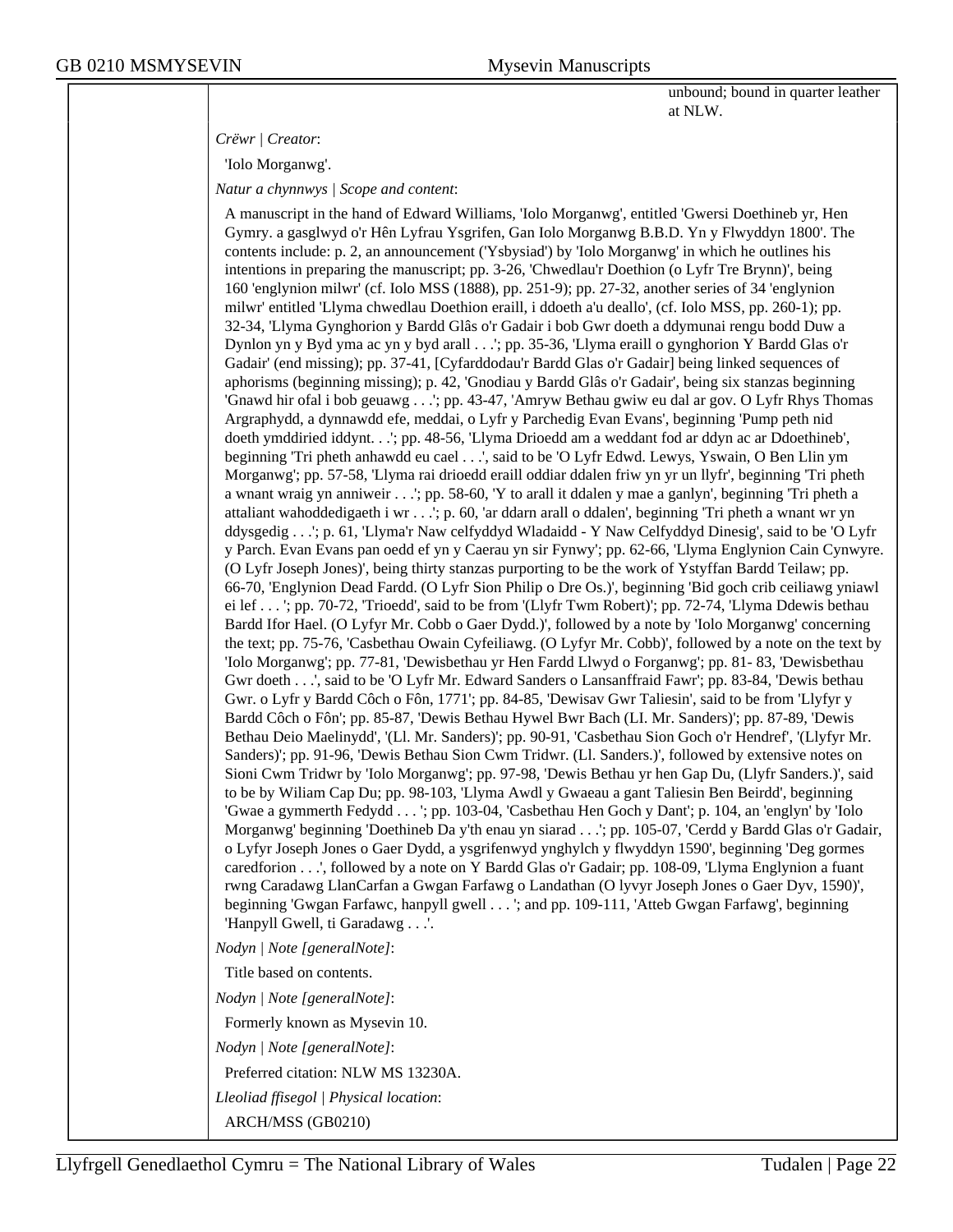NLW MS 13231B. vtls006010217 **File - 'Amrywiaethau',** [1779x1835] / 624 pp. (395 blank pages). Bound in full calf. *Crëwr | Creator*: William Owen-Pughe. *Natur a chynnwys | Scope and content*: A volume entitled 'Amrywiaethau' on the spine, and 'Amrywion sev o gynnulliad Idrison' [i.e. William Owen-Pughe] on the fly-leaf. The contents, a miscellaneous collection of prose and poetry, include: pp. 1-8, four 'cywyddau' attributed to Dafydd ap Gwilym and others; pp. 9-10, 'Can y Mai, ar fesur Awdlgywydd o waith Gwilym Tew, medd Llyfr Lewys Hopkyn'; pp. 11-14, a transcript of 'Annerchlythr Gronwy Owain Len at William Elias o Blâs y Glyn, Llanfwrog ym Môn', dated at Donnington, 30 Nov. 1751; pp. 15-17, English translation by W[illiam] O[wen-Pughe] of a poem by Taliesin entitled 'Gwaith Gwenystrad', and of another (pp. 18-21) beginning: 'Teithi edmygant yn Nyffryn Garant . . .'; pp. 22-25, an incomplete transcript of 'Gorhoffet Gwalchmei'; pp. 32-34, 'Emyn Ambros ac Awstin, yr hwn a elwir y Te Deum o gyfieithiad Dafydd ddu o Hiraddug'; p. 35, 'Darneb yn iaith Phoenicia yn Llythyrenau Seisnig'; p. 36, part of the tale of Manawydan fab Llyr (cf. Ifor Williams, Pedeir Keinc y Mabinogi (Caerdydd, 1951), t. 52); pp. 37-40, 'Memorandums from Whartons History of English Poetry'; p. 41, 'Enwau Duw', Hebrew terms for God with Welsh equivalents; p. 42, a further Hebrew-Welsh vocabulary; p. 43, a note concerning Edward Williams ['Iolo Morganwg'], Edward Evan of Aberdare (ob. 1798) and their knowledge of 'Cyfrinach y Beirdd'; p. 44, 'tribannau' attributed to Sion Rhys o Ystrad Dyvodwg and Ed. William o Lantrisaint (cf. Tegwyn Jones, Tribannau Morgannwg (Llandysul, 1976), no. 334); pp. 45-50, 'Awdyl Cyflafan y Beirdd, Testyn Dinbych - 1792', beginning 'Deffro duedd dew ffrwd awen - o'th fedd . . .' by ?B.C.; pp. 53-55, a copy of a letter dated at London, 1 Oct. 1788, from William Owen to Mr. George Riveley, Portsmouth in Virginia; pp. 59-63, 'Hymn to Narayena' by Sir William Jones, beginning 'Spirit of spirits, who, thro' every part . . .'; pp. 64-66, copy of a letter written by [William Owen-Pughe] from London, 22 April 1789, recipient uncited; pp. 67-71, copy of a letter from William Owen [- Pughe] to Thomas Pennant, esq., dated 22 April 1789; p. 73, a remedy for a cold; p. 75, extract from a poem, 'the Pleasures of Memory', beginning 'The father strew'd his white hairs in the wind . . .'; pp. 77-79, a prose translation of 'Ymbil ar Ddwynwen . . .' (see Barddoniaeth Dafydd ab Gwilym (Llundain, 1789), t. 154) entitled 'The Invocation of Saint Dwynwen '; pp. 83-85, transcript of a letter from J. G. Boccius, dated at Leipzig, 19 Oct. 1793, to [William Owen-Pughe], followed by a list of Wendish words with Latin equivalents; pp. 85-88, transcript of a letter from Dr. [Carl Gottlieb] Anton, dated at Gorliz in Ober Lausiz, 2 Aug. [17]94, written in French (for the original see NLW MS 13223C, p. 145); pp. 88-95, copy of a letter written by W[illiam] O[wen-Pughe] from London, 20 Jan. 1796, in reply to Dr. Anton's letter; pp. 96-98, 'Song to May', a translation of pp. 9-10 above; pp. 101-06, transcript of a letter dated 15 April 1800 from E[dward] Williams, 'Iolo Morganwg', to [Owen Jones], 'Owain Myvyr'; pp. 107- 116 & 119-120, transcript of another letter from the same to the same, dated at Flimston, 17 June 1800; (continued)p. 117, memoranda, 1800, recording the death and burial of various members of the Owen family; pp. 121-36, transcript of a letter from 'Iolo Morganwg' to 'Owain Myvyr', dated at Cardiff, 6 Oct. 1800; p. 139, the dates of death of four relatives and acquaintances of William Owen [-Pughe]; p. 141, lines dated 29 Dec. 1830 by Ro[bert] Davies, 'Bardd Nantglyn', beginning 'Y llwdn hwq, and nid o ddig . . .'; pp. 143-5, 'Cywydd i Vordeyrn sant yn Nantglyn' beginning 'Y sant nevol addolwn . . .', attributed to Davydd ab Llywelyn ab Madog, transcribed by 'Idrison' at Egryn, 18 March 1833; p. 147, a list of 'Correspondent words'; pp. 149-150, notes by 'Idrison' on the cure of 'Davaden Wyllt (Cancer)' dated 14 Feb. 1834; p. 339, note of financial loans and gifts made to [William Owen-Pughe], 1796-98; pp. 411-40, a narrative beginning 'Ac Elphin á gymmeres y Gôd, ac ai bwris hi ar gevn un o'i veirç mewn cawell . . .', said to be 'O Lyvyr Iolo Morganwg . . . Gwaith Hopcin Tho. Phylip o Varganwg [sic] o gylç 1370'; pp. 444-46, 'Profwydoliaeth Llywelyn Vawr (o'r Brithdir meddir)', beginning 'Mae hen goelion yn ein gwlid . . .'; pp. 447-85, a series of 'Coronog Faban' poems and prophecies, variously attributed to Aneurin Gwawdrydd, Jonas Athraw Mynyw, Rhys Gog o Eryri, and Gildas Brofwyd (pp. 459-63 contain a copy of observations by 'Iolo Morganwg' on the preceding 'Coronog Faban' poems); pp. 486-88, 'Llyma englynion Marçwiail, o lyvyr Havod Uçtryd : ei enw Hen ddihenydd', beginning 'Marçwiail bedw briglas . . .', attributed to Mabclav ab Llywarrq; PP- 489-9o, 'Gweddi Taliesin', beginning 'Gweddiav Dduw Dâd . . .'; pp. 491-93, 'Llyma Gerdd y Bardd Glas o'r Gadair "o Lyvyr Joseph Jones o Gaer Dyv, à ysgrivenwyd cylç 1590." Iolo Morganwg', beginning 'Deg gormes caredvorion . . .'; pp. 494-97, 'Llyma Englynion a vuant rwng Caradawg Llan Carvan a Gwgan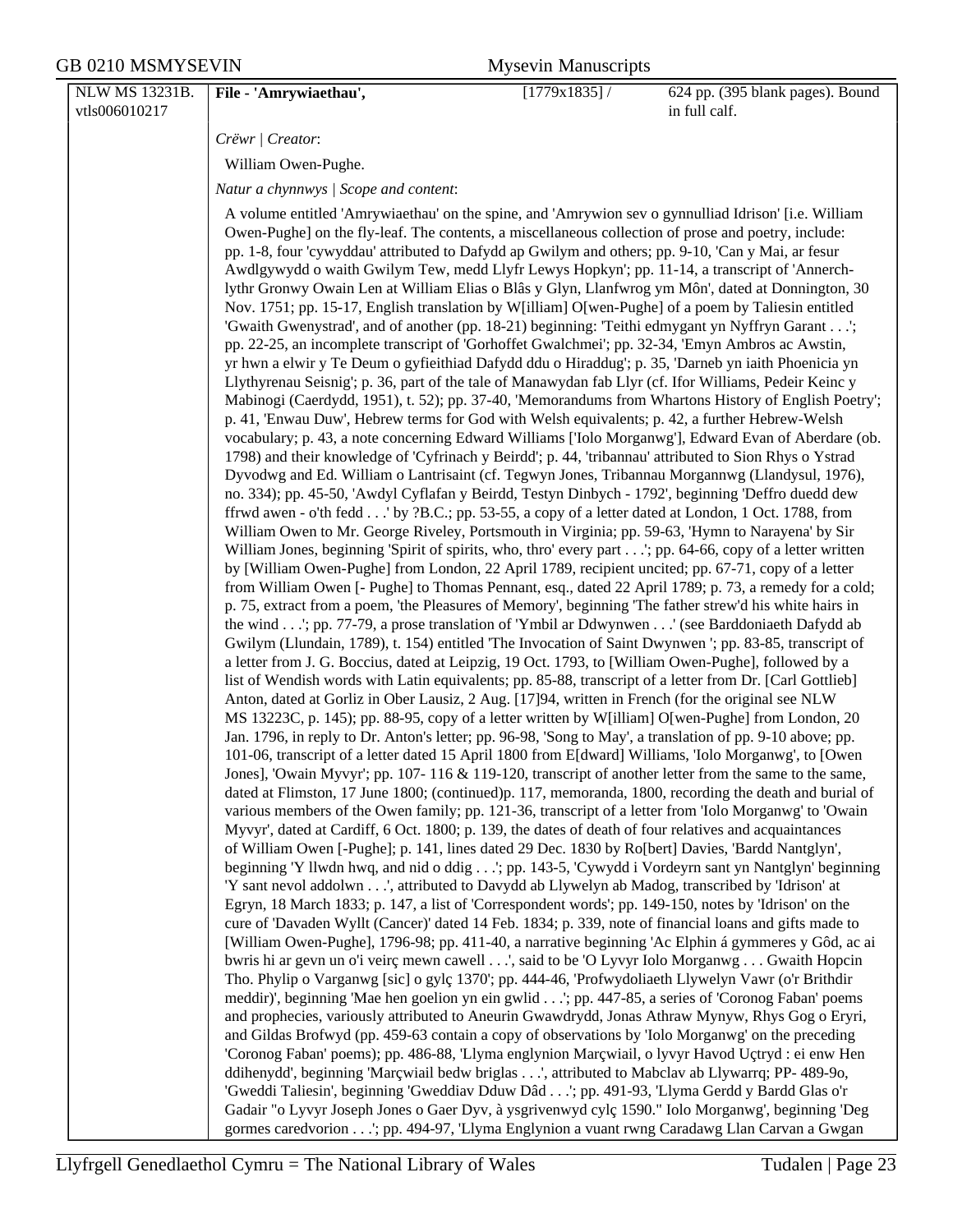|                       | Varvawg o Lan Dathan, o'r un Llyvyr', beginning 'Gwgan Varvawg, hanpyc gwell!'; pp. 497-502,<br>'englynion' attributed to Gwgan Varvawg o Landathan alias Gwgan Vardd alias Gwgan Vardd Iestyn;<br>p. 503, 'Hen vesurau, sev Englynion gan Gwydion ab Don: o Lyvyr y Mabinogi yn Llyvyrgell Mostyn',<br>beginning 'Dâr á dyv yn arddväes '; pp. 504-06, 'Llyma Awdyl à gânt Teilaw sant', beginning<br>'Govynawd ysgen', attributed thus: 'Teilaw Sant ai cant pan ydoedd yn myned i Ynys Enlli: O Lyvyr<br>Harri Sion o Bont y Pwl'; p. 506, two verses entitled 'Llythyr Merq at ei Çariad' and 'Atteb y Mab'; pp.<br>507-10, 'Llyma' r Bader yn Gymbraec: o Lyvyr Havod Uçtryd', beginning 'Yn Tat ni yr hwn wyt yn y<br>Nef'; pp. 511-12, 'Englynion ar enwau Duw: gwaith Sion y Cent: o Lyvyr Wm. Rhosser', beginning<br>'Duw Tri, Duw Celi coelion, Dav, Eli ,'; and pp. 592-3, 595, & 597, notes, 1800-03, & 1808 by<br>[William Owen-Pughe]. Certain of the above items appear to have been published in The Myvyrian<br>Archaiology and the volume Iolo MSS. Pasted in at the end of the volume are a few loose items including<br>notes on ancient alphabets, etc., dated 1821; a tune with words in ?Hebrew and Welsh based on Ps. 115,<br>1; a receipt dated 20 June 1793 for 5 guineas, being the admission fee to the Society of Antiquaries<br>of London of William Owen [-Pughe]; and a copy of printed proposals to publish Pethagoras; or, The<br>Hindoo's Researches.                                                                                                                                                                                                                                                                                                                                                                                                                                                                                                                                                                                                                                                                                                                                                                                                                                                                                                   |
|-----------------------|--------------------------------------------------------------------------------------------------------------------------------------------------------------------------------------------------------------------------------------------------------------------------------------------------------------------------------------------------------------------------------------------------------------------------------------------------------------------------------------------------------------------------------------------------------------------------------------------------------------------------------------------------------------------------------------------------------------------------------------------------------------------------------------------------------------------------------------------------------------------------------------------------------------------------------------------------------------------------------------------------------------------------------------------------------------------------------------------------------------------------------------------------------------------------------------------------------------------------------------------------------------------------------------------------------------------------------------------------------------------------------------------------------------------------------------------------------------------------------------------------------------------------------------------------------------------------------------------------------------------------------------------------------------------------------------------------------------------------------------------------------------------------------------------------------------------------------------------------------------------------------------------------------------------------------------------------------------------------------------------------------------------------------------------------------------------------------------------------------------------------------------------------------------------------------------------------------------------------------------------------------------------------------------------------------------------------------------------------------------------------------------------|
|                       | Nodyn   Note [generalNote]:                                                                                                                                                                                                                                                                                                                                                                                                                                                                                                                                                                                                                                                                                                                                                                                                                                                                                                                                                                                                                                                                                                                                                                                                                                                                                                                                                                                                                                                                                                                                                                                                                                                                                                                                                                                                                                                                                                                                                                                                                                                                                                                                                                                                                                                                                                                                                                |
|                       | Title based on contents.                                                                                                                                                                                                                                                                                                                                                                                                                                                                                                                                                                                                                                                                                                                                                                                                                                                                                                                                                                                                                                                                                                                                                                                                                                                                                                                                                                                                                                                                                                                                                                                                                                                                                                                                                                                                                                                                                                                                                                                                                                                                                                                                                                                                                                                                                                                                                                   |
|                       | Nodyn   Note [generalNote]:                                                                                                                                                                                                                                                                                                                                                                                                                                                                                                                                                                                                                                                                                                                                                                                                                                                                                                                                                                                                                                                                                                                                                                                                                                                                                                                                                                                                                                                                                                                                                                                                                                                                                                                                                                                                                                                                                                                                                                                                                                                                                                                                                                                                                                                                                                                                                                |
|                       | Formerly known as Mysevin 11.                                                                                                                                                                                                                                                                                                                                                                                                                                                                                                                                                                                                                                                                                                                                                                                                                                                                                                                                                                                                                                                                                                                                                                                                                                                                                                                                                                                                                                                                                                                                                                                                                                                                                                                                                                                                                                                                                                                                                                                                                                                                                                                                                                                                                                                                                                                                                              |
|                       | Nodyn   Note [generalNote]:<br>Preferred citation: NLW MS 13231B.                                                                                                                                                                                                                                                                                                                                                                                                                                                                                                                                                                                                                                                                                                                                                                                                                                                                                                                                                                                                                                                                                                                                                                                                                                                                                                                                                                                                                                                                                                                                                                                                                                                                                                                                                                                                                                                                                                                                                                                                                                                                                                                                                                                                                                                                                                                          |
|                       | Lleoliad ffisegol   Physical location:                                                                                                                                                                                                                                                                                                                                                                                                                                                                                                                                                                                                                                                                                                                                                                                                                                                                                                                                                                                                                                                                                                                                                                                                                                                                                                                                                                                                                                                                                                                                                                                                                                                                                                                                                                                                                                                                                                                                                                                                                                                                                                                                                                                                                                                                                                                                                     |
|                       | ARCH/MSS (GB0210)                                                                                                                                                                                                                                                                                                                                                                                                                                                                                                                                                                                                                                                                                                                                                                                                                                                                                                                                                                                                                                                                                                                                                                                                                                                                                                                                                                                                                                                                                                                                                                                                                                                                                                                                                                                                                                                                                                                                                                                                                                                                                                                                                                                                                                                                                                                                                                          |
| <b>NLW MS 13232E.</b> | $[1779x1835]$ /<br>File - Poetry, prose, letters and                                                                                                                                                                                                                                                                                                                                                                                                                                                                                                                                                                                                                                                                                                                                                                                                                                                                                                                                                                                                                                                                                                                                                                                                                                                                                                                                                                                                                                                                                                                                                                                                                                                                                                                                                                                                                                                                                                                                                                                                                                                                                                                                                                                                                                                                                                                                       |
| vtls006010279         | miscellanea,                                                                                                                                                                                                                                                                                                                                                                                                                                                                                                                                                                                                                                                                                                                                                                                                                                                                                                                                                                                                                                                                                                                                                                                                                                                                                                                                                                                                                                                                                                                                                                                                                                                                                                                                                                                                                                                                                                                                                                                                                                                                                                                                                                                                                                                                                                                                                                               |
|                       | Crëwr   Creator:                                                                                                                                                                                                                                                                                                                                                                                                                                                                                                                                                                                                                                                                                                                                                                                                                                                                                                                                                                                                                                                                                                                                                                                                                                                                                                                                                                                                                                                                                                                                                                                                                                                                                                                                                                                                                                                                                                                                                                                                                                                                                                                                                                                                                                                                                                                                                                           |
|                       | William Owen-Pughe.                                                                                                                                                                                                                                                                                                                                                                                                                                                                                                                                                                                                                                                                                                                                                                                                                                                                                                                                                                                                                                                                                                                                                                                                                                                                                                                                                                                                                                                                                                                                                                                                                                                                                                                                                                                                                                                                                                                                                                                                                                                                                                                                                                                                                                                                                                                                                                        |
|                       | Natur a chynnwys / Scope and content:                                                                                                                                                                                                                                                                                                                                                                                                                                                                                                                                                                                                                                                                                                                                                                                                                                                                                                                                                                                                                                                                                                                                                                                                                                                                                                                                                                                                                                                                                                                                                                                                                                                                                                                                                                                                                                                                                                                                                                                                                                                                                                                                                                                                                                                                                                                                                      |
|                       | A collection of papers, mainly in the hand of William Owen [-Pughe], containing original Welsh<br>poetry, poetical translations, transcripts of medieval Welsh poetry and prose texts, autograph letters<br>and miscellaneous notes, including: 1, 'Englynion i Mr. Aneiryn Owen ar ddydd ei enedigaeth 1808'<br>by Rob[er]t Dafies, with a pencil sketch on the dorse; 2, 'Anerchiant i Deulu Egryn Calan Ionawr 1834'<br>by R.D.; 3, translations by 'Dafydd Ddu o Eryri', [David Thomas], one dated 1790, entitled 'Sibli's<br>Prophecy' and 'The Lover's Complaint'; 4, 'Awdyl Dydd y Varn, yn of Geiriau Ysbryd y Gwirionedd.<br>Cyvieithiad Gan Idrison' [=William Owen-Pughe], dated 1808, and three 'englynion' by Tho[mas] Jones,<br>Llynlleiviad, 1820; 5-7, 'Coroni Sior IV' by 'Idrison', 1820, (printed, three copies); 8-9, a translation by<br>'Idrison', 1820, and a second copy set to music, of Alexander Pope's poem 'The Dying Christian to his<br>Soul'; 10, a 'cywydd', 1821, entitled 'I Gyfieithydd Einioes Dyn', and five 'englynion' 'At y Parcedig J. W.<br>Jencyn, Erbrwyad [sic] Ceri'; 11, 'Englynion Cofa [sic] am y Parç Evan Richards, [i.e. Evan Richardson]<br>Gynt o Gaerynarvon yr hwn a hunodd Mawrth 29 1824', by 'Iago Tricrug', [James Hughes]; 12,<br>translations by 'Idrison' of two poems by F[elicia] Hemans entitled 'A Dirge on the death of a child' and<br>'The Invocation'; 13, transcripts, 1826, of poems entitled 'The Memory of the Brave' and 'The Star of<br>the Mine' by Felicia Hemans; 14, transcripts of poetry by Gwalchmai, Casnodyn, Owain Cyfeiliog and<br>Llywarch Prydydd y Moch; 15, 'Llythyr Angen at yr hybarch Wyneddigion i ofyn Geiriadur dros Fardd<br>Newynog', an 'awdl', 1826, sent by 'Dewi ap Huw Cynwyd' to Docr. Owain Pugh; 16, stanzas entitled<br>'Can i Hav'; 17, a stanza with variations by 'Gwylim [sic] ab Owen', dated 1782, 'A'r Bardd a safodd ar y<br>tywyn'; 18, 'Awdl y Raglawiaeth', (?incomplete); 19-21, poems transcribed from 'Llyfr Taliesin' and<br>'Llyfr Du Caerfyrddin' in 1819 and 1834; 22, 'Arymes Prydain', with translation and notes, (incomplete);<br>23, transcripts, dated 1825, of parts of the tales of 'Peredur' and 'Siarlymaen' copied from [Peniarth MS<br>7]; 24, text and parallel English translation of 'Cymdeithas Amlyn ac Amic', dated 1831; 25, transcript |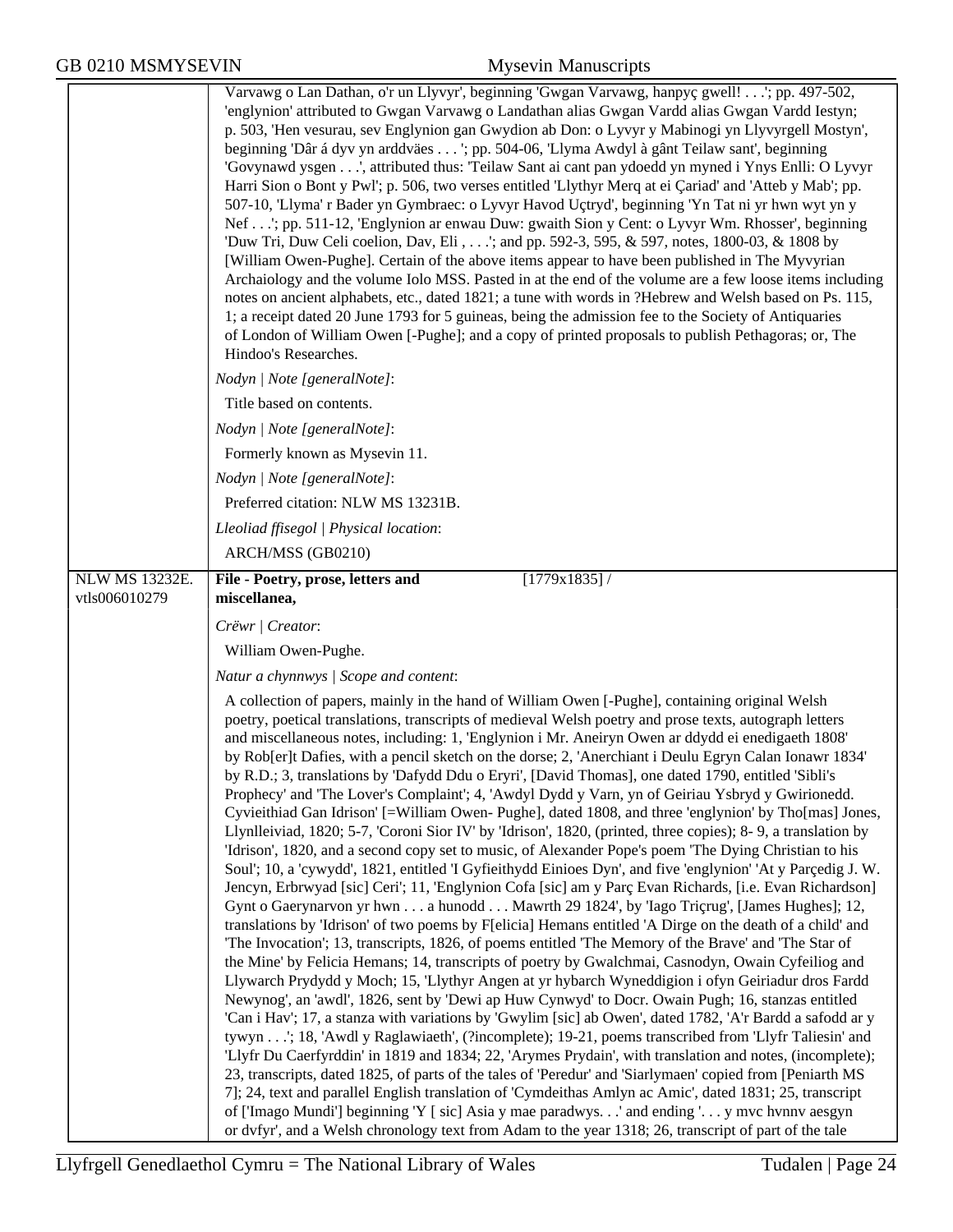|                       | of 'Culhwch ac Olwen' beginning 'Cerdded á orugant hvy y dydd hvnv educer' and ending '. Ac<br>velly y cavas Culhvq Olwen, merç Yspyddadan Pencavr'; 27, a transcript, 1825, of Gruffudd Hiraethog's<br>licence as 'Penkerdd', from [Peniarth MS 194]; (continued)28-41, a group of letters: 28, William Probert,<br>Walmsley Chapel, 1822, to William Owen Pughe in London (literary matters), 29, Wm. Owen Pughe<br>at [?Egryn, Denbigh], 1826, to Capt. Tuck, North Brixton (a journal of their travels, including a visit to<br>Hengwrt), 30, Rich. Llwyd, Chester, [1830], to Dr. Owen Pugh, Egryn, Denbigh (regarding a memorial<br>to Owen Jones, 'Owain Myfyr'), 31, Richd. Llwyd, 1833, to Dr. Owen ab Huw (health matters and<br>'Myfyr' memorial), 32-33, S. Prideaux Tregelles, Neath Abbey, 1833, to Aneurin Owen at Egryn (2)<br>(concerning various chronicles), 34, J. C. Williams and Thos. Hughes, Aldermen, Denbigh, 1834, to<br>Aneurin Owen at Egryn (invitation to a public dinner in honour of his father, cf. item 45), 35, Wm-Owen<br>Pughe, 1834, to Aneurin [Owen] (financial and family matters), 36-38, Wm. Blamire, Tithe Office,<br>London, 1843, to [Aneurin] Owen (3) (re Enclosure Bill), 39, [Lord] Worsley, London, 1843, to Aneurin<br>Owen, Egryn (an agrarian query), 40, draft reply, 1843, from [Aneurin Owen] to [Lord Worsley], 41, R.<br>Llwyd, [Chester], [n.d.], to Dr. W. Owen Pugh, Egryn (concerning a memorial to 'Owain Myfyr'); 42, an<br>essay entitled 'Y Cyvnewidiadau a ddygwyd asant yn yr iaith gymraeg er dyddiau Taliesin; a'r achosion<br>ei bod wedi cadw yn ei phurdeb dros gyniver o oesoedd', by 'Pryderi'; 43, lists of poems in 'Llyfr Taliesin'<br>and 'Llyfr Du Caerfyrddin', together with a list of 165 MSS in the Vaughan [Hengwrt] library; 44, a<br>printed letter, 1818, from Thomas Roberts, Llwynrhudol, on behalf of 'Cymdeithas y Gwyneddigion'<br>in London, to the parishioners of Llanbeblig, co. Caernarfon, commending their protest against the<br>appointment of an Englishman to the incumbency; 45, printed announcement, 1834, of a public dinner<br>to be held in honour of W. Owen Pughe, D.C.L.; 46, notes, 1806, recording a visit to Llyn Llymbren,<br>etc., with two sketches; 47, notes of a visit to Penmynydd, co. Anglesey; 48, chronicle of events, 720-872<br>A.D.; 49, particulars of the altitude of mountains in England and Wales copied from a survey made by<br>Col. [William] Mudge; 50, a drawing of a 'Golden Lorica found at Mold'; 51-52, Welsh versions, one<br>incomplete, of Chapter 1 of the Gospel according to John, by [William Owen-Pughe], dated 1832; 53,<br>translations of poems and extracts, including 'Preiddeu Annwn' and part of 'Y Gododdin', and notes<br>on 'The Manner in which Arthur is spoken of by the Bards.'; 54, a note on 'Dalriada' from [George<br>Chalmers], Caledonia, I, (London, 1807); 55, extracts from [James] Grant, Thoughts on the origin and<br>descent of the Gael (Edinburgh, 1814), notes on bee-keeping, and the dimensions of the Rotheram<br>Plough; 56, a broadside entitled 'At y Cymry', being an appeal by 'Y Cymro' to his fellow-countrymen to<br>resist the menace of France; 57, a royal proclamation commanding economy in the use of grain, 1800,<br>(printed); 58-59, two versions of 'O, nid i ni, ein Ior'; 60, stanzas beginning 'Digona y daioni'; 61,<br>Rheolau Cymdeithas Gyfeillgar Nantglyn (Dinbych, 1834); 62, attested copy, 1829, of a terrier of the<br>glebe lands and tithes of the parish church of Nantglyn, co. Denbigh, dated 1791; 63, 'Amry govion Hydr.<br>24, 1823', containing an incomplete religious tract headed 'Y Gwir yn erbyn y byd', being a translation<br>by 'Idrison' dated 1821, expository notes on the Book of Genesis, an incomplete draft letter to the editor<br>of The Political R [egister], as well as notes relating to the science of obi or witchcraft; 64, 'Amrywion',<br>containing 'Ateb i Wrthwynebiadau i'r galwad hwn. II Lyvyr o Weledigaethau, Tam. III. T.D. 64 .'; and<br>65, notes, 1826, relating to medieval romances.<br>Nodyn   Note [generalNote]:<br>Title based on contents.<br>Nodyn   Note [generalNote]:<br>Formerly known as Mysevin 12.<br>Nodyn   Note [generalNote]:<br>Preferred citation: NLW MS 13232E.<br>Lleoliad ffisegol   Physical location:<br>ARCH/MSS (GB0210) |                                                               |
|-----------------------|-------------------------------------------------------------------------------------------------------------------------------------------------------------------------------------------------------------------------------------------------------------------------------------------------------------------------------------------------------------------------------------------------------------------------------------------------------------------------------------------------------------------------------------------------------------------------------------------------------------------------------------------------------------------------------------------------------------------------------------------------------------------------------------------------------------------------------------------------------------------------------------------------------------------------------------------------------------------------------------------------------------------------------------------------------------------------------------------------------------------------------------------------------------------------------------------------------------------------------------------------------------------------------------------------------------------------------------------------------------------------------------------------------------------------------------------------------------------------------------------------------------------------------------------------------------------------------------------------------------------------------------------------------------------------------------------------------------------------------------------------------------------------------------------------------------------------------------------------------------------------------------------------------------------------------------------------------------------------------------------------------------------------------------------------------------------------------------------------------------------------------------------------------------------------------------------------------------------------------------------------------------------------------------------------------------------------------------------------------------------------------------------------------------------------------------------------------------------------------------------------------------------------------------------------------------------------------------------------------------------------------------------------------------------------------------------------------------------------------------------------------------------------------------------------------------------------------------------------------------------------------------------------------------------------------------------------------------------------------------------------------------------------------------------------------------------------------------------------------------------------------------------------------------------------------------------------------------------------------------------------------------------------------------------------------------------------------------------------------------------------------------------------------------------------------------------------------------------------------------------------------------------------------------------------------------------------------------------------------------------------------------------------------------------------------------------------------------------------------------------------------------------------------------------------------------------------------------------------------------------------------------------------------------------------------------------------------------------------------------------------------------------------------------------------------------------------------------------------------------------------------------------------------------------------------------------------------------------------------------------------------------------------------------------------------------------------------------------------------------------------------------------------------------------------------|---------------------------------------------------------------|
| <b>NLW MS 13233B.</b> | File - Poetical miscellanea, lists of British                                                                                                                                                                                                                                                                                                                                                                                                                                                                                                                                                                                                                                                                                                                                                                                                                                                                                                                                                                                                                                                                                                                                                                                                                                                                                                                                                                                                                                                                                                                                                                                                                                                                                                                                                                                                                                                                                                                                                                                                                                                                                                                                                                                                                                                                                                                                                                                                                                                                                                                                                                                                                                                                                                                                                                                                                                                                                                                                                                                                                                                                                                                                                                                                                                                                                                                                                                                                                                                                                                                                                                                                                                                                                                                                                                                                                                                                                                                                                                                                                                                                                                                                                                                                                                                                                                                                                                                 | 118 pp. (thirteen pages blank;                                |
| vtls006010353         | saints, etc.,                                                                                                                                                                                                                                                                                                                                                                                                                                                                                                                                                                                                                                                                                                                                                                                                                                                                                                                                                                                                                                                                                                                                                                                                                                                                                                                                                                                                                                                                                                                                                                                                                                                                                                                                                                                                                                                                                                                                                                                                                                                                                                                                                                                                                                                                                                                                                                                                                                                                                                                                                                                                                                                                                                                                                                                                                                                                                                                                                                                                                                                                                                                                                                                                                                                                                                                                                                                                                                                                                                                                                                                                                                                                                                                                                                                                                                                                                                                                                                                                                                                                                                                                                                                                                                                                                                                                                                                                                 | pages 91-114 appear to be                                     |
|                       |                                                                                                                                                                                                                                                                                                                                                                                                                                                                                                                                                                                                                                                                                                                                                                                                                                                                                                                                                                                                                                                                                                                                                                                                                                                                                                                                                                                                                                                                                                                                                                                                                                                                                                                                                                                                                                                                                                                                                                                                                                                                                                                                                                                                                                                                                                                                                                                                                                                                                                                                                                                                                                                                                                                                                                                                                                                                                                                                                                                                                                                                                                                                                                                                                                                                                                                                                                                                                                                                                                                                                                                                                                                                                                                                                                                                                                                                                                                                                                                                                                                                                                                                                                                                                                                                                                                                                                                                                               | wrongly bound, the correct<br>sequence being pp. 107-114, 91- |
|                       |                                                                                                                                                                                                                                                                                                                                                                                                                                                                                                                                                                                                                                                                                                                                                                                                                                                                                                                                                                                                                                                                                                                                                                                                                                                                                                                                                                                                                                                                                                                                                                                                                                                                                                                                                                                                                                                                                                                                                                                                                                                                                                                                                                                                                                                                                                                                                                                                                                                                                                                                                                                                                                                                                                                                                                                                                                                                                                                                                                                                                                                                                                                                                                                                                                                                                                                                                                                                                                                                                                                                                                                                                                                                                                                                                                                                                                                                                                                                                                                                                                                                                                                                                                                                                                                                                                                                                                                                                               | 106. Several folios have been                                 |
|                       |                                                                                                                                                                                                                                                                                                                                                                                                                                                                                                                                                                                                                                                                                                                                                                                                                                                                                                                                                                                                                                                                                                                                                                                                                                                                                                                                                                                                                                                                                                                                                                                                                                                                                                                                                                                                                                                                                                                                                                                                                                                                                                                                                                                                                                                                                                                                                                                                                                                                                                                                                                                                                                                                                                                                                                                                                                                                                                                                                                                                                                                                                                                                                                                                                                                                                                                                                                                                                                                                                                                                                                                                                                                                                                                                                                                                                                                                                                                                                                                                                                                                                                                                                                                                                                                                                                                                                                                                                               | cut out of the volume).Bound                                  |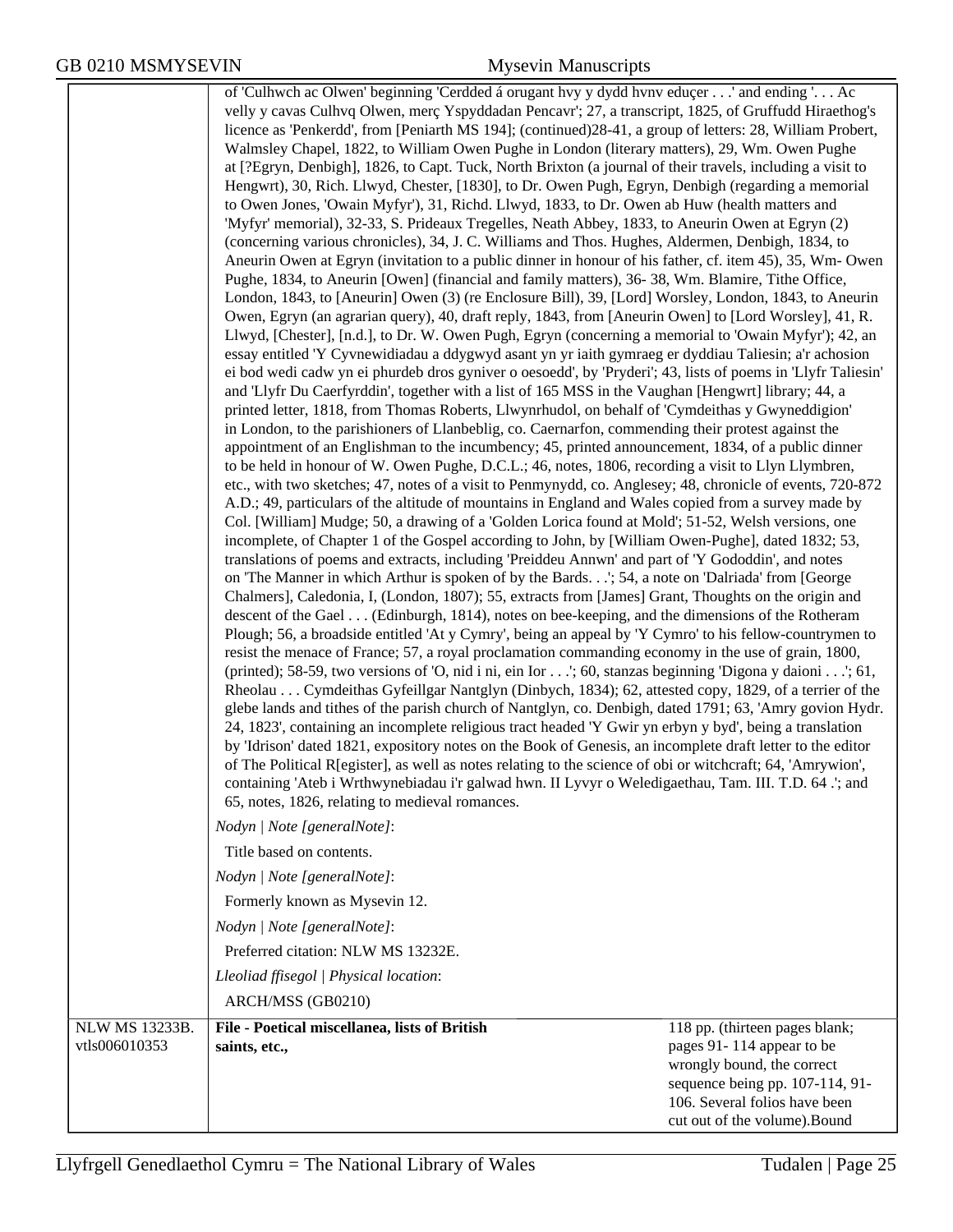in quarter leather with marbled paper sides.Several folios excised.Several folios excised.

*Crëwr | Creator*:

William Owen-Pughe, 'Ieuan Fardd' and Lewis Morris.

*Natur a chynnwys | Scope and content*:

|                                        | A composite volume, pages 1-74 being in the hand of William Owen [-Pughe], pp- 75-90 in the hand<br>of Evan Evans, 'Ieuan Fardd', and the title on p. 115 in the hand of Lewis Morris. The contents include:<br>pp. 1-24, 'Golygiad ar farddoniaeth Lewis Glyn Cothi', being a catalogue of 223 poems [apparently<br>based on the collection in B.M. Add. MS 14963], with some brief observations; pp. 29-31, a list of some<br>parishes and divisions in Wales; p. 33, 'Awdl a gant Hywel ab Owain Gwynedd' beginning 'Dyn [sic]<br>dewisy riein virein veindec'; pp. 35-8, an incomplete index to the poems published in Owen Jones<br>& William Owen, Barddoniaeth Dafydd ab Gwilym (Llundain, 1789), tt. 1-166; pp. 40-52, a list of the<br>names of British saints; pp. 54-69, a further list of saints with their descent; pp. 71-4, a list of titles of<br>the poems of [Dafydd ap Gwilym], most of which are crossed out; pp. 76-89, transcripts of 'Gwaith<br>Argoed Llwyfein' by Taliesin, 'Arwyrein Owain Gwynedd' by Gwalchmai, and 'Marwnad Llywelyn<br>fab Gruffudd' by Bleddyn Fardd, with parallel Latin translations; p. 90, a note by Evan Evans in Latin<br>concerning Llywelyn ap Gruffydd and Madoc Min; pp. 91-114, four 'cywyddau' by 'Ieuan Fardd' ('Ieuan<br>hirfardd', 'Ieuan ap Siencyn Ieuan'), [i.e. Evan Evans, 'Ieuan Brydydd Hir'), one dated 1752, and two by<br>Gronwy [sic] Owen, one also dated 1752; pp. 115-17, 'Hyriad it Offeiriad o Dregaron, am ddywedyd nad<br>oedd ym marwnad Ffredrig Tywysog Cymru nag Iaith na Chynganedd. 1752' by 'Ieuan Fardd', see infra,<br>pp. 93-7.<br>Nodyn   Note [generalNote]:<br>Title based on contents.<br>Nodyn   Note [generalNote]:<br>Formerly known as Mysevin 13.<br>Nodyn   Note [generalNote]:<br>Preferred citation: NLW MS 13233B. |                                                                                         |
|----------------------------------------|---------------------------------------------------------------------------------------------------------------------------------------------------------------------------------------------------------------------------------------------------------------------------------------------------------------------------------------------------------------------------------------------------------------------------------------------------------------------------------------------------------------------------------------------------------------------------------------------------------------------------------------------------------------------------------------------------------------------------------------------------------------------------------------------------------------------------------------------------------------------------------------------------------------------------------------------------------------------------------------------------------------------------------------------------------------------------------------------------------------------------------------------------------------------------------------------------------------------------------------------------------------------------------------------------------------------------------------------------------------------------------------------------------------------------------------------------------------------------------------------------------------------------------------------------------------------------------------------------------------------------------------------------------------------------------------------------------------------------------------------------------------------------------------------------------------------------|-----------------------------------------------------------------------------------------|
|                                        | Lleoliad ffisegol   Physical location:                                                                                                                                                                                                                                                                                                                                                                                                                                                                                                                                                                                                                                                                                                                                                                                                                                                                                                                                                                                                                                                                                                                                                                                                                                                                                                                                                                                                                                                                                                                                                                                                                                                                                                                                                                                    |                                                                                         |
|                                        | ARCH/MSS (GB0210)                                                                                                                                                                                                                                                                                                                                                                                                                                                                                                                                                                                                                                                                                                                                                                                                                                                                                                                                                                                                                                                                                                                                                                                                                                                                                                                                                                                                                                                                                                                                                                                                                                                                                                                                                                                                         |                                                                                         |
| <b>NLW MS 13234A.</b><br>vtls006010378 | File - 'Amrywion',<br>[1675x1825]                                                                                                                                                                                                                                                                                                                                                                                                                                                                                                                                                                                                                                                                                                                                                                                                                                                                                                                                                                                                                                                                                                                                                                                                                                                                                                                                                                                                                                                                                                                                                                                                                                                                                                                                                                                         | 130 pp. (twenty-one pages<br>blank). Bound in half leather with<br>marbled paper sides. |
|                                        | Crëwr   Creator:                                                                                                                                                                                                                                                                                                                                                                                                                                                                                                                                                                                                                                                                                                                                                                                                                                                                                                                                                                                                                                                                                                                                                                                                                                                                                                                                                                                                                                                                                                                                                                                                                                                                                                                                                                                                          |                                                                                         |
|                                        | 'Iolo Morganwg', William Owen-Pughe, David Samwell and William Jones.                                                                                                                                                                                                                                                                                                                                                                                                                                                                                                                                                                                                                                                                                                                                                                                                                                                                                                                                                                                                                                                                                                                                                                                                                                                                                                                                                                                                                                                                                                                                                                                                                                                                                                                                                     |                                                                                         |
|                                        | Natur a chynnwys / Scope and content:                                                                                                                                                                                                                                                                                                                                                                                                                                                                                                                                                                                                                                                                                                                                                                                                                                                                                                                                                                                                                                                                                                                                                                                                                                                                                                                                                                                                                                                                                                                                                                                                                                                                                                                                                                                     |                                                                                         |
|                                        | A composite volume of miscellaneous material lettered on the spine 'Amrywion'. The contents are: p.<br>1, sketch of a medal design bearing the legend 'Hu Gadarn yn arwain y Cymry i Ynys Prydain. C. y<br>Gwynezigion - 1772'; p. 4, an engraving of a miniature portrait of David Samwell (cf. The Transactions<br>of the Honourable Society of Cymmrodorion, 1926-7, facing p. 70; pp. 5-10), 'Ode, Written on a long<br>and uncommonly tempestuous cruise with a squadron of Men of War in about 63° North Latitude. Decr.<br>24, 1794' by David Samwell, in the hand of Edward Williams, 'Iolo Morganwg', with two verses in the<br>hand of David Samwell (cf. The Transactions of the Honourable Society of Cymmrodorion, 1926-1927,<br>pp. 91-3, 133); pp. 13-31, a Greek-English-Welsh vocabulary; pp. 32-8, English and Greek versions of<br>the Gospel according to John, ch. 1, vv. 1-15; p. 41, lines of verse beginning 'Pan oleua (anvona) tirion<br>wawr'; p. 43, three stanzas beginning 'Arisel ye spirits of the storm'; pp. 45-53 'Catalogue of Mr.<br>Jones's Welsh MSS. The property of the Earl of Macclesfield. Mai 29d. 1803', i.e. a catalogue of Welsh<br>MSS at [Shirburn]; pp. 65-71, lists of words showing similarities between languages: Welsh-Hebrew-<br>English (p. 65), Welsh-Latin (p. 66), Welsh-Greek (p. 67), Welsh-Latin (p. 68), Welsh-Arabic (p. 69),<br>Welsh-Hebrew-English (p. 70), and Welsh-Latin (p. 71), all in the hand of William Owen [-Pughe]; and                                                                                                                                                                                                                                                                                                                   |                                                                                         |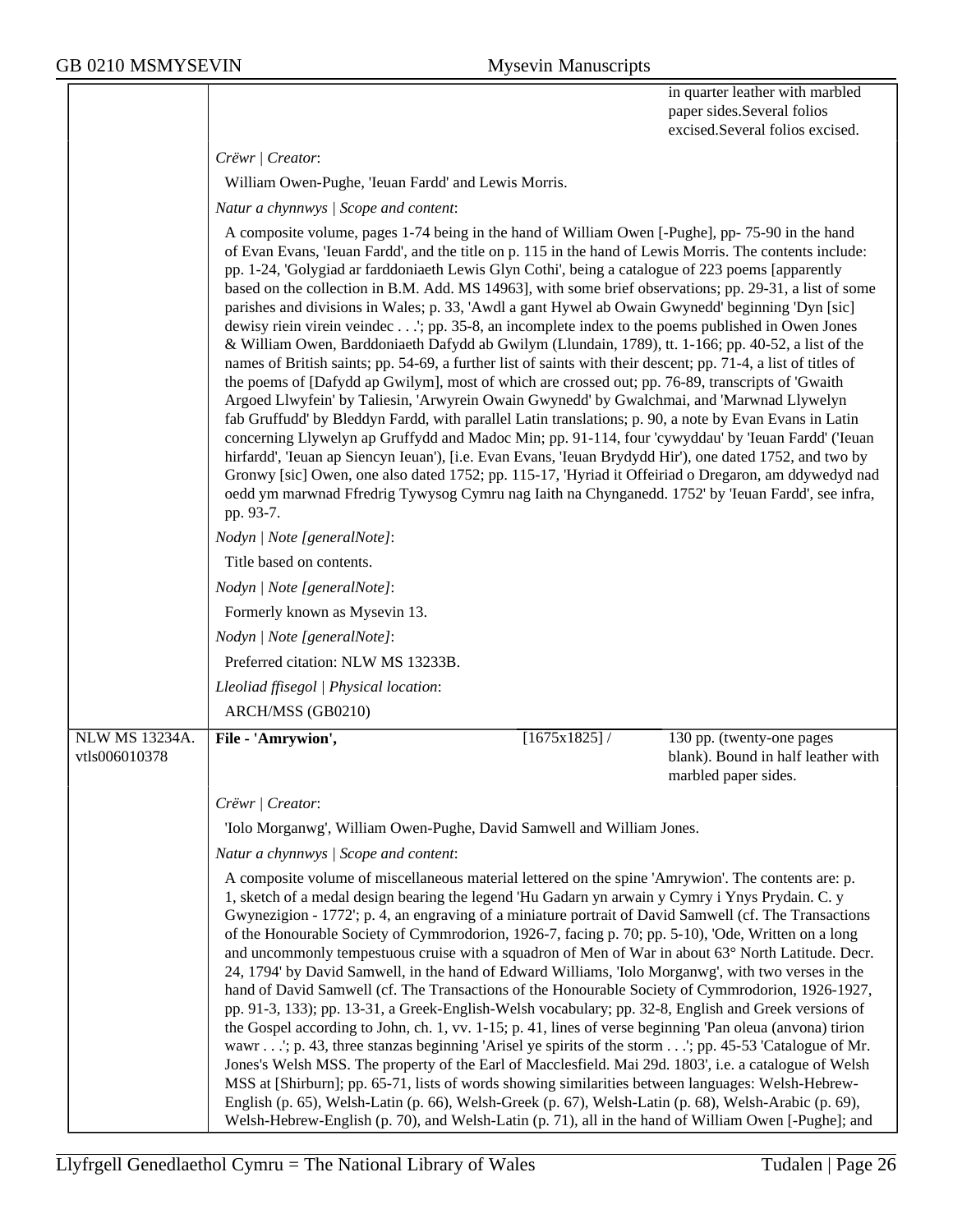|                       | pp. 73-128, 'Geirieu Manaweg', an English-Manx vocabulary in the hand of William Jones, an assistant<br>to Edward Lhuyd.                                                                                                                                                                                                                                                                                                                                                                                                                                                                                                                                                                                                                                                                                                                                                                                                                                                                                                                                                                                                                                                                                                                                                                                                                                                                                                                                                                                                                                                                                                                                                                                                                                                                                                                                                                                                                                                                                                                                                                                                                                                                                                                                                                                                                                                                                                                                                                                                                                                                                                                                                                                                                                                                                                                                                                                                                                                         |                 |                                                                                                                                                                                      |
|-----------------------|----------------------------------------------------------------------------------------------------------------------------------------------------------------------------------------------------------------------------------------------------------------------------------------------------------------------------------------------------------------------------------------------------------------------------------------------------------------------------------------------------------------------------------------------------------------------------------------------------------------------------------------------------------------------------------------------------------------------------------------------------------------------------------------------------------------------------------------------------------------------------------------------------------------------------------------------------------------------------------------------------------------------------------------------------------------------------------------------------------------------------------------------------------------------------------------------------------------------------------------------------------------------------------------------------------------------------------------------------------------------------------------------------------------------------------------------------------------------------------------------------------------------------------------------------------------------------------------------------------------------------------------------------------------------------------------------------------------------------------------------------------------------------------------------------------------------------------------------------------------------------------------------------------------------------------------------------------------------------------------------------------------------------------------------------------------------------------------------------------------------------------------------------------------------------------------------------------------------------------------------------------------------------------------------------------------------------------------------------------------------------------------------------------------------------------------------------------------------------------------------------------------------------------------------------------------------------------------------------------------------------------------------------------------------------------------------------------------------------------------------------------------------------------------------------------------------------------------------------------------------------------------------------------------------------------------------------------------------------------|-----------------|--------------------------------------------------------------------------------------------------------------------------------------------------------------------------------------|
|                       | Nodyn   Note [generalNote]:                                                                                                                                                                                                                                                                                                                                                                                                                                                                                                                                                                                                                                                                                                                                                                                                                                                                                                                                                                                                                                                                                                                                                                                                                                                                                                                                                                                                                                                                                                                                                                                                                                                                                                                                                                                                                                                                                                                                                                                                                                                                                                                                                                                                                                                                                                                                                                                                                                                                                                                                                                                                                                                                                                                                                                                                                                                                                                                                                      |                 |                                                                                                                                                                                      |
|                       | Title based on contents.                                                                                                                                                                                                                                                                                                                                                                                                                                                                                                                                                                                                                                                                                                                                                                                                                                                                                                                                                                                                                                                                                                                                                                                                                                                                                                                                                                                                                                                                                                                                                                                                                                                                                                                                                                                                                                                                                                                                                                                                                                                                                                                                                                                                                                                                                                                                                                                                                                                                                                                                                                                                                                                                                                                                                                                                                                                                                                                                                         |                 |                                                                                                                                                                                      |
|                       | Nodyn   Note [generalNote]:                                                                                                                                                                                                                                                                                                                                                                                                                                                                                                                                                                                                                                                                                                                                                                                                                                                                                                                                                                                                                                                                                                                                                                                                                                                                                                                                                                                                                                                                                                                                                                                                                                                                                                                                                                                                                                                                                                                                                                                                                                                                                                                                                                                                                                                                                                                                                                                                                                                                                                                                                                                                                                                                                                                                                                                                                                                                                                                                                      |                 |                                                                                                                                                                                      |
|                       | Formerly known as Mysevin 14.                                                                                                                                                                                                                                                                                                                                                                                                                                                                                                                                                                                                                                                                                                                                                                                                                                                                                                                                                                                                                                                                                                                                                                                                                                                                                                                                                                                                                                                                                                                                                                                                                                                                                                                                                                                                                                                                                                                                                                                                                                                                                                                                                                                                                                                                                                                                                                                                                                                                                                                                                                                                                                                                                                                                                                                                                                                                                                                                                    |                 |                                                                                                                                                                                      |
|                       | Nodyn   Note [generalNote]:                                                                                                                                                                                                                                                                                                                                                                                                                                                                                                                                                                                                                                                                                                                                                                                                                                                                                                                                                                                                                                                                                                                                                                                                                                                                                                                                                                                                                                                                                                                                                                                                                                                                                                                                                                                                                                                                                                                                                                                                                                                                                                                                                                                                                                                                                                                                                                                                                                                                                                                                                                                                                                                                                                                                                                                                                                                                                                                                                      |                 |                                                                                                                                                                                      |
|                       | Preferred citation: NLW MS 13234A.                                                                                                                                                                                                                                                                                                                                                                                                                                                                                                                                                                                                                                                                                                                                                                                                                                                                                                                                                                                                                                                                                                                                                                                                                                                                                                                                                                                                                                                                                                                                                                                                                                                                                                                                                                                                                                                                                                                                                                                                                                                                                                                                                                                                                                                                                                                                                                                                                                                                                                                                                                                                                                                                                                                                                                                                                                                                                                                                               |                 |                                                                                                                                                                                      |
|                       | Lleoliad ffisegol   Physical location:                                                                                                                                                                                                                                                                                                                                                                                                                                                                                                                                                                                                                                                                                                                                                                                                                                                                                                                                                                                                                                                                                                                                                                                                                                                                                                                                                                                                                                                                                                                                                                                                                                                                                                                                                                                                                                                                                                                                                                                                                                                                                                                                                                                                                                                                                                                                                                                                                                                                                                                                                                                                                                                                                                                                                                                                                                                                                                                                           |                 |                                                                                                                                                                                      |
|                       | ARCH/MSS (GB0210)                                                                                                                                                                                                                                                                                                                                                                                                                                                                                                                                                                                                                                                                                                                                                                                                                                                                                                                                                                                                                                                                                                                                                                                                                                                                                                                                                                                                                                                                                                                                                                                                                                                                                                                                                                                                                                                                                                                                                                                                                                                                                                                                                                                                                                                                                                                                                                                                                                                                                                                                                                                                                                                                                                                                                                                                                                                                                                                                                                |                 |                                                                                                                                                                                      |
| <b>NLW MS 13235B.</b> |                                                                                                                                                                                                                                                                                                                                                                                                                                                                                                                                                                                                                                                                                                                                                                                                                                                                                                                                                                                                                                                                                                                                                                                                                                                                                                                                                                                                                                                                                                                                                                                                                                                                                                                                                                                                                                                                                                                                                                                                                                                                                                                                                                                                                                                                                                                                                                                                                                                                                                                                                                                                                                                                                                                                                                                                                                                                                                                                                                                  |                 |                                                                                                                                                                                      |
| vtls006010399         | File - 'Amrywion',                                                                                                                                                                                                                                                                                                                                                                                                                                                                                                                                                                                                                                                                                                                                                                                                                                                                                                                                                                                                                                                                                                                                                                                                                                                                                                                                                                                                                                                                                                                                                                                                                                                                                                                                                                                                                                                                                                                                                                                                                                                                                                                                                                                                                                                                                                                                                                                                                                                                                                                                                                                                                                                                                                                                                                                                                                                                                                                                                               | $[1779x1835]$ / | 247 pp. (forty pages blank). Bound<br>in half leather with marbled<br>paper sides. Edges of binding and<br>leaves damaged by damp.Edges<br>of binding and leaves damaged by<br>damp. |
|                       | Crëwr   Creator:                                                                                                                                                                                                                                                                                                                                                                                                                                                                                                                                                                                                                                                                                                                                                                                                                                                                                                                                                                                                                                                                                                                                                                                                                                                                                                                                                                                                                                                                                                                                                                                                                                                                                                                                                                                                                                                                                                                                                                                                                                                                                                                                                                                                                                                                                                                                                                                                                                                                                                                                                                                                                                                                                                                                                                                                                                                                                                                                                                 |                 |                                                                                                                                                                                      |
|                       | William Owen-Pughe, 'Iolo Morganwg' and others.                                                                                                                                                                                                                                                                                                                                                                                                                                                                                                                                                                                                                                                                                                                                                                                                                                                                                                                                                                                                                                                                                                                                                                                                                                                                                                                                                                                                                                                                                                                                                                                                                                                                                                                                                                                                                                                                                                                                                                                                                                                                                                                                                                                                                                                                                                                                                                                                                                                                                                                                                                                                                                                                                                                                                                                                                                                                                                                                  |                 |                                                                                                                                                                                      |
|                       | Natur a chynnwys / Scope and content:                                                                                                                                                                                                                                                                                                                                                                                                                                                                                                                                                                                                                                                                                                                                                                                                                                                                                                                                                                                                                                                                                                                                                                                                                                                                                                                                                                                                                                                                                                                                                                                                                                                                                                                                                                                                                                                                                                                                                                                                                                                                                                                                                                                                                                                                                                                                                                                                                                                                                                                                                                                                                                                                                                                                                                                                                                                                                                                                            |                 |                                                                                                                                                                                      |
|                       | A composite volume, the contents including: pp. 1-2, an English prose rendering of a 'cywydd' by Tudur<br>Aled requesting a horse from the Abbot of Aber Conwy, the first line of the original being 'Gydag un<br>a geidw Gwynedd'; p. 3, 'Names of the Horse', a list of equivalents in several languages; pp. 3-15,<br>'Extracts from the historical triads of Britain' followed by several quotations and extracts relating to<br>the horse; p. 17, a formal acknowledgement, 1794, from T. W. Wrighte, secretary of the Society of<br>Antiquaries, of the second part of William Owen [-Pughe]'s dictionary; pp. 19-44, an English translation<br>of the beginning of Llyfr y Tri Aderyn by Morgan Llwyd (for an edition of the Welsh text see<br>Thomas E. Ellis (ed.), Gweithiau Morgan Llwyd o Wynedd, vol. 1, (Bangor, 1899), pp. 157-89); p.<br>45, eleven verses beginning 'Mi glowais newydd digri', and an 'englyn' beginning 'Dannod lliw'r<br>manod ai Mîn, dannod Twyll'; p. 47, a list of words headed 'New Holland Language'; pp. 49-86,<br>vocabularies, notes on languages, etc.; pp. 87-110, a Cornish-English vocabulary (A-C), headed 'from<br>a Mss at Mr Halsells wrote about 1710' ('30 years ago' deleted), as well as Cornish versions of the<br>Lord's Prayer; pp. 111-18, a Welsh-English vocabulary; pp. 125-56, 'Egwyddor y Prif Gristnogion<br>Neu reol y Bywyd wedi ei adnewyddu Gyda dull o wir dduwioldeb A'r modd i brofi ein buchedd yn<br>gyfatebol', based on Hugh Turford, Sylfaen Buchedd sanctaidd (Caerfyrddin, 1773), tt. 55-103;<br>pp. 159-68, 'Awdyl voliant i Rys ab Gruffydd ap Howel ap Gruffydd ap Ednyfed Vychan o Von',<br>by Einion Ofeiriad [sic] dated 1280, in the hand of Edward Williams, 'Iolo Morganwg', beginning<br>'Rhys ap Gruffudd fudd feiddiaw rhoddiawdr rhyssedd'; pp. 179-87, a holograph copy sent to Mr.<br>Thomas Roberts, Goldsmith, of an elegy entitled 'Awdl goffadwriaeth am Goronwy Owain sef<br>Testyn y Gwyneddigion 1803' by 'Eliwlod' [= David Owen, 'Dewi Wyn o Eifion'] (cf. Cymdeithas<br>y Gwyneddigion, Awdlau Coffadwriaeth am y Parchedig Goronwy Owain 1803 (Llundain, [1803]),<br>tt. [9]-18); pp. 191-3, printed proposals, 1789, for printing A Welsh and English Dictionary by<br>William Owen; pp. 195-6, five stanzas entitled 'Peace' beginning 'The Song of Peace who would not<br>gladly sing'; p. 197, a broadside containing an elegy by Dafydd Ionawr [David Richards], Marwnad<br>y Seneddwr Enwog, Thomas Williams o Fon Esquire (Dolgellau: T. Williams, 1803); p. 199, a printed<br>notice of an eisteddfod to be held at Caerwys, Whitsuntide 1798, under the auspices of the Gwyneddigion<br>Society; and pp. 202-47, a draft introduction by William Owen [-Pughe] to his dictionary, most of which<br>is crossed out, together with miscellaneous linguistic material.<br>Nodyn   Note [generalNote]:<br>Title based on contents.<br>Nodyn   Note [generalNote]: |                 |                                                                                                                                                                                      |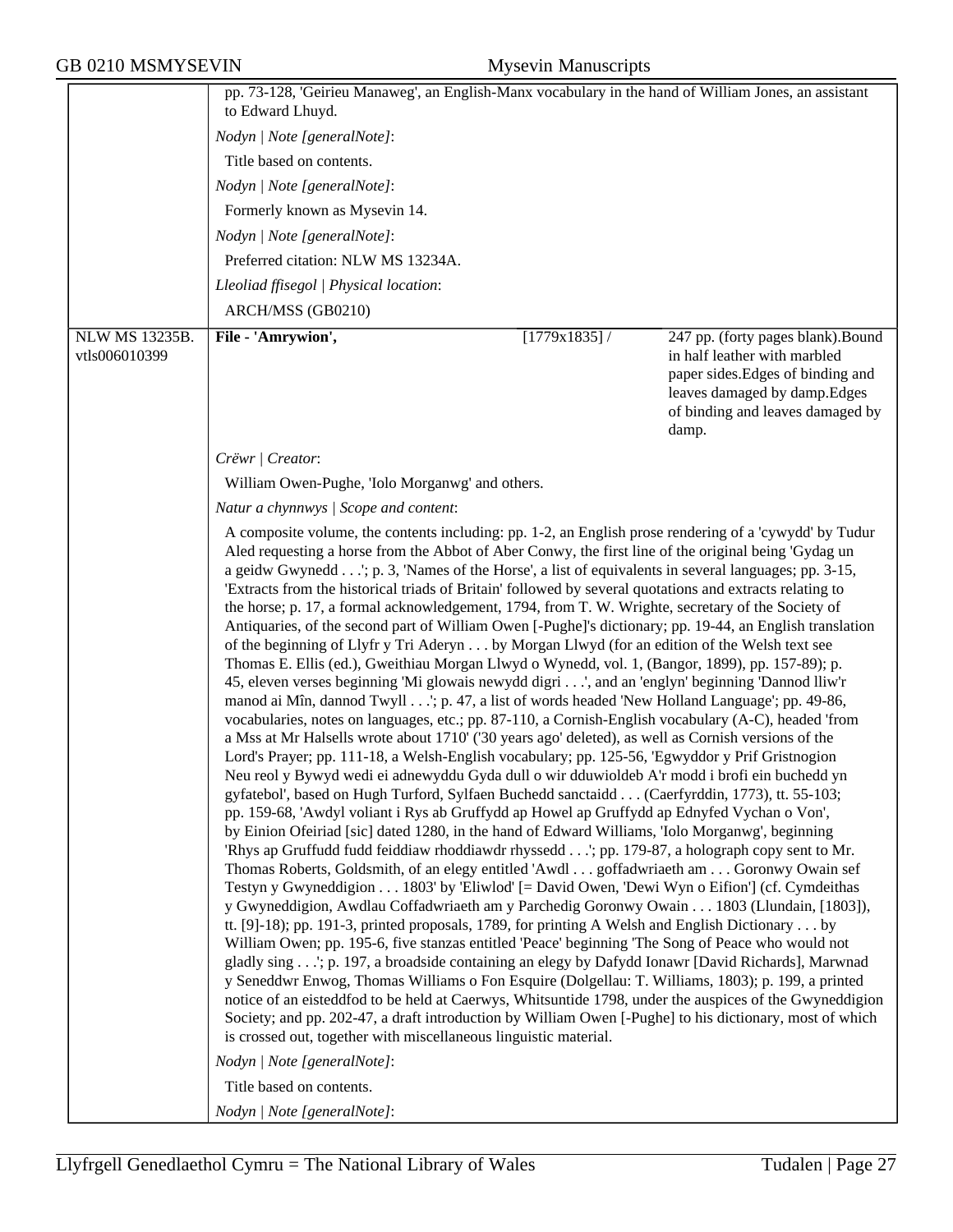|                                        | Formerly known as Mysevin 15.                                                                                                                                                                                                                                                                                                                                                                                                                                                                                                                                                                                                                                                                                                                                                                                                                                                                                                                                                                                                                                                                                                                                                                                                                                                                                                                                                                                                  |                 |                                                                                                                                                      |
|----------------------------------------|--------------------------------------------------------------------------------------------------------------------------------------------------------------------------------------------------------------------------------------------------------------------------------------------------------------------------------------------------------------------------------------------------------------------------------------------------------------------------------------------------------------------------------------------------------------------------------------------------------------------------------------------------------------------------------------------------------------------------------------------------------------------------------------------------------------------------------------------------------------------------------------------------------------------------------------------------------------------------------------------------------------------------------------------------------------------------------------------------------------------------------------------------------------------------------------------------------------------------------------------------------------------------------------------------------------------------------------------------------------------------------------------------------------------------------|-----------------|------------------------------------------------------------------------------------------------------------------------------------------------------|
|                                        | Nodyn   Note [generalNote]:                                                                                                                                                                                                                                                                                                                                                                                                                                                                                                                                                                                                                                                                                                                                                                                                                                                                                                                                                                                                                                                                                                                                                                                                                                                                                                                                                                                                    |                 |                                                                                                                                                      |
|                                        | Preferred citation: NLW MS 13235B.                                                                                                                                                                                                                                                                                                                                                                                                                                                                                                                                                                                                                                                                                                                                                                                                                                                                                                                                                                                                                                                                                                                                                                                                                                                                                                                                                                                             |                 |                                                                                                                                                      |
|                                        | Lleoliad ffisegol   Physical location:                                                                                                                                                                                                                                                                                                                                                                                                                                                                                                                                                                                                                                                                                                                                                                                                                                                                                                                                                                                                                                                                                                                                                                                                                                                                                                                                                                                         |                 |                                                                                                                                                      |
|                                        | ARCH/MSS (GB0210)                                                                                                                                                                                                                                                                                                                                                                                                                                                                                                                                                                                                                                                                                                                                                                                                                                                                                                                                                                                                                                                                                                                                                                                                                                                                                                                                                                                                              |                 |                                                                                                                                                      |
| NLW MS 13236B.<br>vtls006010426        | File - Barddoniaeth,                                                                                                                                                                                                                                                                                                                                                                                                                                                                                                                                                                                                                                                                                                                                                                                                                                                                                                                                                                                                                                                                                                                                                                                                                                                                                                                                                                                                           | $[1801x1835]$ / | 210 pp. (one hundred and<br>seventeen pages blank).Several<br>leaves torn out prior to<br>pagination.Several leaves torn out<br>prior to pagination. |
|                                        | Crëwr   Creator:                                                                                                                                                                                                                                                                                                                                                                                                                                                                                                                                                                                                                                                                                                                                                                                                                                                                                                                                                                                                                                                                                                                                                                                                                                                                                                                                                                                                               |                 |                                                                                                                                                      |
|                                        | 'Bardd Nantglyn' and William Owen-Pughe.                                                                                                                                                                                                                                                                                                                                                                                                                                                                                                                                                                                                                                                                                                                                                                                                                                                                                                                                                                                                                                                                                                                                                                                                                                                                                                                                                                                       |                 |                                                                                                                                                      |
|                                        | Natur a chynnwys / Scope and content:                                                                                                                                                                                                                                                                                                                                                                                                                                                                                                                                                                                                                                                                                                                                                                                                                                                                                                                                                                                                                                                                                                                                                                                                                                                                                                                                                                                          |                 |                                                                                                                                                      |
|                                        | A volume containing 'englynion' and other poems mainly by Robert Davies ('Bardd Nantglyn'). Pages<br>1-60 are almost entirely in the hand of Robert Davies while the remainder of the volume is in that of<br>William Owen [-Pughe]. In addition to the works of Robert Davies, some of which were published<br>in his Diliau Barddas (Dinbych, 1827), the following poets are represented in the volume: W.O. [?]<br>William Owen-Pughe] (pp. 2-3), R. B. Clough (p. 86), W. Lleyn (p. 102), and ?Gwallter Mechain,<br>[Walter Davies] (p. 125). Apart from 'englynion' the compositions of Robert Davies include: p. 23,<br>a hymn beginning: 'Anturiaf Arglwydd yr awr hon'; p. 24, 'Cyfieithiad o Emyn Martyn Luther',<br>beginning 'Duw mawr! beth wyf yn weled draw?'; pp. 27-31, 'Marwnad Morys Roberts, Mab Mr.<br>Thos. Roberts, Gynt o Lwynrhydol, yn Swydd Gaernarfon. 1811', beginning 'Och angeu! llywiawdwr<br>llawdrwm'; p. 35, 'Myfyrdod ar y Salm CXLI', beginning 'O brysia Arglwydd clyw fy lief'; p. 39,<br>'Deuwch attaf fi bawb', beginning 'Clywch eneidiau blin crwydredig'; p. 42, 'Gweddi'r Arglwydd',<br>beginning 'Ein Tad, yr hwn wyt yn y nef'; p. 45, 'Pedwar Tymhor y flwyddyn', beginning 'Tymhor<br>hyfryd ydyw'r Gwanwyn - wrth drefn y rhod'; and pp. 49-55, 'Cywydd coffa hen Ddefodau y Cymry<br>&c Testyn y Gwyneddigion i Eisteddfod Gwent 1822', beginning 'Rhad anian, rho di ynof'. |                 |                                                                                                                                                      |
|                                        | Nodyn   Note [generalNote]:                                                                                                                                                                                                                                                                                                                                                                                                                                                                                                                                                                                                                                                                                                                                                                                                                                                                                                                                                                                                                                                                                                                                                                                                                                                                                                                                                                                                    |                 |                                                                                                                                                      |
|                                        | Title based on contents.                                                                                                                                                                                                                                                                                                                                                                                                                                                                                                                                                                                                                                                                                                                                                                                                                                                                                                                                                                                                                                                                                                                                                                                                                                                                                                                                                                                                       |                 |                                                                                                                                                      |
|                                        | Nodyn   Note [generalNote]:                                                                                                                                                                                                                                                                                                                                                                                                                                                                                                                                                                                                                                                                                                                                                                                                                                                                                                                                                                                                                                                                                                                                                                                                                                                                                                                                                                                                    |                 |                                                                                                                                                      |
|                                        | Formerly known as Mysevin 16.                                                                                                                                                                                                                                                                                                                                                                                                                                                                                                                                                                                                                                                                                                                                                                                                                                                                                                                                                                                                                                                                                                                                                                                                                                                                                                                                                                                                  |                 |                                                                                                                                                      |
|                                        | Nodyn   Note [generalNote]:                                                                                                                                                                                                                                                                                                                                                                                                                                                                                                                                                                                                                                                                                                                                                                                                                                                                                                                                                                                                                                                                                                                                                                                                                                                                                                                                                                                                    |                 |                                                                                                                                                      |
|                                        | Preferred citation: NLW MS 13236B.                                                                                                                                                                                                                                                                                                                                                                                                                                                                                                                                                                                                                                                                                                                                                                                                                                                                                                                                                                                                                                                                                                                                                                                                                                                                                                                                                                                             |                 |                                                                                                                                                      |
|                                        | Lleoliad ffisegol   Physical location:                                                                                                                                                                                                                                                                                                                                                                                                                                                                                                                                                                                                                                                                                                                                                                                                                                                                                                                                                                                                                                                                                                                                                                                                                                                                                                                                                                                         |                 |                                                                                                                                                      |
|                                        | ARCH/MSS (GB0210)                                                                                                                                                                                                                                                                                                                                                                                                                                                                                                                                                                                                                                                                                                                                                                                                                                                                                                                                                                                                                                                                                                                                                                                                                                                                                                                                                                                                              |                 |                                                                                                                                                      |
| <b>NLW MS 13237E.</b><br>vtls006010462 | File - Welsh poetry and miscellanea,                                                                                                                                                                                                                                                                                                                                                                                                                                                                                                                                                                                                                                                                                                                                                                                                                                                                                                                                                                                                                                                                                                                                                                                                                                                                                                                                                                                           | [1801x1835]/    |                                                                                                                                                      |
|                                        | Crëwr   Creator:                                                                                                                                                                                                                                                                                                                                                                                                                                                                                                                                                                                                                                                                                                                                                                                                                                                                                                                                                                                                                                                                                                                                                                                                                                                                                                                                                                                                               |                 |                                                                                                                                                      |
|                                        | William Owen-Pughe and 'Dafydd Ddu Eryri'.                                                                                                                                                                                                                                                                                                                                                                                                                                                                                                                                                                                                                                                                                                                                                                                                                                                                                                                                                                                                                                                                                                                                                                                                                                                                                                                                                                                     |                 |                                                                                                                                                      |
|                                        | Natur a chynnwys / Scope and content:                                                                                                                                                                                                                                                                                                                                                                                                                                                                                                                                                                                                                                                                                                                                                                                                                                                                                                                                                                                                                                                                                                                                                                                                                                                                                                                                                                                          |                 |                                                                                                                                                      |
|                                        | A collection of papers formerly inserted in NLW MS 13236B. Items 1-4, 8, and 15-18 are in the hand<br>of William Owen [-Pughe], and item 10 is in the hand of D[avid] Thomas, ['Dafydd Ddu Eryri']. The<br>contents include: I, a collection of 'englynion' by R.D. [?Robert Davies, 'Bardd Nantglyn'], Mor [sic]<br>ap Evan ab Dadd., and D.T. [?David Thomas]; 2, 'Flangelliad i Vardd y Glyn' by 'Twm pen y waen';<br>3, 'Carol Nadolig, ar fesur o gyfansoddiad Beethoven yn Rhifyn VIII o'r Musical Library', beginning<br>'Heddyw y gwynfydedig ddydd'; 4, 'Dau englyn ar ddyn meddw a gysgodd gyda'r bardd yn Sarn<br>Vraint yn Mon'; 5, 'Englynion (2) er coffadwriaeth Davydd Richard Llansilin' by 'R. B. Clough Tyn y<br>celyn Rhagr - 1826'; 6, 'englynion' (2) entitled 'At Fardd Du Nantglyn'; 7, a couplet by 'rhyw Offeiriad'                                                                                                                                                                                                                                                                                                                                                                                                                                                                                                                                                                                  |                 |                                                                                                                                                      |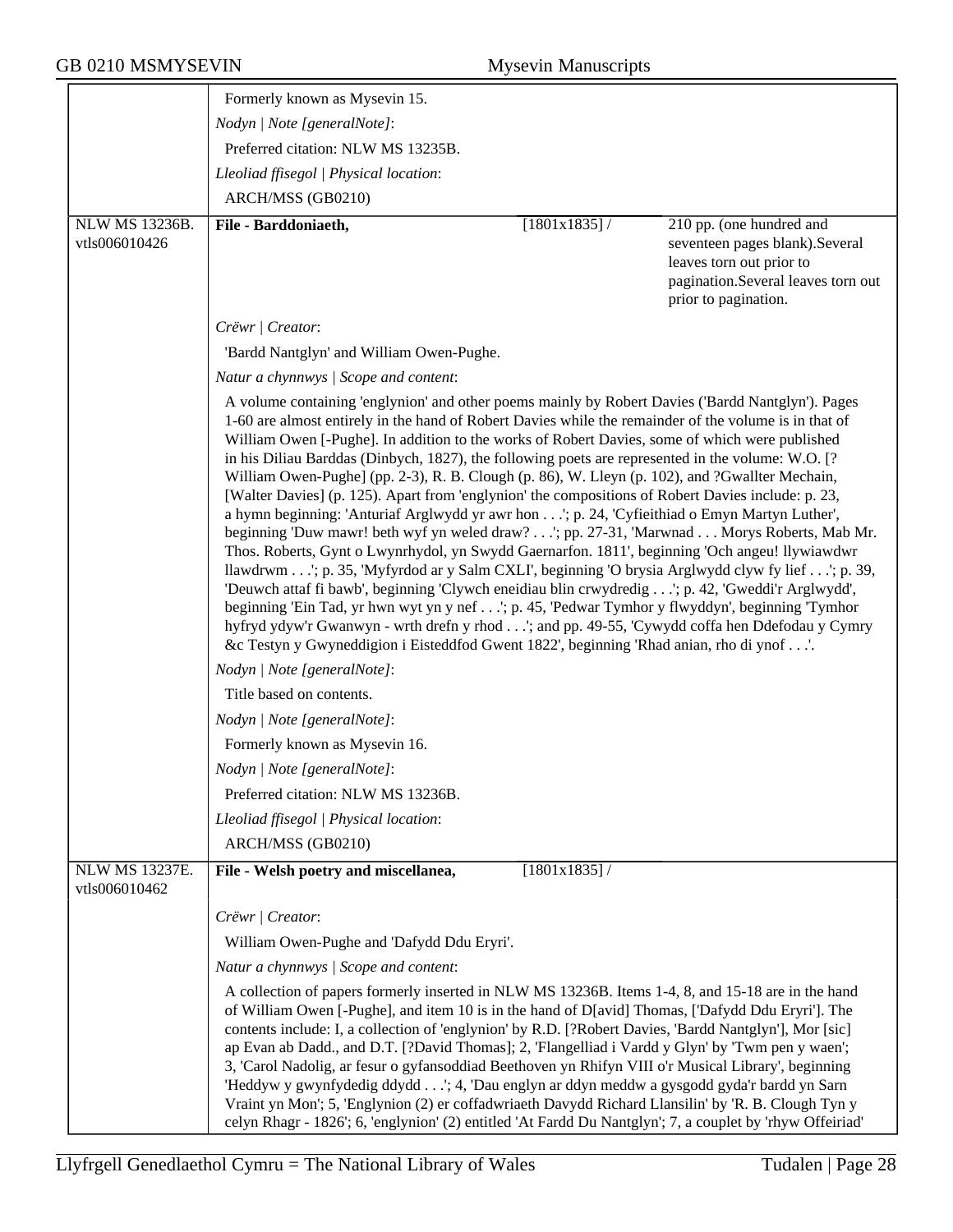|                | and an 'englyn' by 'Owen Gronw Tâd Gronw Owen'; 8, 'englynion' (3), the first beginning 'Prydydd<br>ysgrivydd cu llon - sain ethol'; 9, ['Ar hyd y nos'] in old notation followed by 'englynion', three of<br>which are by Walter Davies, Jonathan Hughes, and T. Nant [Thomas Edwards], and several 'penillion<br>telyn'; 10, 'Geiriau diweddaf Dafydd 2 Sam. 23' by D[avid] Thomas, 1804, beginning 'Ysbryd yr<br>Arglwydd, ddedwydd Dduw ' (cf. NLW MS 325E, p. 17); 11, English verses entitled 'The Legend<br>of Carn Tyrne'; 12, an incomplete copy of 'Padouca Hunt' by [David Samwell] (cf. NLW MS 13225C,<br>pp. 129-36); 13, an English translation of ['Cywydd y Daran'] (cf. Owen Jones & William Owen,<br>Barddoniaeth Dafydd ab Gwilym (Llundain, 1789), tt. 80-82); 14, epilogue of an interlude performed<br>at London, beginning 'Wel nosdawch bawb ar unweth'; 15, notes on Welsh antiquities, geographical<br>features and locations, etc., written in part on the reverse of a printed bill of Richard Jones, King's<br>Head Inn, Llandovery; 16, a list of English words with cognate words in other languages; 17, a letter,<br>1828, from W-. Owen Pughe, Egryn, to Mr. Bailey, containing draft Welsh and English inscriptions to<br>commemorate the Eisteddfod held at Denbigh, 16-18 Sept., 1828; 18, a transcript of the title-page and<br>introduction to Gruffydd Robert's Dosparth Byrr (1567); 19, ?autograph of Joanna Southcott; 20,<br>printed list of subscribers to 'Bardd Nantglyn's Memorial Fund'; 21, memorandum concerning a certain<br>Ruth Thomas, etc.; 22, culinary recipes; 23, articles of agreement, 1836, for a lease of copper and lead,<br>etc., under Wenallt, in the parish of Darowen, co. Mont., (part wanting), with alterations in pencil for<br>another agreement concerning Brynmoel, Penegoes; 24-25, two letters, 1850, from John Hay Williams,<br>Bodelwyddan, to []; 26, engraving of an unidentified ?bronze object (cf. Arch. Camb., 1855, illustration<br>facing page 273); 27, a steel engraving by T. Hodgetts, 1822, of a portrait of 'Idrison', [William Owen-<br>Pughe]; and 28, forty printed copies of the Lord's Prayer in Hebrew.<br>Nodyn   Note [generalNote]: |                                                                                         |
|----------------|---------------------------------------------------------------------------------------------------------------------------------------------------------------------------------------------------------------------------------------------------------------------------------------------------------------------------------------------------------------------------------------------------------------------------------------------------------------------------------------------------------------------------------------------------------------------------------------------------------------------------------------------------------------------------------------------------------------------------------------------------------------------------------------------------------------------------------------------------------------------------------------------------------------------------------------------------------------------------------------------------------------------------------------------------------------------------------------------------------------------------------------------------------------------------------------------------------------------------------------------------------------------------------------------------------------------------------------------------------------------------------------------------------------------------------------------------------------------------------------------------------------------------------------------------------------------------------------------------------------------------------------------------------------------------------------------------------------------------------------------------------------------------------------------------------------------------------------------------------------------------------------------------------------------------------------------------------------------------------------------------------------------------------------------------------------------------------------------------------------------------------------------------------------------------------------------------------------------------------------------|-----------------------------------------------------------------------------------------|
|                | Title based on contents.                                                                                                                                                                                                                                                                                                                                                                                                                                                                                                                                                                                                                                                                                                                                                                                                                                                                                                                                                                                                                                                                                                                                                                                                                                                                                                                                                                                                                                                                                                                                                                                                                                                                                                                                                                                                                                                                                                                                                                                                                                                                                                                                                                                                                    |                                                                                         |
|                | Nodyn   Note [generalNote]:                                                                                                                                                                                                                                                                                                                                                                                                                                                                                                                                                                                                                                                                                                                                                                                                                                                                                                                                                                                                                                                                                                                                                                                                                                                                                                                                                                                                                                                                                                                                                                                                                                                                                                                                                                                                                                                                                                                                                                                                                                                                                                                                                                                                                 |                                                                                         |
|                | Formerly known as Mysevin 17.                                                                                                                                                                                                                                                                                                                                                                                                                                                                                                                                                                                                                                                                                                                                                                                                                                                                                                                                                                                                                                                                                                                                                                                                                                                                                                                                                                                                                                                                                                                                                                                                                                                                                                                                                                                                                                                                                                                                                                                                                                                                                                                                                                                                               |                                                                                         |
|                | Nodyn   Note [generalNote]:                                                                                                                                                                                                                                                                                                                                                                                                                                                                                                                                                                                                                                                                                                                                                                                                                                                                                                                                                                                                                                                                                                                                                                                                                                                                                                                                                                                                                                                                                                                                                                                                                                                                                                                                                                                                                                                                                                                                                                                                                                                                                                                                                                                                                 |                                                                                         |
|                | Preferred citation: NLW MS 13237E.                                                                                                                                                                                                                                                                                                                                                                                                                                                                                                                                                                                                                                                                                                                                                                                                                                                                                                                                                                                                                                                                                                                                                                                                                                                                                                                                                                                                                                                                                                                                                                                                                                                                                                                                                                                                                                                                                                                                                                                                                                                                                                                                                                                                          |                                                                                         |
|                | Lleoliad ffisegol   Physical location:                                                                                                                                                                                                                                                                                                                                                                                                                                                                                                                                                                                                                                                                                                                                                                                                                                                                                                                                                                                                                                                                                                                                                                                                                                                                                                                                                                                                                                                                                                                                                                                                                                                                                                                                                                                                                                                                                                                                                                                                                                                                                                                                                                                                      |                                                                                         |
|                | ARCH/MSS (GB0210)                                                                                                                                                                                                                                                                                                                                                                                                                                                                                                                                                                                                                                                                                                                                                                                                                                                                                                                                                                                                                                                                                                                                                                                                                                                                                                                                                                                                                                                                                                                                                                                                                                                                                                                                                                                                                                                                                                                                                                                                                                                                                                                                                                                                                           |                                                                                         |
| NLW MS 13238B. | $[1801x1809]$ /<br>File - 'Twm o'r Nant' MS,                                                                                                                                                                                                                                                                                                                                                                                                                                                                                                                                                                                                                                                                                                                                                                                                                                                                                                                                                                                                                                                                                                                                                                                                                                                                                                                                                                                                                                                                                                                                                                                                                                                                                                                                                                                                                                                                                                                                                                                                                                                                                                                                                                                                | Paginated 1-190 (pages 156-8)                                                           |
| vtls006010495  |                                                                                                                                                                                                                                                                                                                                                                                                                                                                                                                                                                                                                                                                                                                                                                                                                                                                                                                                                                                                                                                                                                                                                                                                                                                                                                                                                                                                                                                                                                                                                                                                                                                                                                                                                                                                                                                                                                                                                                                                                                                                                                                                                                                                                                             | and 177 to the end blank). Bound<br>in white parchment (much<br>discoloured) on boards. |
|                | Crëwr / Creator:                                                                                                                                                                                                                                                                                                                                                                                                                                                                                                                                                                                                                                                                                                                                                                                                                                                                                                                                                                                                                                                                                                                                                                                                                                                                                                                                                                                                                                                                                                                                                                                                                                                                                                                                                                                                                                                                                                                                                                                                                                                                                                                                                                                                                            |                                                                                         |
|                | Edwards, Thomas, 1739-1810                                                                                                                                                                                                                                                                                                                                                                                                                                                                                                                                                                                                                                                                                                                                                                                                                                                                                                                                                                                                                                                                                                                                                                                                                                                                                                                                                                                                                                                                                                                                                                                                                                                                                                                                                                                                                                                                                                                                                                                                                                                                                                                                                                                                                  |                                                                                         |
|                | Natur a chynnwys / Scope and content:                                                                                                                                                                                                                                                                                                                                                                                                                                                                                                                                                                                                                                                                                                                                                                                                                                                                                                                                                                                                                                                                                                                                                                                                                                                                                                                                                                                                                                                                                                                                                                                                                                                                                                                                                                                                                                                                                                                                                                                                                                                                                                                                                                                                       |                                                                                         |
|                | A volume of Welsh poetry, 'cywyddau' and 'cerddi', given by [Thomas Edwards], 'Twm o'r Nant', to<br>[William Owen-Pughe], 'Idrison', in 1809. Pages 1-172 are in the hand of 'Twm o'r Nant', and pages<br>102-110 are bicolumnar. Most of the items contained in the manuscript are the work of 'Twm o'r Nant'<br>and are unpublished for the most part. Other poets represented in the volume are: John Thomas o bentre'r<br>Foelas, Jonathan Hughes, Sion Prichard y gof o Dreffynon: alias Sion y Gôf ffyrnig, Gutun Gwrexham<br>[=Edward Charles], Hywel Wehydd [= 'Hywel Eryri', Hugh Evans], John Roberts of 'plwy Lygen', and<br>Rog[er] Edw[ar]ds. Other poems are attributed to Gwas Ystiwart Castell Rhodwy, Rhys y geiriau duon,<br>Gelyn y Bleiddiaid, and Cynffon yr Esgob.                                                                                                                                                                                                                                                                                                                                                                                                                                                                                                                                                                                                                                                                                                                                                                                                                                                                                                                                                                                                                                                                                                                                                                                                                                                                                                                                                                                                                                                    |                                                                                         |
|                | Nodyn   Note [generalNote]:                                                                                                                                                                                                                                                                                                                                                                                                                                                                                                                                                                                                                                                                                                                                                                                                                                                                                                                                                                                                                                                                                                                                                                                                                                                                                                                                                                                                                                                                                                                                                                                                                                                                                                                                                                                                                                                                                                                                                                                                                                                                                                                                                                                                                 |                                                                                         |
|                | Title based on contents.                                                                                                                                                                                                                                                                                                                                                                                                                                                                                                                                                                                                                                                                                                                                                                                                                                                                                                                                                                                                                                                                                                                                                                                                                                                                                                                                                                                                                                                                                                                                                                                                                                                                                                                                                                                                                                                                                                                                                                                                                                                                                                                                                                                                                    |                                                                                         |
|                | Nodyn   Note [generalNote]:                                                                                                                                                                                                                                                                                                                                                                                                                                                                                                                                                                                                                                                                                                                                                                                                                                                                                                                                                                                                                                                                                                                                                                                                                                                                                                                                                                                                                                                                                                                                                                                                                                                                                                                                                                                                                                                                                                                                                                                                                                                                                                                                                                                                                 |                                                                                         |
|                | Formerly known as Mysevin 18.                                                                                                                                                                                                                                                                                                                                                                                                                                                                                                                                                                                                                                                                                                                                                                                                                                                                                                                                                                                                                                                                                                                                                                                                                                                                                                                                                                                                                                                                                                                                                                                                                                                                                                                                                                                                                                                                                                                                                                                                                                                                                                                                                                                                               |                                                                                         |
|                | Nodyn   Note [generalNote]:                                                                                                                                                                                                                                                                                                                                                                                                                                                                                                                                                                                                                                                                                                                                                                                                                                                                                                                                                                                                                                                                                                                                                                                                                                                                                                                                                                                                                                                                                                                                                                                                                                                                                                                                                                                                                                                                                                                                                                                                                                                                                                                                                                                                                 |                                                                                         |
|                | Preferred citation: NLW MS 13238B.                                                                                                                                                                                                                                                                                                                                                                                                                                                                                                                                                                                                                                                                                                                                                                                                                                                                                                                                                                                                                                                                                                                                                                                                                                                                                                                                                                                                                                                                                                                                                                                                                                                                                                                                                                                                                                                                                                                                                                                                                                                                                                                                                                                                          |                                                                                         |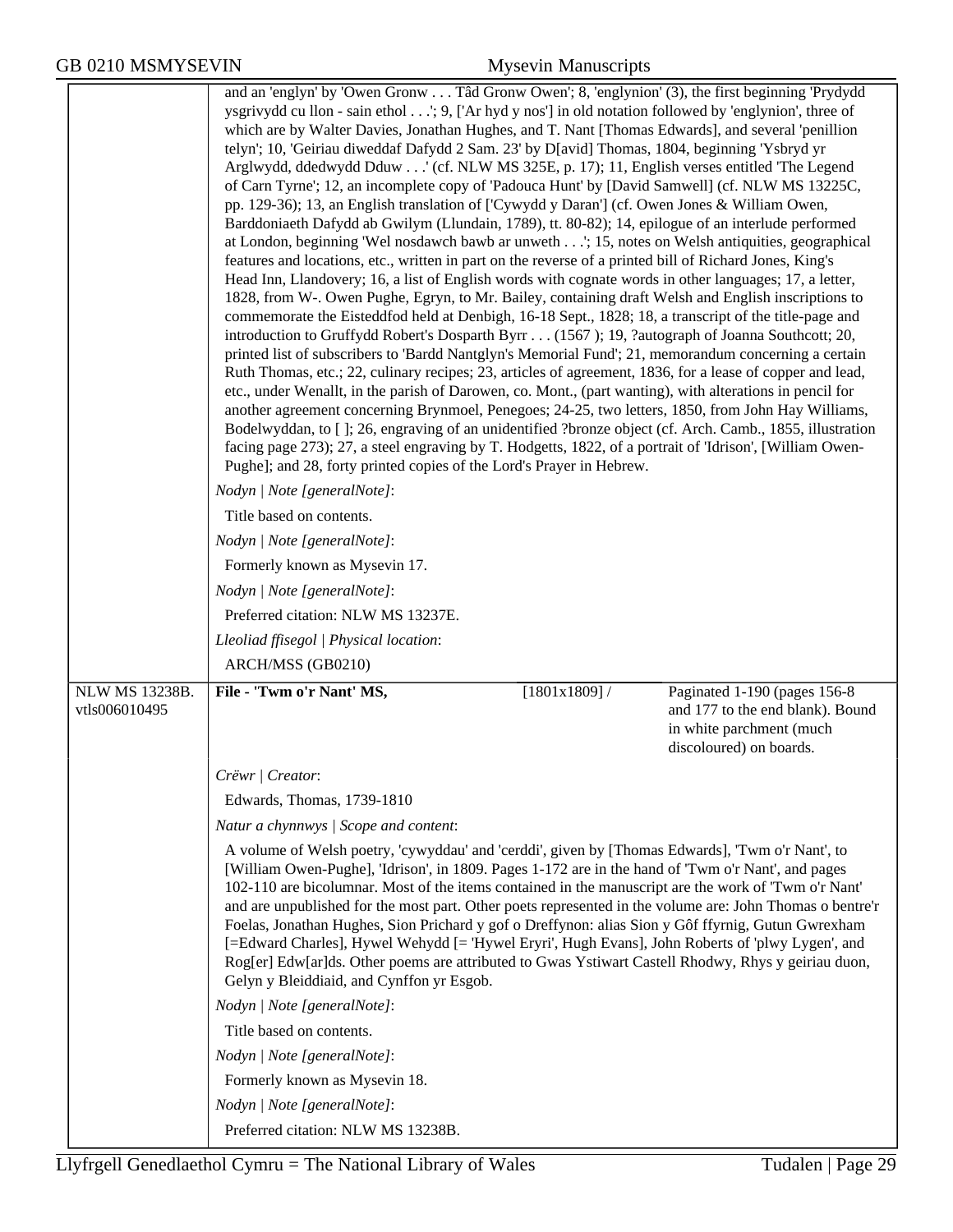|                                 | Lleoliad ffisegol   Physical location:                                                                                                                                                                                                                                                                                                                                                                                                                                                                                                                                                                                                                                                                                                                                                                                                                                                                                                                                                                                                                                                                                                                                                                                                                                                                                                                                 |                 |                                                                                                                                                          |
|---------------------------------|------------------------------------------------------------------------------------------------------------------------------------------------------------------------------------------------------------------------------------------------------------------------------------------------------------------------------------------------------------------------------------------------------------------------------------------------------------------------------------------------------------------------------------------------------------------------------------------------------------------------------------------------------------------------------------------------------------------------------------------------------------------------------------------------------------------------------------------------------------------------------------------------------------------------------------------------------------------------------------------------------------------------------------------------------------------------------------------------------------------------------------------------------------------------------------------------------------------------------------------------------------------------------------------------------------------------------------------------------------------------|-----------------|----------------------------------------------------------------------------------------------------------------------------------------------------------|
|                                 | ARCH/MSS (GB0210)                                                                                                                                                                                                                                                                                                                                                                                                                                                                                                                                                                                                                                                                                                                                                                                                                                                                                                                                                                                                                                                                                                                                                                                                                                                                                                                                                      |                 |                                                                                                                                                          |
| NLW MS 13239C.<br>vtls006010505 | File - 'Y cynfeirdd Cymryig',                                                                                                                                                                                                                                                                                                                                                                                                                                                                                                                                                                                                                                                                                                                                                                                                                                                                                                                                                                                                                                                                                                                                                                                                                                                                                                                                          | [1784x1800]     | Pages numbered i-xii, 1-432,<br>with twenty-nine blank pages.<br>Bound in mottled calf with gold<br>roll around the sides, with gold-<br>panelled spine. |
|                                 | Crëwr   Creator:                                                                                                                                                                                                                                                                                                                                                                                                                                                                                                                                                                                                                                                                                                                                                                                                                                                                                                                                                                                                                                                                                                                                                                                                                                                                                                                                                       |                 |                                                                                                                                                          |
|                                 | William Owen-Pughe [?and others].                                                                                                                                                                                                                                                                                                                                                                                                                                                                                                                                                                                                                                                                                                                                                                                                                                                                                                                                                                                                                                                                                                                                                                                                                                                                                                                                      |                 |                                                                                                                                                          |
|                                 | Natur a chynnwys / Scope and content:                                                                                                                                                                                                                                                                                                                                                                                                                                                                                                                                                                                                                                                                                                                                                                                                                                                                                                                                                                                                                                                                                                                                                                                                                                                                                                                                  |                 |                                                                                                                                                          |
|                                 | A manuscript volume bearing the title 'GODODIN M.S.'. The volume contains a collection of transcripts<br>made by William Owen [-Pughe] in 1784 of Cynfeirdd poetry and is entitled 'Y Cynfeirdd Cymryig sef<br>(Barddoniaeth yr Oesoedd Cynnaraf] Cynnulliad Gwilym Owain, o Feirion'. There is a water-colour<br>sketch on page ii incorporating the quotation 'Bedd Tydain [sic] Tad Awen Yngodir Bron Aren' which<br>is written in the bardic alphabet as is 'Barddoniaeth yr Oesoedd Cynnaraf' on the title-page (p. iii). The<br>contents of the volume are listed by title on pages vii-xi, and variant readings have been added in the<br>margins at a later date referring to 'Llyfr P.P.' [Paul Panton], 'Llyfr E.D.' [Edward Davies of Olveston,<br>co. Gloucester], and 'Ll.H.' [Llyfr Hir]. Most of the contents of this volume have been published in The<br>Myvyrian Archaiology of Wales, Vol. 1, (London, 1801), although not in the same order. The poems<br>in the present manuscript are attributed to the following poets: Aneurin Gwawdrydd, Llywarch Hen,<br>Taliesin, Golyddan, Meigant, Myrddin Wyllt, Elaeth, and Gwenddydd chwaer Merddyn Wyllt.                                                                                                                                                                                             |                 |                                                                                                                                                          |
|                                 | Nodyn   Note [generalNote]:                                                                                                                                                                                                                                                                                                                                                                                                                                                                                                                                                                                                                                                                                                                                                                                                                                                                                                                                                                                                                                                                                                                                                                                                                                                                                                                                            |                 |                                                                                                                                                          |
|                                 | Title based on contents.                                                                                                                                                                                                                                                                                                                                                                                                                                                                                                                                                                                                                                                                                                                                                                                                                                                                                                                                                                                                                                                                                                                                                                                                                                                                                                                                               |                 |                                                                                                                                                          |
|                                 | Nodyn   Note [generalNote]:                                                                                                                                                                                                                                                                                                                                                                                                                                                                                                                                                                                                                                                                                                                                                                                                                                                                                                                                                                                                                                                                                                                                                                                                                                                                                                                                            |                 |                                                                                                                                                          |
|                                 | Formerly known as Mysevin 19.<br>Nodyn   Note [generalNote]:                                                                                                                                                                                                                                                                                                                                                                                                                                                                                                                                                                                                                                                                                                                                                                                                                                                                                                                                                                                                                                                                                                                                                                                                                                                                                                           |                 |                                                                                                                                                          |
|                                 | Preferred citation: NLW MS 13239C.                                                                                                                                                                                                                                                                                                                                                                                                                                                                                                                                                                                                                                                                                                                                                                                                                                                                                                                                                                                                                                                                                                                                                                                                                                                                                                                                     |                 |                                                                                                                                                          |
|                                 | Lleoliad ffisegol   Physical location:                                                                                                                                                                                                                                                                                                                                                                                                                                                                                                                                                                                                                                                                                                                                                                                                                                                                                                                                                                                                                                                                                                                                                                                                                                                                                                                                 |                 |                                                                                                                                                          |
|                                 | ARCH/MSS (GB0210)                                                                                                                                                                                                                                                                                                                                                                                                                                                                                                                                                                                                                                                                                                                                                                                                                                                                                                                                                                                                                                                                                                                                                                                                                                                                                                                                                      |                 |                                                                                                                                                          |
| <b>NLW MS 13240B.</b>           | File - 'Gododin',                                                                                                                                                                                                                                                                                                                                                                                                                                                                                                                                                                                                                                                                                                                                                                                                                                                                                                                                                                                                                                                                                                                                                                                                                                                                                                                                                      | $[1783x1821]$ / | 122 p. (thirty-seven pages blank).                                                                                                                       |
| vtls006010518                   |                                                                                                                                                                                                                                                                                                                                                                                                                                                                                                                                                                                                                                                                                                                                                                                                                                                                                                                                                                                                                                                                                                                                                                                                                                                                                                                                                                        |                 | Bound in red straight-grained<br>morocco with gold roll around the<br>sides and gold panelling.                                                          |
|                                 | Crëwr   Creator:                                                                                                                                                                                                                                                                                                                                                                                                                                                                                                                                                                                                                                                                                                                                                                                                                                                                                                                                                                                                                                                                                                                                                                                                                                                                                                                                                       |                 |                                                                                                                                                          |
|                                 | William Owen-Pughe.                                                                                                                                                                                                                                                                                                                                                                                                                                                                                                                                                                                                                                                                                                                                                                                                                                                                                                                                                                                                                                                                                                                                                                                                                                                                                                                                                    |                 |                                                                                                                                                          |
|                                 | Natur a chynnwys / Scope and content:                                                                                                                                                                                                                                                                                                                                                                                                                                                                                                                                                                                                                                                                                                                                                                                                                                                                                                                                                                                                                                                                                                                                                                                                                                                                                                                                  |                 |                                                                                                                                                          |
|                                 | A manuscript volume with the word 'GODODIN' on the spine. The volume contains a transcript by<br>William Owen [-Pughe], dated 1783, of the greater part of 'Y Gododdin' by Aneirin. The transcriber<br>has adopted a very neat print hand and has arranged the entire volume in the form of a printed book. A<br>note on p.1 reads: 'Dawai y llyvryn yn ol i veddiant yr hwn à ei ysgrivenai, o gàn weddw Owain Myvyr,<br>àr yr 30 dydd o vis Gorphenav, 1821. O drymed yw i mi synied, a'r enciliad cymaint rhàn o vy oes, ac<br>adgoviaw y troion à ddygwyddynt imi rhwng 1783 a 1821! Idrison'. A pen and wash illustration of a<br>battle scene on p. 16 faces the title-page, which reads: 'Y Gwawdodyn - Aneurun Gwawdrydd a'i cant:<br>yn Arwyrain Gorchestwrolion Cattraeth - Arddyledog canu cymmain' o fri. - Aneurin - William Owen a'i<br>dadscrifennodd, allan o Lyfr Mr. Owen Jones yn Llundain. Oed ein Harglwydd - 1783'. Page 19 carries<br>a dedication to 'Y Cymry', and pp. 21-2 contain a letter from William Owen to Owen Jones, dated at<br>London, 20 Nov. 1783, in which he acknowledges the patronage of 'Owain Myfyr'. The introduction on<br>pages 23 to 31 is followed by a list of personal names which appear in the text (pp. 33-9), as well as a list<br>of place-names (pp. 39-41). The text of the poem follows on pages 43 to 107. |                 |                                                                                                                                                          |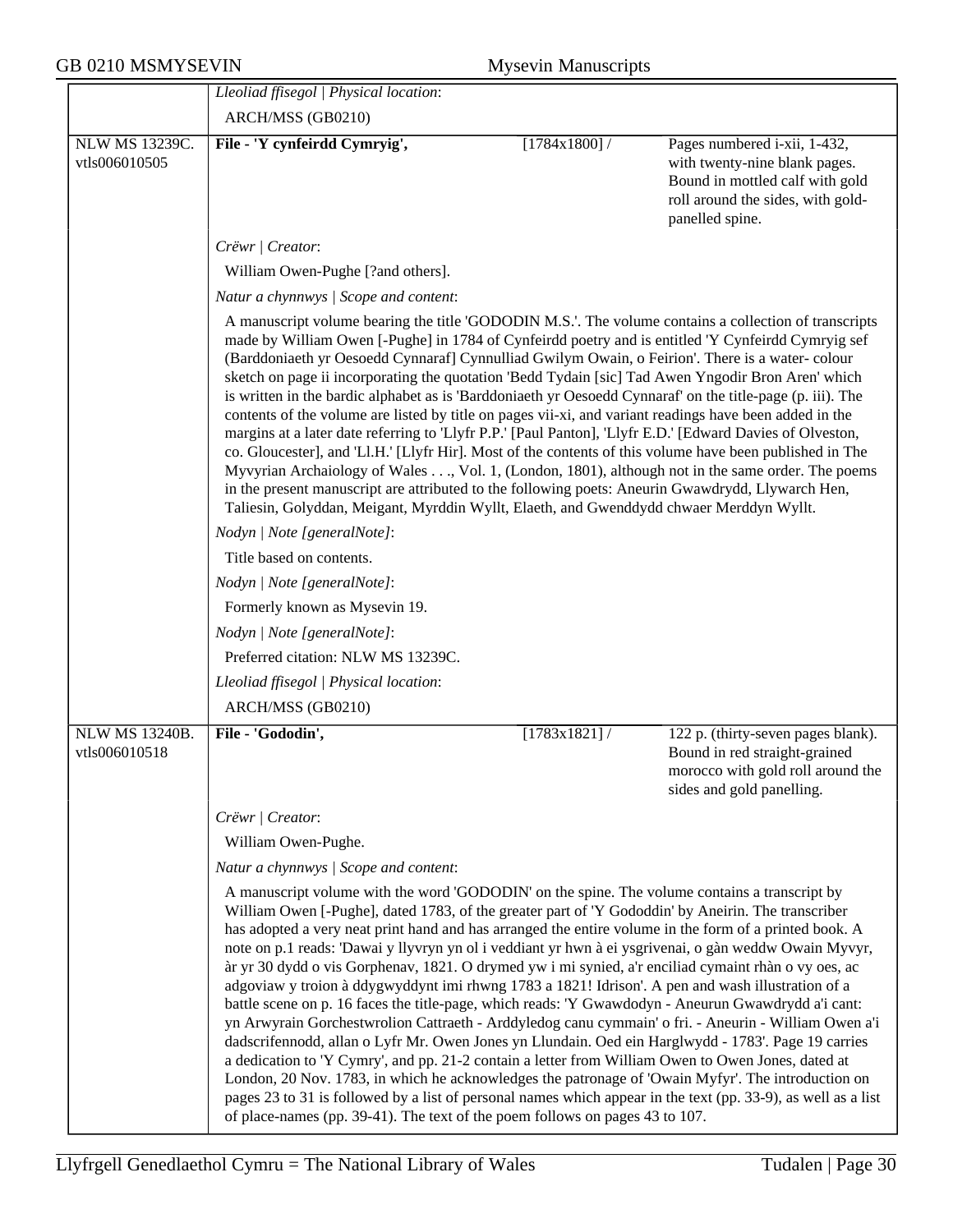|                                 | Nodyn   Note [generalNote]:                                                                                                                                                                                                                                                                                                                                                                                                                                                                                                                                                                                                                                                                                                                                                                                                                                                                                                                                                                                                                                                                                                                                                                                                                                                                                    |              |                                              |
|---------------------------------|----------------------------------------------------------------------------------------------------------------------------------------------------------------------------------------------------------------------------------------------------------------------------------------------------------------------------------------------------------------------------------------------------------------------------------------------------------------------------------------------------------------------------------------------------------------------------------------------------------------------------------------------------------------------------------------------------------------------------------------------------------------------------------------------------------------------------------------------------------------------------------------------------------------------------------------------------------------------------------------------------------------------------------------------------------------------------------------------------------------------------------------------------------------------------------------------------------------------------------------------------------------------------------------------------------------|--------------|----------------------------------------------|
|                                 | Title based on contents.                                                                                                                                                                                                                                                                                                                                                                                                                                                                                                                                                                                                                                                                                                                                                                                                                                                                                                                                                                                                                                                                                                                                                                                                                                                                                       |              |                                              |
|                                 | Nodyn   Note [generalNote]:                                                                                                                                                                                                                                                                                                                                                                                                                                                                                                                                                                                                                                                                                                                                                                                                                                                                                                                                                                                                                                                                                                                                                                                                                                                                                    |              |                                              |
|                                 | Formerly known as Mysevin 20.                                                                                                                                                                                                                                                                                                                                                                                                                                                                                                                                                                                                                                                                                                                                                                                                                                                                                                                                                                                                                                                                                                                                                                                                                                                                                  |              |                                              |
|                                 | Nodyn   Note [generalNote]:                                                                                                                                                                                                                                                                                                                                                                                                                                                                                                                                                                                                                                                                                                                                                                                                                                                                                                                                                                                                                                                                                                                                                                                                                                                                                    |              |                                              |
|                                 | Preferred citation: NLW MS 13240B.                                                                                                                                                                                                                                                                                                                                                                                                                                                                                                                                                                                                                                                                                                                                                                                                                                                                                                                                                                                                                                                                                                                                                                                                                                                                             |              |                                              |
|                                 | Lleoliad ffisegol   Physical location:                                                                                                                                                                                                                                                                                                                                                                                                                                                                                                                                                                                                                                                                                                                                                                                                                                                                                                                                                                                                                                                                                                                                                                                                                                                                         |              |                                              |
|                                 | ARCH/MSS (GB0210)                                                                                                                                                                                                                                                                                                                                                                                                                                                                                                                                                                                                                                                                                                                                                                                                                                                                                                                                                                                                                                                                                                                                                                                                                                                                                              |              |                                              |
| <b>NLW MS 13241C.</b>           | File - 'Gogynveirdd',                                                                                                                                                                                                                                                                                                                                                                                                                                                                                                                                                                                                                                                                                                                                                                                                                                                                                                                                                                                                                                                                                                                                                                                                                                                                                          | [1779x1800]  | 220 pp. (seventy-eight pages                 |
| vtls006010525                   |                                                                                                                                                                                                                                                                                                                                                                                                                                                                                                                                                                                                                                                                                                                                                                                                                                                                                                                                                                                                                                                                                                                                                                                                                                                                                                                |              | blank). Bound in full brown<br>mottled calf. |
|                                 | Crëwr   Creator:                                                                                                                                                                                                                                                                                                                                                                                                                                                                                                                                                                                                                                                                                                                                                                                                                                                                                                                                                                                                                                                                                                                                                                                                                                                                                               |              |                                              |
|                                 | William Owen-Pughe.                                                                                                                                                                                                                                                                                                                                                                                                                                                                                                                                                                                                                                                                                                                                                                                                                                                                                                                                                                                                                                                                                                                                                                                                                                                                                            |              |                                              |
|                                 | Natur a chynnwys / Scope and content:                                                                                                                                                                                                                                                                                                                                                                                                                                                                                                                                                                                                                                                                                                                                                                                                                                                                                                                                                                                                                                                                                                                                                                                                                                                                          |              |                                              |
|                                 | A manuscript volume with the word 'GOGYNVEIRDD' on the spine, and containing a collection of<br>transcripts made by William Owen [-Pughe] of Gogynfeirdd poetry, all published in The Myvyrian<br>Archaiology of Wales, Vol. 1, (London, 1801), pp. 189-216, 258-62, 265-8, 275-8 and 354, although<br>not in the same order. The poets whose works are represented in the manuscript are: Meilyr Brydydd,<br>Gwalchmai ab Meilyr, Hywel ab Owain Gwynedd, Owain Cyfeiliog and Cynddelw Brydydd Mawr.<br>The manuscript contains numerous footnotes which give variant readings as well as a few explanatory<br>notes on the text. The footnotes contain references to the following sources 'MS.', 'Dr. T. Williams MS.' /<br>'T.W.', 'V.R.', and 'Ll. Du.' [= 'Llyfr Du Caerfyrddin'].                                                                                                                                                                                                                                                                                                                                                                                                                                                                                                                       |              |                                              |
|                                 | Nodyn   Note [generalNote]:                                                                                                                                                                                                                                                                                                                                                                                                                                                                                                                                                                                                                                                                                                                                                                                                                                                                                                                                                                                                                                                                                                                                                                                                                                                                                    |              |                                              |
|                                 | Title based on contents.                                                                                                                                                                                                                                                                                                                                                                                                                                                                                                                                                                                                                                                                                                                                                                                                                                                                                                                                                                                                                                                                                                                                                                                                                                                                                       |              |                                              |
|                                 | Nodyn   Note [generalNote]:                                                                                                                                                                                                                                                                                                                                                                                                                                                                                                                                                                                                                                                                                                                                                                                                                                                                                                                                                                                                                                                                                                                                                                                                                                                                                    |              |                                              |
|                                 | Formerly known as Mysevin 21.                                                                                                                                                                                                                                                                                                                                                                                                                                                                                                                                                                                                                                                                                                                                                                                                                                                                                                                                                                                                                                                                                                                                                                                                                                                                                  |              |                                              |
|                                 | Nodyn   Note [generalNote]:                                                                                                                                                                                                                                                                                                                                                                                                                                                                                                                                                                                                                                                                                                                                                                                                                                                                                                                                                                                                                                                                                                                                                                                                                                                                                    |              |                                              |
|                                 | Preferred citation: NLW MS 13241C.                                                                                                                                                                                                                                                                                                                                                                                                                                                                                                                                                                                                                                                                                                                                                                                                                                                                                                                                                                                                                                                                                                                                                                                                                                                                             |              |                                              |
|                                 | Lleoliad ffisegol   Physical location:                                                                                                                                                                                                                                                                                                                                                                                                                                                                                                                                                                                                                                                                                                                                                                                                                                                                                                                                                                                                                                                                                                                                                                                                                                                                         |              |                                              |
|                                 | ARCH/MSS (GB0210)                                                                                                                                                                                                                                                                                                                                                                                                                                                                                                                                                                                                                                                                                                                                                                                                                                                                                                                                                                                                                                                                                                                                                                                                                                                                                              |              |                                              |
| NLW MS 13242B.<br>vtls006010542 | File - 'Mabinogion', etc.,                                                                                                                                                                                                                                                                                                                                                                                                                                                                                                                                                                                                                                                                                                                                                                                                                                                                                                                                                                                                                                                                                                                                                                                                                                                                                     | [1826x1831]/ | 1326 pp.                                     |
|                                 | Crëwr   Creator:                                                                                                                                                                                                                                                                                                                                                                                                                                                                                                                                                                                                                                                                                                                                                                                                                                                                                                                                                                                                                                                                                                                                                                                                                                                                                               |              |                                              |
|                                 | William Owen-Pughe.                                                                                                                                                                                                                                                                                                                                                                                                                                                                                                                                                                                                                                                                                                                                                                                                                                                                                                                                                                                                                                                                                                                                                                                                                                                                                            |              |                                              |
|                                 | Natur a chynnwys / Scope and content:                                                                                                                                                                                                                                                                                                                                                                                                                                                                                                                                                                                                                                                                                                                                                                                                                                                                                                                                                                                                                                                                                                                                                                                                                                                                          |              |                                              |
|                                 | Transcripts and English translations by William Owen [- Pughe] of the 'Mabinogion' and other medieval<br>prose texts, together with a few miscellaneous items. Most of the transcripts appear to have been made<br>between 1826 and 1831, and the complete work was prepared for the press in 1834 but never published.<br>The material comprises: (a) 'Math ab Mathonwy' (1805); (b) In three series, I 'Pwyll' (two copies, one<br>incomplete), 'Bran the Blessed' [= 'Branwen ferch Llyr'], 'Manawydan', 'Math', II 'Culhwch' (see also<br>N.LW MS 13232E, item 26), 'Peredur', 'Geraint fab Erbin', III 'Iarlles y Ffynnon', 'Breuddwyd Macsen',<br>'Breuddwyd Rhonabwy', 'Lludd a Llefelys'; (c ) 'Lludd a Llefelys', 'Iarlles y Ffynnon', 'Breuddwyd<br>Rhonabwy', 'Saith Doethion Rhufain', an introduction to the prose texts, 'Trioedd', a discussion of Welsh<br>poetry between 540 A.D. and 1600; (d) a file containing miscellaneous papers: pp. 11-44, notes on<br>numismatics, pp. 45-53 nine sketches by William Owen [-Pughe] (one in pencil and eight pen and wash)<br>of scenes from the 'Mabinogion', possibly intended to illustrate the artist's translation, p. 54, a printed<br>notice in which William Owen [- Pughe] requests that his name be inserted in the list of voters for co. |              |                                              |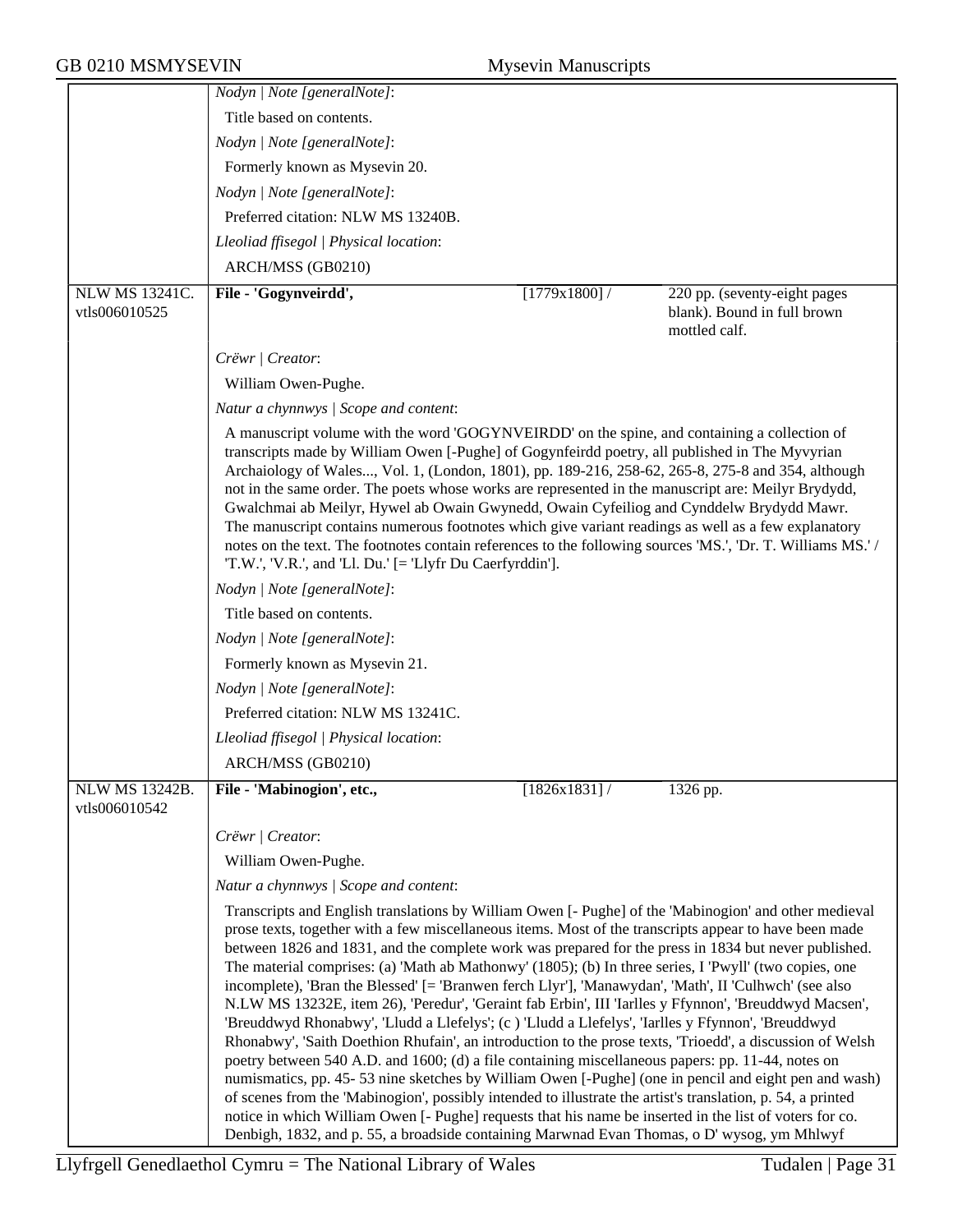|                                        | Henllan; A Gladdwyd yn Nantglyn, ger llaw Dinbych, 1801 by T.E. [?Thomas Edwards, 'Twm o'r Nant']<br>(Caerlleon: W. C. Jones, n.d.), etc. The following note is to be found on p. 124 of item (c)1 above:<br>'Gorphenwn hyn, ganoldydd Llun, Myhevin 11. 1827 yn Athrova Iesu, Rhydycain: y vi yno, pan oedd<br>Aneurin yn çwiliaw cysysgriv [sic] o gyvreithiau Hywel Dda yno', which suggests that the transcript was<br>made from 'Llyfr Coch Hergest'.<br>Nodyn   Note [generalNote]:<br>Title based on contents.<br>Nodyn   Note [generalNote]:<br>Formerly known as Mysevin 22.<br>Nodyn   Note [generalNote]:<br>Preferred citation: NLW MS 13242B.<br>Lleoliad ffisegol   Physical location:<br>ARCH/MSS (GB0210)                                                                                                                                                                                                                                                       |                 |                                                                                          |
|----------------------------------------|---------------------------------------------------------------------------------------------------------------------------------------------------------------------------------------------------------------------------------------------------------------------------------------------------------------------------------------------------------------------------------------------------------------------------------------------------------------------------------------------------------------------------------------------------------------------------------------------------------------------------------------------------------------------------------------------------------------------------------------------------------------------------------------------------------------------------------------------------------------------------------------------------------------------------------------------------------------------------------|-----------------|------------------------------------------------------------------------------------------|
| <b>NLW MS 13243B.</b>                  | File - Mabinogion,                                                                                                                                                                                                                                                                                                                                                                                                                                                                                                                                                                                                                                                                                                                                                                                                                                                                                                                                                              | $[1801x1815]$ / | 232 pp. Bound in half leather with                                                       |
| vtls006010582                          |                                                                                                                                                                                                                                                                                                                                                                                                                                                                                                                                                                                                                                                                                                                                                                                                                                                                                                                                                                                 |                 | marbled paper sides.                                                                     |
|                                        | Crëwr   Creator:                                                                                                                                                                                                                                                                                                                                                                                                                                                                                                                                                                                                                                                                                                                                                                                                                                                                                                                                                                |                 |                                                                                          |
|                                        | William Owen-Pughe.                                                                                                                                                                                                                                                                                                                                                                                                                                                                                                                                                                                                                                                                                                                                                                                                                                                                                                                                                             |                 |                                                                                          |
|                                        | Natur a chynnwys / Scope and content:                                                                                                                                                                                                                                                                                                                                                                                                                                                                                                                                                                                                                                                                                                                                                                                                                                                                                                                                           |                 |                                                                                          |
|                                        | A manuscript volume bearing the words 'MABINOGI PWYLL' in gold lettering on the spine. The<br>volume, which is written throughout by William Owen [-Pughe], contains transcripts, probably from<br>'Llyfr Coch Hergest', and English translations of 'Pwyll Pendefig Dyfed' (pp. 11-79), 'Branwen ferch<br>Llyr'(pp. 80-1153), and 'Manawydan fab Llyr' (pp. 154-217), with the beginning only of 'Math fab<br>Mathonwy' (pp. 218-23). Among miscellaneous entries at the end of the volume are: p. 224, a list of<br>the descendants of Morien Glas; p. 226, couplets from the works of Guto y Glyn, Mathew Brwmfild,<br>and Rhys Penarth; pp. 227-8, a synopsis of the tale of 'Branwen ferch Llyr'; p. 232, 'Names among the<br>Lakes of Cumberland Westmoreland and Lancashire - Wordsworth's Scenery'; and inside the back<br>cover the note: 'Cyrhaeddwn dy y P. W. Coxe, Bemerton, D. Llun, July 26, 11802, gan gerdded D. Sul o<br>Southampton i Gaer Sallawg i gysgu'. |                 |                                                                                          |
|                                        | Nodyn   Note [generalNote]:                                                                                                                                                                                                                                                                                                                                                                                                                                                                                                                                                                                                                                                                                                                                                                                                                                                                                                                                                     |                 |                                                                                          |
|                                        | Title based on contents.                                                                                                                                                                                                                                                                                                                                                                                                                                                                                                                                                                                                                                                                                                                                                                                                                                                                                                                                                        |                 |                                                                                          |
|                                        | Nodyn   Note [generalNote]:                                                                                                                                                                                                                                                                                                                                                                                                                                                                                                                                                                                                                                                                                                                                                                                                                                                                                                                                                     |                 |                                                                                          |
|                                        | Formerly known as Mysevin 23.                                                                                                                                                                                                                                                                                                                                                                                                                                                                                                                                                                                                                                                                                                                                                                                                                                                                                                                                                   |                 |                                                                                          |
|                                        | Nodyn   Note [generalNote]:                                                                                                                                                                                                                                                                                                                                                                                                                                                                                                                                                                                                                                                                                                                                                                                                                                                                                                                                                     |                 |                                                                                          |
|                                        | Preferred citation: NLW MS 13243B.                                                                                                                                                                                                                                                                                                                                                                                                                                                                                                                                                                                                                                                                                                                                                                                                                                                                                                                                              |                 |                                                                                          |
|                                        | Lleoliad ffisegol   Physical location:                                                                                                                                                                                                                                                                                                                                                                                                                                                                                                                                                                                                                                                                                                                                                                                                                                                                                                                                          |                 |                                                                                          |
|                                        | ARCH/MSS (GB0210)                                                                                                                                                                                                                                                                                                                                                                                                                                                                                                                                                                                                                                                                                                                                                                                                                                                                                                                                                               |                 |                                                                                          |
| <b>NLW MS 13244B.</b><br>vtls006010590 | File - 'Peredur'                                                                                                                                                                                                                                                                                                                                                                                                                                                                                                                                                                                                                                                                                                                                                                                                                                                                                                                                                                | 1800-1827       | 240 pp. (original foliation<br>1-117) Bound in half leather with<br>marbled paper sides. |
|                                        | Crëwr   Creator:                                                                                                                                                                                                                                                                                                                                                                                                                                                                                                                                                                                                                                                                                                                                                                                                                                                                                                                                                                |                 |                                                                                          |
|                                        | William Owen-Pughe.                                                                                                                                                                                                                                                                                                                                                                                                                                                                                                                                                                                                                                                                                                                                                                                                                                                                                                                                                             |                 |                                                                                          |
|                                        | Natur a chynnwys / Scope and content:                                                                                                                                                                                                                                                                                                                                                                                                                                                                                                                                                                                                                                                                                                                                                                                                                                                                                                                                           |                 |                                                                                          |
|                                        | A manuscript volume with the title 'PEREDUR' in gold lettering on the spine. The manuscript, written<br>in the year 1800 by William Owen [-Pughe], contains an English translation of the tale 'Peredur' which<br>is sub-titled 'A Tale Of the Britons' with the Welsh text facing. The Welsh version is said on p. 234 to be<br>transcribed from a manuscript in the hand of the poet Huw Llyn [i.e. B.M. Add. MS 14967, pp. 284-321],<br>'Adysgriviad o hen lyvyr wedi ei ysgrivenu gan Huw Llyn y Barz', but a note on page 60 suggests that the                                                                                                                                                                                                                                                                                                                                                                                                                             |                 |                                                                                          |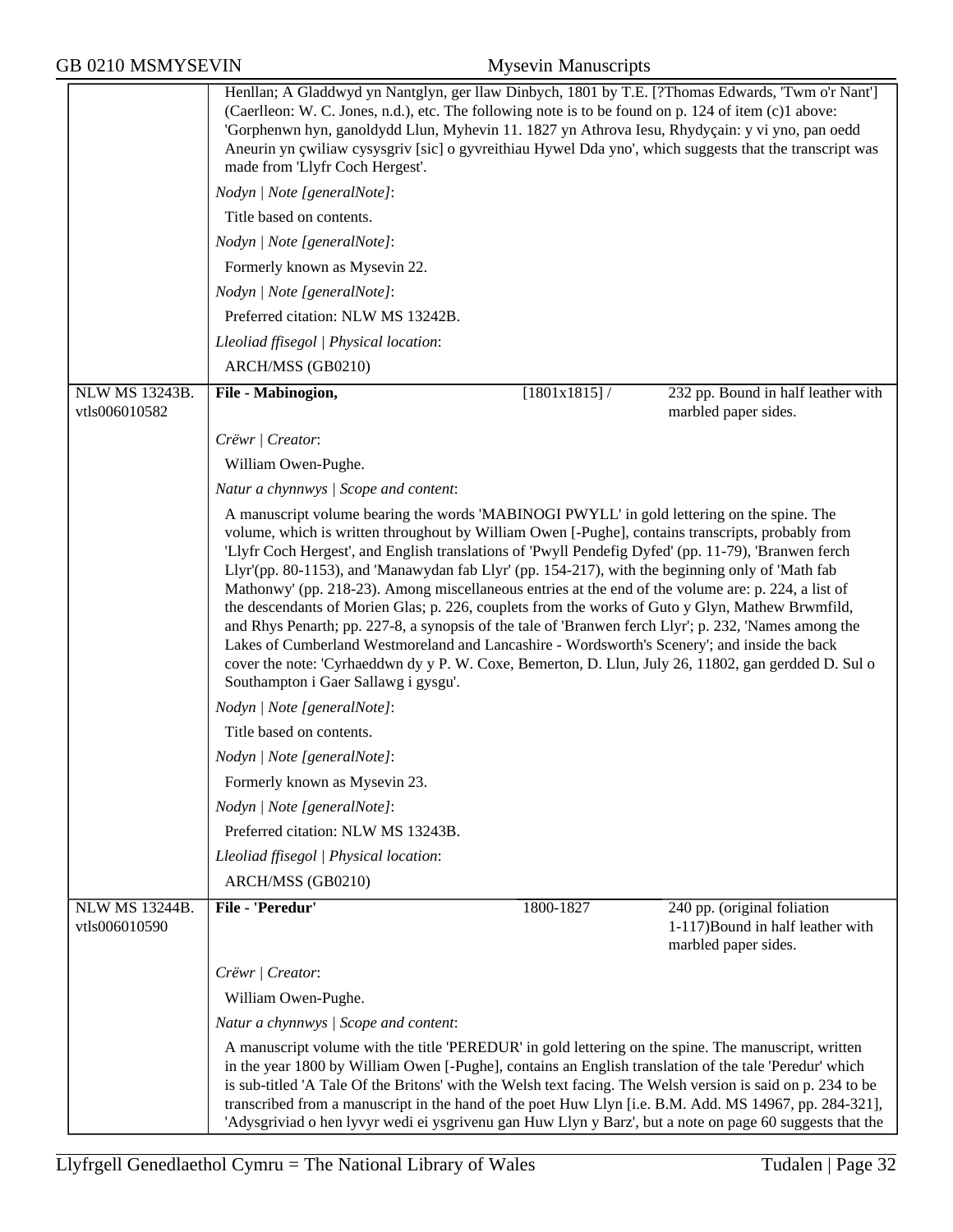|                                        | beginning of the tale was missing when the present manuscript was bound and that the transcriber added<br>the missing part of the text on 21 Sept., 1827, 'Cyvysgrivwn odd y decreu hyd yma, a oedd a'r goll pan<br>rwymid y llyvr. D. Gwener, Medi 21. 1827. W. O. P. Segrwyd'. The following note appears on p. 235:<br>'Finished Dec. 31 1800, 9 o'clock at night - 3 hours before end of the 18th. century - Wm. Owen'. Written<br>on the front fly-leaf is a medical recipe for 'Sore throat ulcerated' as well as the name 'W. Owen No. 40<br>Penton Street, Pentonville'. Pages 1-2 and 236-7 contain quotations from the works of medieval Welsh<br>poets and the triads referring to Peredur with references to The Myvyrian Archaiology of Wales, Vol.<br>1 (1801), and Barddoniaeth Dafydd ab Gwilym (1789).                                                                                                                                                                                                                                                                             |                 |                                                                                                                                 |  |  |
|----------------------------------------|-----------------------------------------------------------------------------------------------------------------------------------------------------------------------------------------------------------------------------------------------------------------------------------------------------------------------------------------------------------------------------------------------------------------------------------------------------------------------------------------------------------------------------------------------------------------------------------------------------------------------------------------------------------------------------------------------------------------------------------------------------------------------------------------------------------------------------------------------------------------------------------------------------------------------------------------------------------------------------------------------------------------------------------------------------------------------------------------------------|-----------------|---------------------------------------------------------------------------------------------------------------------------------|--|--|
|                                        | Nodyn   Note [generalNote]:                                                                                                                                                                                                                                                                                                                                                                                                                                                                                                                                                                                                                                                                                                                                                                                                                                                                                                                                                                                                                                                                         |                 |                                                                                                                                 |  |  |
|                                        | Title based on contents.                                                                                                                                                                                                                                                                                                                                                                                                                                                                                                                                                                                                                                                                                                                                                                                                                                                                                                                                                                                                                                                                            |                 |                                                                                                                                 |  |  |
|                                        | Nodyn   Note [generalNote]:                                                                                                                                                                                                                                                                                                                                                                                                                                                                                                                                                                                                                                                                                                                                                                                                                                                                                                                                                                                                                                                                         |                 |                                                                                                                                 |  |  |
|                                        | Formerly known as Mysevin 24.                                                                                                                                                                                                                                                                                                                                                                                                                                                                                                                                                                                                                                                                                                                                                                                                                                                                                                                                                                                                                                                                       |                 |                                                                                                                                 |  |  |
|                                        | Nodyn   Note [generalNote]:                                                                                                                                                                                                                                                                                                                                                                                                                                                                                                                                                                                                                                                                                                                                                                                                                                                                                                                                                                                                                                                                         |                 |                                                                                                                                 |  |  |
|                                        | Preferred citation: NLW MS 13244B.                                                                                                                                                                                                                                                                                                                                                                                                                                                                                                                                                                                                                                                                                                                                                                                                                                                                                                                                                                                                                                                                  |                 |                                                                                                                                 |  |  |
|                                        | Lleoliad ffisegol   Physical location:                                                                                                                                                                                                                                                                                                                                                                                                                                                                                                                                                                                                                                                                                                                                                                                                                                                                                                                                                                                                                                                              |                 |                                                                                                                                 |  |  |
|                                        | ARCH/MSS (GB0210)                                                                                                                                                                                                                                                                                                                                                                                                                                                                                                                                                                                                                                                                                                                                                                                                                                                                                                                                                                                                                                                                                   |                 |                                                                                                                                 |  |  |
| <b>NLW MS 13245B.</b><br>vtls006010596 | File - 'Mabinogi Geraint',                                                                                                                                                                                                                                                                                                                                                                                                                                                                                                                                                                                                                                                                                                                                                                                                                                                                                                                                                                                                                                                                          | $[1802x1830]$ / | 112 pp. (original pagination<br>1-102; pages 103-4 and 108-12<br>are blank). Bound in half leather<br>with marbled paper sides. |  |  |
|                                        | Crëwr   Creator:                                                                                                                                                                                                                                                                                                                                                                                                                                                                                                                                                                                                                                                                                                                                                                                                                                                                                                                                                                                                                                                                                    |                 |                                                                                                                                 |  |  |
|                                        | William Owen-Pughe.                                                                                                                                                                                                                                                                                                                                                                                                                                                                                                                                                                                                                                                                                                                                                                                                                                                                                                                                                                                                                                                                                 |                 |                                                                                                                                 |  |  |
|                                        | Natur a chynnwys / Scope and content:                                                                                                                                                                                                                                                                                                                                                                                                                                                                                                                                                                                                                                                                                                                                                                                                                                                                                                                                                                                                                                                               |                 |                                                                                                                                 |  |  |
|                                        | A manuscript volume with the words 'MABINOGI GERAINT' in gold lettering on the spine. The<br>manuscript contains a transcript of the tale 'Geraint fab Erbin' from 'Llyfr Coch Hergest' [ff. 769-809] as<br>the title on page 1 suggests: 'Llyma mal y treuthir o Ystorïa Geraint vab Erbin. O Lyvyr Coç Hergest Pal.<br>769'. The watermark '1802' is found on the front endpapers. The text which is found on pages 1-102 is<br>entirely in the hand of William Owen [-Pughe]. On pages 105-7 is a poem beginning 'See man delightful<br>subject by Thomas Wilks; it is preceded by the following note: 'Thomas Wilks, 38, Bow Lane,<br>Cheapside, who served his time with an ironmonger, at Swansea, called on me to-day, April 22, 1826,<br>with his translation of the first vision of Bardd Cwsg, for me to look over. He is now about becoming<br>a preacher among the Methodists: he told me that he had some intention of turning the Messiah of<br>Klopstock into English verse.' A note on the back fly-leaf reads 'Doctor Rt. Williams - Box Moor near<br>Hemel Hempstead - 2 Waters'. |                 |                                                                                                                                 |  |  |
|                                        | Nodyn   Note [generalNote]:                                                                                                                                                                                                                                                                                                                                                                                                                                                                                                                                                                                                                                                                                                                                                                                                                                                                                                                                                                                                                                                                         |                 |                                                                                                                                 |  |  |
|                                        | Title based on contents.                                                                                                                                                                                                                                                                                                                                                                                                                                                                                                                                                                                                                                                                                                                                                                                                                                                                                                                                                                                                                                                                            |                 |                                                                                                                                 |  |  |
|                                        | Nodyn   Note [generalNote]:                                                                                                                                                                                                                                                                                                                                                                                                                                                                                                                                                                                                                                                                                                                                                                                                                                                                                                                                                                                                                                                                         |                 |                                                                                                                                 |  |  |
|                                        | Formerly known as Mysevin 25.                                                                                                                                                                                                                                                                                                                                                                                                                                                                                                                                                                                                                                                                                                                                                                                                                                                                                                                                                                                                                                                                       |                 |                                                                                                                                 |  |  |
|                                        | Nodyn   Note [generalNote]:                                                                                                                                                                                                                                                                                                                                                                                                                                                                                                                                                                                                                                                                                                                                                                                                                                                                                                                                                                                                                                                                         |                 |                                                                                                                                 |  |  |
|                                        | Preferred citation: NLW MS 13245B.                                                                                                                                                                                                                                                                                                                                                                                                                                                                                                                                                                                                                                                                                                                                                                                                                                                                                                                                                                                                                                                                  |                 |                                                                                                                                 |  |  |
|                                        | Lleoliad ffisegol   Physical location:                                                                                                                                                                                                                                                                                                                                                                                                                                                                                                                                                                                                                                                                                                                                                                                                                                                                                                                                                                                                                                                              |                 |                                                                                                                                 |  |  |
|                                        | ARCH/MSS (GB0210)                                                                                                                                                                                                                                                                                                                                                                                                                                                                                                                                                                                                                                                                                                                                                                                                                                                                                                                                                                                                                                                                                   |                 |                                                                                                                                 |  |  |
| <b>NLW MS 13246B.</b><br>vtls006010631 | File - 'Amryw',                                                                                                                                                                                                                                                                                                                                                                                                                                                                                                                                                                                                                                                                                                                                                                                                                                                                                                                                                                                                                                                                                     | [1779x1835]/    | 186 pp. (sixty-two pages blank).<br>Bound in full mottled calf.                                                                 |  |  |
|                                        | Crëwr   Creator:                                                                                                                                                                                                                                                                                                                                                                                                                                                                                                                                                                                                                                                                                                                                                                                                                                                                                                                                                                                                                                                                                    |                 |                                                                                                                                 |  |  |
|                                        | William Owen-Pughe.                                                                                                                                                                                                                                                                                                                                                                                                                                                                                                                                                                                                                                                                                                                                                                                                                                                                                                                                                                                                                                                                                 |                 |                                                                                                                                 |  |  |
|                                        | Natur a chynnwys / Scope and content:                                                                                                                                                                                                                                                                                                                                                                                                                                                                                                                                                                                                                                                                                                                                                                                                                                                                                                                                                                                                                                                               |                 |                                                                                                                                 |  |  |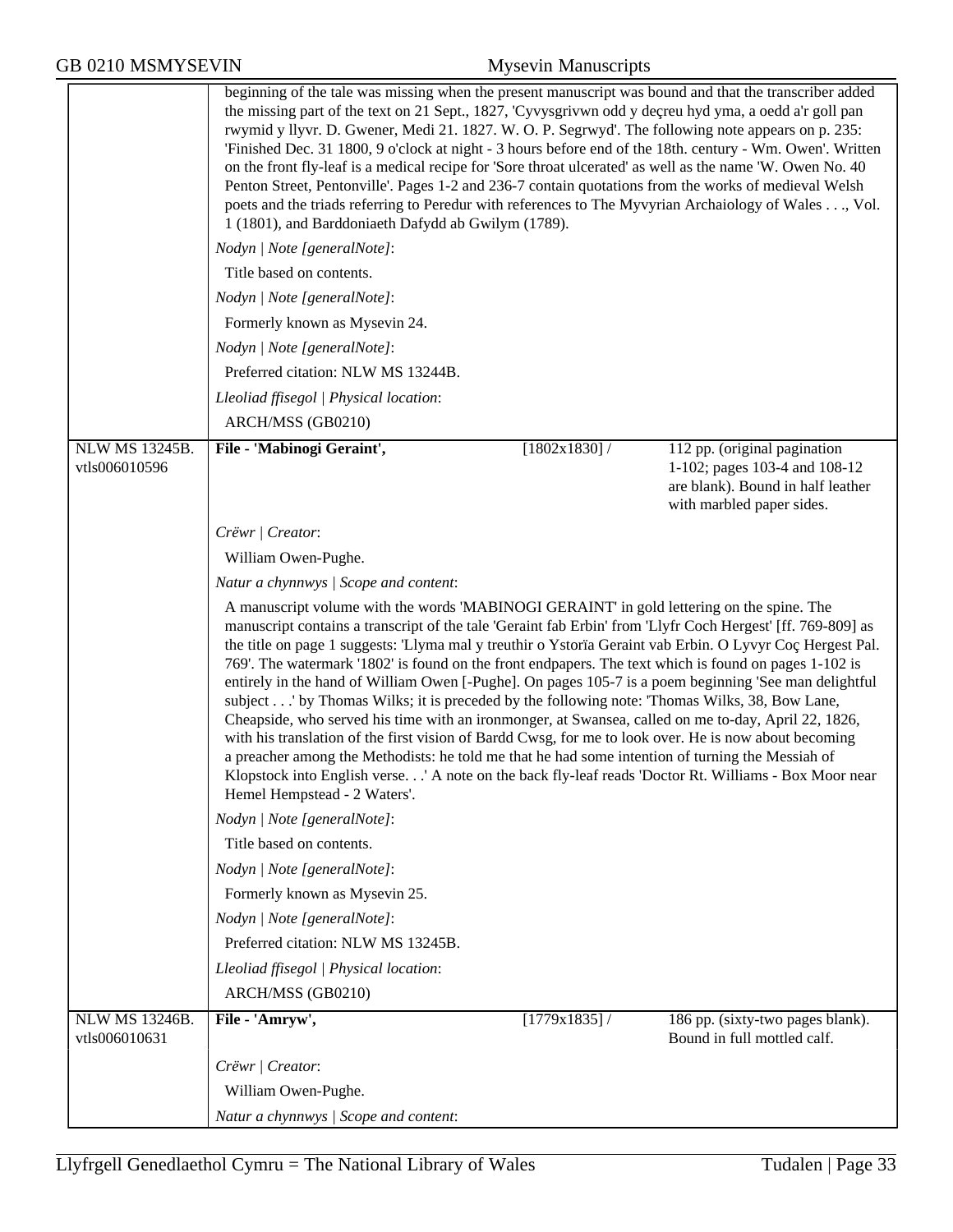|                       | A manuscript volume with the title 'AMRYW' in gold lettering on the spine. Written throughout by                                                                                                                                                                                                                |                 |                                                       |  |  |  |
|-----------------------|-----------------------------------------------------------------------------------------------------------------------------------------------------------------------------------------------------------------------------------------------------------------------------------------------------------------|-----------------|-------------------------------------------------------|--|--|--|
|                       | William Owen [-Pughe], the manuscript contains transcripts of parts of two older manuscripts, the one<br>in the hand of Lewis Morris [B.M. Add. MS 14908, ff. 36-58], and the other in the hand of Owen Jones,                                                                                                  |                 |                                                       |  |  |  |
|                       | 'Owain Myfyr' [B.M. Add. MS 15020, pp. 1-5, 7-12, 27-8, 33-5, 44-5, 52-8, 67-70, 93-107, 109-15,                                                                                                                                                                                                                |                 |                                                       |  |  |  |
|                       | 117-23]. The first item in the present manuscript, pp. 1-39, is a transcript of the Statute of Rhuddlan,                                                                                                                                                                                                        |                 |                                                       |  |  |  |
|                       | 'Ystatus Rhuddlan yw hon. A.D. 1283', copied from Lewis Morris's manuscript, which is in turn a copy                                                                                                                                                                                                            |                 |                                                       |  |  |  |
|                       | of a vellum manuscript in the Hengwrt library, which he transcribed in 1738 [i.e. Peniarth MS 41]. The<br>remainder of the present manuscript is copied from B.M. Add. MS 15020, pp. 49-50, 'Rhif Carennydd';                                                                                                   |                 |                                                       |  |  |  |
|                       | pp. 50-52, 'Llyma y 24 gore, y rhai sy'n ddysg ac yn siampl dda'; p. 53, 'Tri anrhaith Marx Ynys Prydain                                                                                                                                                                                                        |                 |                                                       |  |  |  |
|                       | Mr. Morris o'r Ll. Dû o Gaerfyrddin, Tri Thrin Eddystir Ynys Prydain, Tri Gohoew Eddystir Ynys                                                                                                                                                                                                                  |                 |                                                       |  |  |  |
|                       | Prydain, Tri hoew Eddystir Ynys Prydain'; p. 54, 'Cis ddynion Selyf ddoeth'; p. 55, 'Câs Bethau Owen                                                                                                                                                                                                            |                 |                                                       |  |  |  |
|                       | Cyfeiliog'; pp. 56-9, 'Arthur a'i Farchogion (o Lyfr Lewis Dwnn), 3 Aur dafodiawg Farxawg, 3 Marxog<br>Gwyryf, oedd yn Llys Arthur, 3 Chad Farxog, 3 Lledrithiog Farxog, 3 Brenhinawl Farxog, 3 Chyfion                                                                                                         |                 |                                                       |  |  |  |
|                       | Farxog, 3 Gwrthyniad Farchog, 3 Chynghoriad Farxog'; p. 60, 'Pum maib Cenau ap Coel hen ap Riodawr                                                                                                                                                                                                              |                 |                                                       |  |  |  |
|                       | [sic] o'r Gogledd'; pp. 61-3, 'Plant Llowarx hen o fwy nag un wraig, Plant Owain hael ap Urien, Plant                                                                                                                                                                                                           |                 |                                                       |  |  |  |
|                       | Llew ap Cynfarx, Meibion Cynwyd Cynwydion, Plant Urien Reged, Plant Cynfarx'; pp. 64-6, 'Tri thlws                                                                                                                                                                                                              |                 |                                                       |  |  |  |
|                       | ar ddêg ynys Brydain a roed i Daliesin hen Beirdd'; p. 67, 'Saith Gyneddf Gwr dewisol - Taliesin a'i<br>Dywawd'; p. 67, 'Nattur Meddwdod (allan o Dlysau'r hen Oesoedd gan Lewis Morris Yswain)'; pp.                                                                                                           |                 |                                                       |  |  |  |
|                       | 68-75, 'Llyma Trioedd Arbennig, Trioedd Serch, Trioedd Taliesin, Trioedd Mab y Crinwas'; p. 76,                                                                                                                                                                                                                 |                 |                                                       |  |  |  |
|                       | 'Llymma Leoedd ynghorph Dyn y bydd swrn gyneddfau ynddynt'; p. 76, 'Geiriau Gwir Cattw ddoeth';                                                                                                                                                                                                                 |                 |                                                       |  |  |  |
|                       | p. 77, 'Saith ymofynion saith o wyr doethion, ac atteb pob un i'w gilydd'; p. 78, 'Geiriau Gwir'; pp.                                                                                                                                                                                                           |                 |                                                       |  |  |  |
|                       | 79-88, 'Hanes yr Ymrysongerdd rhwng Edmwnt Prys Arxdiagon Meirionydd a Wiliam Cynwal prydydd<br>ac Arwyddfardd - (Ll. Gwyrdd R. Morris Esq.)' [cf. Y Greal (Llundain, 1805), tt. 9-13]; pp. 89-119,                                                                                                             |                 |                                                       |  |  |  |
|                       | 'Damhegion a 'sgrifenwyd ar Femrwn ynghylch y Flwyddyn 1300 - adgrifenwyd [sic] 1769. O. Jones                                                                                                                                                                                                                  |                 |                                                       |  |  |  |
|                       | - a minnau 'sgrifenais o Lyfr O. Jones, 1783 - Gwilym Owain', [cf. Y Greal (Llundain, 1806-1807), tt.                                                                                                                                                                                                           |                 |                                                       |  |  |  |
|                       | 322-9, 366, 279-80, 366-70, and also in Ifor Williams, Chwedlau Odo (Caerdydd, 1957), tt. 1-8, 11-23];                                                                                                                                                                                                          |                 |                                                       |  |  |  |
|                       | pp. 120-5, 'Copïau o Gwynion fal y maent yn Ysgrifenedig o law Guttyn Owain, gyd â Mr. Trefor, Tref                                                                                                                                                                                                             |                 |                                                       |  |  |  |
|                       | Alun, Cwyn Camgroes, Cwyn torr Croes, Cwyn Anghyfarx, Cwyn Amobr, Cwyn sarhaed', [cf. Y Greal<br>(Llundain, 1806), tt. 321-2, 281, 322]; pp. 126-8, 'Goleufynag o rai Henwau gan y Parchedig Mr. Dav.<br>Jones 1572 - allan o Lythyrau y Parx. Sion Morgan at Moses Williams - Mai 3. 1714'; p. 128, 'Englynion |                 |                                                       |  |  |  |
|                       |                                                                                                                                                                                                                                                                                                                 |                 |                                                       |  |  |  |
|                       | [3] yn rhagymadrodd Llyfr L. Dwnn', beginning 'Fe ddenfyn Duw gwyn da i gyd - a fo raid', with                                                                                                                                                                                                                  |                 |                                                       |  |  |  |
|                       | the ascription 'Lewis Dwnn 1606'; p. 129, five 'englynion' entitled 'I'r Pedwar Gwynt' by 'Simwnt Fyxan.<br>Pencerdd', beginning 'Dwyrain dwymyn syx lle'r ymdeurydd, - llu'; p. 130, an 'englyn' entitled 'I                                                                                                   |                 |                                                       |  |  |  |
|                       | Delyn' ('Dd. Ellis a'i cant Jes. Coll. Oxon from Meirion but qu. Revd. Gro. Owen's hand writing. R.M.')                                                                                                                                                                                                         |                 |                                                       |  |  |  |
|                       | beginning 'Difyrrwx di drwx di drais - tawelaidd'; and pp. 130-33, 'Cywydd o waith y Parxedig                                                                                                                                                                                                                   |                 |                                                       |  |  |  |
|                       | Sion Morgan i Moses Williams', beginning 'Moes yn awr, wr mawr, i mi,', followed by the note:                                                                                                                                                                                                                   |                 |                                                       |  |  |  |
|                       | 'Danfonodd y Cywydd hwn fal y mae heb ei orphen mewn Llythyr i M. Williams yn Nhy Mr. Thomas,<br>Crane Court Fleet Street London - Dyddiedig Odd. Ionawr 1717'. Tipped in on p. 135 is a note, 17 July                                                                                                          |                 |                                                       |  |  |  |
|                       | 1823, referring to Mrs. Townley and Captain Tuck.                                                                                                                                                                                                                                                               |                 |                                                       |  |  |  |
|                       | Nodyn   Note [generalNote]:                                                                                                                                                                                                                                                                                     |                 |                                                       |  |  |  |
|                       | Title based on contents.                                                                                                                                                                                                                                                                                        |                 |                                                       |  |  |  |
|                       | Nodyn   Note [generalNote]:                                                                                                                                                                                                                                                                                     |                 |                                                       |  |  |  |
|                       | Formerly known as Mysevin 26.                                                                                                                                                                                                                                                                                   |                 |                                                       |  |  |  |
|                       | Nodyn   Note [generalNote]:                                                                                                                                                                                                                                                                                     |                 |                                                       |  |  |  |
|                       | Preferred citation: NLW MS 13246B.                                                                                                                                                                                                                                                                              |                 |                                                       |  |  |  |
|                       | Lleoliad ffisegol   Physical location:                                                                                                                                                                                                                                                                          |                 |                                                       |  |  |  |
|                       | ARCH/MSS (GB0210)                                                                                                                                                                                                                                                                                               |                 |                                                       |  |  |  |
| <b>NLW MS 13247B.</b> | File - Amrywion,                                                                                                                                                                                                                                                                                                | $[1779x1835]$ / | 136 pp. (sixty pages blank).                          |  |  |  |
| vtls006010640         |                                                                                                                                                                                                                                                                                                                 |                 | Bound in quarter leather with<br>marbled paper sides. |  |  |  |
|                       | Crëwr   Creator:                                                                                                                                                                                                                                                                                                |                 |                                                       |  |  |  |
|                       | [William Owen-Pughe] [and others].                                                                                                                                                                                                                                                                              |                 |                                                       |  |  |  |
|                       |                                                                                                                                                                                                                                                                                                                 |                 |                                                       |  |  |  |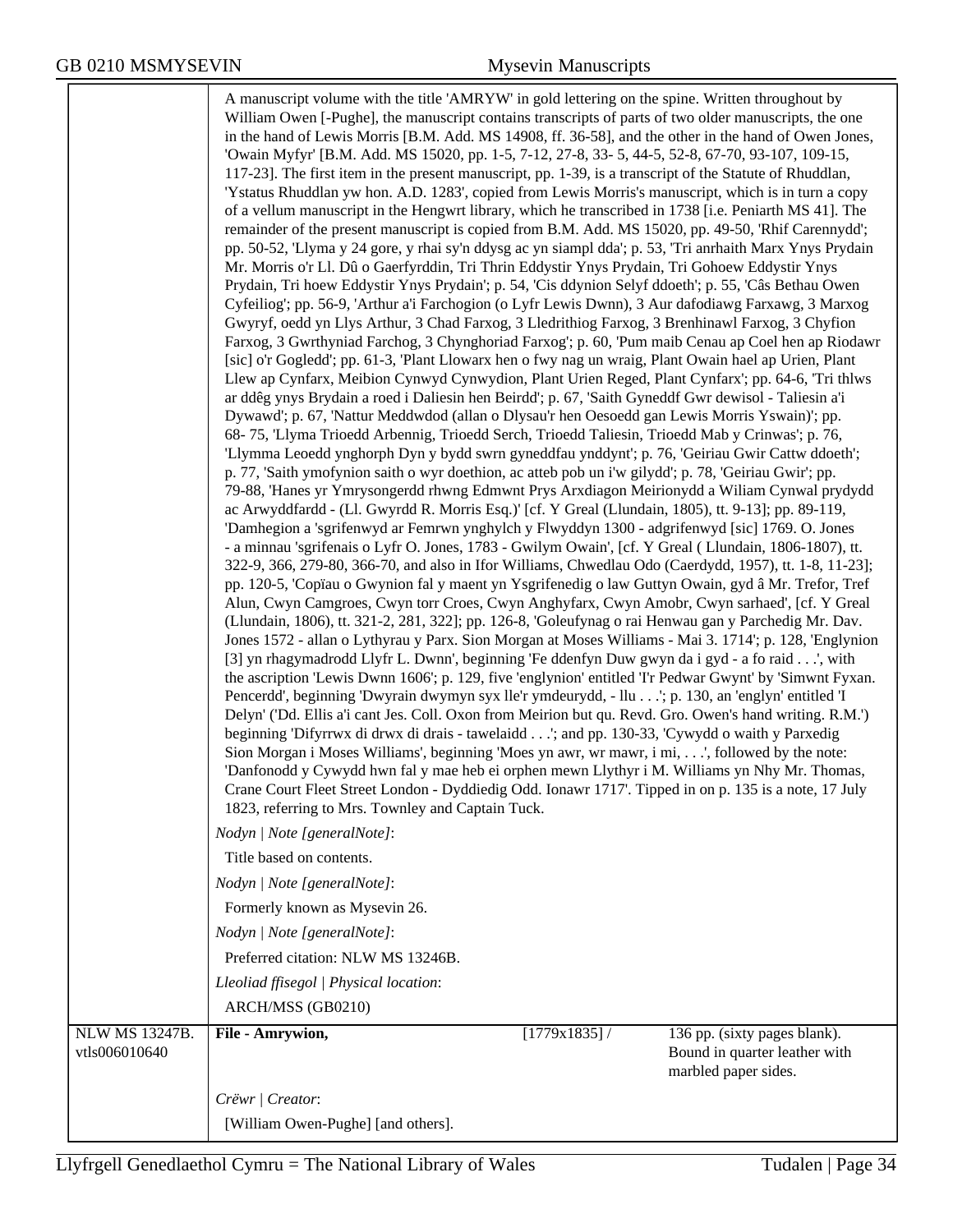|                                                | Natur a chynnwys / Scope and content:                                                                                                                                                                                                                                                                                                                                                                                                                                                                                                                                                                                                                                                                                                                                                                                                                                                                                                                |             |                                                                                                                                                                                                 |  |  |
|------------------------------------------------|------------------------------------------------------------------------------------------------------------------------------------------------------------------------------------------------------------------------------------------------------------------------------------------------------------------------------------------------------------------------------------------------------------------------------------------------------------------------------------------------------------------------------------------------------------------------------------------------------------------------------------------------------------------------------------------------------------------------------------------------------------------------------------------------------------------------------------------------------------------------------------------------------------------------------------------------------|-------------|-------------------------------------------------------------------------------------------------------------------------------------------------------------------------------------------------|--|--|
|                                                | A composite manuscript with the letters 'MSS.' in gold on the spine. Pages 1-13 and 99-119 are possibly<br>in the hand of William Owen [-Pughe]. The contents are: pp. 1-8, 'The Roman Towns in Britain<br>according to the Itenerary [sic] of Antonius and their distance from each o[ther]'; pp. 9-11, 'Names of the<br>sevl. British Nations & where situated'; pp. 13-49, 'Wallis's Logick', in the form of questions and answers<br>in English; pp. 81-98, 'De Graecarum Linguarum Proprietate, ex scriptis De Arte Joannis Grammatici';<br>pp. 99-108, a list of old Welsh words with their meanings; pp. 109-11, a list of Welsh 'Names of Fish'<br>with English equivalents; and pp. 113-18, a list of the Welsh names of birds ('Adar'), with English<br>equivalents. The volume also contains a receipt, 1802, from J. Topham, Treasurer of the Society of<br>Antiquaries of London, to William Owen [-Pughe] for his annual subscription. |             |                                                                                                                                                                                                 |  |  |
|                                                | Nodyn   Note [generalNote]:                                                                                                                                                                                                                                                                                                                                                                                                                                                                                                                                                                                                                                                                                                                                                                                                                                                                                                                          |             |                                                                                                                                                                                                 |  |  |
|                                                | Title based on contents.                                                                                                                                                                                                                                                                                                                                                                                                                                                                                                                                                                                                                                                                                                                                                                                                                                                                                                                             |             |                                                                                                                                                                                                 |  |  |
|                                                | Nodyn   Note [generalNote]:                                                                                                                                                                                                                                                                                                                                                                                                                                                                                                                                                                                                                                                                                                                                                                                                                                                                                                                          |             |                                                                                                                                                                                                 |  |  |
|                                                | Formerly known as Mysevin 27.                                                                                                                                                                                                                                                                                                                                                                                                                                                                                                                                                                                                                                                                                                                                                                                                                                                                                                                        |             |                                                                                                                                                                                                 |  |  |
|                                                | Nodyn   Note [generalNote]:                                                                                                                                                                                                                                                                                                                                                                                                                                                                                                                                                                                                                                                                                                                                                                                                                                                                                                                          |             |                                                                                                                                                                                                 |  |  |
|                                                | Preferred citation: NLW MS 13247B.                                                                                                                                                                                                                                                                                                                                                                                                                                                                                                                                                                                                                                                                                                                                                                                                                                                                                                                   |             |                                                                                                                                                                                                 |  |  |
|                                                | Lleoliad ffisegol   Physical location:                                                                                                                                                                                                                                                                                                                                                                                                                                                                                                                                                                                                                                                                                                                                                                                                                                                                                                               |             |                                                                                                                                                                                                 |  |  |
|                                                | ARCH/MSS (GB0210)                                                                                                                                                                                                                                                                                                                                                                                                                                                                                                                                                                                                                                                                                                                                                                                                                                                                                                                                    |             |                                                                                                                                                                                                 |  |  |
| <b>NLW MS 13248B.</b><br>vtls006010642         | File - Dyddgoviant William Owen [-<br>Pughe],                                                                                                                                                                                                                                                                                                                                                                                                                                                                                                                                                                                                                                                                                                                                                                                                                                                                                                        | 1811-1835 / | 736 p. (pp. 43-4, 445, and 689-90<br>blank). Previously arranged in<br>forty-five unbound gatherings,<br>now bound in two parts in quarter<br>leather.                                          |  |  |
|                                                | Crëwr   Creator:                                                                                                                                                                                                                                                                                                                                                                                                                                                                                                                                                                                                                                                                                                                                                                                                                                                                                                                                     |             |                                                                                                                                                                                                 |  |  |
|                                                | William Owen-Pughe.                                                                                                                                                                                                                                                                                                                                                                                                                                                                                                                                                                                                                                                                                                                                                                                                                                                                                                                                  |             |                                                                                                                                                                                                 |  |  |
|                                                | Natur a chynnwys / Scope and content:                                                                                                                                                                                                                                                                                                                                                                                                                                                                                                                                                                                                                                                                                                                                                                                                                                                                                                                |             |                                                                                                                                                                                                 |  |  |
|                                                | The diary of William Owen [-Pughe] for the period 1 January 1811-13 April 1835. The earlier entries,<br>1811-1822, appear to have been recopied by the diarist in 1824-1825, and the entire manuscript is<br>written in a very small neat hand. The contents include domestic news, information concerning the<br>writer's literary pursuits, and references to Joanna Southcott and J[ane] Townley, etc., as well as details<br>of weather conditions.                                                                                                                                                                                                                                                                                                                                                                                                                                                                                              |             |                                                                                                                                                                                                 |  |  |
|                                                | Nodyn   Note [generalNote]:                                                                                                                                                                                                                                                                                                                                                                                                                                                                                                                                                                                                                                                                                                                                                                                                                                                                                                                          |             |                                                                                                                                                                                                 |  |  |
|                                                | Title based on contents.                                                                                                                                                                                                                                                                                                                                                                                                                                                                                                                                                                                                                                                                                                                                                                                                                                                                                                                             |             |                                                                                                                                                                                                 |  |  |
|                                                | Nodyn   Note [generalNote]:                                                                                                                                                                                                                                                                                                                                                                                                                                                                                                                                                                                                                                                                                                                                                                                                                                                                                                                          |             |                                                                                                                                                                                                 |  |  |
|                                                | Formerly known as Mysevin 28.                                                                                                                                                                                                                                                                                                                                                                                                                                                                                                                                                                                                                                                                                                                                                                                                                                                                                                                        |             |                                                                                                                                                                                                 |  |  |
|                                                | Nodyn   Note [generalNote]:                                                                                                                                                                                                                                                                                                                                                                                                                                                                                                                                                                                                                                                                                                                                                                                                                                                                                                                          |             |                                                                                                                                                                                                 |  |  |
|                                                | Preferred citation: NLW MS 13248B.                                                                                                                                                                                                                                                                                                                                                                                                                                                                                                                                                                                                                                                                                                                                                                                                                                                                                                                   |             |                                                                                                                                                                                                 |  |  |
|                                                | Lleoliad ffisegol   Physical location:                                                                                                                                                                                                                                                                                                                                                                                                                                                                                                                                                                                                                                                                                                                                                                                                                                                                                                               |             |                                                                                                                                                                                                 |  |  |
|                                                | ARCH/MSS (GB0210)                                                                                                                                                                                                                                                                                                                                                                                                                                                                                                                                                                                                                                                                                                                                                                                                                                                                                                                                    |             |                                                                                                                                                                                                 |  |  |
| <b>NLW MS</b><br>13249B I-II.<br>vtls006010645 | File - 'Coll Gwynfa',                                                                                                                                                                                                                                                                                                                                                                                                                                                                                                                                                                                                                                                                                                                                                                                                                                                                                                                                | 1818-1819/  | Formerly unbound, now repaired<br>and bound in quarter leather.All<br>the pages are partly discoloured<br>and affected by damp.All the<br>pages are partly discoloured and<br>affected by damp. |  |  |
|                                                | Crëwr   Creator:                                                                                                                                                                                                                                                                                                                                                                                                                                                                                                                                                                                                                                                                                                                                                                                                                                                                                                                                     |             |                                                                                                                                                                                                 |  |  |
|                                                | William Owen-Pughe.                                                                                                                                                                                                                                                                                                                                                                                                                                                                                                                                                                                                                                                                                                                                                                                                                                                                                                                                  |             |                                                                                                                                                                                                 |  |  |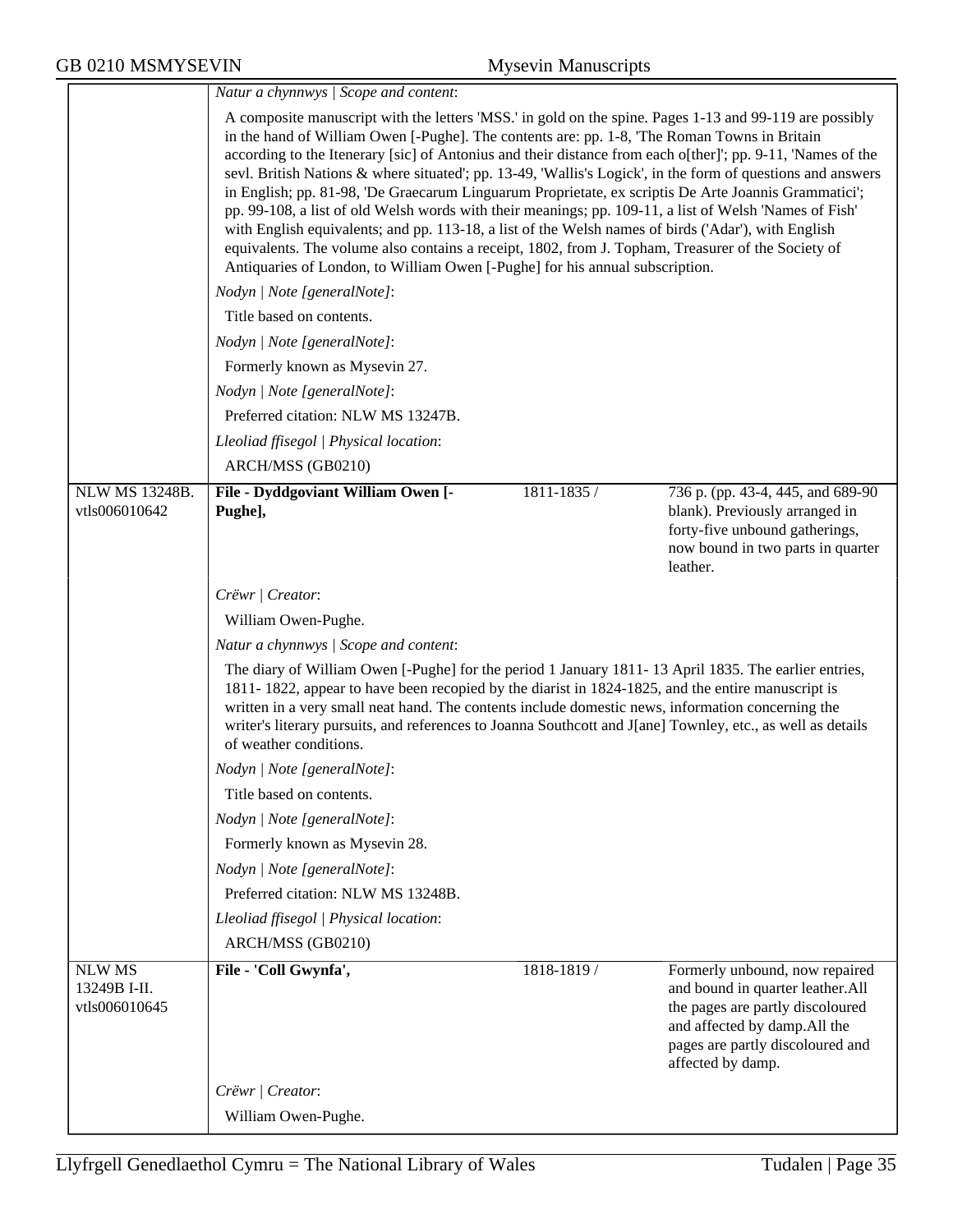$\overline{a}$  and  $\overline{a}$  and  $\overline{a}$  and  $\overline{a}$ 

|                                        | Natur a chynnwys / Scope and content:                                                                                                                                                                                                                                                                                                                                                                                                                                                                                                                                                                                                                                                                                                                                                                                                                                                                                                                                                                                                                                                                                                                                                                                                                                                                                                                                                                                                                                                                                                                                                                                                                                                                                                                                                                                                                                                                                                                                                                                                                                                                                                                                                                                                                                                                                                                                                                                                                                                                                                                                                                                                                                                                                                                                                                                                                                                                                                                                                                                                                                                        |                 |                                                                                                                                  |  |
|----------------------------------------|----------------------------------------------------------------------------------------------------------------------------------------------------------------------------------------------------------------------------------------------------------------------------------------------------------------------------------------------------------------------------------------------------------------------------------------------------------------------------------------------------------------------------------------------------------------------------------------------------------------------------------------------------------------------------------------------------------------------------------------------------------------------------------------------------------------------------------------------------------------------------------------------------------------------------------------------------------------------------------------------------------------------------------------------------------------------------------------------------------------------------------------------------------------------------------------------------------------------------------------------------------------------------------------------------------------------------------------------------------------------------------------------------------------------------------------------------------------------------------------------------------------------------------------------------------------------------------------------------------------------------------------------------------------------------------------------------------------------------------------------------------------------------------------------------------------------------------------------------------------------------------------------------------------------------------------------------------------------------------------------------------------------------------------------------------------------------------------------------------------------------------------------------------------------------------------------------------------------------------------------------------------------------------------------------------------------------------------------------------------------------------------------------------------------------------------------------------------------------------------------------------------------------------------------------------------------------------------------------------------------------------------------------------------------------------------------------------------------------------------------------------------------------------------------------------------------------------------------------------------------------------------------------------------------------------------------------------------------------------------------------------------------------------------------------------------------------------------------|-----------------|----------------------------------------------------------------------------------------------------------------------------------|--|
|                                        | Two holograph copies of a Welsh translation by William Owen-Pughe of Milton's 'Paradise Lost'. The<br>first copy (225 ff.) was written between 30 May and 22 December 1818 whereas the second (224 ff.) was<br>written between [23 December 1818] and 17 [February] 1819, the dates given in square brackets being<br>taken from the diary (NLW MS 13248B). There are differences in orthography between the two copies,<br>the c, d, and v of I having been altered in II to ch, dd, and f respectively. In II only is there a translation<br>of 'The Argument' to each Book of the poem (rendered by the translator 'Y Defnydd') and this is the copy<br>which was used by the printers when the translation was published under the title Coll Gwynfa in 1819.                                                                                                                                                                                                                                                                                                                                                                                                                                                                                                                                                                                                                                                                                                                                                                                                                                                                                                                                                                                                                                                                                                                                                                                                                                                                                                                                                                                                                                                                                                                                                                                                                                                                                                                                                                                                                                                                                                                                                                                                                                                                                                                                                                                                                                                                                                                            |                 |                                                                                                                                  |  |
|                                        | Nodyn   Note [generalNote]:                                                                                                                                                                                                                                                                                                                                                                                                                                                                                                                                                                                                                                                                                                                                                                                                                                                                                                                                                                                                                                                                                                                                                                                                                                                                                                                                                                                                                                                                                                                                                                                                                                                                                                                                                                                                                                                                                                                                                                                                                                                                                                                                                                                                                                                                                                                                                                                                                                                                                                                                                                                                                                                                                                                                                                                                                                                                                                                                                                                                                                                                  |                 |                                                                                                                                  |  |
|                                        | Title based on contents.                                                                                                                                                                                                                                                                                                                                                                                                                                                                                                                                                                                                                                                                                                                                                                                                                                                                                                                                                                                                                                                                                                                                                                                                                                                                                                                                                                                                                                                                                                                                                                                                                                                                                                                                                                                                                                                                                                                                                                                                                                                                                                                                                                                                                                                                                                                                                                                                                                                                                                                                                                                                                                                                                                                                                                                                                                                                                                                                                                                                                                                                     |                 |                                                                                                                                  |  |
|                                        | Nodyn   Note [generalNote]:                                                                                                                                                                                                                                                                                                                                                                                                                                                                                                                                                                                                                                                                                                                                                                                                                                                                                                                                                                                                                                                                                                                                                                                                                                                                                                                                                                                                                                                                                                                                                                                                                                                                                                                                                                                                                                                                                                                                                                                                                                                                                                                                                                                                                                                                                                                                                                                                                                                                                                                                                                                                                                                                                                                                                                                                                                                                                                                                                                                                                                                                  |                 |                                                                                                                                  |  |
|                                        | Formerly known as Mysevin 29, I-II.                                                                                                                                                                                                                                                                                                                                                                                                                                                                                                                                                                                                                                                                                                                                                                                                                                                                                                                                                                                                                                                                                                                                                                                                                                                                                                                                                                                                                                                                                                                                                                                                                                                                                                                                                                                                                                                                                                                                                                                                                                                                                                                                                                                                                                                                                                                                                                                                                                                                                                                                                                                                                                                                                                                                                                                                                                                                                                                                                                                                                                                          |                 |                                                                                                                                  |  |
|                                        | Nodyn   Note [generalNote]:                                                                                                                                                                                                                                                                                                                                                                                                                                                                                                                                                                                                                                                                                                                                                                                                                                                                                                                                                                                                                                                                                                                                                                                                                                                                                                                                                                                                                                                                                                                                                                                                                                                                                                                                                                                                                                                                                                                                                                                                                                                                                                                                                                                                                                                                                                                                                                                                                                                                                                                                                                                                                                                                                                                                                                                                                                                                                                                                                                                                                                                                  |                 |                                                                                                                                  |  |
|                                        | Preferred citation: NLW MS 13249B I-II.                                                                                                                                                                                                                                                                                                                                                                                                                                                                                                                                                                                                                                                                                                                                                                                                                                                                                                                                                                                                                                                                                                                                                                                                                                                                                                                                                                                                                                                                                                                                                                                                                                                                                                                                                                                                                                                                                                                                                                                                                                                                                                                                                                                                                                                                                                                                                                                                                                                                                                                                                                                                                                                                                                                                                                                                                                                                                                                                                                                                                                                      |                 |                                                                                                                                  |  |
|                                        | Lleoliad ffisegol   Physical location:                                                                                                                                                                                                                                                                                                                                                                                                                                                                                                                                                                                                                                                                                                                                                                                                                                                                                                                                                                                                                                                                                                                                                                                                                                                                                                                                                                                                                                                                                                                                                                                                                                                                                                                                                                                                                                                                                                                                                                                                                                                                                                                                                                                                                                                                                                                                                                                                                                                                                                                                                                                                                                                                                                                                                                                                                                                                                                                                                                                                                                                       |                 |                                                                                                                                  |  |
|                                        | ARCH/MSS (GB0210)                                                                                                                                                                                                                                                                                                                                                                                                                                                                                                                                                                                                                                                                                                                                                                                                                                                                                                                                                                                                                                                                                                                                                                                                                                                                                                                                                                                                                                                                                                                                                                                                                                                                                                                                                                                                                                                                                                                                                                                                                                                                                                                                                                                                                                                                                                                                                                                                                                                                                                                                                                                                                                                                                                                                                                                                                                                                                                                                                                                                                                                                            |                 |                                                                                                                                  |  |
| <b>NLW MS 13250A.</b><br>vtls006010715 | File - Barddoniaeth, achau, etc.,                                                                                                                                                                                                                                                                                                                                                                                                                                                                                                                                                                                                                                                                                                                                                                                                                                                                                                                                                                                                                                                                                                                                                                                                                                                                                                                                                                                                                                                                                                                                                                                                                                                                                                                                                                                                                                                                                                                                                                                                                                                                                                                                                                                                                                                                                                                                                                                                                                                                                                                                                                                                                                                                                                                                                                                                                                                                                                                                                                                                                                                            | $[1540x1800]$ / | 101 ff. Recently bound in brown<br>quarter leather. The corners<br>of some of the pages of the<br>manuscript have been repaired. |  |
|                                        | Crëwr   Creator:                                                                                                                                                                                                                                                                                                                                                                                                                                                                                                                                                                                                                                                                                                                                                                                                                                                                                                                                                                                                                                                                                                                                                                                                                                                                                                                                                                                                                                                                                                                                                                                                                                                                                                                                                                                                                                                                                                                                                                                                                                                                                                                                                                                                                                                                                                                                                                                                                                                                                                                                                                                                                                                                                                                                                                                                                                                                                                                                                                                                                                                                             |                 |                                                                                                                                  |  |
|                                        | William Dafydd Llywelyn and others.                                                                                                                                                                                                                                                                                                                                                                                                                                                                                                                                                                                                                                                                                                                                                                                                                                                                                                                                                                                                                                                                                                                                                                                                                                                                                                                                                                                                                                                                                                                                                                                                                                                                                                                                                                                                                                                                                                                                                                                                                                                                                                                                                                                                                                                                                                                                                                                                                                                                                                                                                                                                                                                                                                                                                                                                                                                                                                                                                                                                                                                          |                 |                                                                                                                                  |  |
|                                        | Natur a chynnwys / Scope and content:                                                                                                                                                                                                                                                                                                                                                                                                                                                                                                                                                                                                                                                                                                                                                                                                                                                                                                                                                                                                                                                                                                                                                                                                                                                                                                                                                                                                                                                                                                                                                                                                                                                                                                                                                                                                                                                                                                                                                                                                                                                                                                                                                                                                                                                                                                                                                                                                                                                                                                                                                                                                                                                                                                                                                                                                                                                                                                                                                                                                                                                        |                 |                                                                                                                                  |  |
|                                        | A composite manuscript lettered 'BARDDONIAETH &c.' on the spine. The volume, which contains<br>'englynion', 'carolau' and pedigrees, is written for the most part (ff. 1-52 verso and 75 verso-101 verso)<br>by Wiliam Dafydd Llywelyn of Llangynidr (c. 1520-1606) (cf. NLW MS 15542B). Another hand<br>is responsible for ff. 53-75, but Wiliam Dafydd Llywelyn appears to have annotated this middle<br>section. Folio 6 verso carries an eighteenth century list of payments, and folio 7 verso is blank. The<br>contents are: ff. 1-2 verso, part of the story of 'Trystan ac Esyllt' (cf. 'englynion' 9 to 28 in Ifor Williams,<br>Trystan ac Esyllt', The Bulletin of the Board of Celtic Studies V, pp. 118-21); ff-3-5v, a religious carol<br>beginning 'hanpych well y gaua[] ', with each stanza ending 'ora tu pro nobys'; f. 6 recto-verso,<br>'englynion': one by Huw Arwestl beginning 'medru tewi weithie yes medria[d] [sic] gydwedd', as<br>well as three written in praise of the song-thrush by Dauydd llwyd Mathe, 1581, Dafudd Benwyn, and<br>Wm Mydleton; f. 8 recto-verso, a short extract of religious prose beginning 'Jessv grist yn keidwad<br>y godoedd o feirw y fyw'; f. 8 verso, an 'englyn' 'pen ddarffo rifo y ryfic, ymgais'; ff. 9-46,<br>'Dyma englyn[ion ]', a series of 226 'englynion' based on proverbs and epigrams, the first beginning<br>'[D]auparth gwaith ganwaith rag wynebdychryn', 'per Tho[mas] ap Hughe de Ewyas', the epigram<br>or proverb is rubricated oftener than not; ff. 46 verso-48, '[ ] englynion y datts', beginning 'dau .cc. a<br>v. mil digwyn / ont dayfis'; f. 48 recto-verso, five 'englynion' beginning 'Un sir ar bymtheg medd<br>sain / lliwgalch'; ff. 49-51, a series of nineteen 'englynion' recording the accession dates of the kings<br>and queens of England between Henry II and Elizabeth I, beginning 'pymp deg pedwar teg myn tain /<br>ywch ka[nt]'; ff. 51 verso-52, eight stanzas beginning 'hawdd o beth y[w] nabod cwilsen'; f. 52,<br>two 'englynion' beginning 'mi a gaf y geisaf fal negeswr / dof'; f. 52, a 'hir a thoddaid' beginning<br>'Rag Kythrel anfwin'; f. 53, the six last lines of a carol ending 'am y fordd [sic] y gorfydd myned';<br>ff-53-73, a long carol based on biblical and historical events, entitled 'Iacob 4 Glanhewch ych dwylaw<br>bechadurieit a phurwch ych calonaw [sic] dauddyblug feddwl', beginning 'fal iroeddwn i n effrv'; f.<br>73 verso, five stanzas beginning 'Dues wyn diwad', with the following note accompanying the text<br>'ymofynnrvch am ddiwedd hyn yma yn well o rhyw goppi arall oscat vidd nid oedd ef yn cesio oddli<br>ne ni fedrei Amendiwch y dywaetha fal hyn i odli os mwnwch'; f. 74 recto-verso, lines in the 'cywydd'<br>metre beginning 'Rhown moliant gan tant bob didd'; f. 74 verso, an 'englyn' based on Mat. [xxiv,<br>35.], beginning 'Nef a daear wfir o wall / a dderfydd'; f. 75, an 'englyn' by Simwnt Vychan beginning<br>'Pumptheccant gwyddant y gost / a decwyth'; f 75, two 'englynion' by Da[vid] Johns beginning |                 |                                                                                                                                  |  |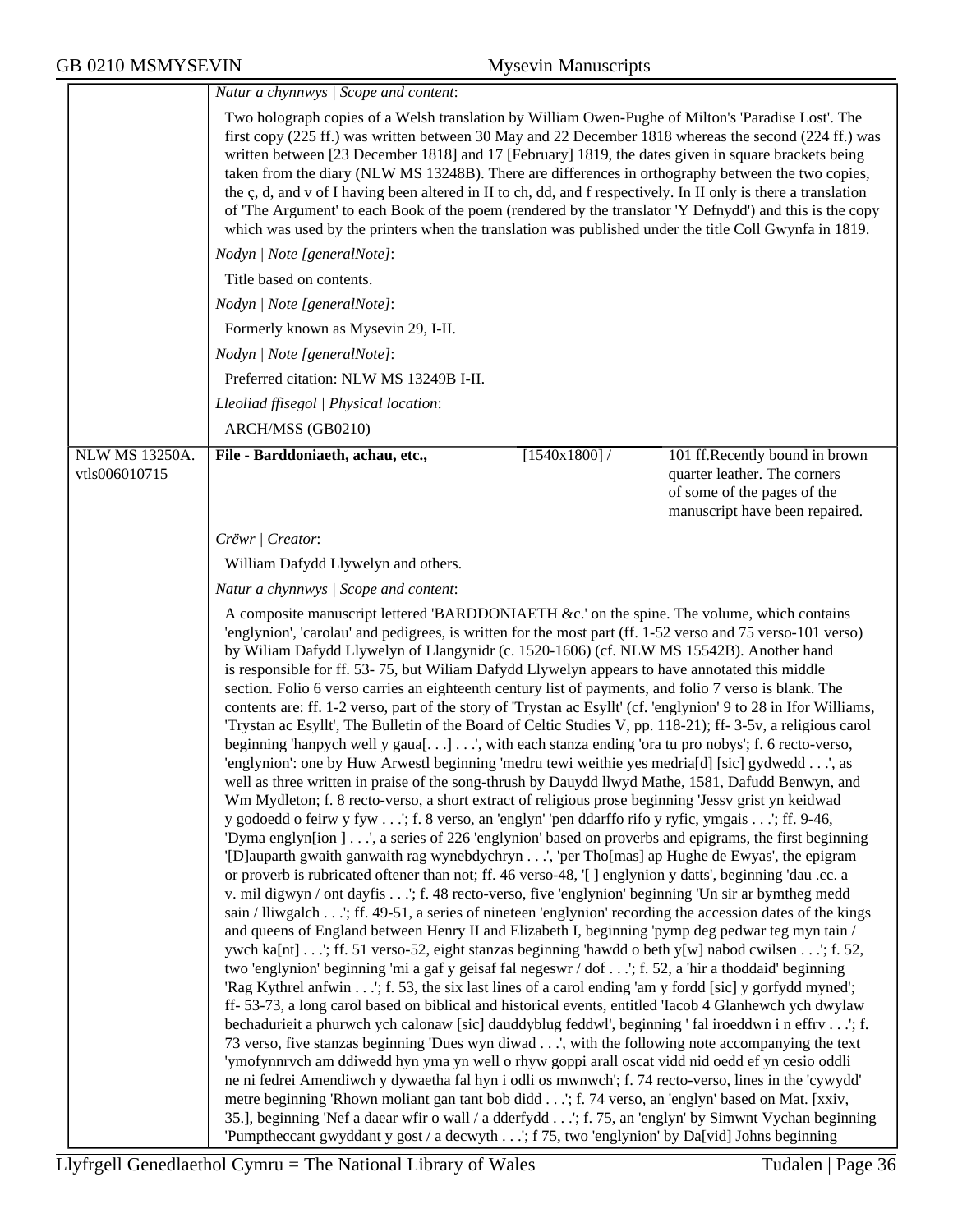|                                        | 'Mil a hanner noder yn wiwdec cynnwys'; f. 75 verso, three 'englynion' beginning 'pwy ywr mares<br>garw a gyrydd myrain'; ff. 76-80, a description of arms of Welsh nobles entitled 'Dysgrifiad arfey<br>y bryttan[ied] o vryttys hyd heddiw'; ff. 80 verso- 82, 'Disgliriad [sic] pob gwlad yn neilltyedic o waith<br>Einion ap gwawdrydd mewn englynion', beginning 'Gnawd yngwynedd fokyssedd eirey', [ usually<br>attributed to Aneurin Gwawdrydd]; f. 82 recto-verso, seven 'englynion' of a prophetic nature beginning<br>'pan welych yr ych mawr ychod / antyrys'; f. 83, a short English prophecy beginning 'Take hyd of<br>Seuen'; f. 83, a list of characteristics attributed to twelve areas of Wales and the Marches in which<br>they surpass others, beginning 'Pen Bonedd Gwynedd'; and ff. 83 verso-101 verso, a list of pedigrees<br>of noble Welsh families entitled 'llyma Betigriw y bryttanied' beginning 'llywelyn ab Gryffydd ap ll ap<br>lorwerth drwyndwn ap Owain gwynedd', continuing f. 84 'llyma Iach bryttys', f. 85 'Rodri Mawr<br>ap merfyn frych', f. 85 verso 'Plant Owein Gwynedd', f. 93 'llyma Wahelyth Deheybarth', f. 94<br>'kedewen', f. 99 'Dyma arfav Rys ab Morys goch', f. 100 verso 'llyma Iach bleddyn ab kynfyn;, f. 101<br>'llyma bedwar post prydain', f. 101 'llyma Iach yr arglwydd Rys', and f. 101 verso 'llyma Iach Gryffydd |  |  |  |  |  |
|----------------------------------------|-----------------------------------------------------------------------------------------------------------------------------------------------------------------------------------------------------------------------------------------------------------------------------------------------------------------------------------------------------------------------------------------------------------------------------------------------------------------------------------------------------------------------------------------------------------------------------------------------------------------------------------------------------------------------------------------------------------------------------------------------------------------------------------------------------------------------------------------------------------------------------------------------------------------------------------------------------------------------------------------------------------------------------------------------------------------------------------------------------------------------------------------------------------------------------------------------------------------------------------------------------------------------------------------------------------------------------------------------------------------------------------|--|--|--|--|--|
|                                        | ab kynan' (incomplete).                                                                                                                                                                                                                                                                                                                                                                                                                                                                                                                                                                                                                                                                                                                                                                                                                                                                                                                                                                                                                                                                                                                                                                                                                                                                                                                                                           |  |  |  |  |  |
|                                        | Nodyn   Note [generalNote]:                                                                                                                                                                                                                                                                                                                                                                                                                                                                                                                                                                                                                                                                                                                                                                                                                                                                                                                                                                                                                                                                                                                                                                                                                                                                                                                                                       |  |  |  |  |  |
|                                        | Title based on contents.                                                                                                                                                                                                                                                                                                                                                                                                                                                                                                                                                                                                                                                                                                                                                                                                                                                                                                                                                                                                                                                                                                                                                                                                                                                                                                                                                          |  |  |  |  |  |
|                                        | Nodyn   Note [generalNote]:                                                                                                                                                                                                                                                                                                                                                                                                                                                                                                                                                                                                                                                                                                                                                                                                                                                                                                                                                                                                                                                                                                                                                                                                                                                                                                                                                       |  |  |  |  |  |
|                                        | Formerly known as Mysevin 30.                                                                                                                                                                                                                                                                                                                                                                                                                                                                                                                                                                                                                                                                                                                                                                                                                                                                                                                                                                                                                                                                                                                                                                                                                                                                                                                                                     |  |  |  |  |  |
|                                        | Nodyn   Note [generalNote]:                                                                                                                                                                                                                                                                                                                                                                                                                                                                                                                                                                                                                                                                                                                                                                                                                                                                                                                                                                                                                                                                                                                                                                                                                                                                                                                                                       |  |  |  |  |  |
|                                        | Preferred citation: NLW MS 13250A.<br>Lleoliad ffisegol   Physical location:                                                                                                                                                                                                                                                                                                                                                                                                                                                                                                                                                                                                                                                                                                                                                                                                                                                                                                                                                                                                                                                                                                                                                                                                                                                                                                      |  |  |  |  |  |
|                                        |                                                                                                                                                                                                                                                                                                                                                                                                                                                                                                                                                                                                                                                                                                                                                                                                                                                                                                                                                                                                                                                                                                                                                                                                                                                                                                                                                                                   |  |  |  |  |  |
| <b>NLW MS 13251B.</b>                  | ARCH/MSS (GB0210)<br>File - Y Bibl Sanctaidd,<br>[1790x1835]/<br>Bound in full leather.                                                                                                                                                                                                                                                                                                                                                                                                                                                                                                                                                                                                                                                                                                                                                                                                                                                                                                                                                                                                                                                                                                                                                                                                                                                                                           |  |  |  |  |  |
| vtls006010727                          |                                                                                                                                                                                                                                                                                                                                                                                                                                                                                                                                                                                                                                                                                                                                                                                                                                                                                                                                                                                                                                                                                                                                                                                                                                                                                                                                                                                   |  |  |  |  |  |
|                                        | Crëwr   Creator:                                                                                                                                                                                                                                                                                                                                                                                                                                                                                                                                                                                                                                                                                                                                                                                                                                                                                                                                                                                                                                                                                                                                                                                                                                                                                                                                                                  |  |  |  |  |  |
|                                        | William Owen-Pughe [?and others].                                                                                                                                                                                                                                                                                                                                                                                                                                                                                                                                                                                                                                                                                                                                                                                                                                                                                                                                                                                                                                                                                                                                                                                                                                                                                                                                                 |  |  |  |  |  |
|                                        | Natur a chynnwys / Scope and content:                                                                                                                                                                                                                                                                                                                                                                                                                                                                                                                                                                                                                                                                                                                                                                                                                                                                                                                                                                                                                                                                                                                                                                                                                                                                                                                                             |  |  |  |  |  |
|                                        | A copy of Y Bibl Sanctaidd: sef yr Hen Destament a'r Newydd (Trefecca : argraphwyd, dros y<br>Parchedig Gyhoeddwyr, P. Williams, a D. Jones, 1790), with the word 'ANNHUDDIANT' lettered on the<br>spine. On page iii and the top of page iv are recorded the details concerning the time and date of the birth<br>of William Owen [-Pughe]'s three children as well as details of the date and place of their christenings,<br>and a stippled drawing of an infant [Aneurin Owen]; pages iv and ii carry details of the time and date of<br>birth of the eight children of [Aneurin Owen]; and a leaf at the end of the volume carries details of the<br>birth of John Owen's children, i.e. William Owen [-Pughe] and his brothers and sisters.                                                                                                                                                                                                                                                                                                                                                                                                                                                                                                                                                                                                                                 |  |  |  |  |  |
|                                        | Nodyn   Note [generalNote]:                                                                                                                                                                                                                                                                                                                                                                                                                                                                                                                                                                                                                                                                                                                                                                                                                                                                                                                                                                                                                                                                                                                                                                                                                                                                                                                                                       |  |  |  |  |  |
|                                        | Title based on contents.                                                                                                                                                                                                                                                                                                                                                                                                                                                                                                                                                                                                                                                                                                                                                                                                                                                                                                                                                                                                                                                                                                                                                                                                                                                                                                                                                          |  |  |  |  |  |
|                                        | Nodyn   Note [generalNote]:                                                                                                                                                                                                                                                                                                                                                                                                                                                                                                                                                                                                                                                                                                                                                                                                                                                                                                                                                                                                                                                                                                                                                                                                                                                                                                                                                       |  |  |  |  |  |
|                                        | Formerly known as Mysevin 42.                                                                                                                                                                                                                                                                                                                                                                                                                                                                                                                                                                                                                                                                                                                                                                                                                                                                                                                                                                                                                                                                                                                                                                                                                                                                                                                                                     |  |  |  |  |  |
|                                        | Nodyn   Note [generalNote]:                                                                                                                                                                                                                                                                                                                                                                                                                                                                                                                                                                                                                                                                                                                                                                                                                                                                                                                                                                                                                                                                                                                                                                                                                                                                                                                                                       |  |  |  |  |  |
|                                        | Preferred citation: NLW MS 13251B.                                                                                                                                                                                                                                                                                                                                                                                                                                                                                                                                                                                                                                                                                                                                                                                                                                                                                                                                                                                                                                                                                                                                                                                                                                                                                                                                                |  |  |  |  |  |
|                                        | Lleoliad ffisegol   Physical location:                                                                                                                                                                                                                                                                                                                                                                                                                                                                                                                                                                                                                                                                                                                                                                                                                                                                                                                                                                                                                                                                                                                                                                                                                                                                                                                                            |  |  |  |  |  |
|                                        | ARCH/MSS (GB0210)                                                                                                                                                                                                                                                                                                                                                                                                                                                                                                                                                                                                                                                                                                                                                                                                                                                                                                                                                                                                                                                                                                                                                                                                                                                                                                                                                                 |  |  |  |  |  |
| <b>NLW MS 13252A.</b><br>vtls006010737 | File - Sermons, etc.,<br>[1693x1737/<br>128 ff. Bound in full leather with<br>blind tooling - binding worn<br>and discoloured in part, and the<br>manuscript is itself worn at the<br>end.                                                                                                                                                                                                                                                                                                                                                                                                                                                                                                                                                                                                                                                                                                                                                                                                                                                                                                                                                                                                                                                                                                                                                                                        |  |  |  |  |  |
|                                        | Crëwr   Creator:                                                                                                                                                                                                                                                                                                                                                                                                                                                                                                                                                                                                                                                                                                                                                                                                                                                                                                                                                                                                                                                                                                                                                                                                                                                                                                                                                                  |  |  |  |  |  |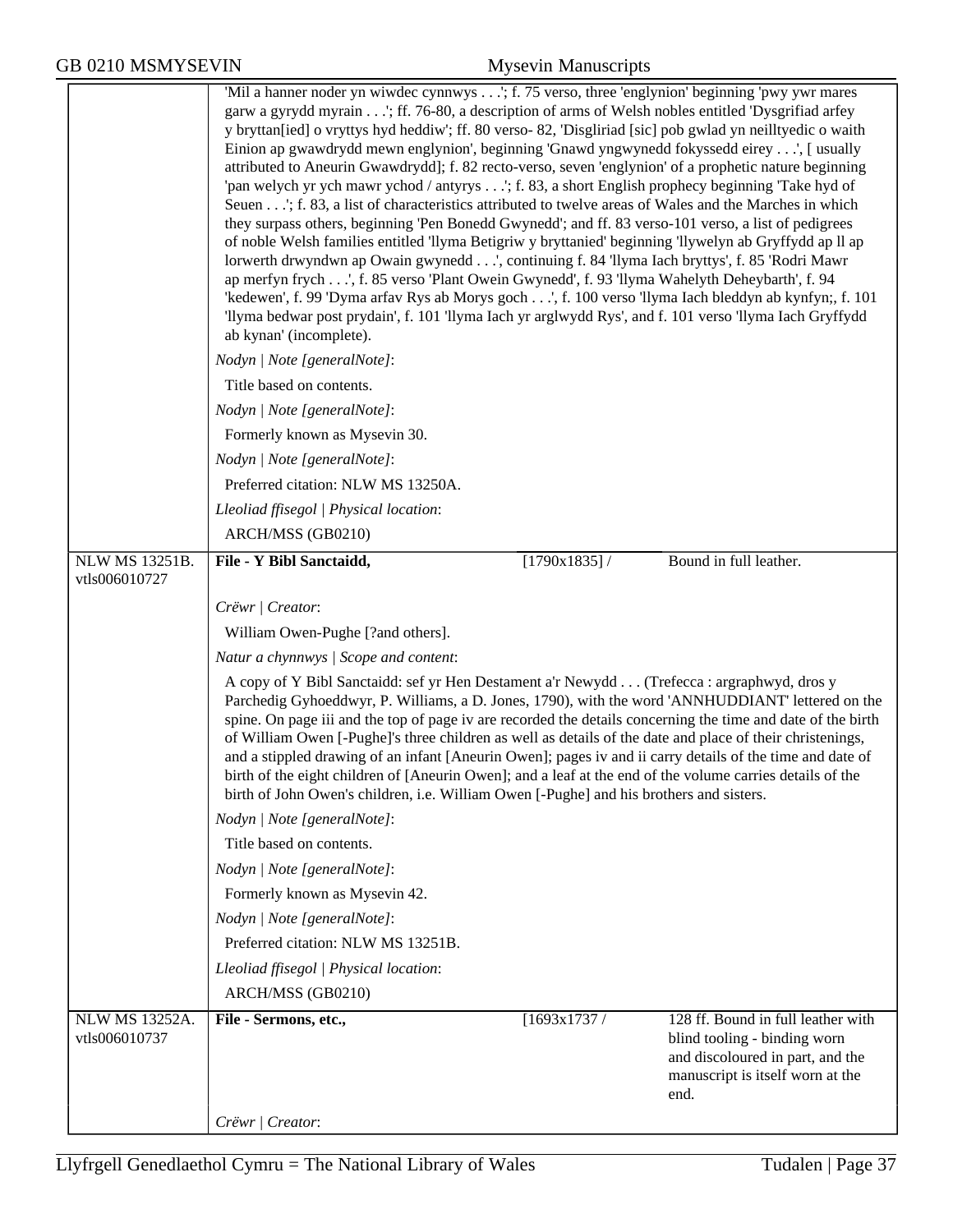|                                        | Reverend Griffith Evans.                                                                                                                                                                                                                                                                                                                                                                                                                                                                                                                                                                                                                                                                                                                                                                                                                                                                                                                                                                                                                                                                       |  |  |
|----------------------------------------|------------------------------------------------------------------------------------------------------------------------------------------------------------------------------------------------------------------------------------------------------------------------------------------------------------------------------------------------------------------------------------------------------------------------------------------------------------------------------------------------------------------------------------------------------------------------------------------------------------------------------------------------------------------------------------------------------------------------------------------------------------------------------------------------------------------------------------------------------------------------------------------------------------------------------------------------------------------------------------------------------------------------------------------------------------------------------------------------|--|--|
|                                        | Natur a chynnwys / Scope and content:                                                                                                                                                                                                                                                                                                                                                                                                                                                                                                                                                                                                                                                                                                                                                                                                                                                                                                                                                                                                                                                          |  |  |
|                                        | A volume of sermons and memoranda in English together with transcripts of a few items of poetry<br>by Francis Quarles. The sermons are in the hand of the Reverend Griffith Evans who was vicar of<br>Llandrillo-yn-Rhos (1693-1695) and afterwards vicar of Tremeirchion (1695-1737), and they appear to<br>have been preached by him at Llandrillo and Tremeirchion. The poems by Quarles are to be found among<br>the Emblemes.                                                                                                                                                                                                                                                                                                                                                                                                                                                                                                                                                                                                                                                             |  |  |
|                                        | Nodyn   Note [generalNote]:                                                                                                                                                                                                                                                                                                                                                                                                                                                                                                                                                                                                                                                                                                                                                                                                                                                                                                                                                                                                                                                                    |  |  |
|                                        | Title based on contents.                                                                                                                                                                                                                                                                                                                                                                                                                                                                                                                                                                                                                                                                                                                                                                                                                                                                                                                                                                                                                                                                       |  |  |
|                                        | Nodyn   Note [generalNote]:                                                                                                                                                                                                                                                                                                                                                                                                                                                                                                                                                                                                                                                                                                                                                                                                                                                                                                                                                                                                                                                                    |  |  |
|                                        | Formerly known as Mysevin 31.                                                                                                                                                                                                                                                                                                                                                                                                                                                                                                                                                                                                                                                                                                                                                                                                                                                                                                                                                                                                                                                                  |  |  |
|                                        | Nodyn   Note [generalNote]:                                                                                                                                                                                                                                                                                                                                                                                                                                                                                                                                                                                                                                                                                                                                                                                                                                                                                                                                                                                                                                                                    |  |  |
|                                        | Preferred citation: NLW MS 13252A.                                                                                                                                                                                                                                                                                                                                                                                                                                                                                                                                                                                                                                                                                                                                                                                                                                                                                                                                                                                                                                                             |  |  |
|                                        | Lleoliad ffisegol   Physical location:                                                                                                                                                                                                                                                                                                                                                                                                                                                                                                                                                                                                                                                                                                                                                                                                                                                                                                                                                                                                                                                         |  |  |
|                                        | ARCH/MSS (GB0210)                                                                                                                                                                                                                                                                                                                                                                                                                                                                                                                                                                                                                                                                                                                                                                                                                                                                                                                                                                                                                                                                              |  |  |
| <b>NLW MS 13253C.</b>                  | $[1773x1800]$ /<br>Bound in half leather.<br>File - Gorchestion beirdd Cymru, etc.,                                                                                                                                                                                                                                                                                                                                                                                                                                                                                                                                                                                                                                                                                                                                                                                                                                                                                                                                                                                                            |  |  |
| vtls006010786                          |                                                                                                                                                                                                                                                                                                                                                                                                                                                                                                                                                                                                                                                                                                                                                                                                                                                                                                                                                                                                                                                                                                |  |  |
|                                        | Crëwr   Creator:                                                                                                                                                                                                                                                                                                                                                                                                                                                                                                                                                                                                                                                                                                                                                                                                                                                                                                                                                                                                                                                                               |  |  |
|                                        | Rhys Jones, Reverend Evan Herbert and others.                                                                                                                                                                                                                                                                                                                                                                                                                                                                                                                                                                                                                                                                                                                                                                                                                                                                                                                                                                                                                                                  |  |  |
|                                        | Natur a chynnwys / Scope and content:                                                                                                                                                                                                                                                                                                                                                                                                                                                                                                                                                                                                                                                                                                                                                                                                                                                                                                                                                                                                                                                          |  |  |
|                                        | A copy of Rhys Jones, Gorchestion Beirdd Cymru: neu Flodau Godidowgrwydd Awen (Amwythig,<br>1773), which, according to the signature on the title page, belonged to the Reverend Evan Herbert, then<br>curate of Llanfachreth and Llanelltud, co. Merioneth, who was one of the subscribers to the volume;<br>the book also carries annotations to the text by the said Evan Herbert. The volume also includes the<br>following printed items: John [Warren, D.D.], Lord Bishop of Bangor, The Duties of the Parochial<br>Clergy of the Church of England considered, in a Charge delivered to the Clergy of the Diocese of<br>Bangor (London, 1785); Thomas Bancroft, M.A., Headmaster of the King's School in Chester.<br>The Danger of Political Innovation and the Evils of Anarchy. A Sermon preached before the Right<br>Worshipful the Mayor and the Corporation of the City of Chester (Chester, 1792); and E[dward]<br>Edwards, Archdeacon of Brecon, Civil Liberty Guarded against Abuse: A Sermon preached September<br>the 1st, 1794, in St. Mary's Chapel, Brecon (Brecon, 1794). |  |  |
|                                        | Nodyn   Note [generalNote]:                                                                                                                                                                                                                                                                                                                                                                                                                                                                                                                                                                                                                                                                                                                                                                                                                                                                                                                                                                                                                                                                    |  |  |
|                                        | Title based on contents.                                                                                                                                                                                                                                                                                                                                                                                                                                                                                                                                                                                                                                                                                                                                                                                                                                                                                                                                                                                                                                                                       |  |  |
|                                        | Nodyn   Note [generalNote]:                                                                                                                                                                                                                                                                                                                                                                                                                                                                                                                                                                                                                                                                                                                                                                                                                                                                                                                                                                                                                                                                    |  |  |
|                                        | Formerly known as Mysevin 32.                                                                                                                                                                                                                                                                                                                                                                                                                                                                                                                                                                                                                                                                                                                                                                                                                                                                                                                                                                                                                                                                  |  |  |
|                                        | Nodyn   Note [generalNote]:                                                                                                                                                                                                                                                                                                                                                                                                                                                                                                                                                                                                                                                                                                                                                                                                                                                                                                                                                                                                                                                                    |  |  |
|                                        | Preferred citation: NLW MS 13253C.                                                                                                                                                                                                                                                                                                                                                                                                                                                                                                                                                                                                                                                                                                                                                                                                                                                                                                                                                                                                                                                             |  |  |
|                                        | Lleoliad ffisegol   Physical location:                                                                                                                                                                                                                                                                                                                                                                                                                                                                                                                                                                                                                                                                                                                                                                                                                                                                                                                                                                                                                                                         |  |  |
|                                        | ARCH/MSS (GB0210)                                                                                                                                                                                                                                                                                                                                                                                                                                                                                                                                                                                                                                                                                                                                                                                                                                                                                                                                                                                                                                                                              |  |  |
| <b>NLW MS 13254D.</b><br>vtls006010793 | Bound in full leather with blind<br>File - Llyfr gweddi gyffredin,<br>$[1664x1829]$ /<br>tooling.                                                                                                                                                                                                                                                                                                                                                                                                                                                                                                                                                                                                                                                                                                                                                                                                                                                                                                                                                                                              |  |  |
|                                        | Crëwr   Creator:                                                                                                                                                                                                                                                                                                                                                                                                                                                                                                                                                                                                                                                                                                                                                                                                                                                                                                                                                                                                                                                                               |  |  |
|                                        | Moses Williams, William Hone and others.                                                                                                                                                                                                                                                                                                                                                                                                                                                                                                                                                                                                                                                                                                                                                                                                                                                                                                                                                                                                                                                       |  |  |
|                                        | Natur a chynnwys / Scope and content:                                                                                                                                                                                                                                                                                                                                                                                                                                                                                                                                                                                                                                                                                                                                                                                                                                                                                                                                                                                                                                                          |  |  |
|                                        | A copy of Llyfr Gweddi Gyffredin (Llundain: S. Dover, tros Edward Ffowks a Phetr Bodvel,<br>1664). A fly-leaf carries the following notes which are in the hand of Moses Williams: 'Chweugain';                                                                                                                                                                                                                                                                                                                                                                                                                                                                                                                                                                                                                                                                                                                                                                                                                                                                                                |  |  |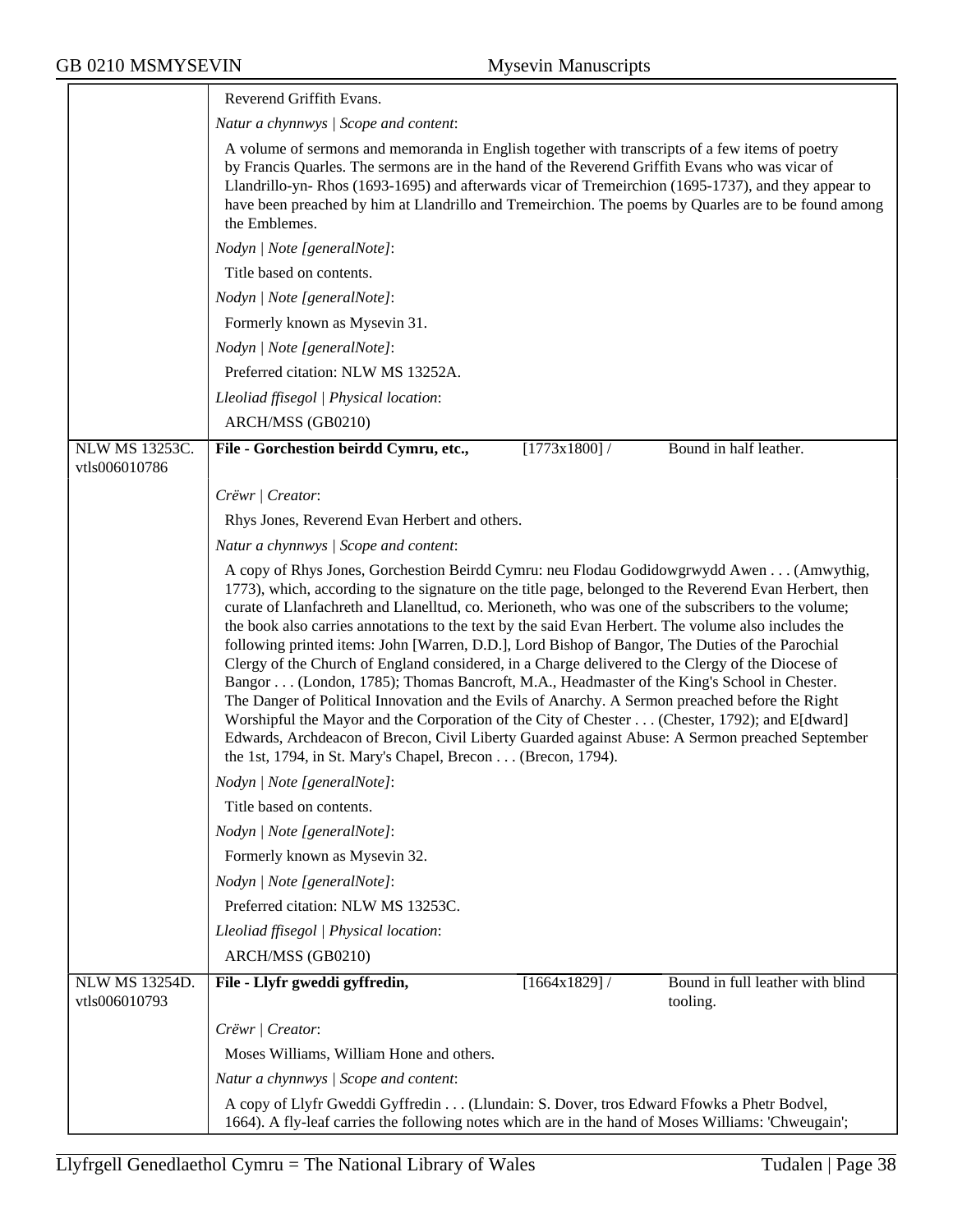|                                 | 'Memorandum that Peter Bodvel the Undertaker of this Book was a Presbyterian Book- seller at Chester<br>& often bragg'd of comparing the King to an Owl the Royal Family to Cranes & the Clergy & their<br>Followers to Apes, by the Capitals in the Morning & Evening service at the Beginning of those Prayers.<br>And that Llwyd Bodvell of Carnarvonshire is his Grandson'. Within the volume is an autograph letter<br>from W[illiam] Hone, dated at Newington Green, Islington, 22 April 1829, to Dr. [William] Owen<br>Pughe, returning the volume.<br>Nodyn   Note [generalNote]:<br>Title based on contents.                                                                                                                                                                                                                                                                                                                                                                                                                                                                                                                                                                                                                                                                                                                                                                                         |             |                                                                                            |
|---------------------------------|---------------------------------------------------------------------------------------------------------------------------------------------------------------------------------------------------------------------------------------------------------------------------------------------------------------------------------------------------------------------------------------------------------------------------------------------------------------------------------------------------------------------------------------------------------------------------------------------------------------------------------------------------------------------------------------------------------------------------------------------------------------------------------------------------------------------------------------------------------------------------------------------------------------------------------------------------------------------------------------------------------------------------------------------------------------------------------------------------------------------------------------------------------------------------------------------------------------------------------------------------------------------------------------------------------------------------------------------------------------------------------------------------------------|-------------|--------------------------------------------------------------------------------------------|
|                                 | Nodyn   Note [generalNote]:                                                                                                                                                                                                                                                                                                                                                                                                                                                                                                                                                                                                                                                                                                                                                                                                                                                                                                                                                                                                                                                                                                                                                                                                                                                                                                                                                                                   |             |                                                                                            |
|                                 | Formerly known as Mysevin 33.                                                                                                                                                                                                                                                                                                                                                                                                                                                                                                                                                                                                                                                                                                                                                                                                                                                                                                                                                                                                                                                                                                                                                                                                                                                                                                                                                                                 |             |                                                                                            |
|                                 | Nodyn   Note [generalNote]:                                                                                                                                                                                                                                                                                                                                                                                                                                                                                                                                                                                                                                                                                                                                                                                                                                                                                                                                                                                                                                                                                                                                                                                                                                                                                                                                                                                   |             |                                                                                            |
|                                 | Preferred citation: NLW MS 13254D.                                                                                                                                                                                                                                                                                                                                                                                                                                                                                                                                                                                                                                                                                                                                                                                                                                                                                                                                                                                                                                                                                                                                                                                                                                                                                                                                                                            |             |                                                                                            |
|                                 | Lleoliad ffisegol   Physical location:                                                                                                                                                                                                                                                                                                                                                                                                                                                                                                                                                                                                                                                                                                                                                                                                                                                                                                                                                                                                                                                                                                                                                                                                                                                                                                                                                                        |             |                                                                                            |
|                                 | ARCH/MSS (GB0210)                                                                                                                                                                                                                                                                                                                                                                                                                                                                                                                                                                                                                                                                                                                                                                                                                                                                                                                                                                                                                                                                                                                                                                                                                                                                                                                                                                                             |             |                                                                                            |
| NLW MS 13255A.<br>vtls006010800 | <b>File - Transcripts of Joanna Southcott</b><br>material,                                                                                                                                                                                                                                                                                                                                                                                                                                                                                                                                                                                                                                                                                                                                                                                                                                                                                                                                                                                                                                                                                                                                                                                                                                                                                                                                                    | 1810-1811 / | 136 pp. Bound in half leather with<br>marbled paper sides.                                 |
|                                 | Crëwr   Creator:                                                                                                                                                                                                                                                                                                                                                                                                                                                                                                                                                                                                                                                                                                                                                                                                                                                                                                                                                                                                                                                                                                                                                                                                                                                                                                                                                                                              |             |                                                                                            |
|                                 | William Owen-Pughe.                                                                                                                                                                                                                                                                                                                                                                                                                                                                                                                                                                                                                                                                                                                                                                                                                                                                                                                                                                                                                                                                                                                                                                                                                                                                                                                                                                                           |             |                                                                                            |
|                                 | Natur a chynnwys / Scope and content:                                                                                                                                                                                                                                                                                                                                                                                                                                                                                                                                                                                                                                                                                                                                                                                                                                                                                                                                                                                                                                                                                                                                                                                                                                                                                                                                                                         |             |                                                                                            |
|                                 | by William Owen [-Pughe] in August and September 1810 and in March 1811, mainly from the book<br>of W. T. Harwood. The contents are: pp. 1-3, 'The Serpent'; pp. 4-6, 'The last elect Child'; pp. 6-7, 'The<br>Turks'; pp. 8-11, 'The Bond'; pp. 11-12, 'Swearing and taking Oaths'; pp. 12-16, 'The Death of Dowland';<br>p. 16, 'The Woman': pp. 17-20, 'Judgments on Mockers - Protection to Believers'; pp. 20-29, 'A Dream<br>by Joanna of Boiling the Bible explained'; pp. 29-30, 'The likeness of Men and fallen Angels'; pp. 31-32,<br>'Sealing of Papers in 1803'; pp. 33-37, 'Mrs. Bruce's illness and approaching death'; pp. 37-42, 'The false<br>prophetess at Newcastle'; pp. 43-45, 'An Explanation of page 74 of W[arning] to the World'; p. 45, 'The<br>third part of the Stars drawn to the earth'; pp. 46-48, 'On the reports concerning Tozer'; pp. 49-66, 'On<br>kindred Spirits'; pp. 67-71, 'Concerning Joanna's 15 years of life'; pp. 72-73, 'A letter from Joanna to<br>Miss Townley' (5 June 1804); pp. 73-74 'Dream of the Dog and Cat'; pp. 74-75, 'A letter from Joanna to<br>Miss Townley' (9 June 1804); pp. 76-86, 99-102, & 87, 'A letter to Miss Townley on the Trial' (11 June<br>1804); pp. 87-98, & 103-115, 'Different judgments on Joanna's Vision' (4-5 August 1804); pp. 115-35,<br>'The Dream of the Mountains of Snow'; and pp. 135-6, 'Dreams of Joanna, 1807'. |             |                                                                                            |
|                                 | Nodyn   Note [generalNote]:                                                                                                                                                                                                                                                                                                                                                                                                                                                                                                                                                                                                                                                                                                                                                                                                                                                                                                                                                                                                                                                                                                                                                                                                                                                                                                                                                                                   |             |                                                                                            |
|                                 | Title based on contents.                                                                                                                                                                                                                                                                                                                                                                                                                                                                                                                                                                                                                                                                                                                                                                                                                                                                                                                                                                                                                                                                                                                                                                                                                                                                                                                                                                                      |             |                                                                                            |
|                                 | Nodyn   Note [generalNote]:                                                                                                                                                                                                                                                                                                                                                                                                                                                                                                                                                                                                                                                                                                                                                                                                                                                                                                                                                                                                                                                                                                                                                                                                                                                                                                                                                                                   |             |                                                                                            |
|                                 | Formerly known as Mysevin 34.                                                                                                                                                                                                                                                                                                                                                                                                                                                                                                                                                                                                                                                                                                                                                                                                                                                                                                                                                                                                                                                                                                                                                                                                                                                                                                                                                                                 |             |                                                                                            |
|                                 | Nodyn   Note [generalNote]:                                                                                                                                                                                                                                                                                                                                                                                                                                                                                                                                                                                                                                                                                                                                                                                                                                                                                                                                                                                                                                                                                                                                                                                                                                                                                                                                                                                   |             |                                                                                            |
|                                 | Preferred citation: NLW MS 13255A.                                                                                                                                                                                                                                                                                                                                                                                                                                                                                                                                                                                                                                                                                                                                                                                                                                                                                                                                                                                                                                                                                                                                                                                                                                                                                                                                                                            |             |                                                                                            |
|                                 | Lleoliad ffisegol   Physical location:                                                                                                                                                                                                                                                                                                                                                                                                                                                                                                                                                                                                                                                                                                                                                                                                                                                                                                                                                                                                                                                                                                                                                                                                                                                                                                                                                                        |             |                                                                                            |
|                                 | ARCH/MSS (GB0210)                                                                                                                                                                                                                                                                                                                                                                                                                                                                                                                                                                                                                                                                                                                                                                                                                                                                                                                                                                                                                                                                                                                                                                                                                                                                                                                                                                                             |             |                                                                                            |
| NLW MS 13256B.<br>vtls006010847 | <b>File - Transcripts of Joanna Southcott</b><br>material,                                                                                                                                                                                                                                                                                                                                                                                                                                                                                                                                                                                                                                                                                                                                                                                                                                                                                                                                                                                                                                                                                                                                                                                                                                                                                                                                                    | 1810-1820 / | 150 pp. (pages 70 and 82-88)<br>blank). Bound in half leather with<br>marbled paper sides. |
|                                 | Crëwr   Creator:                                                                                                                                                                                                                                                                                                                                                                                                                                                                                                                                                                                                                                                                                                                                                                                                                                                                                                                                                                                                                                                                                                                                                                                                                                                                                                                                                                                              |             |                                                                                            |
|                                 | William Owen-Pughe.                                                                                                                                                                                                                                                                                                                                                                                                                                                                                                                                                                                                                                                                                                                                                                                                                                                                                                                                                                                                                                                                                                                                                                                                                                                                                                                                                                                           |             |                                                                                            |
|                                 | Natur a chynnwys / Scope and content:                                                                                                                                                                                                                                                                                                                                                                                                                                                                                                                                                                                                                                                                                                                                                                                                                                                                                                                                                                                                                                                                                                                                                                                                                                                                                                                                                                         |             |                                                                                            |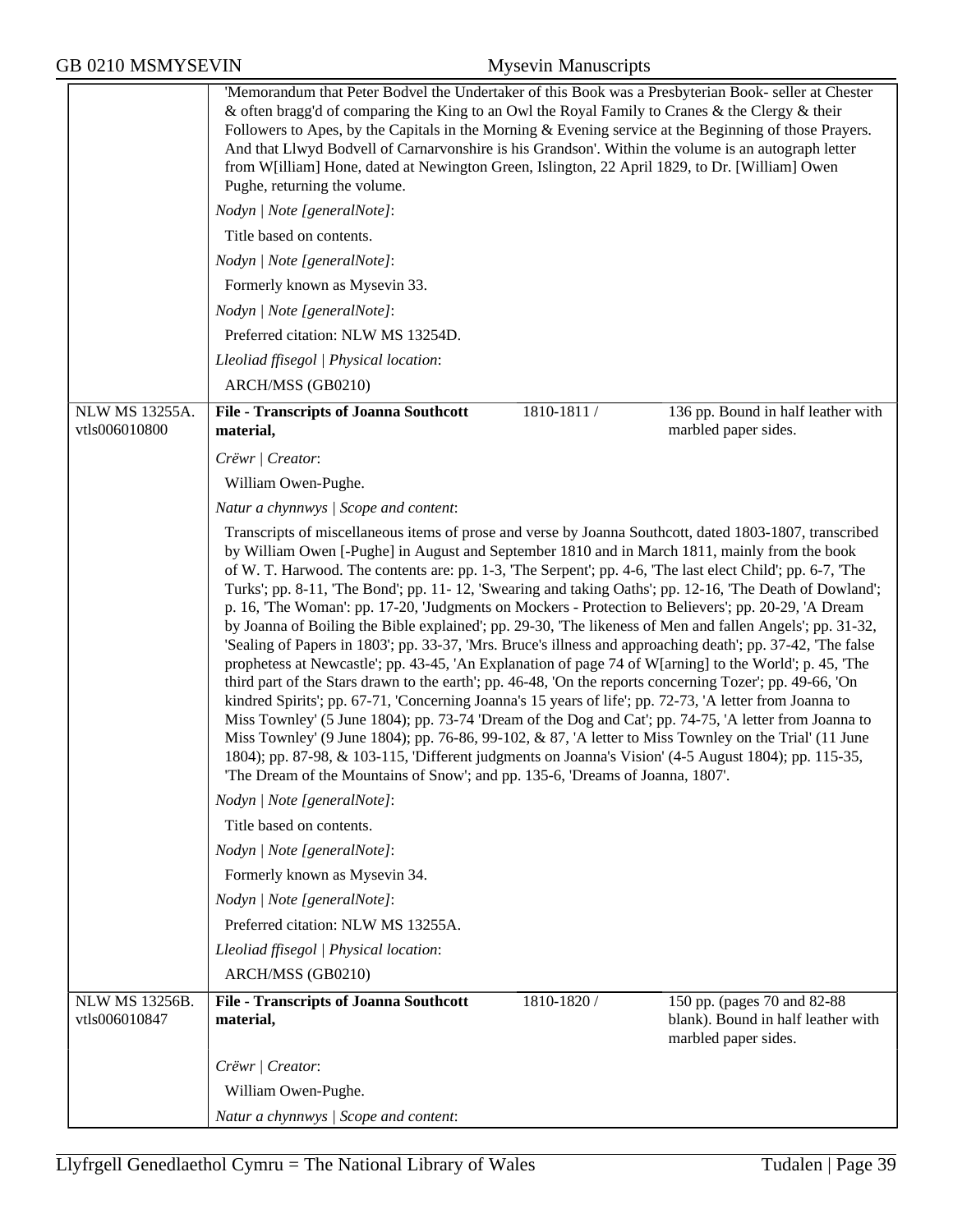$\overline{\phantom{0}}$ 

|                                        | Transcripts of miscellaneous items of prose and verse by Joanna Southcott, dated 1796-1813, transcribed<br>by William Owen [-Pughe] in 1810-1815 and 1820, some from the book of W. T. H[arwood]. The<br>manuscript has 'LETTERS' '10' in gold on the spine. The contents are: pp. 1-18, 'A Communication<br>to shew the Difference between the Anger of the Almighty and The Anger of a finite Creature';<br>pp. 19-23, 'On the rejection of our Saviour by the Jews as the Messiah they looked for '; pp. 24-28,<br>The Thanksgiving Day Dec. 3. 1805'; p. 29, 'An explanation in part of Rev. XII'; pp. 30-32, 'A<br>Communication on the Fast Day in 1797, in answer to Pomeroy'; pp. 33-44, 'Scripture Prophecies<br>of the end' (2 Oct. 1808); pp. 45-48, 'Illumination for Peace, Oct. 17. 1797'; p. 48, 'A Parable Oct.<br>21. 1797'; pp. 49-50, 'A Victory over the Dutch'; pp. 50-57, 'Easter Sunday, 1797'; pp. 57-63, 'A<br>Communication given Nov. 25. 1810'; p. 64, 'A Communication to G. Turner: Dec. 2. 1810'; pp. 65-67,<br>'A Communication, announcing Joanna's return to this world after her death, given in 1796'; pp. 67-68,<br>another communication on the same topic (2 July 1796); p. 69, 'A Communication given to George<br>Turner, Jan. 3d. 1813'; pp. 71-72, lines of verse, beginning wanting, transcribed 24 Feb. 1820; pp. 73-<br>81, 'Wisdom excelleth the Weapons of War'; pp. 89-96. 'A Communication on Joanna's Portrait being<br>drawn by W. Sharp to be engraved'; pp. 97-98, 'The Comet which appeared in Sept. and Oct. 1811';<br>pp. 98-111, 'A Communication in answer to Mr. Baker - on the power of Buonaparte and on the Comet';<br>pp. 112-23, 'The Two Witnesses. Jan. 1812'; pp. 123-6, 'On the Death of Mr. Cheese'; pp. 126-32, 'A<br>Communication on the Discovery of the Imposture of Ann Moore'; pp. 133-42, 'A Communication<br>in answer to those who stumble at the sealing ' (18 July 1813); pp. 143-8, 'A Communication on the<br>Second Sealing to continue from Sept. 2. 1807 to Sept. 2. 1808'; and pp. 148-50, 'A Communication<br>concerning W. T. Harwood', (apparently incomplete). |                                                                                                  |
|----------------------------------------|------------------------------------------------------------------------------------------------------------------------------------------------------------------------------------------------------------------------------------------------------------------------------------------------------------------------------------------------------------------------------------------------------------------------------------------------------------------------------------------------------------------------------------------------------------------------------------------------------------------------------------------------------------------------------------------------------------------------------------------------------------------------------------------------------------------------------------------------------------------------------------------------------------------------------------------------------------------------------------------------------------------------------------------------------------------------------------------------------------------------------------------------------------------------------------------------------------------------------------------------------------------------------------------------------------------------------------------------------------------------------------------------------------------------------------------------------------------------------------------------------------------------------------------------------------------------------------------------------------------------------------------------------------------------------------------------------------------------------------------------------------------------------------------------------------------------------------------------------------------------------------------------------------------------------------------------------------------------------------------------------------------------------------------------------------------------------------------------------------------------------------------------------------|--------------------------------------------------------------------------------------------------|
|                                        | Nodyn   Note [generalNote]:                                                                                                                                                                                                                                                                                                                                                                                                                                                                                                                                                                                                                                                                                                                                                                                                                                                                                                                                                                                                                                                                                                                                                                                                                                                                                                                                                                                                                                                                                                                                                                                                                                                                                                                                                                                                                                                                                                                                                                                                                                                                                                                                |                                                                                                  |
|                                        | Title based on contents.                                                                                                                                                                                                                                                                                                                                                                                                                                                                                                                                                                                                                                                                                                                                                                                                                                                                                                                                                                                                                                                                                                                                                                                                                                                                                                                                                                                                                                                                                                                                                                                                                                                                                                                                                                                                                                                                                                                                                                                                                                                                                                                                   |                                                                                                  |
|                                        | Nodyn   Note [generalNote]:                                                                                                                                                                                                                                                                                                                                                                                                                                                                                                                                                                                                                                                                                                                                                                                                                                                                                                                                                                                                                                                                                                                                                                                                                                                                                                                                                                                                                                                                                                                                                                                                                                                                                                                                                                                                                                                                                                                                                                                                                                                                                                                                |                                                                                                  |
|                                        | Formerly known as Mysevin 35.                                                                                                                                                                                                                                                                                                                                                                                                                                                                                                                                                                                                                                                                                                                                                                                                                                                                                                                                                                                                                                                                                                                                                                                                                                                                                                                                                                                                                                                                                                                                                                                                                                                                                                                                                                                                                                                                                                                                                                                                                                                                                                                              |                                                                                                  |
|                                        | Nodyn   Note [generalNote]:                                                                                                                                                                                                                                                                                                                                                                                                                                                                                                                                                                                                                                                                                                                                                                                                                                                                                                                                                                                                                                                                                                                                                                                                                                                                                                                                                                                                                                                                                                                                                                                                                                                                                                                                                                                                                                                                                                                                                                                                                                                                                                                                |                                                                                                  |
|                                        | Preferred citation: NLW MS 13256B.                                                                                                                                                                                                                                                                                                                                                                                                                                                                                                                                                                                                                                                                                                                                                                                                                                                                                                                                                                                                                                                                                                                                                                                                                                                                                                                                                                                                                                                                                                                                                                                                                                                                                                                                                                                                                                                                                                                                                                                                                                                                                                                         |                                                                                                  |
|                                        | Lleoliad ffisegol   Physical location:                                                                                                                                                                                                                                                                                                                                                                                                                                                                                                                                                                                                                                                                                                                                                                                                                                                                                                                                                                                                                                                                                                                                                                                                                                                                                                                                                                                                                                                                                                                                                                                                                                                                                                                                                                                                                                                                                                                                                                                                                                                                                                                     |                                                                                                  |
|                                        | ARCH/MSS (GB0210)                                                                                                                                                                                                                                                                                                                                                                                                                                                                                                                                                                                                                                                                                                                                                                                                                                                                                                                                                                                                                                                                                                                                                                                                                                                                                                                                                                                                                                                                                                                                                                                                                                                                                                                                                                                                                                                                                                                                                                                                                                                                                                                                          |                                                                                                  |
| <b>NLW MS 13257B.</b><br>vtls006010866 | $[1801x1815]$ /<br><b>File - Transcripts of Joanna Southcott</b><br>material,                                                                                                                                                                                                                                                                                                                                                                                                                                                                                                                                                                                                                                                                                                                                                                                                                                                                                                                                                                                                                                                                                                                                                                                                                                                                                                                                                                                                                                                                                                                                                                                                                                                                                                                                                                                                                                                                                                                                                                                                                                                                              | 144 pp. (blank from and including<br>p. 139). Bound in half leather with<br>marbled paper sides. |
|                                        | Crëwr   Creator:                                                                                                                                                                                                                                                                                                                                                                                                                                                                                                                                                                                                                                                                                                                                                                                                                                                                                                                                                                                                                                                                                                                                                                                                                                                                                                                                                                                                                                                                                                                                                                                                                                                                                                                                                                                                                                                                                                                                                                                                                                                                                                                                           |                                                                                                  |
|                                        | William Owen-Pughe.                                                                                                                                                                                                                                                                                                                                                                                                                                                                                                                                                                                                                                                                                                                                                                                                                                                                                                                                                                                                                                                                                                                                                                                                                                                                                                                                                                                                                                                                                                                                                                                                                                                                                                                                                                                                                                                                                                                                                                                                                                                                                                                                        |                                                                                                  |
|                                        | Natur a chynnwys / Scope and content:                                                                                                                                                                                                                                                                                                                                                                                                                                                                                                                                                                                                                                                                                                                                                                                                                                                                                                                                                                                                                                                                                                                                                                                                                                                                                                                                                                                                                                                                                                                                                                                                                                                                                                                                                                                                                                                                                                                                                                                                                                                                                                                      |                                                                                                  |
|                                        | A volume of 'Unpublished Miscellaneous Pieces by Joanna Southcott transcribed from the papers of<br>W. Sharp by Gwilym Owain [= William Owen- Pughe] Vol. III', the writings, both prose and verse,<br>dating from 1797 to 1803. The manuscript has 'MSS TRACTS' '3' in gold on the spine. The contents, a<br>list of which is to be found at the beginning of the volume, include: pp. 1-23, 'Accusations of Satan about<br>her [Joanna Southcott's] father'; pp. 24-35, 'On the Grief of Joanna's Father, for being burdensome to her<br>August 2d. 1800'; pp. 36-43, St. Swithin's Day. July 15th. 1800'; pp. 43-45, 'Answer about Faith'; pp.<br>46-48, 'Too Much Oil puts out the Lamp'; pp. 49-58, 'A Parable, which is here explained is of a young<br>prince named Montezuma'; pp. 59-73, 'False Christs - and why Our Saviour was loath to die'; pp. 74-80,<br>'Sealed Writings, 12 May, 1798'; p. 80, 'Command of the Lord given to Joanna, on the 12 of February,<br>1803'; pp. 81-90, 'Why David [was] a Man after God's own heart'; pp. 90-91, a dream of a flooded river,<br>with an interpretation; pp. 92-96, 'The Explanation of May'; pp. 97-127, a communication about Richard<br>Brothers dated 29 May 1802; pp. 128-31, 'Communication June 1st. 1802'; pp. 132-5, 'Prayer for R.<br>Brothers, May 27, 1802'; and pp. 136-8, a communication 'on the detraction of her enemies'.<br>Nodyn   Note [generalNote]:                                                                                                                                                                                                                                                                                                                                                                                                                                                                                                                                                                                                                                                                                                                       |                                                                                                  |
|                                        | Title based on contents.                                                                                                                                                                                                                                                                                                                                                                                                                                                                                                                                                                                                                                                                                                                                                                                                                                                                                                                                                                                                                                                                                                                                                                                                                                                                                                                                                                                                                                                                                                                                                                                                                                                                                                                                                                                                                                                                                                                                                                                                                                                                                                                                   |                                                                                                  |
|                                        | Nodyn   Note [generalNote]:                                                                                                                                                                                                                                                                                                                                                                                                                                                                                                                                                                                                                                                                                                                                                                                                                                                                                                                                                                                                                                                                                                                                                                                                                                                                                                                                                                                                                                                                                                                                                                                                                                                                                                                                                                                                                                                                                                                                                                                                                                                                                                                                |                                                                                                  |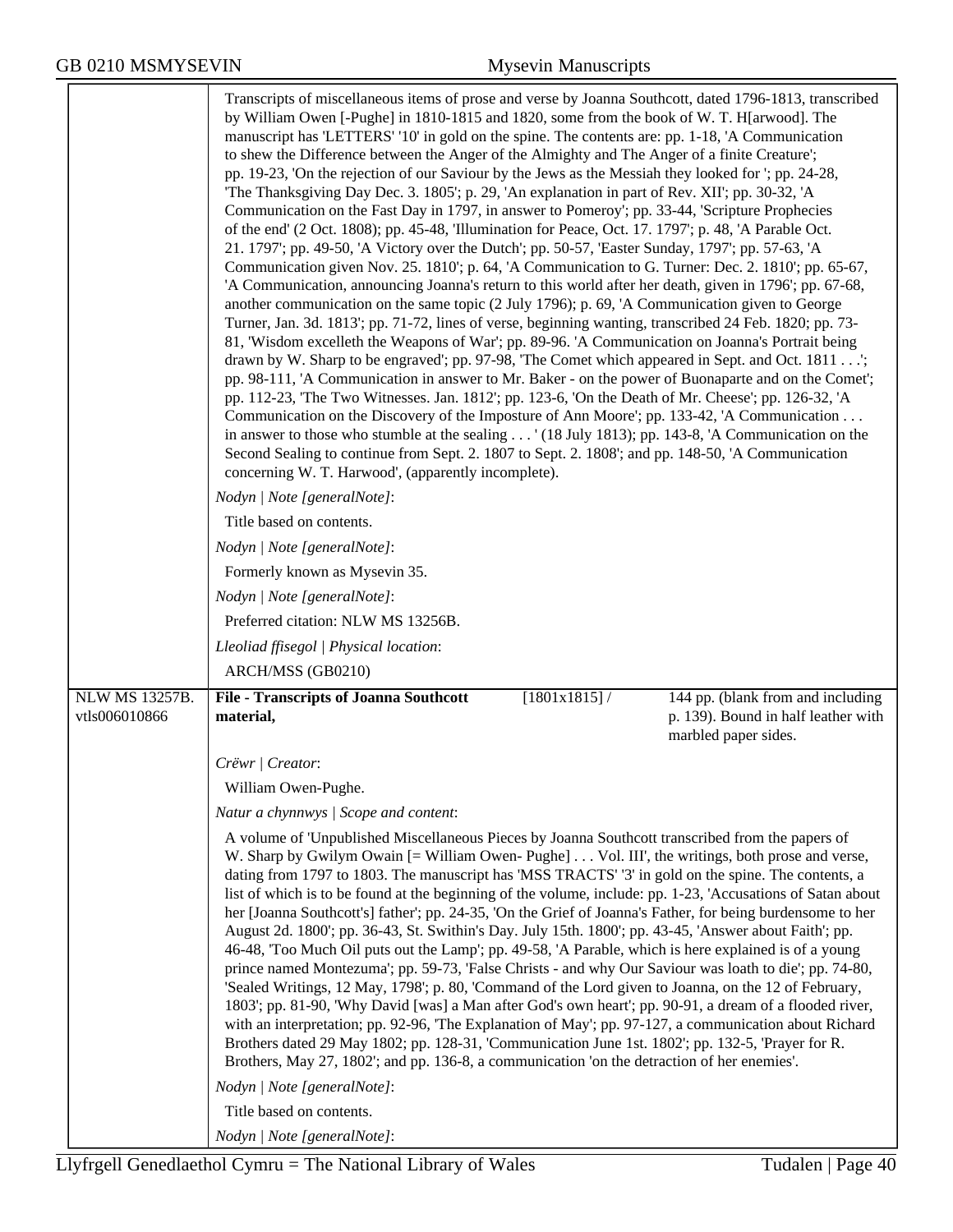|                                       | Formerly known as Mysevin 36.                                                                                                                                                                                                                                                                                                                                                                                                                                                                                                                                                                                                                                                                                                                                                                                                                                                                                                                                                                                                                                                                                                                                                                                                                                                                                                                                                         |                 |                                                                                        |
|---------------------------------------|---------------------------------------------------------------------------------------------------------------------------------------------------------------------------------------------------------------------------------------------------------------------------------------------------------------------------------------------------------------------------------------------------------------------------------------------------------------------------------------------------------------------------------------------------------------------------------------------------------------------------------------------------------------------------------------------------------------------------------------------------------------------------------------------------------------------------------------------------------------------------------------------------------------------------------------------------------------------------------------------------------------------------------------------------------------------------------------------------------------------------------------------------------------------------------------------------------------------------------------------------------------------------------------------------------------------------------------------------------------------------------------|-----------------|----------------------------------------------------------------------------------------|
|                                       | Nodyn   Note [generalNote]:                                                                                                                                                                                                                                                                                                                                                                                                                                                                                                                                                                                                                                                                                                                                                                                                                                                                                                                                                                                                                                                                                                                                                                                                                                                                                                                                                           |                 |                                                                                        |
|                                       | Preferred citation: NLW MS 13257B.                                                                                                                                                                                                                                                                                                                                                                                                                                                                                                                                                                                                                                                                                                                                                                                                                                                                                                                                                                                                                                                                                                                                                                                                                                                                                                                                                    |                 |                                                                                        |
|                                       | Lleoliad ffisegol   Physical location:                                                                                                                                                                                                                                                                                                                                                                                                                                                                                                                                                                                                                                                                                                                                                                                                                                                                                                                                                                                                                                                                                                                                                                                                                                                                                                                                                |                 |                                                                                        |
|                                       | ARCH/MSS (GB0210)                                                                                                                                                                                                                                                                                                                                                                                                                                                                                                                                                                                                                                                                                                                                                                                                                                                                                                                                                                                                                                                                                                                                                                                                                                                                                                                                                                     |                 |                                                                                        |
| NLW MS 13258B.                        | <b>File - Transcripts of Joanna Southcott</b>                                                                                                                                                                                                                                                                                                                                                                                                                                                                                                                                                                                                                                                                                                                                                                                                                                                                                                                                                                                                                                                                                                                                                                                                                                                                                                                                         | $[1802x1835]$ / | 144 pp. Bound in half leather with                                                     |
| vtls006010901                         | material,                                                                                                                                                                                                                                                                                                                                                                                                                                                                                                                                                                                                                                                                                                                                                                                                                                                                                                                                                                                                                                                                                                                                                                                                                                                                                                                                                                             |                 | marbled paper sides.                                                                   |
|                                       | Crëwr   Creator:                                                                                                                                                                                                                                                                                                                                                                                                                                                                                                                                                                                                                                                                                                                                                                                                                                                                                                                                                                                                                                                                                                                                                                                                                                                                                                                                                                      |                 |                                                                                        |
|                                       | William Owen-Pughe.                                                                                                                                                                                                                                                                                                                                                                                                                                                                                                                                                                                                                                                                                                                                                                                                                                                                                                                                                                                                                                                                                                                                                                                                                                                                                                                                                                   |                 |                                                                                        |
|                                       | Natur a chynnwys / Scope and content:                                                                                                                                                                                                                                                                                                                                                                                                                                                                                                                                                                                                                                                                                                                                                                                                                                                                                                                                                                                                                                                                                                                                                                                                                                                                                                                                                 |                 |                                                                                        |
|                                       | A volume of 'Unpublished Letters from Joanna Southcott, To her Friends And various other persons.<br>Collected by Gwilym Owain. Vol. V', the letters belonging to the years 1802 and 1803. The manuscript<br>has 'MSS TRACTS' '5' in gold on the spine. The contents, a list of which is to be found at the beginning<br>of the volume, are transcripts of letters, mainly from Joanna Southcott to the following persons: J.<br>E. Field; the Reverend Stanhope Bruce; Ben Hadad, [London]; W[illiam] Sharp; [Richard] Brothers;<br>[Beilby Porteus], Bishop of London; [Elias] Carpenter; [Nathaniel Brassey] Halhed; and the Reverend<br>Mr. Wood, Lisson Green. Some of the letters have been written from Old-swinford and short letters from<br>the Reverend Thos. P. Foley are appended to four of them. There is also a letter from Thos. P. Foley<br>to W[illiam] Sharp and another from Geo[rge] Turner, Leeds, to E. T. Field with copies of letters from<br>Turner to Lord Pelham and to [Henry Addington], Chancellor of the Exchequer. A loose leaf within the<br>volume, in the hand of William Owen [-Pughe], would appear to contain an index of subjects connected<br>with the Joanna Southcott material.<br>Nodyn   Note [generalNote]:<br>Title based on contents.<br>Nodyn   Note [generalNote]:<br>Formerly known as Mysevin 37.<br>Nodyn   Note [generalNote]: |                 |                                                                                        |
|                                       | Preferred citation: NLW MS 13258B.                                                                                                                                                                                                                                                                                                                                                                                                                                                                                                                                                                                                                                                                                                                                                                                                                                                                                                                                                                                                                                                                                                                                                                                                                                                                                                                                                    |                 |                                                                                        |
|                                       | Lleoliad ffisegol   Physical location:                                                                                                                                                                                                                                                                                                                                                                                                                                                                                                                                                                                                                                                                                                                                                                                                                                                                                                                                                                                                                                                                                                                                                                                                                                                                                                                                                |                 |                                                                                        |
|                                       | ARCH/MSS (GB0210)                                                                                                                                                                                                                                                                                                                                                                                                                                                                                                                                                                                                                                                                                                                                                                                                                                                                                                                                                                                                                                                                                                                                                                                                                                                                                                                                                                     |                 |                                                                                        |
| <b>NLW MS 13259B</b><br>vtls006010925 | <b>File - Transcripts of Joanna Southcott</b><br>material,                                                                                                                                                                                                                                                                                                                                                                                                                                                                                                                                                                                                                                                                                                                                                                                                                                                                                                                                                                                                                                                                                                                                                                                                                                                                                                                            | $[1802x1835]$ / | 144 pp. (final two pages blank).<br>Bound in half leather with<br>marbled paper sides. |
|                                       | Crëwr   Creator:                                                                                                                                                                                                                                                                                                                                                                                                                                                                                                                                                                                                                                                                                                                                                                                                                                                                                                                                                                                                                                                                                                                                                                                                                                                                                                                                                                      |                 |                                                                                        |
|                                       | William Owen-Pughe.                                                                                                                                                                                                                                                                                                                                                                                                                                                                                                                                                                                                                                                                                                                                                                                                                                                                                                                                                                                                                                                                                                                                                                                                                                                                                                                                                                   |                 |                                                                                        |
|                                       | Natur a chynnwys / Scope and content:                                                                                                                                                                                                                                                                                                                                                                                                                                                                                                                                                                                                                                                                                                                                                                                                                                                                                                                                                                                                                                                                                                                                                                                                                                                                                                                                                 |                 |                                                                                        |
|                                       | A volume of 'Unpublished Letters of Joanna Southcott. Collected by Gwilym Owain. Vol. VI', being<br>letters dated 1802 and 1803 followed by various communications in prose and verse. The manuscript<br>has 'LETTERS' '6' in gold on the spine. A partial list of contents is to be found at the beginning of the<br>volume, the last three items being later additions transcribed from the book of A[nn] Underwood in<br>1815. The manuscript includes transcripts of letters from Joanna Southcott, some written from Market<br>Deeping, co. Lincoln, to the following : [William] Sharp; Mr. [ ] Field; the Reverend S[tanhope] Bruce;<br>the Reverend [] Bates of Eton; the Reverend T[homas] P. Foley; and Messrs. Bruce, Webster and<br>Field; pp. 45-53, a letter from the Reverend J[ohn] Mossop, Market Deeping, to the Reverend [Joseph]<br>Pomeroy; pp. 53-63, 'A Communication in answer to a Preacher, who said, that the Bible would be not<br>more revealed than it was already'; pp. 64-67, 'A Communication in answer to a letter about the illness<br>of Mr. Wilson'; pp. 68-77, 'On the rev. Mr. Mossop's question 'Is not Joanna led by a jesting spirit ?';<br>pp. 78-83, 'On the refusal of the rev. Mr. Mossop to ansr. whether he would attend at the proving of                                                                                            |                 |                                                                                        |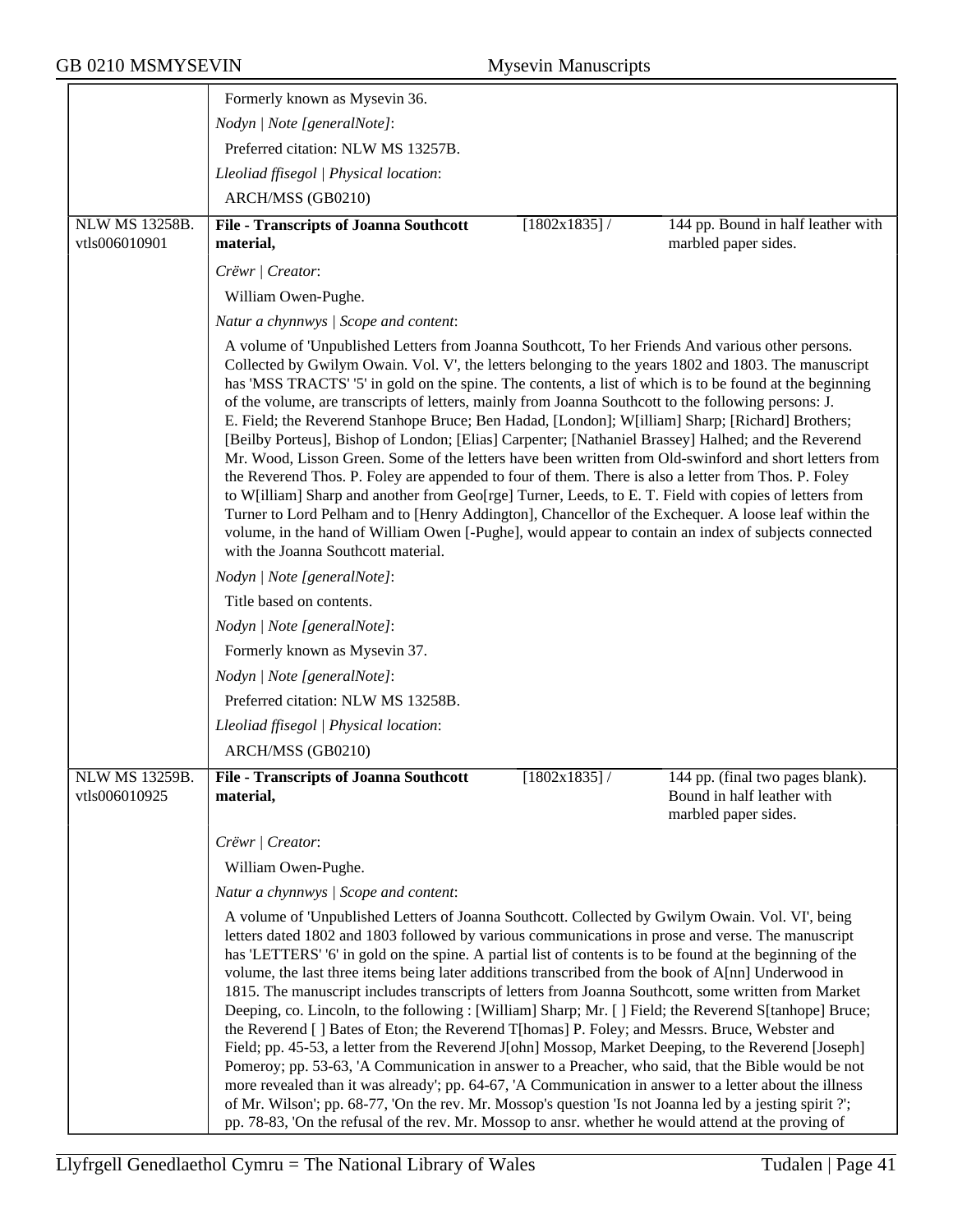|                                 | Joanna's Writings'; pp. 84-92, 'On the Flock of Pidgeons [sic] flying about the Mail Coach - and on<br>Mr. Brothers's Writings'; pp. 93-97, 'On Swedenbourg's description of heaven'; pp. 97-108, 'Joanna's<br>prayer for Mr. Wilson, and the communication thereon - appearances in the skies, observed by Mrs.<br>Bancroft'; pp. 108-23, 'Joanna's visit to the house where the reed. Mr. Bruce's children were brought<br>up, and a communication thereon'; pp. 123-30, 'A Communication Shewing reasons for joining with<br>the Woman'; pp. 130-2, 'A Communication Taken out of the Sealed Writings, written September 1799,<br>and copied off March 9th. 1805'; pp. 132-7, 'In the year 1798, people were talking in Exeter, how they<br>were to cut down timber, to prevent the French going through the land '; pp. 138-40, 'The following<br>Communication was given, in 1799, in answer to my sister's saying that my brother was like a man who<br>pruned the tree upwards, till he came to the top; and then cried for help to come down'; pp. 141-2, 'An<br>inquiry of letters, in answer to the words spoken at Christmas, to let May be over, and then they should<br>be directed what they had to expect. June 21 st. 1805'. Also within the volume is a loose leaf containing<br>'A Communication given to Joanna Southcott, in answer to her father, who, seeing all that she had done<br>for him, cried out with astonishment, 'Too much oil puts out the lamp; and too much goodness overcomes<br>me!"'; this transcript is dated 22 April 1816. |                           |                                                                                   |
|---------------------------------|----------------------------------------------------------------------------------------------------------------------------------------------------------------------------------------------------------------------------------------------------------------------------------------------------------------------------------------------------------------------------------------------------------------------------------------------------------------------------------------------------------------------------------------------------------------------------------------------------------------------------------------------------------------------------------------------------------------------------------------------------------------------------------------------------------------------------------------------------------------------------------------------------------------------------------------------------------------------------------------------------------------------------------------------------------------------------------------------------------------------------------------------------------------------------------------------------------------------------------------------------------------------------------------------------------------------------------------------------------------------------------------------------------------------------------------------------------------------------------------------------------------------------------------------------------------------|---------------------------|-----------------------------------------------------------------------------------|
|                                 | Nodyn   Note [generalNote]:                                                                                                                                                                                                                                                                                                                                                                                                                                                                                                                                                                                                                                                                                                                                                                                                                                                                                                                                                                                                                                                                                                                                                                                                                                                                                                                                                                                                                                                                                                                                          |                           |                                                                                   |
|                                 | Title based on contents.                                                                                                                                                                                                                                                                                                                                                                                                                                                                                                                                                                                                                                                                                                                                                                                                                                                                                                                                                                                                                                                                                                                                                                                                                                                                                                                                                                                                                                                                                                                                             |                           |                                                                                   |
|                                 | Nodyn   Note [generalNote]:                                                                                                                                                                                                                                                                                                                                                                                                                                                                                                                                                                                                                                                                                                                                                                                                                                                                                                                                                                                                                                                                                                                                                                                                                                                                                                                                                                                                                                                                                                                                          |                           |                                                                                   |
|                                 | Formerly known as Mysevin 38.                                                                                                                                                                                                                                                                                                                                                                                                                                                                                                                                                                                                                                                                                                                                                                                                                                                                                                                                                                                                                                                                                                                                                                                                                                                                                                                                                                                                                                                                                                                                        |                           |                                                                                   |
|                                 | Nodyn   Note [generalNote]:                                                                                                                                                                                                                                                                                                                                                                                                                                                                                                                                                                                                                                                                                                                                                                                                                                                                                                                                                                                                                                                                                                                                                                                                                                                                                                                                                                                                                                                                                                                                          |                           |                                                                                   |
|                                 | Preferred citation: NLW MS 13259B.                                                                                                                                                                                                                                                                                                                                                                                                                                                                                                                                                                                                                                                                                                                                                                                                                                                                                                                                                                                                                                                                                                                                                                                                                                                                                                                                                                                                                                                                                                                                   |                           |                                                                                   |
|                                 | Lleoliad ffisegol   Physical location:                                                                                                                                                                                                                                                                                                                                                                                                                                                                                                                                                                                                                                                                                                                                                                                                                                                                                                                                                                                                                                                                                                                                                                                                                                                                                                                                                                                                                                                                                                                               |                           |                                                                                   |
|                                 | ARCH/MSS (GB0210)                                                                                                                                                                                                                                                                                                                                                                                                                                                                                                                                                                                                                                                                                                                                                                                                                                                                                                                                                                                                                                                                                                                                                                                                                                                                                                                                                                                                                                                                                                                                                    |                           |                                                                                   |
| NLW MS 13260B.<br>vtls006010940 | <b>File - Transcripts of Joanna Southcott</b><br>material,                                                                                                                                                                                                                                                                                                                                                                                                                                                                                                                                                                                                                                                                                                                                                                                                                                                                                                                                                                                                                                                                                                                                                                                                                                                                                                                                                                                                                                                                                                           | [1803x1835,<br>$1927$ ] / | 144 pp. (final page blank). Bound<br>in half-leather with marbled paper<br>sides. |
|                                 | Crëwr   Creator:                                                                                                                                                                                                                                                                                                                                                                                                                                                                                                                                                                                                                                                                                                                                                                                                                                                                                                                                                                                                                                                                                                                                                                                                                                                                                                                                                                                                                                                                                                                                                     |                           |                                                                                   |
|                                 | William Owen-Pughe.                                                                                                                                                                                                                                                                                                                                                                                                                                                                                                                                                                                                                                                                                                                                                                                                                                                                                                                                                                                                                                                                                                                                                                                                                                                                                                                                                                                                                                                                                                                                                  |                           |                                                                                   |
|                                 | Natur a chynnwys / Scope and content:                                                                                                                                                                                                                                                                                                                                                                                                                                                                                                                                                                                                                                                                                                                                                                                                                                                                                                                                                                                                                                                                                                                                                                                                                                                                                                                                                                                                                                                                                                                                |                           |                                                                                   |
|                                 | A volume of 'Unpublished Letters of Joanna Southcott, collected by Gwilym Owain. Vol. VIII', being<br>letters dated 1803 and 1804. The manuscript has 'LETTERS' '8' in gold on the spine. A list of contents is<br>to be found at the beginning of the volume, listing transcripts of letters from Joanna Southcott at Leeds<br>to the following: E[lias] Carpenter (4); W[illiam] Sharp (2); [Jane] Townley; E. J. Field; Mr. [] Abbot;<br>and Mr. [] Ingall; there are also letters from the Reverend Tho. P. Foley to Mr. [? E. J. ] Field and to<br>[William] Sharp; pp. 99-104, a communication 'On Jon[athan] Priestley's being deceived by an evil spirit<br>- from Leeds: Feb. 8. 1804', and pp. 105-112, 'January 12th 1804 Part of the Decrees of the Lord, in<br>which the Lists of Names were sealed', which bears the name George Turner. Loose within the volume is<br>a newspaper cutting dated 11 July 1927 which records the opening of a 'Joanna Southcott box'.                                                                                                                                                                                                                                                                                                                                                                                                                                                                                                                                                                                   |                           |                                                                                   |
|                                 | Amodau rheoli defnydd   Conditions governing use:                                                                                                                                                                                                                                                                                                                                                                                                                                                                                                                                                                                                                                                                                                                                                                                                                                                                                                                                                                                                                                                                                                                                                                                                                                                                                                                                                                                                                                                                                                                    |                           |                                                                                   |
|                                 | Usual copyright laws apply.                                                                                                                                                                                                                                                                                                                                                                                                                                                                                                                                                                                                                                                                                                                                                                                                                                                                                                                                                                                                                                                                                                                                                                                                                                                                                                                                                                                                                                                                                                                                          |                           |                                                                                   |
|                                 | Nodyn   Note [generalNote]:                                                                                                                                                                                                                                                                                                                                                                                                                                                                                                                                                                                                                                                                                                                                                                                                                                                                                                                                                                                                                                                                                                                                                                                                                                                                                                                                                                                                                                                                                                                                          |                           |                                                                                   |
|                                 | Title based on contents.                                                                                                                                                                                                                                                                                                                                                                                                                                                                                                                                                                                                                                                                                                                                                                                                                                                                                                                                                                                                                                                                                                                                                                                                                                                                                                                                                                                                                                                                                                                                             |                           |                                                                                   |
|                                 | Nodyn   Note [generalNote]:                                                                                                                                                                                                                                                                                                                                                                                                                                                                                                                                                                                                                                                                                                                                                                                                                                                                                                                                                                                                                                                                                                                                                                                                                                                                                                                                                                                                                                                                                                                                          |                           |                                                                                   |
|                                 | Formerly known as Mysevin 39.                                                                                                                                                                                                                                                                                                                                                                                                                                                                                                                                                                                                                                                                                                                                                                                                                                                                                                                                                                                                                                                                                                                                                                                                                                                                                                                                                                                                                                                                                                                                        |                           |                                                                                   |
|                                 | Nodyn   Note [generalNote]:                                                                                                                                                                                                                                                                                                                                                                                                                                                                                                                                                                                                                                                                                                                                                                                                                                                                                                                                                                                                                                                                                                                                                                                                                                                                                                                                                                                                                                                                                                                                          |                           |                                                                                   |
|                                 | Preferred citation: NLW MS 13260B.                                                                                                                                                                                                                                                                                                                                                                                                                                                                                                                                                                                                                                                                                                                                                                                                                                                                                                                                                                                                                                                                                                                                                                                                                                                                                                                                                                                                                                                                                                                                   |                           |                                                                                   |
|                                 | Lleoliad ffisegol   Physical location:                                                                                                                                                                                                                                                                                                                                                                                                                                                                                                                                                                                                                                                                                                                                                                                                                                                                                                                                                                                                                                                                                                                                                                                                                                                                                                                                                                                                                                                                                                                               |                           |                                                                                   |
|                                 | ARCH/MSS (GB0210)                                                                                                                                                                                                                                                                                                                                                                                                                                                                                                                                                                                                                                                                                                                                                                                                                                                                                                                                                                                                                                                                                                                                                                                                                                                                                                                                                                                                                                                                                                                                                    |                           |                                                                                   |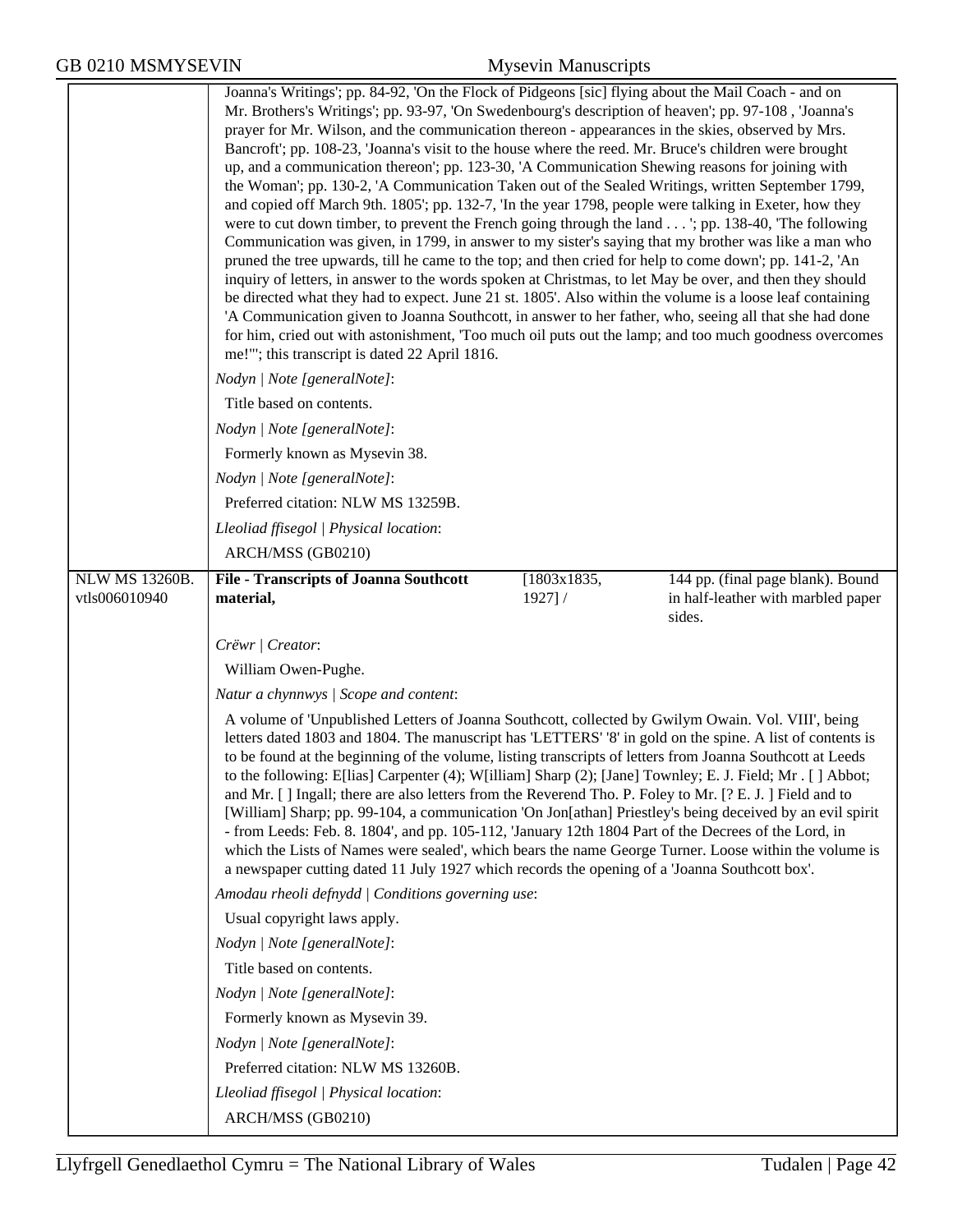| NLW MS 13261B.                  | <b>File - Transcripts of Joanna Southcott</b>                                                                                                                                                                                                                                                                                                                                                                                                                                                                                                                                                                                                                                                                                                                                                                                                                                                                                                                                                                                                                                                                                                                                                                                                                                                                                                                                                                                                                                                                                                                                                                                                                                                                                                                                                                                                                                                                                                   | $[1801x1835]$ / | 144 pp. (pages 96 and 144                                  |
|---------------------------------|-------------------------------------------------------------------------------------------------------------------------------------------------------------------------------------------------------------------------------------------------------------------------------------------------------------------------------------------------------------------------------------------------------------------------------------------------------------------------------------------------------------------------------------------------------------------------------------------------------------------------------------------------------------------------------------------------------------------------------------------------------------------------------------------------------------------------------------------------------------------------------------------------------------------------------------------------------------------------------------------------------------------------------------------------------------------------------------------------------------------------------------------------------------------------------------------------------------------------------------------------------------------------------------------------------------------------------------------------------------------------------------------------------------------------------------------------------------------------------------------------------------------------------------------------------------------------------------------------------------------------------------------------------------------------------------------------------------------------------------------------------------------------------------------------------------------------------------------------------------------------------------------------------------------------------------------------|-----------------|------------------------------------------------------------|
| vtls006011017                   | material,                                                                                                                                                                                                                                                                                                                                                                                                                                                                                                                                                                                                                                                                                                                                                                                                                                                                                                                                                                                                                                                                                                                                                                                                                                                                                                                                                                                                                                                                                                                                                                                                                                                                                                                                                                                                                                                                                                                                       |                 | blank). Bound in half leather with                         |
|                                 |                                                                                                                                                                                                                                                                                                                                                                                                                                                                                                                                                                                                                                                                                                                                                                                                                                                                                                                                                                                                                                                                                                                                                                                                                                                                                                                                                                                                                                                                                                                                                                                                                                                                                                                                                                                                                                                                                                                                                 |                 | marbled paper sides.                                       |
|                                 | Crëwr   Creator:                                                                                                                                                                                                                                                                                                                                                                                                                                                                                                                                                                                                                                                                                                                                                                                                                                                                                                                                                                                                                                                                                                                                                                                                                                                                                                                                                                                                                                                                                                                                                                                                                                                                                                                                                                                                                                                                                                                                |                 |                                                            |
|                                 | William Owen-Pughe.                                                                                                                                                                                                                                                                                                                                                                                                                                                                                                                                                                                                                                                                                                                                                                                                                                                                                                                                                                                                                                                                                                                                                                                                                                                                                                                                                                                                                                                                                                                                                                                                                                                                                                                                                                                                                                                                                                                             |                 |                                                            |
|                                 | Natur a chynnwys / Scope and content:                                                                                                                                                                                                                                                                                                                                                                                                                                                                                                                                                                                                                                                                                                                                                                                                                                                                                                                                                                                                                                                                                                                                                                                                                                                                                                                                                                                                                                                                                                                                                                                                                                                                                                                                                                                                                                                                                                           |                 |                                                            |
|                                 | A volume of 'Unpublished Letters of Joanna Southcott, collected by Gwilym Owain. Vol. IX', being<br>transcripts of communications and letters dated 1801-1804. The manuscript has 'LETTERS' '9' in<br>gold on the spine. The contents, a list of which is to be found at the beginning of the volume, are as<br>follows: pp. 1-6, 'The Brass- feathered Birds' (27 May 1801); pp. 7-18, 'Observations on the Writings<br>of Swedenbourg. July 16. 1802. To the rev. Stanhope Bruce'; pp. 19-24, 'Communication -July 1. 1802.<br>On Mrs. Bruce losing her Dog'; pp. 24-40, 'July, 2. 1803. The rev. Mr. Mossop's saying, the rubbish<br>should be separated from the good, in Joanna's Writings, answered in the following manner'; pp. 41-48,<br>'On Mossop's Doubts about B. Bruce. July 3d. Day's Communication'; pp. 49-62, 'On the Loss and the<br>Regaining of Paradise. Tuesday, May 31. 1803'; pp. 63-71, 'An Explanation Why Joanna was ordered<br>to stay a week longer than she first intended in London. June 3. 1803'; pp. 72-77, a letter from J[oanna]<br>S[outhcott] at Paddington to the Reverend [John] Mossop, 24 Oct- 1802; pp. 78-95, a letter from J[oanna]<br>S[outhcott] to Mr. Phillip Norris of Liverpool; pp. 97-110, a letter from Joanna Southcott to Mr. [John]<br>Wilson 'With a Communication to excite fortitude under difficulties'; pp. 111-25, 'A Communication<br>concerning the death of Mr. Foley's Child, with particulars about the parting of the Sealed Number,<br>the Death of Joanna, and Judgments, Being an extract of a Letter from the rev. Mr. Foley, to Mr. Field,<br>dated from Oldswinford, Dec. 6. 1803'; pp. 126-31, 'Directions for applying the signs given for 1804. A<br>Communication given to Joanna Southcott. March, 13, 1804'; and pp. 132-43, 'Directions about Public<br>Worship. A Communication given to Joanna, in answer to Mr. Sharp's letter, dated 17th. March, 1804'. |                 |                                                            |
|                                 | Nodyn   Note [generalNote]:                                                                                                                                                                                                                                                                                                                                                                                                                                                                                                                                                                                                                                                                                                                                                                                                                                                                                                                                                                                                                                                                                                                                                                                                                                                                                                                                                                                                                                                                                                                                                                                                                                                                                                                                                                                                                                                                                                                     |                 |                                                            |
|                                 | Title based on contents.                                                                                                                                                                                                                                                                                                                                                                                                                                                                                                                                                                                                                                                                                                                                                                                                                                                                                                                                                                                                                                                                                                                                                                                                                                                                                                                                                                                                                                                                                                                                                                                                                                                                                                                                                                                                                                                                                                                        |                 |                                                            |
|                                 | Nodyn   Note [generalNote]:                                                                                                                                                                                                                                                                                                                                                                                                                                                                                                                                                                                                                                                                                                                                                                                                                                                                                                                                                                                                                                                                                                                                                                                                                                                                                                                                                                                                                                                                                                                                                                                                                                                                                                                                                                                                                                                                                                                     |                 |                                                            |
|                                 | Formerly known as Mysevin 40.                                                                                                                                                                                                                                                                                                                                                                                                                                                                                                                                                                                                                                                                                                                                                                                                                                                                                                                                                                                                                                                                                                                                                                                                                                                                                                                                                                                                                                                                                                                                                                                                                                                                                                                                                                                                                                                                                                                   |                 |                                                            |
|                                 | Nodyn   Note [generalNote]:                                                                                                                                                                                                                                                                                                                                                                                                                                                                                                                                                                                                                                                                                                                                                                                                                                                                                                                                                                                                                                                                                                                                                                                                                                                                                                                                                                                                                                                                                                                                                                                                                                                                                                                                                                                                                                                                                                                     |                 |                                                            |
|                                 | Preferred citation: NLW MS 13261B.                                                                                                                                                                                                                                                                                                                                                                                                                                                                                                                                                                                                                                                                                                                                                                                                                                                                                                                                                                                                                                                                                                                                                                                                                                                                                                                                                                                                                                                                                                                                                                                                                                                                                                                                                                                                                                                                                                              |                 |                                                            |
|                                 | Lleoliad ffisegol   Physical location:                                                                                                                                                                                                                                                                                                                                                                                                                                                                                                                                                                                                                                                                                                                                                                                                                                                                                                                                                                                                                                                                                                                                                                                                                                                                                                                                                                                                                                                                                                                                                                                                                                                                                                                                                                                                                                                                                                          |                 |                                                            |
|                                 | ARCH/MSS (GB0210)                                                                                                                                                                                                                                                                                                                                                                                                                                                                                                                                                                                                                                                                                                                                                                                                                                                                                                                                                                                                                                                                                                                                                                                                                                                                                                                                                                                                                                                                                                                                                                                                                                                                                                                                                                                                                                                                                                                               |                 |                                                            |
| NLW MS 13262B.<br>vtls006011026 | File - Transcripts of Joanna Southcott<br>material,                                                                                                                                                                                                                                                                                                                                                                                                                                                                                                                                                                                                                                                                                                                                                                                                                                                                                                                                                                                                                                                                                                                                                                                                                                                                                                                                                                                                                                                                                                                                                                                                                                                                                                                                                                                                                                                                                             | $[1802x1835]$ / | 141 pp. Bound in half leather with<br>marbled paper sides. |
|                                 | Crëwr   Creator:                                                                                                                                                                                                                                                                                                                                                                                                                                                                                                                                                                                                                                                                                                                                                                                                                                                                                                                                                                                                                                                                                                                                                                                                                                                                                                                                                                                                                                                                                                                                                                                                                                                                                                                                                                                                                                                                                                                                |                 |                                                            |
|                                 | William Owen-Pughe.                                                                                                                                                                                                                                                                                                                                                                                                                                                                                                                                                                                                                                                                                                                                                                                                                                                                                                                                                                                                                                                                                                                                                                                                                                                                                                                                                                                                                                                                                                                                                                                                                                                                                                                                                                                                                                                                                                                             |                 |                                                            |
|                                 | Natur a chynnwys / Scope and content:                                                                                                                                                                                                                                                                                                                                                                                                                                                                                                                                                                                                                                                                                                                                                                                                                                                                                                                                                                                                                                                                                                                                                                                                                                                                                                                                                                                                                                                                                                                                                                                                                                                                                                                                                                                                                                                                                                           |                 |                                                            |
|                                 | A volume of 'Unpublished Communications, given to Joanna Southcott. collected copied by Gwilym<br>Owain. Vol. X', being transcripts of communications dated 1802-1806. The manuscript has 'LETTERS'<br>'5' in gold on the spine. The contents, a list of which is to be found at the beginning of the volume, are<br>as follows: pp. 1-16, 'A Communication concerning the War, and the sealed People being engaged in<br>it, and other things: in a letter to Mr. Carpenter. Leeds, Dec. Stn. 1803'; pp. 17-25, 'A Letter to Mr.<br>Sharp with Communications concerning Prayer; and injunctions for comparing the Scriptures so as to be<br>enabled to judge aright of Joanna's Works. March 26. 1804'; pp. 25-32, 'A Communication, March 27,<br>1804' ('On difference in ceremonies, the same subject continued'); pp. 33-48, 'A Letter to Miss Townley<br>with the continuation of the instructions begun in the Letter to Mr. Sharp. March 30. 1804'; pp. 49-53,<br>'Communications about Mr. Coy. on Bonaparte. May 3d. 1804'; pp. 54-71, 'On the funeral of Mr. Coy';<br>pp. 71-74, 'Joanna's Journey' [from London to Bristol]; pp. 74-80, 'On Mrs. J. Southcott's child dying on<br>J's arrival at Bristol'; pp. 80-82, 'The particulars about the child's convulsions and death'; pp. 82-84,<br>The Types of the Two Johns' (Joanna's kinsmen); pp. 85-96, a letter from Joanna to Col. H.; pp. 97-105,                                                                                                                                                                                                                                                                                                                                                                                                                                                                                                                              |                 |                                                            |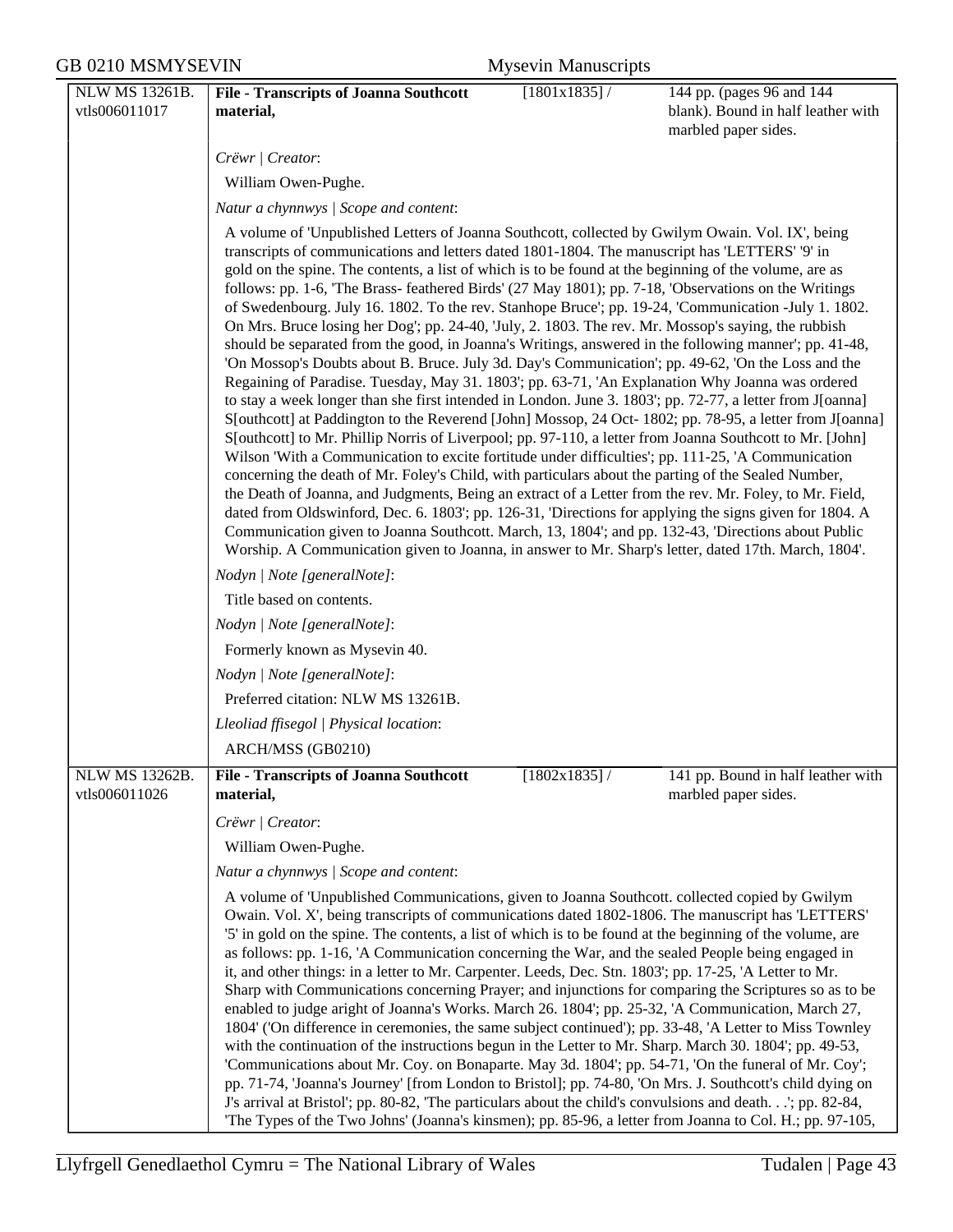|  | <b>GB 0210 MSMYSEVIN</b> |
|--|--------------------------|
|--|--------------------------|

|                       | 'A Letter from Joanna to Mr. Charles Taylor, with a Communication on the death of her Father, Jan 23d.<br>1802', William Owen [-Pughe]'s transcript, 6 June 1804, is said to have been taken from one made in<br>March 1802 by Wm. Sharp; pp. 105-19, a letter, dated 11 Feb. 1806, 'On the strange account of the Eggs<br>written on, and Bells in the Air'; pp. 119-27, 'A Communication on the account of a Fish with one eye<br>Feb. 22. 1806'; pp. 127-34, 'On drawing of wrong judgment - A Communication given March the 18th.<br>1806'; and pp. 134-41 'On the liberation of Richard Brothers'; the last three items appear to have been<br>transcribed by William Owen [-Pughe] in March-April 1806 from material recorded by Ann Underwood<br>and Jane Townley. The volume ends with the statement 'Not to be copied for any one'.                                                                                                                                                                                                                                                                                                                                                                                                                                                                                                                                                                                                                                                                                                                                                                                                                                                                                                                                                                                                                                                                                                                                                                                                                                                                                                                                                                                                                                                                                                                                                                                                                                                                                                                                                                                                                                                                                        |
|-----------------------|-------------------------------------------------------------------------------------------------------------------------------------------------------------------------------------------------------------------------------------------------------------------------------------------------------------------------------------------------------------------------------------------------------------------------------------------------------------------------------------------------------------------------------------------------------------------------------------------------------------------------------------------------------------------------------------------------------------------------------------------------------------------------------------------------------------------------------------------------------------------------------------------------------------------------------------------------------------------------------------------------------------------------------------------------------------------------------------------------------------------------------------------------------------------------------------------------------------------------------------------------------------------------------------------------------------------------------------------------------------------------------------------------------------------------------------------------------------------------------------------------------------------------------------------------------------------------------------------------------------------------------------------------------------------------------------------------------------------------------------------------------------------------------------------------------------------------------------------------------------------------------------------------------------------------------------------------------------------------------------------------------------------------------------------------------------------------------------------------------------------------------------------------------------------------------------------------------------------------------------------------------------------------------------------------------------------------------------------------------------------------------------------------------------------------------------------------------------------------------------------------------------------------------------------------------------------------------------------------------------------------------------------------------------------------------------------------------------------------------------|
|                       | Nodyn   Note [generalNote]:                                                                                                                                                                                                                                                                                                                                                                                                                                                                                                                                                                                                                                                                                                                                                                                                                                                                                                                                                                                                                                                                                                                                                                                                                                                                                                                                                                                                                                                                                                                                                                                                                                                                                                                                                                                                                                                                                                                                                                                                                                                                                                                                                                                                                                                                                                                                                                                                                                                                                                                                                                                                                                                                                                         |
|                       | Title based on contents.                                                                                                                                                                                                                                                                                                                                                                                                                                                                                                                                                                                                                                                                                                                                                                                                                                                                                                                                                                                                                                                                                                                                                                                                                                                                                                                                                                                                                                                                                                                                                                                                                                                                                                                                                                                                                                                                                                                                                                                                                                                                                                                                                                                                                                                                                                                                                                                                                                                                                                                                                                                                                                                                                                            |
|                       | Nodyn   Note [generalNote]:                                                                                                                                                                                                                                                                                                                                                                                                                                                                                                                                                                                                                                                                                                                                                                                                                                                                                                                                                                                                                                                                                                                                                                                                                                                                                                                                                                                                                                                                                                                                                                                                                                                                                                                                                                                                                                                                                                                                                                                                                                                                                                                                                                                                                                                                                                                                                                                                                                                                                                                                                                                                                                                                                                         |
|                       | Formerly known as Mysevin 41.                                                                                                                                                                                                                                                                                                                                                                                                                                                                                                                                                                                                                                                                                                                                                                                                                                                                                                                                                                                                                                                                                                                                                                                                                                                                                                                                                                                                                                                                                                                                                                                                                                                                                                                                                                                                                                                                                                                                                                                                                                                                                                                                                                                                                                                                                                                                                                                                                                                                                                                                                                                                                                                                                                       |
|                       | Nodyn   Note [generalNote]:                                                                                                                                                                                                                                                                                                                                                                                                                                                                                                                                                                                                                                                                                                                                                                                                                                                                                                                                                                                                                                                                                                                                                                                                                                                                                                                                                                                                                                                                                                                                                                                                                                                                                                                                                                                                                                                                                                                                                                                                                                                                                                                                                                                                                                                                                                                                                                                                                                                                                                                                                                                                                                                                                                         |
|                       | Preferred citation: NLW MS 13262B.                                                                                                                                                                                                                                                                                                                                                                                                                                                                                                                                                                                                                                                                                                                                                                                                                                                                                                                                                                                                                                                                                                                                                                                                                                                                                                                                                                                                                                                                                                                                                                                                                                                                                                                                                                                                                                                                                                                                                                                                                                                                                                                                                                                                                                                                                                                                                                                                                                                                                                                                                                                                                                                                                                  |
|                       | Lleoliad ffisegol   Physical location:                                                                                                                                                                                                                                                                                                                                                                                                                                                                                                                                                                                                                                                                                                                                                                                                                                                                                                                                                                                                                                                                                                                                                                                                                                                                                                                                                                                                                                                                                                                                                                                                                                                                                                                                                                                                                                                                                                                                                                                                                                                                                                                                                                                                                                                                                                                                                                                                                                                                                                                                                                                                                                                                                              |
|                       | ARCH/MSS (GB0210)                                                                                                                                                                                                                                                                                                                                                                                                                                                                                                                                                                                                                                                                                                                                                                                                                                                                                                                                                                                                                                                                                                                                                                                                                                                                                                                                                                                                                                                                                                                                                                                                                                                                                                                                                                                                                                                                                                                                                                                                                                                                                                                                                                                                                                                                                                                                                                                                                                                                                                                                                                                                                                                                                                                   |
| <b>NLW MS 13263C.</b> | File - Llythyrau,<br>1809-1825.                                                                                                                                                                                                                                                                                                                                                                                                                                                                                                                                                                                                                                                                                                                                                                                                                                                                                                                                                                                                                                                                                                                                                                                                                                                                                                                                                                                                                                                                                                                                                                                                                                                                                                                                                                                                                                                                                                                                                                                                                                                                                                                                                                                                                                                                                                                                                                                                                                                                                                                                                                                                                                                                                                     |
| vtls006011253         |                                                                                                                                                                                                                                                                                                                                                                                                                                                                                                                                                                                                                                                                                                                                                                                                                                                                                                                                                                                                                                                                                                                                                                                                                                                                                                                                                                                                                                                                                                                                                                                                                                                                                                                                                                                                                                                                                                                                                                                                                                                                                                                                                                                                                                                                                                                                                                                                                                                                                                                                                                                                                                                                                                                                     |
|                       | Natur a chynnwys / Scope and content:                                                                                                                                                                                                                                                                                                                                                                                                                                                                                                                                                                                                                                                                                                                                                                                                                                                                                                                                                                                                                                                                                                                                                                                                                                                                                                                                                                                                                                                                                                                                                                                                                                                                                                                                                                                                                                                                                                                                                                                                                                                                                                                                                                                                                                                                                                                                                                                                                                                                                                                                                                                                                                                                                               |
|                       | A volume made up of about two hundred and ten items of correspondence, 1809-1810 and 1823-1825,                                                                                                                                                                                                                                                                                                                                                                                                                                                                                                                                                                                                                                                                                                                                                                                                                                                                                                                                                                                                                                                                                                                                                                                                                                                                                                                                                                                                                                                                                                                                                                                                                                                                                                                                                                                                                                                                                                                                                                                                                                                                                                                                                                                                                                                                                                                                                                                                                                                                                                                                                                                                                                     |
|                       | nearly all addressed to William Owen Pughe. Some of the letters had been cut out before pagination.<br>Where the date is not given in the ensuing description the letters belong to the period 1823-1825. The<br>correspondents are: pp. 461, 465, The Earl of Aberdeen, President, Society of Antiquaries of London (2)<br>(printed notices); pp. 347, 649, 667, 683, 709, 713, Chas. V. Barnard, Islington (6) (personal and business<br>matters, he is sorry he betrayed the secret); p. 725, Archdeacon Thos. Beynon, Llandeilo-fawr (1)<br>(sending copies of Cerddi ar y Gwanwyn (1825), with draft reply); pp. 395, 623, C[harles] Broster,<br>N[orth] W[ales] Gazette Office, Bangor (2) (re accounts); p. 745, Nich[ola]s Carlisle, Secretary of the<br>Society of Antiquaries (1) (the Society's thanks for the addressee's exhibition of a gold torque discovered<br>near Cader Idris in 1823); p. 11, Tho. Chandless [London], 1810 (1) (re the writer's property in Wales);<br>p. 63, [?Joseph Davies], 'Ioseb ab Dewi', Llynlleiviad [Liverpool] (1) (he has not yet decided what to<br>do); pp. 173, 479, Thomas Edward, [London] (2) ( acquainting him of Mr. [David] Davis (Wullt[sic])'s<br>illness, asking him to call upon the Reverend D. Owen at Spa Fields Chapel house); pp. 165, 335, 381,<br>501, 671, Thos. Edwards ['Caerfallwch'], [London] (5) (he has attempted to translate Bishop Porteus's<br>poem on 'Death', a short holiday in Southend, urging the addressee to begin an English-Welsh Dictionary,<br>mention of various individuals); pp. 77, 103, 111, 115, 149, J[ames] Evans, [London] (5) (sending a<br>letter received from James Hughes ['Iago Trichrug'], matters connected with the Cymmrodorion, etc.);<br>p. 535, E[len] Fenton (daughter) (1) (mention of crops, farming stock, a narrow escape from drowning,<br>etc.); pp. 163, 301, J[ohn] Fenton (son-in-law), Tan y Gyrt and Segrwyd [nr. Denbigh] (2) (references<br>to members of the writer's family, requesting a Welsh translation of Heber's words 'Brightest and best of<br>the sons of the morning', expenditure at Segrwyd); pp. 475, 663, Thos. P. Foley, Oldswinford (2, one in<br>part to [C. V.] Barnard) (acknowledging the safe arrival of the four cases and S.W. [? Sealed Writings],<br>a visit to Mr. Kynnersleys in Staffordshire); p. 641, R. Fox, Hawk-stone [Shrewsbury postmark] (1)<br>(arrangements if the addressee could come there); pp. 87, 193, Job Walden Hammer, Lincoln's Inn (2)<br>(requesting an English translation of an ode to Sir Thos. Hanmer by William Lleyn, reference to the<br>removal of the books of the Society of Cymmrodorion from the Welsh School to the Freemasons [? |
|                       | Hall]); p. 169, William Hammer, [London] (1) (requesting a copy and a translation of an ancient MS in<br>the Cymmrodorion Collection relating to Sir Thos. Hammer and also information re Karwed); p. 383,<br>H[ugh] Hughes, Engraver, Caermarthen [sic] (1) (anxiety about a manuscript left at the addressee's<br>house); p. 249, H. Hughes, Tysoe Street [London] (1) (apologising for not being at hand when the<br>addressee called, mention of (printing) types and of 'his disagreeable affair'); p. 521, a printed sheet<br>containing a list of articles which could be supplied by H. Hughes, Bookseller and Stationer, No. 15,<br>St. Martin-le-Grand, London; pp. 85, 107, 123, 273, 387, 391, James Hughes, 'Iago Trichrug', Deptford<br>(6, one to J[ames] Evans, Secretary of the Metropolitan Cambrian Institution) (mention of Mel Awen                                                                                                                                                                                                                                                                                                                                                                                                                                                                                                                                                                                                                                                                                                                                                                                                                                                                                                                                                                                                                                                                                                                                                                                                                                                                                                                                                                                                                                                                                                                                                                                                                                                                                                                                                                                                                                                                            |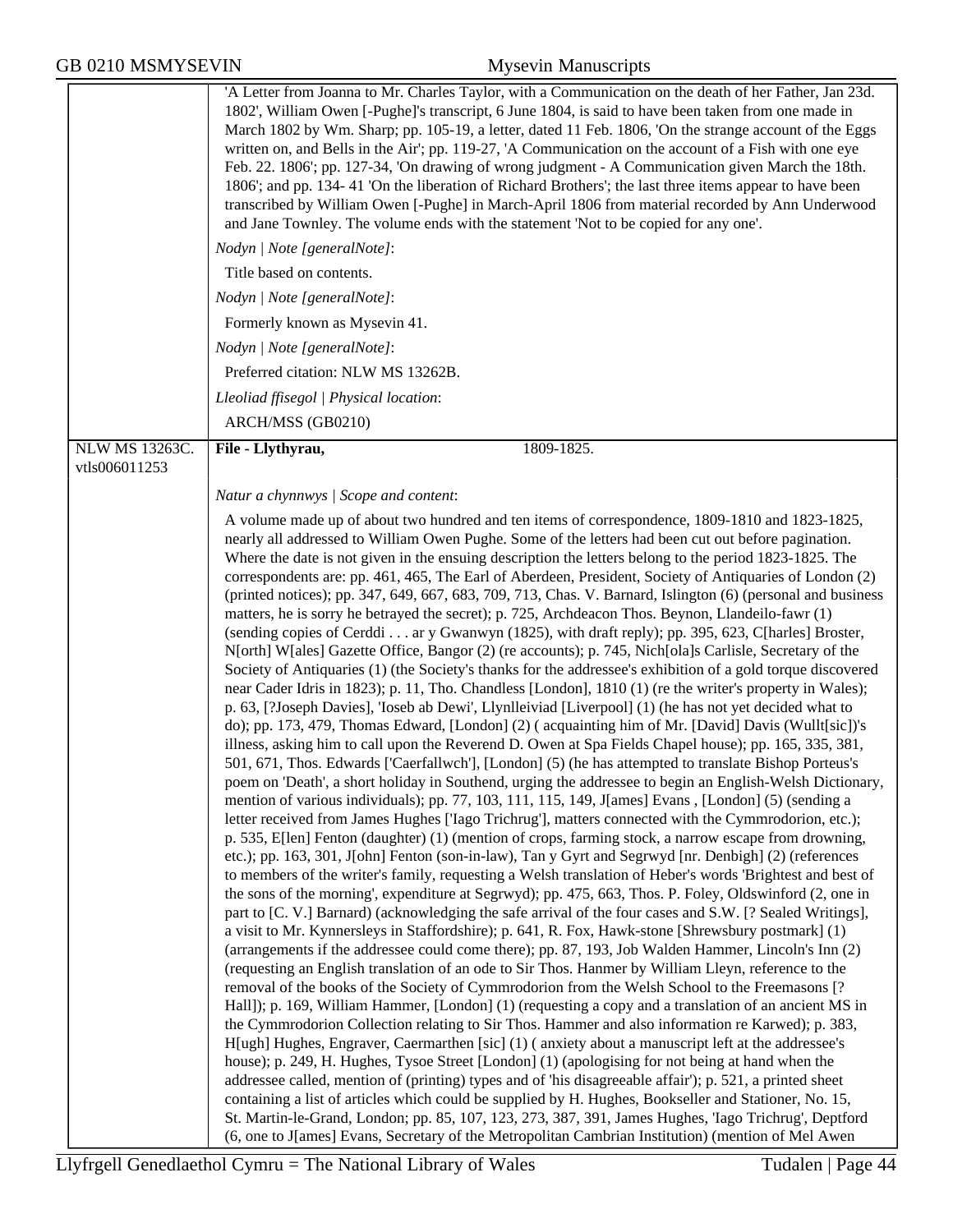[by Peter Jones, 'Pedr Fardd'], his return home after a journey lasting sixteen weeks, he has translated [Robert] Blair's poem 'The Grave', sending 'englynion' for the addressee to look over, the writer's circumstances, reference to bringing two letters from [Sign Wiliam Prisiart], Plas y Brain, and to the death of David [Davis], Macclesfield Street, Thomas Jones, Liverpool, would like to have his 'awdl' back if possible); p. 573 (ending on 571), Eliza Jones [artist], Foley Place [London] (1) (the very liberal conduct of the addressee and Mr. [John] Jones, ['Tegid'] and the very elegant present); pp. 179, 419, 463, 467, 495, 503, 585, 589, 595, 621, Griffith Jones, 36 Threadneedle Street [London] (10, including circulars) (matters in connection with the Cymmrodorion, etc.); pp. 81, 145, 399, 497, 517, 563, 721, John Jones, 'Tegid', Ch[rist] Ch[urch], Oxford (7, the last including a note to Henry Morrell) (his appointment to the precentorship, mention of a visit from Mr. Wifen [sic], the translator of Tasso, literary matters, he has requested a Miss Jones to take the addressee's likeness, Welsh orthography, a transcript of part of a letter from the Reverend Rowland Williams of Meivod, re acknowledging Miss Jones for her trouble, mention of their friend [B. R.] Perkins, the melancholy fate of J. H. Parry, introducing Mr. Manse], a student of Christ Church, the living of Dolgelley, the writer is to succeed to the mastership of Ch[rist] Ch[urch] School); (continued)pp. 7, 19, 37, Owen Jones, Myvyr, London, 1810 (3) (financial matters, mention of Tyddyn Tudur); p. 175, R. Humphreys Jones, Ruthin (1) ( sending the rules of the Ruthin Welsh Literary Society) (enclosure wanting ); pp. 67, 89, 167, 233, 297, 593, 603, Tho[mas] Jones, ['Y Bardd Cloff'], Long Acre (7) (invitations, mention of poetical compositions); p. 319, Mr . [ ] Landseer, n.d. (1) (a request for facts, chiefly dates, concerning the late Mr. [William] Sharp, engraver, for a biographical memoir for the European Magazine); p. 733, Mr. and Mrs. Lawledge, Pentonville (1) (an invitation); pp. 485, 607, William Leathart, [London] (2) (requesting a Welsh translation of an announcement concerning 'Society of Undeb Cymry', with William Owen Pughe's translation, the writer's intention to publish a collection of 'Pennillion' [sic]); pp. 245, 275, 431, John Lloyd, Brompton and Knightsbridge, probably one and the same person, (3) (repaying an old debt, his circumstances, mention of a connection with Plas Llandyfrydog, Anglesey, acknowledging a gift of books, a request concerning testimonials, reference to the death of [David] Davies, Macclesfield Street, Soho); p. 675, Angharad Llwyd, Caerwys (1) (rejoicing at the appointment of the addressee's son, an invitation to the addressee); pp. 79, 645, R[ichard] Llwyd, Caer Lleon (Chester) (2) (Angharad Llwyd's anxiety about her essay, two events produced by the death of [J. H.] Parry, Branwen's urn); p. 507, W. Marchant [printer, London] (1) (anxiety about the Transactions (of the Cymmrodorion); p. 617, R. J. Maurice, Greenwich (1) (the safe arrival of the writer's mother and family from Wales); pp. 3, 33, Samuel R. Meyrick, Chelsea, 1809-1810 (2) (queries, mention of a Nennius manuscript in the Heralds College, the vexation caused by the excess of typographical error in the History of Cardiganshire, the spiteful behaviour of [Evan] Williams the stationer in the Strand); pp. 59, 293, 367, R[ichard] Newcome, Ruthin (3) (requesting copies of poems on Dr. Gabriel Goodman); p. 127, Geo. Nightingale, London (1) (requesting information about Col[one]l Wm Tooke Harwood); pp. 15, 39, 43, 47, T[homas] H[inton] B[urley] Oldfield, [London], 1809-1810 (4) (entreating a continuation of the addressee's assistance in the work he is preparing for the press and thanking him for his valuable communications); pp. 267, 577, The Princess Olive of Cumberland (2) (she wishes to see the addressee); pp. 91, 141, 161, 269, 283, 289, 305, 315, 331, 371, 421, 491, 538, 637, 741, Aneurin Owen (son), Nantglyn, etc (15) (an account of a journey from London, crops, financial matters, the recovery of the boat on Llyn Cau near Talyllyn, the finding of a gold torque in a turbary at the foot of Cader Idris by the son of the rector of Dolgellau while shooting, replying to an enquiry about Hughes the wood engraver's book [cf. letter from H[ugh] Hughes, p. 383], mention of a magic lantern, an air ('Llwyd y gwrych'), reference to Capt. Tuck and to the addressee's unfortunate affair, visits to Nannau and Bodtalog and to see Mr. Jeffreys of Glan dyvi' s house, estate matters, Mr. Humphreys Parry's application to Col. Vaughan for permission to examine the library at Hengwrt, the death of J. Humph[r] ies Parry, hoping the addressee will not neglect to apply for Parry's post for himself or for the writer, asking about Joanna's mission (after the death of Jane Townley), mention of [Robert] Roberts, Caergybi (Holyhead), Elen and Fenton, Evan William, a noted [Merioneth] penillion singer, etc.); Isabella Owen, see under Isabella Owen Pughe; pp. 265, 481, 533, Owen Owen (brother), London (3) (invitations, mention of Mr. (?)Donthovon); p. 509, Anna Maria Parry, [London] (1) (the death of her brother John [i.e. J. H. Parry]); pp. 209, 237, 343, John Parry, 26 Oxford St. [London] (3) (re the late Edward Jones's books and manuscripts, with a note to Parry from [Samuel] Sotheby, the Cymmrodorion); pp. 71, 205, 213, 225, 253, 279, 429, 455, John H[umffreys] Parry, [London] (8) (matters in connection with the Cymmrodorion, including the Transactions, reference to having to accompany Mrs. Parry into the country (Llanvyllin) on account of her father's serious illness); pp. 95, 137, 375, Benjamin]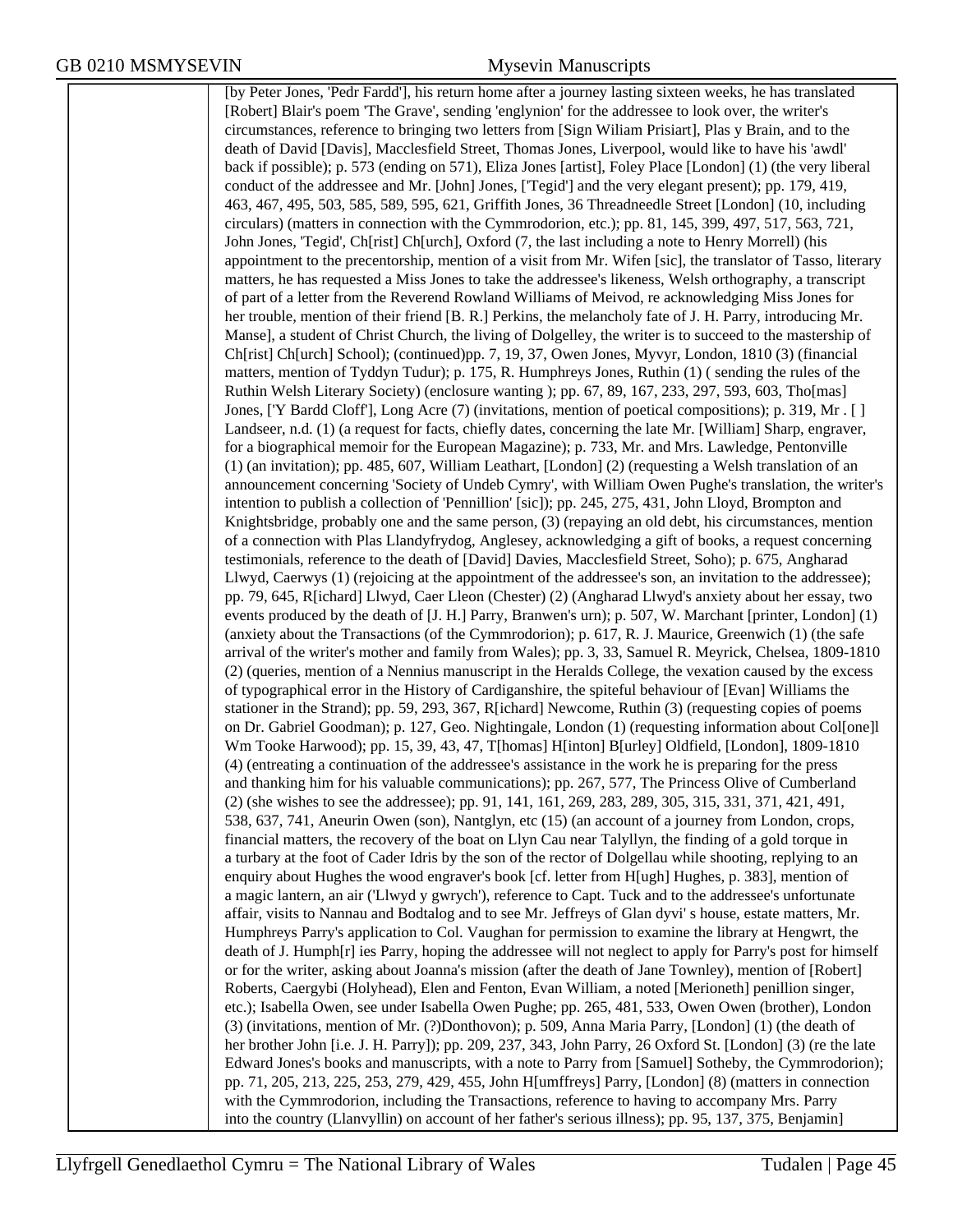R. Perkins, Oxford and [London] (3) (queries in connection with Antoninus's Itinerary); pp. 257, 259, S[iôn] W[iliam] Prisiart, Plasybrain (2) (the addressee's letter to him has miscarried, wishing him well in his intention to publish a new (shortened) edition of the Dictionary, the new order at Plasgwyn, developments in Anglesey, entreating a letter); (continued)pp. 73, 131, 157, 327, 351, 409, 439, 447, 559, William Probert, Walmsley Chapel (9) (mention of his work [The Ancient Laws of Cambria], references to Robert Dunn and others, an invitation, why he used the terms Cambrian and Cambria, questions about the bardic alphabet, criticizing Telyn Dewi, requesting information about the prize medal awarded to him at the annual meeting of the Cymmrodorion in London for the best essay on Welsh pedigrees, how he attended the Powys Eisteddfod [September, 1824] on the first day, [J. H.] Parry's death, he is delighted to find that Mr. Hughes has cast a fount of bardic types, commending the decision of the Cymmrodorion to engrave the addressee's 'ardeb'); pp. 119, 413, 443, 525, 529, 539, 551, 613 (Postscript on 611), 631, 653, 658 (ending on 681), 659, 677, 691, 697, Edward Protheroe, Gaddesden and London, etc. (15) (his wish to see the addressee, mention of Welsh genealogical manuscripts, Mr. Murray and the addressee's translation of the Mabinogion, Mr. Rees's answer, criticism of the drawings); pp. 93, 287, 423, 492, 744, Isabella Owen Pughe (daughter) (5) (family matters, etc., celebrations and a fatality in Denbigh); p. 727, [William Owen Pughe ], Tan y Gyrt (1, draft reply to Archdeacon Thomas Beynon); p. 451, Richard Rees, 14 Percy Street [London] (1) (asking him to vote for Henry Woollcombe at the next meeting of the Antiquarian Society); pp. 543, 627, W. J. Rees, Cascob nr. Presteign [sic] (2) (the appeal following the death of [J. H. Parry], re safeguarding the papers probably left by him, he understands that Edward Jones's books fetched high prices, the writer's transcript of a treatise on the Lordships Marchers of Wales, mention of [John] Jenkins of Kerry); p. 425, J[ohn?] Roberts, Limehouse (1) (they are building a vessel to be called 'Carnbre Castle' and would like a figure of a Druid for the head [i.e. figure-head]); pp. 457, 547, Rob[ert] Roberts, Caergybi (2) (two requests, one for a certificate or a petition for Judith Williams, widow of the Reverend William Williams, curate of Llanelian, Anglesey, the other for specimens of paper from two (London) firms, he has a press ready to begin work on 1 May [1824], sending an almanac and also Eurgrawn Mon together with a packet for Dr. Fry); p. 29, Robt. Roy, Fulham, 1810 (1) (acknowledging receipt of a letter and a draft for £50, the addressee's nephew, Master Phillips, continues with him); pp. 403, 417, Robt. Roy Junr., Fulham (2) (acknowledging for his father the receipt of two, (5) notes); p. 55, H. V. Salusbury, Offley, Hitchin (1) (his utter ignorance of Sanscrit prevents his being of any assistance to the addressee in his philological enquiries, interest in Welsh, mention of a little essay); p. 363, Edward Scott [London] (1) (a lady [? Eliza Jones] has promised to catch the addressee); p. 581, G. Smith, for Mr. Marchant, Ingram Court [London] (1) (sending a list (enclosure wanting) showing the deficiencies of the fount of long primer cast to the addressee's order by Mr. Hughes); p. 344, Mr. [Samuel] Sotheby, 3 Wellington Street, Strand (1, to John Parry) (requesting Mr. Parry to catalogue the late bard [Edward] Jones's Welsh manuscripts on poetry, &c.); pp. 321, 355, Willm. Tassie, [London] (2) (a request for some good Welsh mottoes and devices for seals, mention of Mr. Goodman Roberts); p. 729, William Thomson, Shoreditch (1) (offering to accommodate some books for the addressee); p. 99, Jane Townley (1, addressed to Mr. Page, Westburn Green, Paddington) (she has just learnt that Mr. Troup will dine there the following day, requesting the addressee to come in the morning); p. 737, Rd. Greaves Townley (1) (acknowledging receipt of the pictures of Mr. Greaves formerly in the possession of the writer's late aunt, Jane Townley, mention of a drawing of Dr. Glyn); pp. 25, 185, 229, 405, 459, C. T[uck?] (5) (mention of having seen the addressee's mother and of hearing from her of the death of Miss Sampson [1810], re making enquiries in a dog shop, Mrs. Tuck's disorder, the writer owes nearly £12 to Mary); pp. 135, 201, 217, 221, 263, 307, 311, 323, 359, 393, 555, 599, 635, 703, 705, 717, John Tuck, Kennington Cross, etc. (16) replying to a query about John Wilks [sic], enclosing [a dream of Mary Batchelor's, see p. 241], the writer's dog 'Dash', his sister, Mary, mention of [Jane] Townley, Trupe, an interview with a Mr. Jones, etc.); p. 197, H[annah?] Walters, [London] (1) (it had been Col. Hughes's intention to call on the addressee concerning H. W.'s intended publication, a message from him); p. 153, Elizabeth William, Ruthin (1) (she has sent poultry and mutton, her wish to know at what price she could obtain a good pianoforte for the use of her daughters); p. 51, Edwd. Williams, grocer, Denbigh, 1810 (1) (arrangements in connection with the funeral of the writer's father-in-law [? Thomas Edwards, 'Twm o'r Nant']; pp. 53, 189, 471, 513, E[van] Williams, Strand, [London] (4, one dated 1810) (wishing to know what the addressee has done or means to do in the small dictionary, mention of their friend Roberts and of the Welsh School and the addressee's kinsman Phillips, the sale of Edward Jones's books, etc.); p. 435, Evan Williams, Vron Deg, Bangor (1) (acknowledging the gift of Coll Gwynfa, mention of his essay on the subject 'O Dduw y mae pob peth' [? under the pseudonym 'Idwal'], his family connections); pp. 243,